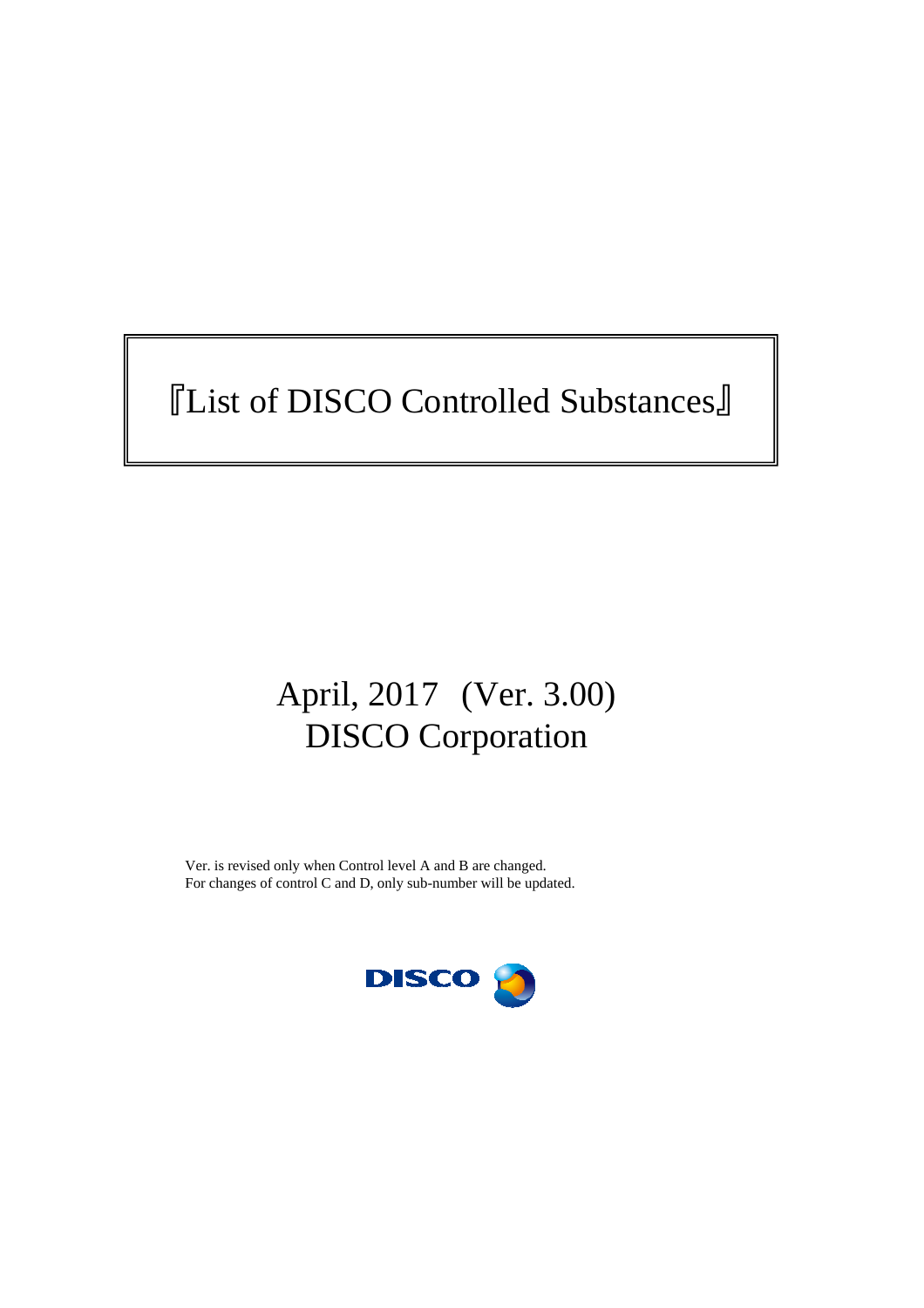| No. | Substance group                         | Threshold value | CAS No.                 |
|-----|-----------------------------------------|-----------------|-------------------------|
|     | Tri-substituted organostannic compounds |                 |                         |
|     | Polychlorinated Biphenyls               |                 |                         |
|     | <b>Polychlorinated Naphthalenes</b>     |                 |                         |
| 4   | <b>Shortchain Chlorinated Paraffins</b> |                 |                         |
|     | Asbestos                                | prohibited      | Refer to<br>"Details of |
| 6   | Azocolourants and azodyes               |                 | substances" sheet       |
|     | which form certain aromatic amines      |                 |                         |
|     | <b>Radioactive Substances</b>           |                 |                         |
| 8   | <b>Ozone Depleting Substances</b>       |                 |                         |
|     | <b>Refractory Ceramic Fiber</b>         |                 |                         |

**Tabel 1**.**Control level A (Prohibited substances) 9 substances group**

### **Table 2. Control level B (Restricted substances) 10 substances group**

| No. | Substance group                       | Threshold value | CAS No.                                      |  |
|-----|---------------------------------------|-----------------|----------------------------------------------|--|
|     | Cadmium/Cadmium Compounds             | $=< 100$ ppm    |                                              |  |
|     | Chromium VI compounds                 |                 |                                              |  |
| 3   | Lead/Lead Compounds                   |                 | Refer to<br>"Details of<br>substances" sheet |  |
| 4   | Mercury/Mercury Compounds             | $=< 1,000$ ppm  |                                              |  |
|     | Polybrominated Biphenyls (PBBs)       |                 |                                              |  |
| 6   | Polybrominated Diphenylethers (PBDEs) |                 |                                              |  |
|     | Bis (2-ethylhexyl) phthalate (DEHP)   |                 |                                              |  |
| 8   | Butyl benzyl phthalate (BBP)          |                 |                                              |  |
| 9   | Dibutyl phthalate (DBP)               |                 |                                              |  |
| 10  | Diisobutyl phthalate (DIBP)           |                 |                                              |  |

\* 10 substances of RoHS2

\* For packing materials for DISCO's products, the total amount of Cadmium, Mercury, Chromium VI, and lead should be under 100 ppm in weight ratio per one package; which is the standard of EU Packaging and Packaging Waste.

#### **Table 3.Control level C (Substances to be reported**) **173 substances of EU REACH SVHC**

| No.            | Substance group                                                                                                                                                         | Threshold value | CAS No.                                                                        |
|----------------|-------------------------------------------------------------------------------------------------------------------------------------------------------------------------|-----------------|--------------------------------------------------------------------------------|
| 1              | Anthracene                                                                                                                                                              | $=< 1,000$ ppm  | $120 - 12 - 7$                                                                 |
| $\overline{2}$ | 4,4'- Diaminodiphenylmethane (MDA)                                                                                                                                      | $=< 1,000$ ppm  | 101-77-9                                                                       |
| 3              | Dibutyl phthalate (DBP)                                                                                                                                                 | $=< 1,000$ ppm  | 84-74-2                                                                        |
| $\overline{4}$ | Cobalt dichloride                                                                                                                                                       | $=< 1,000$ ppm  | 7646-79-9                                                                      |
| 5              | Diarsenic pentaoxide                                                                                                                                                    | $=< 1,000$ ppm  | 1303-28-2                                                                      |
| 6              | Diarsenic trioxide                                                                                                                                                      | $=< 1,000$ ppm  | 1327-53-3                                                                      |
| 7              | Sodium dichromate                                                                                                                                                       | $=< 1,000$ ppm  | 7789-12-0                                                                      |
|                |                                                                                                                                                                         |                 | 10588-01-9                                                                     |
| 8              | 5-tert-butyl-2,4,6-trinitro-m-xylene (musk xylene)                                                                                                                      | $=< 1,000$ ppm  | $81 - 15 - 2$                                                                  |
| 9              | Bis (2-ethylhexyl)phthalate (DEHP)                                                                                                                                      | $=< 1,000$ ppm  | $117 - 81 - 7$                                                                 |
| 10             | Hexabromocyclododecane (HBCDD) and all<br>majordiastereoisomers identified: Alpha-<br>hexabromocyclododecaneBeta-hexabromocyclododecane<br>Gamma-hexabromocyclododecane | $=< 1,000$ ppm  | 25637-99-4<br>3194-55-6<br>$(134237 - 51 - 7,$<br>134237-50-6,<br>134237-52-8) |
| 11             | Shortchain Chlorinated Paraffins                                                                                                                                        | $=< 1,000$ ppm  | 85535-84-8                                                                     |
| 12             | Bis(tributyltin) oxide (TBTO)                                                                                                                                           | $=< 1,000$ ppm  | 56-35-9                                                                        |
| 13             | Lead hydrogen arsenate                                                                                                                                                  | $=< 1,000$ ppm  | 7784-40-9                                                                      |
| 14             | Benzyl butyl phthalate (BBP)                                                                                                                                            | $=< 1,000$ ppm  | 85-68-7                                                                        |
| 15             | Triethyl arsenate                                                                                                                                                       | $=< 1,000$ ppm  | 15606-95-8                                                                     |
| 16             | Anthracene oil                                                                                                                                                          | $=< 1,000$ ppm  | 90640-80-5                                                                     |
| 17             | Anthracene oil, anthracene paste, distn. lights                                                                                                                         | $=< 1,000$ ppm  | 91995-17-4                                                                     |
| 18             | Anthracene oil, anthracene paste, anthracene fraction                                                                                                                   | $=< 1,000$ ppm  | 91995-15-2                                                                     |
| 19             | Anthracene oil, anthracene-low                                                                                                                                          | $=< 1,000$ ppm  | 90640-82-7                                                                     |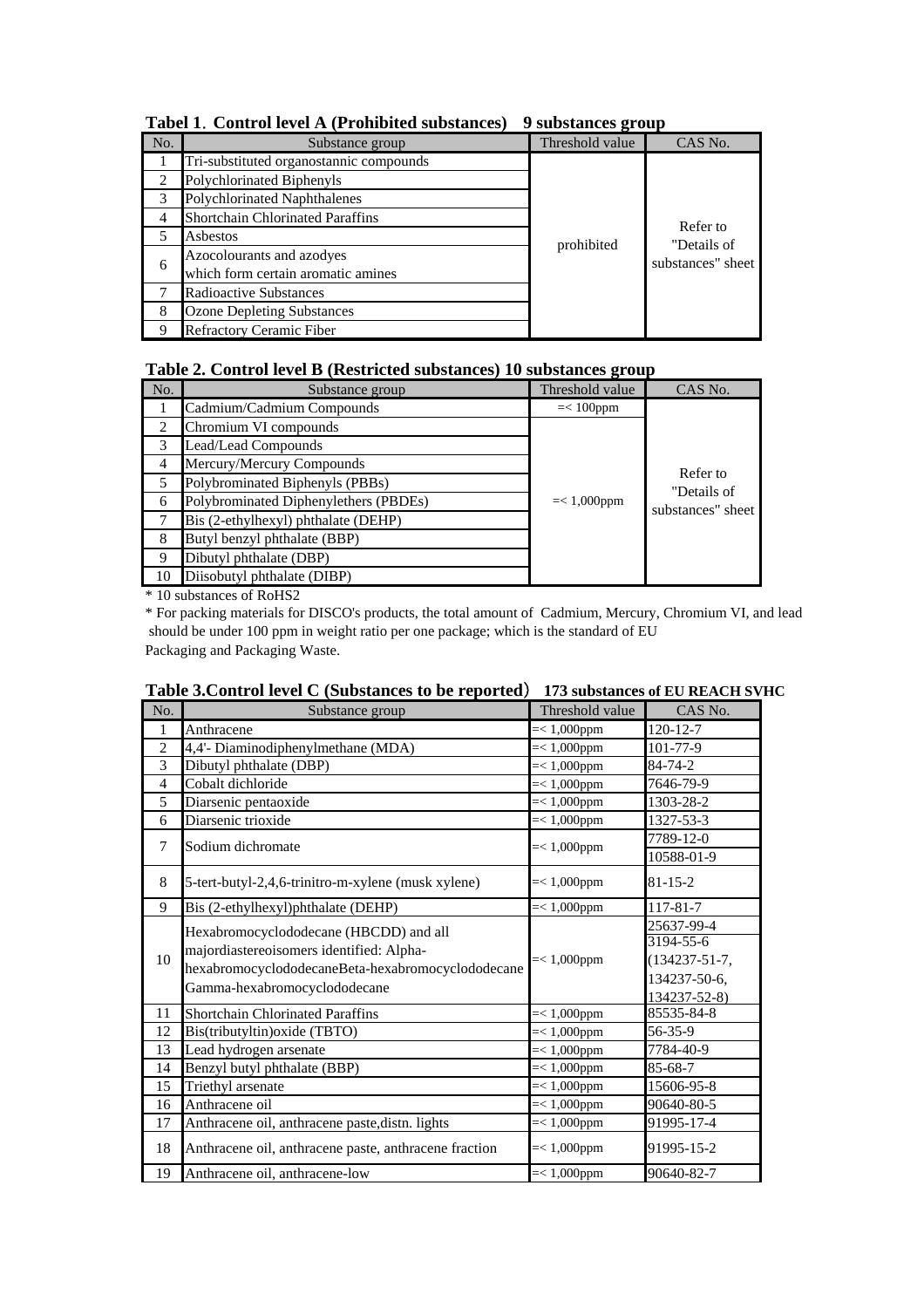| No. | Substance group                                                                                           | Threshold value | CAS No.                |
|-----|-----------------------------------------------------------------------------------------------------------|-----------------|------------------------|
| 20  | Anthracene oil, anthracene paste                                                                          | $=< 1,000$ ppm  | $90640 - 81 - 6$       |
| 21  | Pitch, coal tar, high temp.                                                                               | $=< 1,000$ ppm  | 65996-93-2             |
| 22  | Aluminosilicate Refractory Ceramic Fibres                                                                 | $=< 1,000$ ppm  |                        |
| 23  | Zirconia Aluminosilicate Refractory Ceramic Fibres                                                        | $=< 1,000$ ppm  |                        |
| 24  | 2,4-Dinitrotoluene                                                                                        | $=< 1,000$ ppm  | $121 - 14 - 2$         |
| 25  | Diisobutyl phthalate                                                                                      | $=< 1,000$ ppm  | 84-69-5                |
| 26  | Lead chromate                                                                                             | $=< 1,000$ ppm  | 7758-97-6              |
| 27  | Lead chromate molybdate sulphate red (C.I. Pigment Red<br>104)                                            | $=< 1,000$ ppm  | 12656-85-8             |
| 28  | Lead sulfochromate yellow (C.I. Pigment Yellow 34)                                                        | $=< 1,000$ ppm  | 1344-37-2              |
| 29  | Tris(2-chloroethyl)phosphate                                                                              | $=< 1,000$ ppm  | $\overline{11}$ 5-96-8 |
| 30  | Zirconia Aluminosilicate Refractory Ceramic Fibres                                                        | $=< 1,000$ ppm  |                        |
| 31  | Trichloroethylene                                                                                         | $=< 1,000$ ppm  | 1979/1/6               |
|     |                                                                                                           |                 | 10043-35-3             |
| 32  | Boric acid                                                                                                | $=< 1,000$ ppm  | 11113-50-1             |
|     |                                                                                                           |                 | 12179-04-3             |
| 33  | Disodium tetraborate, anhydrous                                                                           | $=< 1,000$ ppm  | 1330-43-4              |
|     |                                                                                                           |                 | 1303-96-4              |
| 34  | Tetraboron disodium heptaoxide, hydrate                                                                   | $=< 1,000$ ppm  | 12267-73-1             |
| 35  | Sodium chromate                                                                                           | $=< 1,000$ ppm  | 7775/11/3              |
| 36  | Ammonium dichromate                                                                                       | $=< 1,000$ ppm  | 7789-00-6              |
| 37  | Ammonium dichromate                                                                                       | $=< 1,000$ ppm  | 7789/9/5               |
| 38  | Potassium dichromate                                                                                      | $=< 1,000$ ppm  | 7778-50-9              |
| 39  | Cobalt(II) sulphate                                                                                       | $=< 1,000$ ppm  | 10124-43-3             |
| 40  | Cobalt(II) dinitrate                                                                                      | $=< 1,000$ ppm  | 10141-05-6             |
| 41  | Cobalt(II) carbonate                                                                                      | $=< 1,000$ ppm  | 513-79-1               |
| 42  | Cobalt(II) diacetate                                                                                      | $=< 1,000$ ppm  | 71-48-7                |
| 43  | 2-Methoxyethanol                                                                                          | $=< 1,000$ ppm  | 109-86-4               |
| 44  | $2$ -Ethoxyethanol                                                                                        | $=< 1,000$ ppm  | 110-80-5               |
| 45  | Chromium trioxide                                                                                         | $=< 1,000$ ppm  | 1333-82-0              |
|     |                                                                                                           |                 | 7738-94-5              |
|     | Acids generated from chromium trioxide and their                                                          | $=< 1,000$ ppm  | 13530-68-2             |
| 46  | oligomers.Group containing: Chromic acid, Dichromic<br>acid, Dichromicacid, Oligomers of chromic acid and |                 |                        |
|     |                                                                                                           |                 |                        |
|     | dichromic acid                                                                                            |                 |                        |
| 47  | 2-Ethoxyethyl acetate                                                                                     | $=< 1,000$ ppm  | 111-15-9               |
| 48  | Strontium chromate                                                                                        | $=< 1,000$ ppm  | 7789/6/2               |
| 49  | 1,2-Benzenedicarboxylic acid, di-C7-11-branched and<br>linearalkyl esters                                 | $= < 1,000$ ppm | 68515-42-4             |
|     |                                                                                                           |                 | 7803-57-8              |
| 50  | Hydrazine                                                                                                 | $=< 1,000$ ppm  | $302 - 01 - 2$         |
| 51  | 1-Methyl-2-pyrrolidone                                                                                    | $=< 1,000$ ppm  | 872-50-4               |
| 52  | 1,2,3-Trichloropropane                                                                                    | $=< 1,000$ ppm  | 96-18-4                |
| 53  | 1,2-Benzenedicarboxylic acid, di-C6-8-branched alkyl<br>esters, C7-rich                                   | $=< 1,000$ ppm  | 71888-89-6             |
| 54  | Dichromium tris(chromate)                                                                                 | $=< 1,000$ ppm  | 24613-89-6             |
| 55  | Potassium hydroxyoctaoxodizincatedichromate                                                               | $=< 1,000$ ppm  | 11103-86-9             |
| 56  | Pentazinc chromate octahydroxide                                                                          | $=< 1,000$ ppm  | 49663-84-5             |
| 57  | Formaldehyde, oligomeric reaction products with aniline                                                   | $=< 1,000$ ppm  | 25214-70-4             |
| 58  | Bis(2-methoxyethyl) phthalate                                                                             | $=< 1,000$ ppm  | 117-82-8               |
| 59  | 2-Methoxyaniline; o-Anisidine                                                                             | $=< 1,000$ ppm  | 90-04-0                |
| 60  | 4-(1,1,3,3-tetramethylbutyl)phenol                                                                        | $=< 1,000$ ppm  | 140-66-9               |
| 61  | 1,2-dichloroethane                                                                                        | $=< 1,000$ ppm  | 107-06-2               |
| 62  | Bis(2-methoxyethyl) ether                                                                                 | $=< 1,000$ ppm  | 111-96-6               |
| 63  | Arsenic acid                                                                                              | $=< 1,000$ ppm  | 7778-39-4              |
| 64  | Calcium arsenate                                                                                          | $=< 1,000$ ppm  | 7778-44-1              |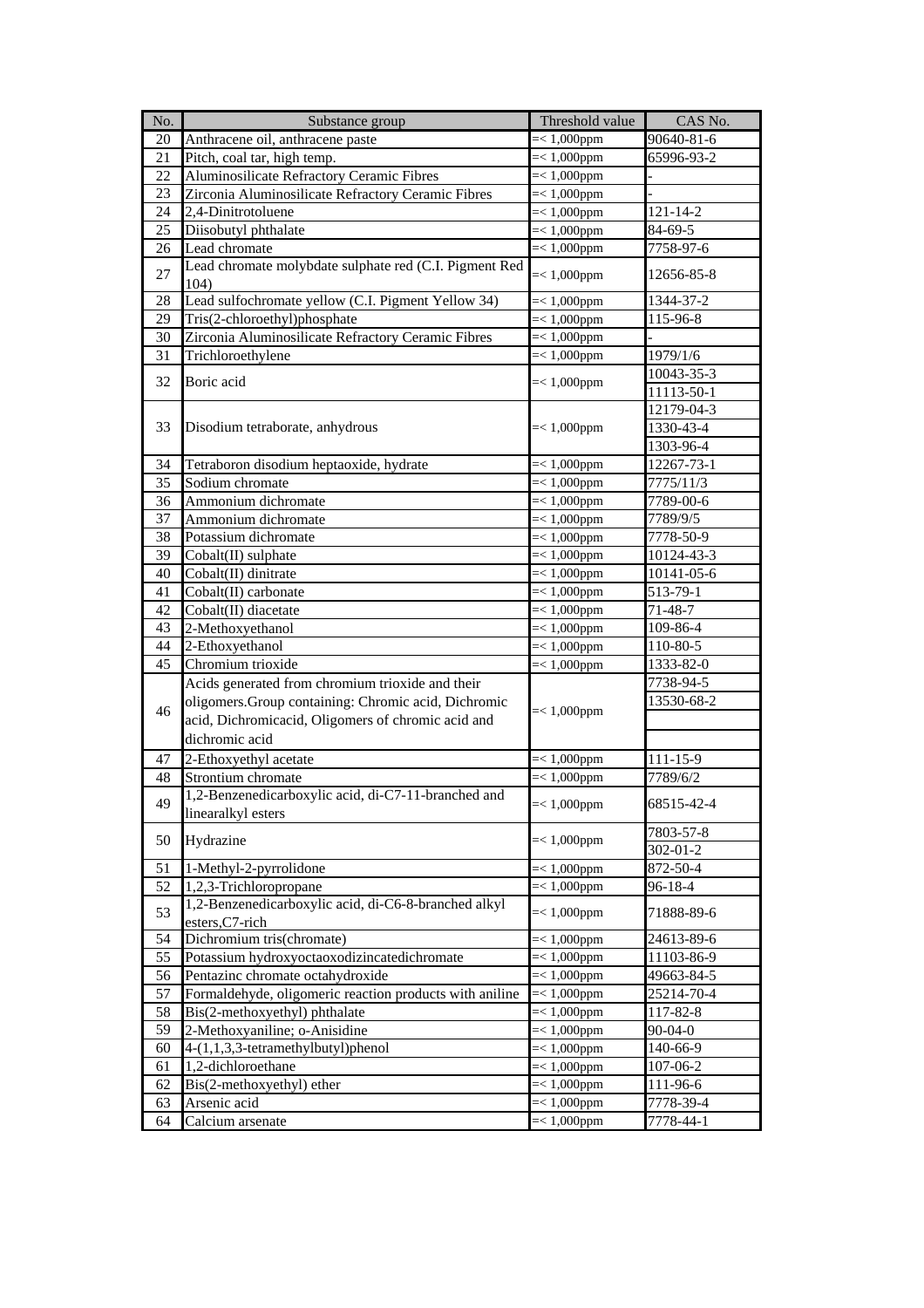| No. | Substance group                                                                                                                                                                               | Threshold value | CAS No.        |
|-----|-----------------------------------------------------------------------------------------------------------------------------------------------------------------------------------------------|-----------------|----------------|
| 65  | <b>Trilead diarsenate</b>                                                                                                                                                                     | $=< 1,000$ ppm  | 3687-31-8      |
| 66  | N,N-dimethylacetamide                                                                                                                                                                         | $= < 1,000$ ppm | 127-19-5       |
| 67  | N,N-dimethylacetamide                                                                                                                                                                         | $=< 1,000$ ppm  | $101 - 14 - 4$ |
| 68  | Phenolphthalein                                                                                                                                                                               | $=< 1,000$ ppm  | 77-09-8        |
| 69  | Lead diazide, Lead azide                                                                                                                                                                      | $=< 1,000$ ppm  | 13424-46-9     |
| 70  | Lead styphnate                                                                                                                                                                                | $=< 1,000$ ppm  | 15245-44-0     |
| 71  | Lead dipicrate                                                                                                                                                                                | $=< 1,000$ ppm  | 6477-64-1      |
| 72  | 1,2-bis(2-methoxyethoxy)ethane (TEGDME; triglyme)                                                                                                                                             | $=< 1,000$ ppm  | 112-49-2       |
| 73  | 1,2-dimethoxyethane; ethylene glycol dimethyl ether<br>(EGDME)                                                                                                                                | $=< 1,000$ ppm  | 110-71-4       |
| 74  | Diboron trioxide                                                                                                                                                                              | $=< 1,000$ ppm  | 1303-86-2      |
| 75  | Formamide                                                                                                                                                                                     | $=< 1,000$ ppm  | 1975/12/7      |
| 76  | Lead(II) bis(methanesulfonate)                                                                                                                                                                | $=< 1,000$ ppm  | 17570-76-2     |
| 77  | 1,3,5-Tris(oxiran-2-ylmethyl)-1,3,5-triazinane-2,4,6-<br>trione(TGIC)                                                                                                                         | $=< 1,000$ ppm  | 2451-62-9      |
| 78  | 1,3,5-tris[(2S and 2R)-2,3-epoxypropyl]-1,3,5-triazine-<br>$2,4,6-(1H,3H,5H)$ -trione ( $\beta$ -TGIC)                                                                                        | $=< 1,000$ ppm  | 59653-74-6     |
| 79  | 4,4'-bis(dimethylamino)benzophenone (Michler's ketone)                                                                                                                                        | $=< 1,000$ ppm  | 90-94-8        |
| 80  | N,N,N',N'-tetramethyl-4,4'-methylenedianiline (Michler'                                                                                                                                       | $=< 1,000$ ppm  | $101 - 61 - 1$ |
| 81  | $[4-[[4-anilino-1-naphthyl]][4-$<br>(dimethylamino)phenyl]methylene]cyclohexa-2,5-dien-1-<br>ylidene] dimethylammonium chloride (C.I. Basic Blue<br>26) [with $\geq$ 0.1% of Michler's ketone | $=< 1,000$ ppm  | 2580-56-5      |
| 82  | [4-[4,4'-bis(dimethylamino) benzhydrylidene]cyclohexa-<br>2,5-dien-1-ylidene]dimethylammonium chloride (C.I.<br>Basic Violet3) [with $\geq 0.1\%$ of Michler's ketone                         | $=< 1,000$ ppm  | 548-62-9       |
| 83  | 4,4'-bis(dimethylamino)-4"-(methylamino)trityl alcohol<br>[with ≥0.1% of Michler's ketone                                                                                                     | $=< 1,000$ ppm  | 561-41-1       |
| 84  | $\alpha, \alpha$ -Bis[4-(dimethylamino)phenyl]-<br>4(phenylamino)naphthalene-1-methanol (C.I. Solvent<br>Blue 4) [with $\geq$ 0.1% of Michler's ketone                                        | $=< 1,000$ ppm  | 6786-83-0      |
| 85  | Bis(pentabromophenyl) ether (decabromodiphenyl<br>ether;DecaBDE)                                                                                                                              | $=< 1,000$ ppm  | 1163-19-5      |
| 86  | Pentacosafluorotridecanoic acid                                                                                                                                                               | $=< 1,000$ ppm  | 72629-94-8     |
| 87  | Tricosafluorododecanoic acid                                                                                                                                                                  | $=< 1,000$ ppm  | $307 - 55 - 1$ |
| 88  | Henicosafluoroundecanoic acid                                                                                                                                                                 | $=< 1,000$ ppm  | 2058-94-8      |
| 89  | Heptacosafluorotetradecanoic acid                                                                                                                                                             | $=< 1,000$ ppm  | 376-06-7       |
| 90  | Diazene-1,2-dicarboxamide (C,C'-azodi(formamide))                                                                                                                                             | $=< 1,000$ ppm  | 123-77-3       |
|     | Cyclohexane-1,2-dicarboxylic anhydride [1], cis-                                                                                                                                              |                 | 85-42-7        |
|     | cyclohexane-1,2-dicarboxylic anhydride [2], trans-                                                                                                                                            |                 | 13149-00-3     |
|     | cyclohexane-1,2-dicarboxylic anhydride [3] [The                                                                                                                                               |                 | 14166-21-3     |
| 91  | individualcis- [2] and trans- [3] isomer substances and all<br>possible combinations of the cis- and trans-isomers [1] are                                                                    | $=< 1,000$ ppm  |                |
|     | coveredby this entry]                                                                                                                                                                         |                 |                |
|     | Hexahydromethylphthalic anhydride [1], Hexahydro-4-                                                                                                                                           |                 | 25550-51-0     |
|     | methylphthalic anhydride [2], Hexahydro-1-                                                                                                                                                    |                 | 19438-60-9     |
|     | methylphthalicanhydride [3], Hexahydro-3-                                                                                                                                                     |                 | 48122-14-1     |
| 92  | methylphthalic anhydride [4] [Theindividual isomers [2],                                                                                                                                      | $=< 1,000$ ppm  | 57110-29-9     |
|     | [3] and [4] (including their cis- and trans- stereo isomeric<br>forms) and all possible combinations of the isomers [1] are<br>covered by this entry]                                         |                 |                |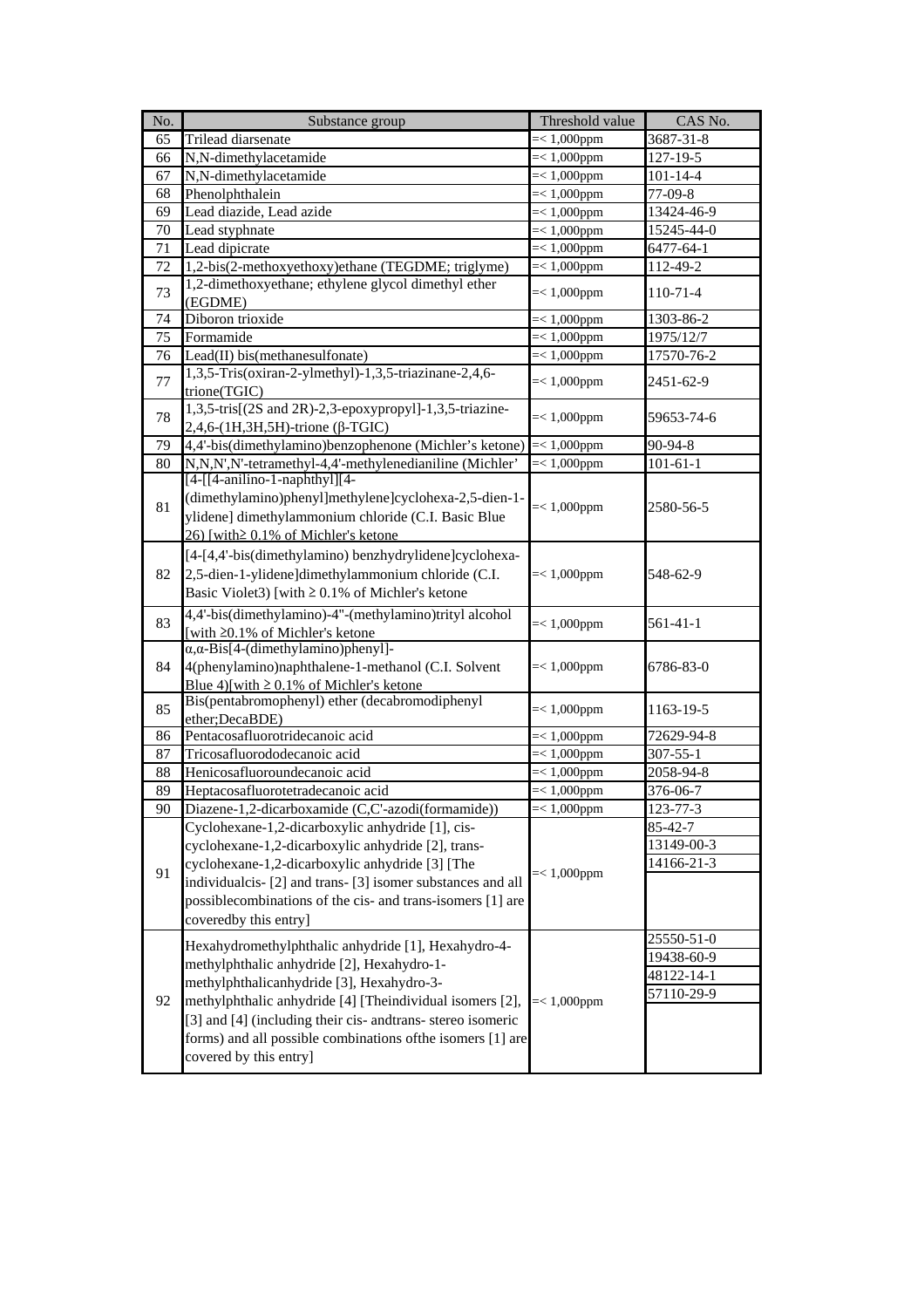| No. | Substance group                                            | Threshold value | CAS No.        |
|-----|------------------------------------------------------------|-----------------|----------------|
|     | 4-Nonylphenol, branched and linear [substances with a      |                 |                |
|     | linearand/or branched alkyl chain with a carbon number     |                 |                |
| 93  | of 9covalently bound in position 4 to phenol, covering     | $=< 1,000$ ppm  |                |
|     | also UVCB-and well-defined substances which include        |                 |                |
|     | any of theindividual isomers or a combination thereof]     |                 |                |
|     | 4-(1,1,3,3-tetramethylbutyl)phenol, ethoxylated            |                 |                |
| 94  | [coveringwell-defined substances and UVCB substances,      | $=< 1,000$ ppm  |                |
|     | polymers andhomologues]                                    |                 |                |
|     |                                                            |                 |                |
| 95  | Methoxyacetic acid                                         | $=< 1,000$ ppm  | 625-45-6       |
| 96  | N,N-dimethylformamide                                      | $=< 1,000$ ppm  | $68 - 12 - 2$  |
| 97  | Dibutyltin dichloride (DBTC)                               | $=< 1,000$ ppm  | 683-18-1       |
| 98  | Lead monoxide (lead oxide)                                 | $=< 1,000$ ppm  | 1317-36-8      |
| 99  | Orange lead (lead tetroxide)                               | $=< 1,000$ ppm  | 1314-41-6      |
| 100 | Lead bis(tetrafluoroborate)                                | $=< 1,000$ ppm  | 13814-96-5     |
| 101 | Trilead bis(carbonate)dihydroxide                          | $=< 1,000$ ppm  | 1319-46-6      |
| 102 | Lead titanium trioxide                                     | $=< 1,000$ ppm  | 12060-00-3     |
| 103 | Lead titanium zirconium oxide                              | $=< 1,000$ ppm  | 12626-81-2     |
| 104 | Silicic acid, lead salt                                    | $=< 1,000$ ppm  | 11120-22-2     |
|     | Silicic acid (H2Si2O5), barium salt (1:1), lead-           |                 |                |
|     | doped[with lead (Pb) content above the applicable          |                 |                |
| 105 | genericconcentration limit for 'toxicity for reproduction' | $=< 1,000$ ppm  | 68784-75-8     |
|     | Repr. 1A(CLP) or category 1 (DSD); the substance is a      |                 |                |
|     | member of the group entry of lead compounds, with index    |                 |                |
|     | number 082-001-00-6 in Regulation (EC) No 1272/2008]       |                 |                |
| 106 | 1-bromopropane (n-propyl bromide)                          | $=< 1,000$ ppm  | 106-94-5       |
| 107 | Methyloxirane (Propylene oxide)                            | $=< 1,000$ ppm  | 75-56-9        |
|     | 1,2-Benzenedicarboxylic acid, dipentylester, branched      |                 |                |
| 108 | andlinear                                                  | $=< 1,000$ ppm  | 84777-06-0     |
| 109 | Diisopentylphthalate                                       | $=< 1,000$ ppm  | $605 - 50 - 5$ |
| 110 | N-pentyl-isopentylphthalate                                | $=< 1,000$ ppm  | 776297-69-9    |
| 111 | 1,2-Diethoxyethane                                         | $=< 1,000$ ppm  | $629 - 14 - 1$ |
| 112 | Acetic acid, lead salt, basic                              | $=< 1,000$ ppm  | 51404-69-4     |
| 113 | Lead oxide sulfate                                         | $=< 1,000$ ppm  | 12036-76-9     |
| 114 | [Phthalato(2-)]dioxotrilead                                | $=< 1,000$ ppm  | 69011-06-9     |
| 115 | Dioxobis(stearato)trilead                                  | $=< 1,000$ ppm  | 12578-12-0     |
| 116 | Fatty acids, C16-18, lead salts                            | $=< 1,000$ ppm  | 91031-62-8     |
| 117 | Lead cyanamidate                                           | $=< 1,000$ ppm  | 20837-86-9     |
| 118 | Lead dinitrate                                             | $=< 1,000$ ppm  | 10099-74-8     |
| 119 | Pentalead tetraoxide sulphate                              | $=< 1,000$ ppm  | 12065-90-6     |
| 120 | Pyrochlore, antimony lead yellow                           | $=< 1,000$ ppm  | 8012-00-8      |
| 121 | Sulfurous acid, lead salt, dibasic                         | $=< 1,000$ ppm  | 62229-08-7     |
| 122 | Tetraethyllead                                             | $=< 1,000$ ppm  | 78-00-2        |
| 123 | Tetralead trioxide sulphate                                | $=< 1,000$ ppm  | 12202-17-4     |
| 124 | Trilead dioxide phosphonate                                | $=< 1,000$ ppm  | 12141-20-7     |
| 125 | Diethyl sulphate                                           | $=< 1,000$ ppm  | 110-00-9       |
| 126 | Diethyl sulphate                                           | $=< 1,000$ ppm  | 64-67-5        |
| 127 | Dimethyl sulphate                                          | $=< 1,000$ ppm  | $77 - 78 - 1$  |
| 128 | 3-ethyl-2-methyl-2-(3-methylbutyl)-1,3-oxazolidine         | $=< 1,000$ ppm  | 143860-04-2    |
| 129 | Dinoseb (6-sec-butyl-2,4-dinitrophenol)                    | $=< 1,000$ ppm  | 88-85-7        |
| 130 | 4,4'-methylenedi-o-toluidine                               | $=< 1,000$ ppm  | 838-88-0       |
| 131 | 4,4'-oxydianiline and its salts                            | $=< 1,000$ ppm  | $101 - 80 - 4$ |
| 132 | 4-Aminoazobenzene                                          | $=< 1,000$ ppm  | 1960/9/3       |
| 133 | 4-methyl-m-phenylenediamine (toluene-2,4-diamine)          | $=< 1,000$ ppm  | 95-80-7        |
| 134 | 6-methoxy-m-toluidine (p-cresidine)                        | $=< 1,000$ ppm  | $120 - 71 - 8$ |
| 135 | Biphenyl-4-ylamine                                         | $=< 1,000$ ppm  | $92 - 67 - 1$  |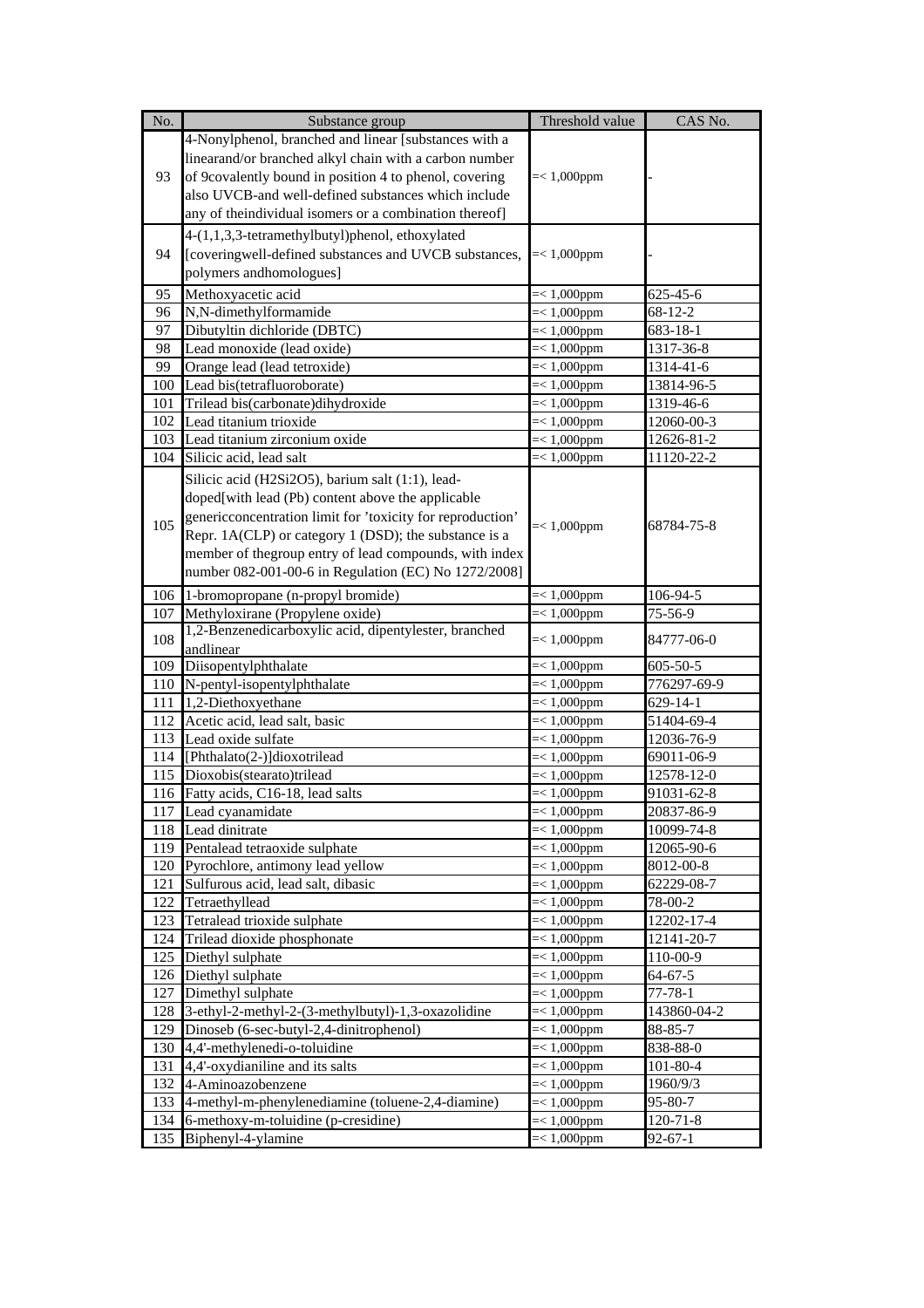| No.                                                                                                                                                                                                                                                                               | Substance group                                                                                                                                                                                                                                                                                                                                 | Threshold value | CAS No.                  |
|-----------------------------------------------------------------------------------------------------------------------------------------------------------------------------------------------------------------------------------------------------------------------------------|-------------------------------------------------------------------------------------------------------------------------------------------------------------------------------------------------------------------------------------------------------------------------------------------------------------------------------------------------|-----------------|--------------------------|
| 136                                                                                                                                                                                                                                                                               | o-aminoazotoluene                                                                                                                                                                                                                                                                                                                               | $=< 1,000$ ppm  | $97 - 56 - 3$            |
| 137                                                                                                                                                                                                                                                                               | o-Toluidine                                                                                                                                                                                                                                                                                                                                     | $=< 1,000$ ppm  | 95-53-4                  |
| 138                                                                                                                                                                                                                                                                               | N-methylacetamide                                                                                                                                                                                                                                                                                                                               | $=< 1,000$ ppm  | 79-16-3                  |
| 139                                                                                                                                                                                                                                                                               | Cadmium                                                                                                                                                                                                                                                                                                                                         | $=< 1,000$ ppm  | 7440-43-9                |
| 140                                                                                                                                                                                                                                                                               | Cadmium oxide                                                                                                                                                                                                                                                                                                                                   | $=< 1,000$ ppm  | $1306 - 19 - 0$          |
| 141                                                                                                                                                                                                                                                                               | Ammonium pentadecafluorooctanoate (APFO)                                                                                                                                                                                                                                                                                                        | $=< 1,000$ ppm  | 3825-26-1                |
| 142                                                                                                                                                                                                                                                                               | Pentadecafluorooctanoic acid (PFOA)                                                                                                                                                                                                                                                                                                             | $=< 1,000$ ppm  | 335-67-1                 |
| 143                                                                                                                                                                                                                                                                               | Dipentyl phthalate (DPP)                                                                                                                                                                                                                                                                                                                        | $=< 1,000$ ppm  | 131-18-0                 |
| 144                                                                                                                                                                                                                                                                               | 4-Nonylphenol, branched and linear, ethoxylated<br>[substanceswith a linear and/or branched alkyl chain with<br>a carbonnumber of 9 covalently bound in position 4 to<br>phenol, ethoxylated covering UVCB- and well-defined<br>substances, polymers and homologues, which include any<br>of the individualisomers and/or combinations thereof] | $=< 1,000$ ppm  |                          |
| 145                                                                                                                                                                                                                                                                               | Cadmium sulphide                                                                                                                                                                                                                                                                                                                                | $=< 1,000$ ppm  | 1306-23-6                |
| 146                                                                                                                                                                                                                                                                               | Disodium $3,3'$ -[[1,1'-biphenyl]-4,4'-diylbis(azo)]bis(4-<br>aminonaphthalene-1-sulphonate) (C.I. Direct Red 28)                                                                                                                                                                                                                               | $=< 1,000$ ppm  | 573-58-0                 |
| 147                                                                                                                                                                                                                                                                               | Disodium 4-amino-3-[[4'-[(2,4-diaminophenyl)azo][1,1'-<br>biphenyl]-4-yl]azo] -5-hydroxy-6-<br>(phenylazo)naphthalene-2,7-disulphonate (C.I. Direct<br>Black 38)                                                                                                                                                                                | $=< 1,000$ ppm  | 1937-37-7                |
| 148                                                                                                                                                                                                                                                                               | Dihexyl phthalate                                                                                                                                                                                                                                                                                                                               | $=< 1,000$ ppm  | $84 - 75 - 3$            |
|                                                                                                                                                                                                                                                                                   | 149 Imidazolidine-2-thione; (2-imidazoline-2-thiol)                                                                                                                                                                                                                                                                                             | $=< 1,000$ ppm  | 96-45-7                  |
|                                                                                                                                                                                                                                                                                   | 150 Lead di(acetate)                                                                                                                                                                                                                                                                                                                            | $=< 1,000$ ppm  | 301-04-2                 |
| 151                                                                                                                                                                                                                                                                               | Trixylyl phosphate                                                                                                                                                                                                                                                                                                                              | $=< 1,000$ ppm  | 25155-23-1               |
| 152                                                                                                                                                                                                                                                                               | Cadmium chloride                                                                                                                                                                                                                                                                                                                                | $=< 1,000$ ppm  | 10108-64-2               |
| 153                                                                                                                                                                                                                                                                               | 1,2-Benzenedicarboxylic acid, dihexyl ester, branched<br>andlinear                                                                                                                                                                                                                                                                              | $=< 1,000$ ppm  | 68515-50-4               |
| 154                                                                                                                                                                                                                                                                               | Sodium peroxometaborate                                                                                                                                                                                                                                                                                                                         | $=< 1,000$ ppm  | 7632/4/4                 |
| 155                                                                                                                                                                                                                                                                               | Sodium perborate; perboric acid, sodium salt                                                                                                                                                                                                                                                                                                    | $=< 1,000$ ppm  |                          |
| 156                                                                                                                                                                                                                                                                               | Cadmium fluoride                                                                                                                                                                                                                                                                                                                                | $=< 1,000$ ppm  | 7790-79-6                |
| 157                                                                                                                                                                                                                                                                               | Cadmium sulphate                                                                                                                                                                                                                                                                                                                                | $=< 1,000$ ppm  | 10124-36-4<br>31119-53-6 |
| 158                                                                                                                                                                                                                                                                               | 2-benzotriazol-2-yl-4,6-di-tert-butylphenol (UV-320)                                                                                                                                                                                                                                                                                            | $=< 1,000$ ppm  | 3846-71-7                |
| 159                                                                                                                                                                                                                                                                               | 2-(2H-benzotriazol-2-yl)-4,6-ditertpentylphenol (UV-<br>328)                                                                                                                                                                                                                                                                                    | $=< 1,000$ ppm  | 25973-55-1               |
| 160                                                                                                                                                                                                                                                                               | 2-ethylhexyl 10-ethyl-4,4-dioctyl-7-oxo-8-oxa-3,5-dithia-<br>4-stannatetradecanoate (DOTE)                                                                                                                                                                                                                                                      | $=< 1,000$ ppm  | 15571-58-1               |
| Reaction mass of 2-ethylhexyl 10-ethyl-4,4-dioctyl-7-<br>oxo-8-oxa-3,5-dithia-4-stannatetradecanoate and 2-<br>ethylhexyl10-ethyl-4-[[2-[(2-ethylhexyl)oxy]-2-<br>161<br>oxoethyl]thio]-4-octyl-7-oxo-8-oxa-3,5-dithia-4-<br>stannatetradecanoate(reaction mass of DOTE and MOTE) |                                                                                                                                                                                                                                                                                                                                                 | $=< 1,000$ ppm  |                          |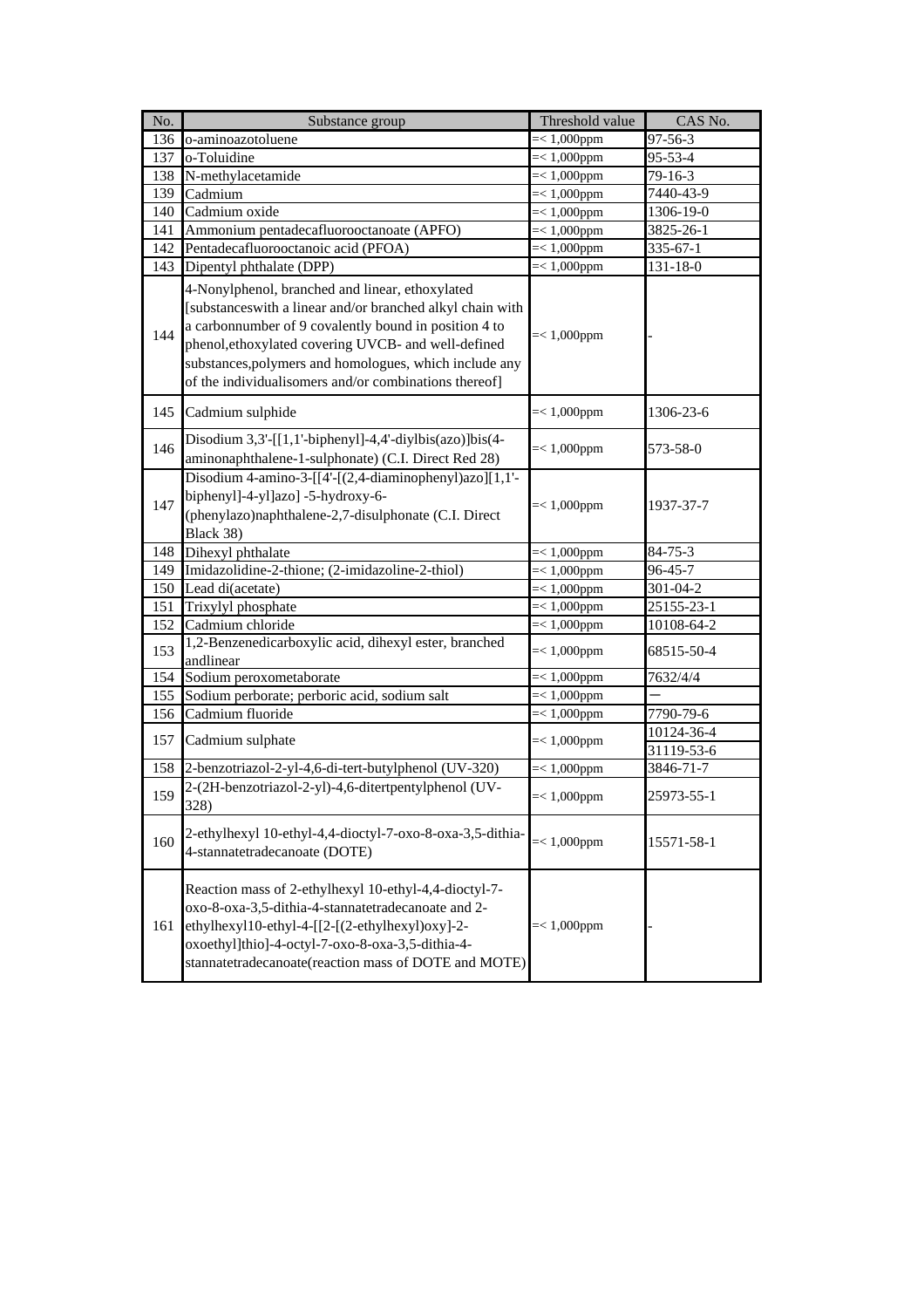| No. | Substance group                                                                                                                                                                                                                                                                                               | Threshold value | CAS No.                             |
|-----|---------------------------------------------------------------------------------------------------------------------------------------------------------------------------------------------------------------------------------------------------------------------------------------------------------------|-----------------|-------------------------------------|
| 162 | 1,2-benzenedicarboxylic acid, di-C6-10-alkyl esters; 1,2-<br>benzenedicarboxylic acid, mixed decyl and hexyl and<br>octyldiesters with $\geq 0.3\%$ of dihexyl phthalate (EC No.<br>$201 - 559 - 5$                                                                                                           | $=< 1,000$ ppm  | 68515-51-5<br>68648-93-1            |
| 163 | 5-sec-butyl-2-(2,4-dimethylcyclohex-3-en-1-yl)-5-<br>methyl-1,3-dioxane [1], 5-sec-butyl-2-(4,6-<br>dimethylcyclohex-3-en-1-yl)-5-methyl-1,3-dioxane [2]<br>[covering any of the individual stereoisomers of [1] and<br>[2] or any combination thereof]                                                       | $=< 1,000$ ppm  |                                     |
| 164 | Nitrobenzene                                                                                                                                                                                                                                                                                                  | $=< 1,000$ ppm  | 98-95-3                             |
| 165 | 2,4-di-tert-butyl-6-(5-chlorobenzotriazol-2-yl)phenol                                                                                                                                                                                                                                                         | $=< 1,000$ ppm  | 3864-99-1                           |
| 166 | 2-(2H-benzotriazol-2-yl)-4-(tert-butyl)-6-(sec-<br>butyl)phenol(UV-350)                                                                                                                                                                                                                                       | $=< 1,000$ ppm  | 36437-37-3                          |
| 167 | 1,3-propanesultone                                                                                                                                                                                                                                                                                            | $=< 1,000$ ppm  | 1120-71-4                           |
| 168 | Perfluorononan-1-oic-acid and its sodium and<br>ammoniumsalts                                                                                                                                                                                                                                                 | $=< 1,000$ ppm  | 375-95-1<br>21049-39-8<br>4149-60-4 |
| 169 | Benzo[def]chrysene                                                                                                                                                                                                                                                                                            | $=< 1,000$ ppm  | $50 - 32 - 8$                       |
| 170 | 4,4'-isopropylidenediphenol (bisphenol A)                                                                                                                                                                                                                                                                     | $=< 1,000$ ppm  | $80 - 05 - 7$                       |
| 171 | Nonadecafluorodecanoic acid (PFDA) and its sodium<br>andammonium salts                                                                                                                                                                                                                                        | $=< 1,000$ ppm  | 335-76-2<br>3830-45-3<br>3108-42-7  |
| 172 | p-(1,1-dimethylpropyl)phenol                                                                                                                                                                                                                                                                                  | $=< 1,000$ ppm  | 80-46-6                             |
| 173 | 4-Heptylphenol, branched and linear [substances with a<br>linearand/or branched alkyl chain with a carbon number<br>of 7covalently bound predominantly in position 4 to<br>phenol, covering also UVCB- and well-defined substances<br>whichinclude any of the individual isomers or a<br>combination thereof] | $=< 1,000$ ppm  |                                     |

\* EU REACH SVHC list, substances in Annex ⅩⅣ

#### **Table 4. Control level D** (**Substances to be monitored**)

**For control level D, the adequacy to health and the environment has not been fully confirmed yet; however, we investigate whether it is contained or not since it is concerned the effect of long-time exposure and so on.**

| No. | Substance group | Outline                                                                                                                                                                                                                                                                     |
|-----|-----------------|-----------------------------------------------------------------------------------------------------------------------------------------------------------------------------------------------------------------------------------------------------------------------------|
|     | Nanomaterial    | Nanomaterial is a solid material<br>manufactured by using element as a<br>raw material; and the material of<br>which a single unit is sized between 1<br>to 100 nano meter, and nanostructure<br>(including aggregated nanomaterials<br>objects) composed of nanomaterials. |

\* There are some nanomaterials without individual CAS No.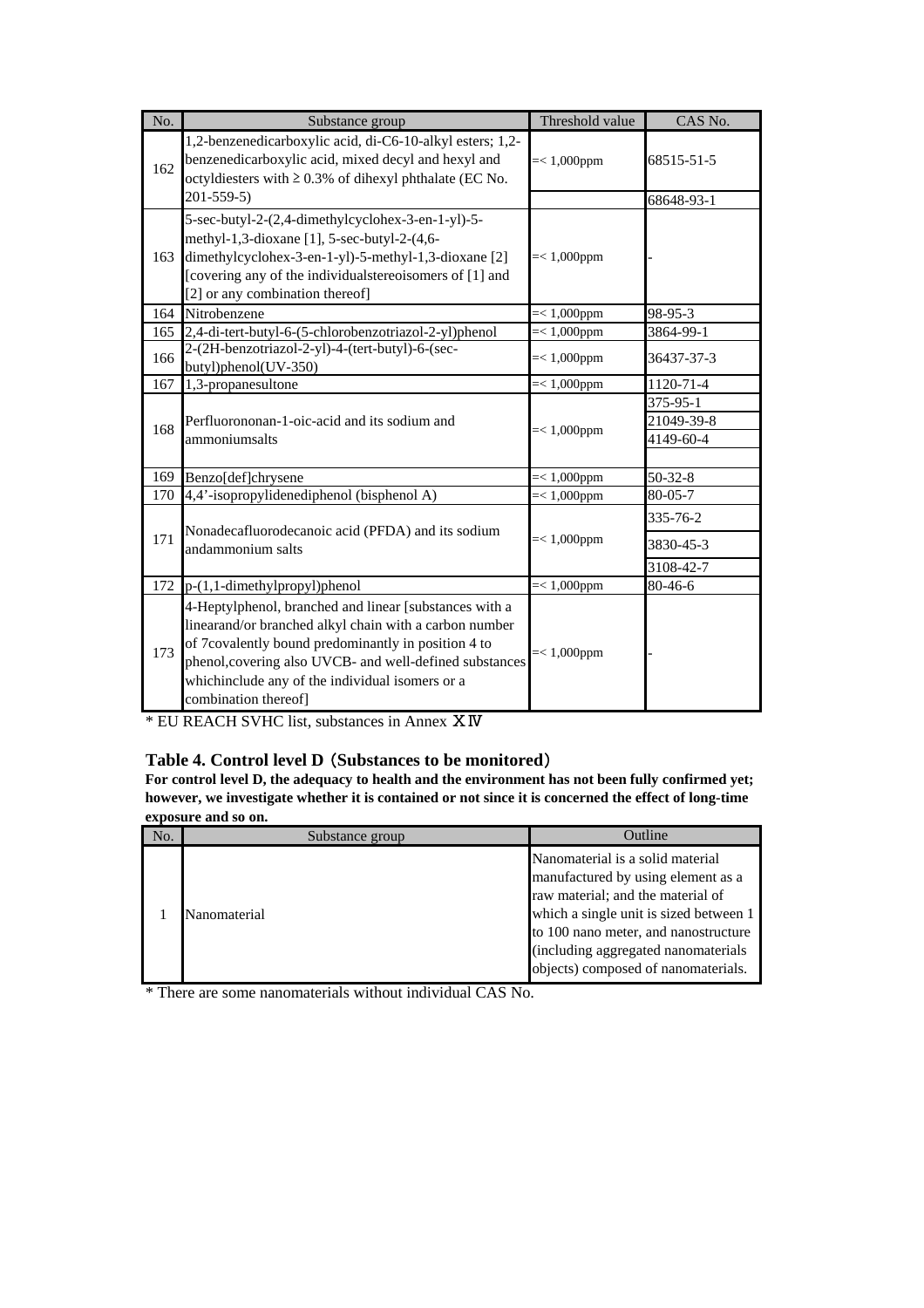### 【Details of substances】

#### CAS.NO Substance group Substance name (Japanese) Substance name (English)<br>Stannane, tributylfluoro-1983-10-4 Tri-substituted organostannic compounds トリブタン-1-イル(フルオロ)スタンナン 1066-44-0 Tri-substituted organostannic compounds トリメチルスタンニルブロミド Bromotrimethylstannane 1066-45-1 Tri-substituted organostannic compounds トリメチルすず(IV)クロリド Trimethyltin chloride 1067-52-3 Tri-substituted organostannic compounds トリブチルメトキシスタンナン Tributyltin methoxide 1067-97-6 Tri-substituted organostannic compounds トリブチルスタンナンオール Tributyltin hydroxide 1118-03-2 Tri-substituted organostannic compounds トリメチルスズ アジ化物 Trimethyltin azide 1118-14-5 Tri-substituted organostannic compounds トリメチル(アセトキシ)スタンナン Trimethyltin acetate 1262-21-1 Tri-substituted organostannic compounds ビス(トリフェニルスズ)=オキシド Bis(triphenyltin) oxide 13121-70-5 Tri-substituted organostannic compounds トリシクロヘキシルスタンナノール Tricyclohexylstannanol 13121-76-1 Tri-substituted organostannic compounds ビス(トリシクロヘキシルスタンニル)スルフィド Bis(tricyclohexyltin)sulfide 13302-06-2 Tri-substituted organostannic compounds トリブチル[(メチルスルホニル)オキシ]スタンナン TRIBUTYLTIN METHANESULPHONATE 13331-52-7 Tri-substituted organostannic compounds アクリル酸トリブチルスタンニル Tributyltin Acrylate 13356-08-6 Tri-substituted organostannic compounds オキシビス[トリス(2-メチル-2-フェニルプロピル)スタンナ Bis(tris(2-methyl-2-phenylpropyl)tin) oxide  $>1$ 13362-00-0 Tri-substituted organostannic compounds スルファミン酸トリフェニルスズ | [(Aminosulfonyl)oxy]triphenylstannane 13435-05-7 Tri-substituted organostannic compounds リン酸トリス(トリブチルスズ) 5,5,9,9-tetrabutyl-7-[(tributylstannyl)oxy]-6,8-dioxa-7 phospha-5,9-distannatridecane 7-oxide 139353-88-1 Tri-substituted organostannic compounds (TB-5-11)-N,N,N-トリブチル-1-ブタンアミニウム ジ フルオロトリフェニルスズ酸塩 (TB-5-11)-N,N,N-Tributyl-1-butanaminium difluorotriphenylstannate

#### Control level A (Prohibited substances)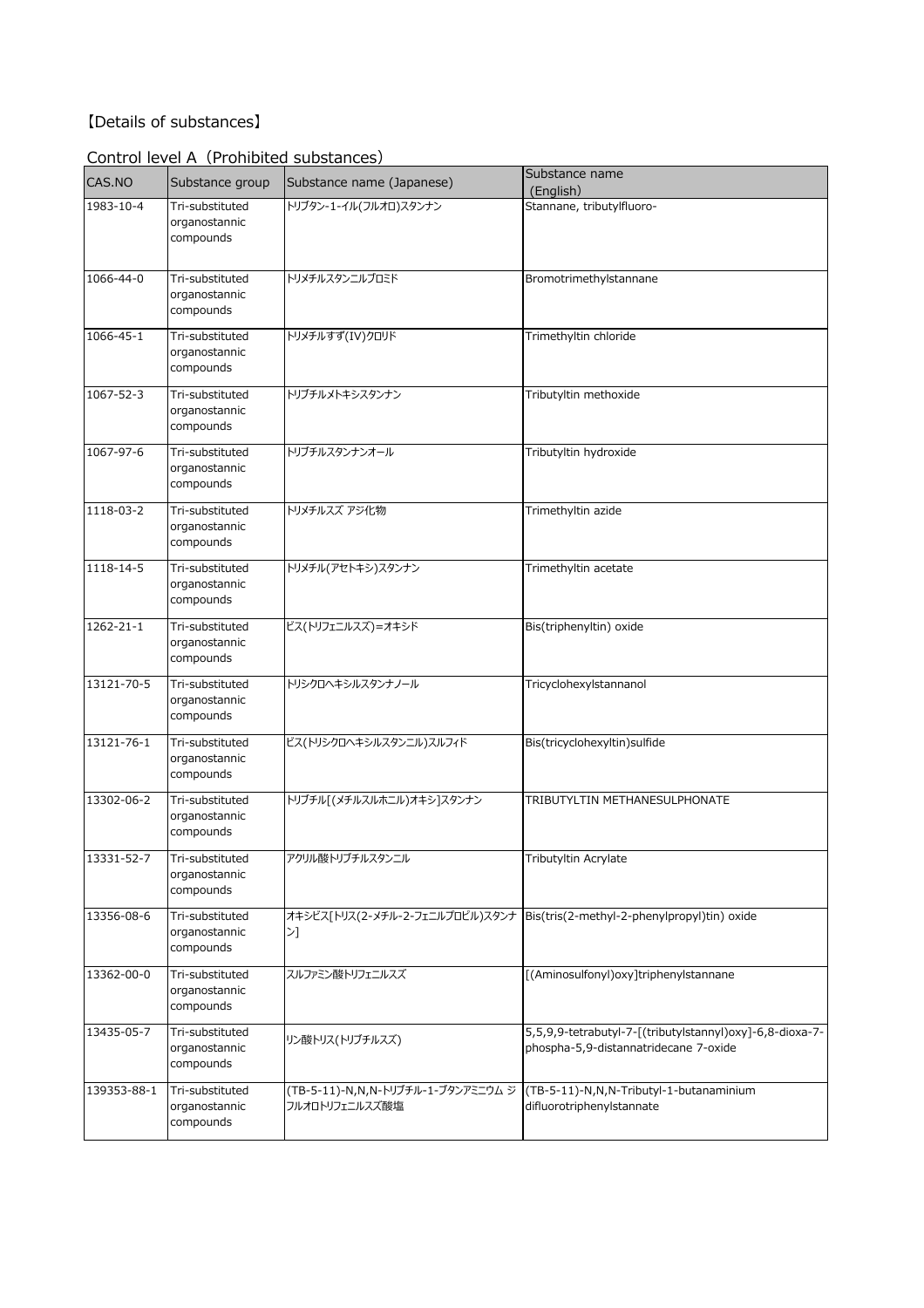| CAS.NO          | Substance group                               | Substance name (Japanese)                                                      | Substance name<br>(English)                           |
|-----------------|-----------------------------------------------|--------------------------------------------------------------------------------|-------------------------------------------------------|
| 14275-57-1      | Tri-substituted<br>organostannic<br>compounds | ビス(トリブタン-1-イルスタンニル)=マレアート                                                      | Bis(tributyltin) maleate                              |
| $1461 - 22 - 9$ | Tri-substituted<br>organostannic<br>compounds | トリブタン-1-イル(クロロ)スタンナン                                                           | Tributyltin chloride                                  |
| 1461-23-0       | Tri-substituted<br>organostannic<br>compounds | トリブチルスタンニルブロミド                                                                 | Tributyltin bromide                                   |
| 15082-85-6      | Tri-substituted<br>organostannic<br>compounds | ヒドロキシトリス(フェニルメチル)スズ                                                            | Hydroxytris(phenylmethyl)stannane                     |
| 1529-30-2       | Tri-substituted<br>organostannic<br>compounds | トリエチルフェノキシスタンナン                                                                | Triethyltin phenoxide                                 |
| 1803-12-9       | Tri-substituted<br>organostannic<br>compounds | トリフェニルスタンニル=ジメチルジチオカルバマート                                                      | Triphenyltin dimethyldithiocarbamate                  |
| 18380-71-7      | Tri-substituted<br>organostannic<br>compounds | トリフェニルスタンニル=2,2,4,4-テトラメチルペンタノ<br>アート                                          | Triphenyltin fattyacid((9-11)salt)                    |
| 18380-72-8      | Tri-substituted<br>organostannic<br>compounds | トリフェニルスタンニル=2-イソプロピル-2,3-ジメチルブタ Triphenyltin fattyacid((9-11)salt)<br>ノアート     |                                                       |
| 1907-13-7       | Tri-substituted<br>organostannic<br>compounds | アセトキシトリエチルスタンナン                                                                | Triethyltin acetate                                   |
| 1954-36-5       | Tri-substituted<br>organostannic<br>compounds | フタル酸ビス[トリフェニルすず(IV)]                                                           | [1,2-Phenylenebis(carbonyloxy)]bis[triphenylstannane] |
| 20369-63-5      | Tri-substituted<br>organostannic<br>compounds | N,N-ジメチルジチオカルバミン酸トリブチルすず(IV)                                                   | Tributyltin dimethyldithiocarbamate                   |
| 2155-70-6       | Tri-substituted<br>organostannic<br>compounds | トリブタン-1-イルスタンニル=メタクリラート                                                        | Tributyltin methacrylate                              |
| 2179-92-2       | Tri-substituted<br>organostannic<br>compounds | トリブチルシアノスタンナン                                                                  | TRIBUTYLTIN CYANIDE                                   |
| 2279-76-7       | Tri-substituted<br>organostannic<br>compounds | トリプロピルすず(IV)クロリド                                                               | Tripropyltin chloride                                 |
| 24124-25-2      | Tri-substituted<br>organostannic<br>compounds | トリブチル[[(9Z,12Z)-1-オキソ-9,12-オクタデカジエ Tributyltin linoleate<br>ニル]オキシ]スタンナン       |                                                       |
| 24291-45-0      | Tri-substituted<br>organostannic<br>compounds | ビス(トリブタン-1-イルスタンニル)=ブタ-2-エンジオアー Bis(tributan-1-ylstannyl) but-2-enedioate<br>ト |                                                       |
| 25711-26-6      | Tri-substituted<br>organostannic<br>compounds | 2-プロペン-1,2-ジカルボン酸ビス(トリブチルスタンニル) BIS(TRIBUTYLTIN) ITACONATE                     |                                                       |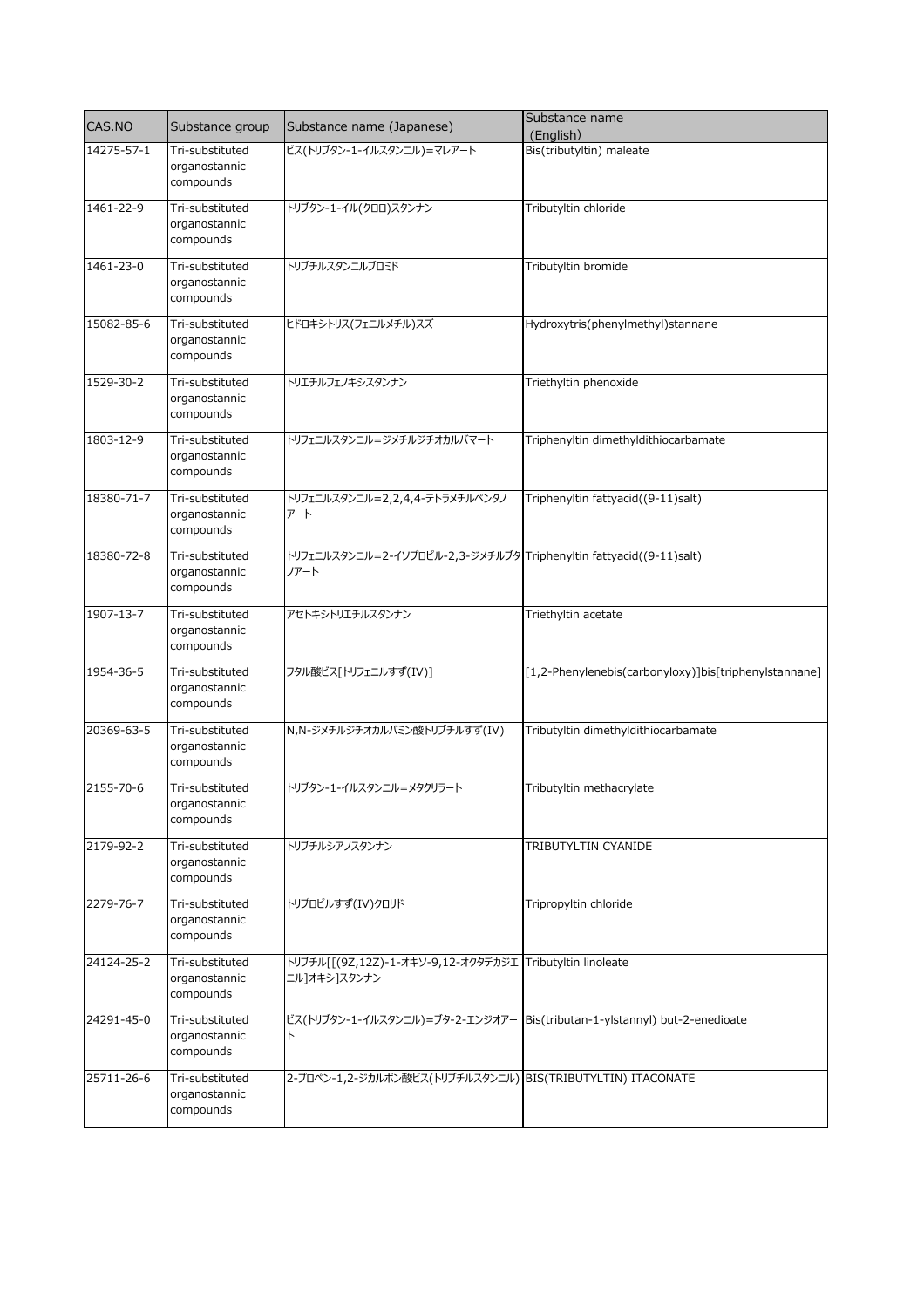| CAS.NO     | Substance group                               | Substance name (Japanese)                                                                                         | Substance name<br>(English)                                                                                                                                           |
|------------|-----------------------------------------------|-------------------------------------------------------------------------------------------------------------------|-----------------------------------------------------------------------------------------------------------------------------------------------------------------------|
| 26239-64-5 | Tri-substituted<br>organostannic<br>compounds | トリブタン-1-イルスタンニル=(1R,4aR,4bR,10aR)-<br>7-イソプロピル-1,4a-ジメチル-<br>1,2,3,4,4a,4b,5,6,10,10a-デカヒドロフェナントレ<br>ン-1-カルボキシラート | [1R-(1.alpha.,4a.beta.,4b.alpha.,10a.alpha.)]-<br>Tributyl[[[1,2,3,4,4a,4b,5,6,10,10a-decahydro-7-<br>isopropyl-1,4a-dimethyl-1-<br>phenanthryl]carbonyl]oxy]stannane |
| 27147-18-8 | Tri-substituted<br>organostannic<br>compounds | トリブチル[(1-オキソ-3-フェニル-2-プロペニル)オキシ]<br>スズ                                                                            | Tributyltin cinnamate                                                                                                                                                 |
| 27615-98-1 | Tri-substituted<br>organostannic<br>compounds | トリブチルスズ フッ化物 ポリマー                                                                                                 | Tributyltin fluoride polymer                                                                                                                                          |
| 2767-54-6  | Tri-substituted<br>organostannic<br>compounds | ブロモトリエチルスタンナン                                                                                                     | Stannane, bromotriethyl-                                                                                                                                              |
| 2767-61-5  | Tri-substituted<br>organostannic<br>compounds | ブロモトリプロピルスタンナン                                                                                                    | Tripropyltin bromide                                                                                                                                                  |
| 28801-69-6 | Tri-substituted<br>organostannic<br>compounds | トリブチル[(4,4-ジメチル-1-オキソオクチル)オキシ]スタ Tributyl(neodecanoyloxy)stannane<br>ンナン                                          |                                                                                                                                                                       |
| 2943-86-4  | Tri-substituted<br>organostannic<br>compounds | トリエチルヨードスタンナン                                                                                                     | Triethyltin iodide                                                                                                                                                    |
| 3090-35-5  | Tri-substituted<br>organostannic<br>compounds | トリブチル[[(9Z)-1-オキソ-オクタデセニル]オキシ]スズ Tributyl(oleoyloxy)stannane                                                      |                                                                                                                                                                       |
| 3090-36-6  | Tri-substituted<br>organostannic<br>compounds | トリブタン-1-イルスタンニル=ドデカノアート                                                                                           | Tributyl(lauroyloxy)stannane                                                                                                                                          |
| 3091-32-5  | Tri-substituted<br>organostannic<br>compounds | トリシクロヘキシルクロロスタンナン                                                                                                 | Chlorotricyclohexylstannane                                                                                                                                           |
| 31732-71-5 | Tri-substituted<br>organostannic<br>compounds | rel-(2R,3S)-ビス(トリブタン-1-イルスタンニ<br>ル)=2,3-ジブロモスクシナート                                                                | Bis(tributyltin)2,3-dibromosuccinate                                                                                                                                  |
| 3267-78-5  | Tri-substituted<br>organostannic<br>compounds | アセトキシトリプロピルスタンナン                                                                                                  | Tripropyltin acetate                                                                                                                                                  |
| 3342-67-4  | Tri-substituted<br>organostannic<br>compounds | トリペンチルスズ 塩化物                                                                                                      | Tripentyltin chloride                                                                                                                                                 |
| 33550-22-0 | Tri-substituted<br>organostannic<br>compounds | トリブチル[(4-クロロブチリル)オキシ]スタンナン                                                                                        | TRIBUTYLTIN GAMMA-CHLOROBUTYRATE                                                                                                                                      |
| 3587-18-6  | Tri-substituted<br>organostannic<br>compounds | (トリブチルスタンニルオキシ)ベンゼン                                                                                               | Tributylphenoxystannane                                                                                                                                               |
| 36253-76-6 | Tri-substituted<br>organostannic<br>compounds | トリブチルスズ エトキシド                                                                                                     | Tributyltin ethoxide                                                                                                                                                  |
| 3644-29-9  | Tri-substituted<br>organostannic<br>compounds | [(1-オキソドデシル)オキシ]トリフェニルスタンナン                                                                                       | [(1-Oxododecyl)oxy]triphenylstannane                                                                                                                                  |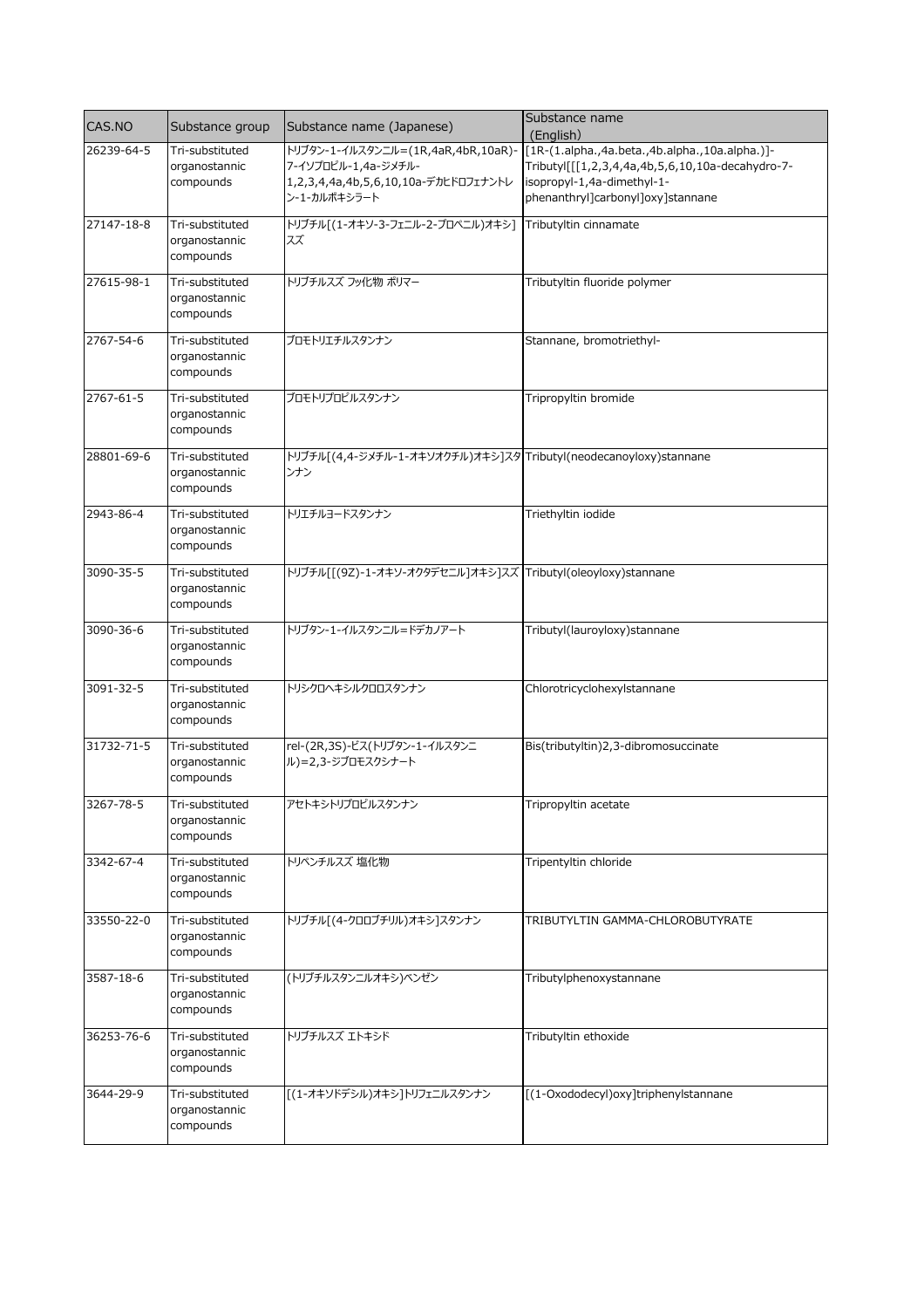| CAS.NO         | Substance group                               | Substance name (Japanese)                                                            | Substance name                                |
|----------------|-----------------------------------------------|--------------------------------------------------------------------------------------|-----------------------------------------------|
| 3644-32-4      | Tri-substituted                               | トリブチル(4-ニトロフェノキシ)スタンナン                                                               | (English)<br>P-NITROPHENOXYTRIBUTYLTIN        |
|                | organostannic<br>compounds                    |                                                                                      |                                               |
| 3644-37-9      | Tri-substituted<br>organostannic<br>compounds | ([1,1'-ビフェニル]-2-イルオキシ)トリブチルスタンナン                                                     | (2-BIPHENYLOXY)TRIBUTYLTIN                    |
| 36631-23-9     | Tri-substituted<br>organostannic<br>compounds | トリブチルスズ ナフテン酸塩                                                                       | TRIBUTYLTIN NAPHTHENATE                       |
| $379 - 51 - 1$ | Tri-substituted<br>organostannic<br>compounds | トリシクロヘキシルフルオロスズ                                                                      | Tricyclohexylfluorostannane                   |
| 379-52-2       | Tri-substituted<br>organostannic<br>compounds | フルオロ(トリフェニル)スタンナン                                                                    | Stannane, fluorotriphenyl-                    |
| 4027-14-9      | Tri-substituted<br>organostannic<br>compounds | (ノナノイルオキシ)トリブチルスタンナン                                                                 | Tributyltin nonanoate                         |
| 4027-17-2      | Tri-substituted<br>organostannic<br>compounds | シアナトトリブチルスタンナン                                                                       | TRIBUTYLTIN CYANATE                           |
| 4027-18-3      | Tri-substituted<br>organostannic<br>compounds | 4-オキソ-4-[(トリブチルスタンニル)オキシ]-2-ブテン酸 2-BUTENOIC ACID, 4-OXO-4-[                          | (TRIBUTYLSTANNYL)OXY]-                        |
| 41083-11-8     | Tri-substituted<br>organostannic<br>compounds | (1H-1,2,4-トリアゾール-1-イル)トリシクロヘキシルス  1-(Tricyclohexylstannyl)-1H-1,2,4-triazole<br>タンナン |                                               |
| 4154-35-2      | Tri-substituted<br>organostannic<br>compounds | トリプロピルスズ メタクリル酸塩                                                                     | Tripropyltin methacrylate                     |
| 4342-30-7      | Tri-substituted<br>organostannic<br>compounds | トリブチル(サリチロイルオキシ)スタンナン                                                                | Tri-n-butyl tin salicylate                    |
| 4342-36-3      | Tri-substituted<br>organostannic<br>compounds | トリブチルスズ ベンゾエート                                                                       | Tributyltin benzoate                          |
| 4638-25-9      | Tri-substituted<br>organostannic<br>compounds | トリメチル(チオシアナト)スタンナン                                                                   | Trimethyltin thiocyanate                      |
| 4756-53-0      | Tri-substituted<br>organostannic<br>compounds | [1,4-フェニレンビス(カルボニルオキシ)]ビス[トリブチル<br>スズー                                               | [(terephthaloylbis(oxy)]bis(tributylstannane) |
| 47672-31-1     | Tri-substituted<br>organostannic<br>compounds | トリフェニルスタンニル=デカノアート                                                                   | Triphenylstannyl decanoate                    |
| 4782-29-0      | Tri-substituted<br>organostannic<br>compounds | ビス(トリブタン-1-イルスタンニル)=フタラート                                                            | Bis(tributyltin)phthalate                     |
| 5035-67-6      | Tri-substituted<br>organostannic<br>compounds | トリブチル[(2-エチル-1-オキソヘキシル)オキシ]スタンナ TRIBUTYLTIN 2-ETHYLHEXANOATE<br>ン                    |                                               |
| 53404-82-3     | Tri-substituted<br>organostannic<br>compounds | こはく酸1-イソプロピル4-(トリブチルスタンニル)                                                           | TRIBUTYLTIN ISOPROPYLSUCCINATE                |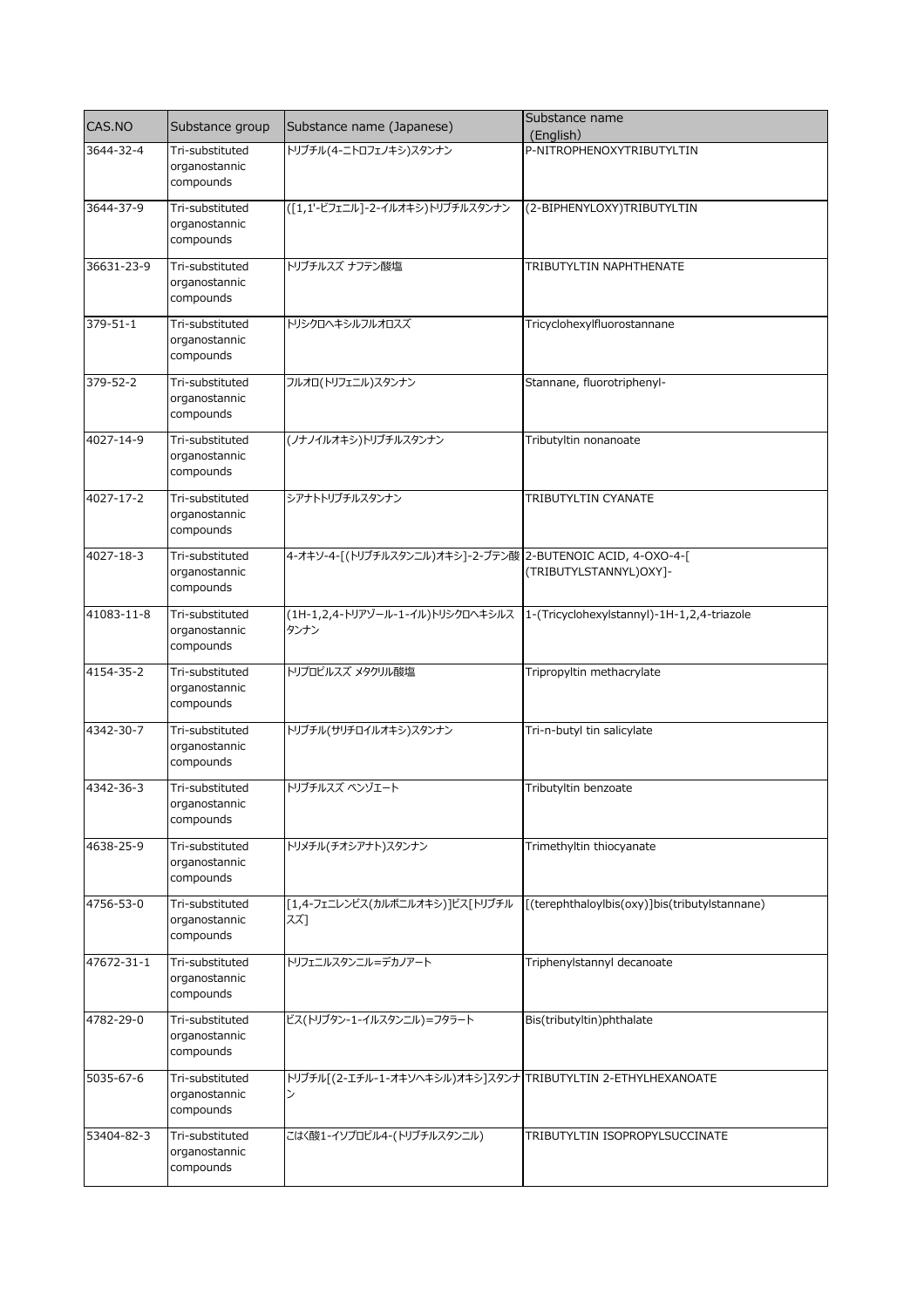| CAS.NO        | Substance group                               | Substance name (Japanese)                                          | Substance name<br>(English)                                                          |
|---------------|-----------------------------------------------|--------------------------------------------------------------------|--------------------------------------------------------------------------------------|
| 53466-85-6    | Tri-substituted<br>organostannic<br>compounds | トリブチルスズ モノプロピレングリコール マレアート                                         | Tributyltin monopropylene glycol maleate                                             |
| $56 - 24 - 6$ | Tri-substituted<br>organostannic<br>compounds | ヒドロキシトリメチルスタンナン                                                    | Trimethyltin hydroxide                                                               |
| 56323-17-2    | Tri-substituted<br>organostannic<br>compounds | ビス(トリブタン-1-イルスタンニル)=2,3-ジブロモスクシ<br>ナート                             | Bis(tributan-1-ylstannyl) 2,3-dibromosuccinate                                       |
| 56323-19-4    | Tri-substituted<br>organostannic<br>compounds | 4,5-ジブロモ-3,6-ジオキソ-1,1,1,8,8,8-ヘキサフェ<br>ニル-2,7-ジオキサ-1,8-ジスタンナオクタン   | 4,5-Dibromo-3,6-dioxo-1,1,1,8,8,8-hexaphenyl-2,7-<br>dioxa-1,8-distannaoctane        |
| 56-35-9       | Tri-substituted<br>organostannic<br>compounds | 1,1,1,3,3,3-ヘキサブタン-1-イルジスタンノキサン                                    | Bis(tributyltin) oxide (TBTO)                                                        |
| $56 - 36 - 0$ | Tri-substituted<br>organostannic<br>compounds | トリブチルスタンニル=アセタート                                                   | Tributyltin acetate                                                                  |
| 56573-85-4    | Tri-substituted<br>organostannic<br>compounds | トリブチルスズ                                                            | Tributyltin                                                                          |
| 57808-37-4    | Tri-substituted<br>organostannic<br>compounds | [(1-オキソドデシル)オキシ]トリプロピルスタンナン                                        | Tripropyltin laurate                                                                 |
| 5847-51-8     | Tri-substituted<br>organostannic<br>compounds | トリブチル(ホルミルオキシ)スズ                                                   | Tributyl(formyloxy)stannane                                                          |
| 5847-52-9     | Tri-substituted<br>organostannic<br>compounds | トリブチル(クロロアセトキシ)スタンナン                                               | TRIBUTYLTIN CHLOROACETATE                                                            |
| 5847-53-0     | Tri-substituted<br>organostannic<br>compounds | トリブチル「(ジエチルチオカルバモイル)チオ]スズ                                          | Tributyl[(diethylthiocarbamoyl)thio]stannane                                         |
| 63869-87-4    | Tri-substituted<br>organostannic<br>compounds | 硫酸トリメチルスタンニル                                                       | Trimethyltin sulphate                                                                |
| 639-58-7      | Tri-substituted<br>organostannic<br>compounds | クロロ(トリフェニル)スタンナン                                                   | Triphenyl tin chloride                                                               |
| 6454-35-9     | Tri-substituted<br>organostannic<br>compounds | ビス(トリブタン-1-イルスタンニル)=フマラート                                          | Bis(tributylstannyl)Fumarate                                                         |
| 6517-25-5     | Tri-substituted<br>organostannic<br>compounds | トリブタン-1-イルスタンニル=スルファマート                                            | Tributyltin sulfamate                                                                |
| 67057-32-3    | Tri-substituted<br>organostannic<br>compounds | トリブチル「「(ジメチルアミノ)チオキソメチル]チオ]スズ                                      | Tributyl[(dimethylthiocarbamoyl)thio]stannane                                        |
| 67772-01-4    | Tri-substituted<br>organostannic<br>compounds | ポリ(メチル=メタクリラート-co-オクタン-1-イル=アクリ<br>ラート-co-トリブタン-1-イルスタンニル=メタクリラート) | Coplymer of alkyl(c=8) acrylate, methyl methacrylate<br>and tributyltin methacrylate |
| 681-99-2      | Tri-substituted<br>organostannic<br>compounds | トリブチルイソシアナトスタンナン                                                   | Tributyltin isothiocyanate                                                           |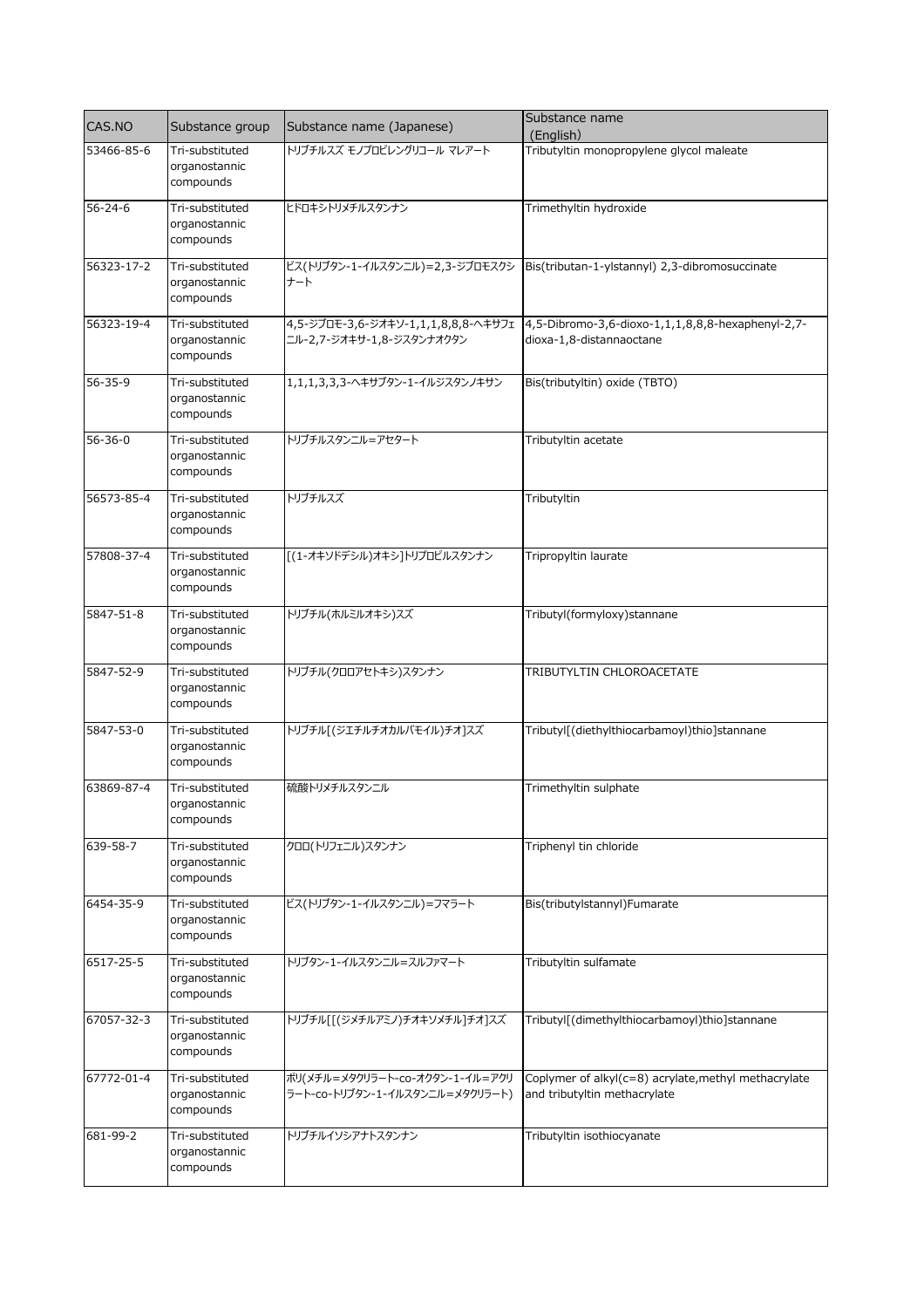| CAS.NO     | Substance group                               | Substance name (Japanese)                                                          | Substance name                                                                                                  |
|------------|-----------------------------------------------|------------------------------------------------------------------------------------|-----------------------------------------------------------------------------------------------------------------|
| 688-73-3   | Tri-substituted                               | ヒドリドトリブチルすず(IV)                                                                    | (English)<br>Tributyltin (and salts and esters)                                                                 |
|            | organostannic<br>compounds                    |                                                                                    |                                                                                                                 |
| 69226-47-7 | Tri-substituted<br>organostannic<br>compounds | トリブチル(ウンデカノイルオキシ)スタンナン                                                             | TRIBUTYLTIN UNDECYLENATE                                                                                        |
| 7094-94-2  | Tri-substituted<br>organostannic<br>compounds | トリフェニルスタンニル=クロロアセタート                                                               | (Chloroacetoxy)triphenylstannane                                                                                |
| 7224-27-3  | Tri-substituted<br>organostannic<br>compounds | [(2-カルボキシベンゾイル)オキシ]トリフェニルスズ                                                        | 2-[[(Triphenylstannyl)oxy]carbonyl]benzoate                                                                     |
| 7304-48-5  | Tri-substituted<br>organostannic<br>compounds | フルオロ(トリイソブチル)スタンナン                                                                 | Fluoro(triisobutyl)stannane                                                                                     |
| 7342-38-3  | Tri-substituted<br>organostannic<br>compounds | クロロトリイソブチルスタンナン                                                                    | Tributyltinchloride                                                                                             |
| 7342-45-2  | Tri-substituted<br>organostannic<br>compounds | ヨードトリプロピルスタンナン                                                                     | Tripropyltin iodide                                                                                             |
| 7342-47-4  | Tri-substituted<br>organostannic<br>compounds | トリブチルすず(IV)ヨージド                                                                    | Tributyltin iodide                                                                                              |
| 73927-91-0 | Tri-substituted<br>organostannic<br>compounds | トリブチル[(ヨードアセチル)オキシ]スタンナン                                                           | Tributyltin iodoacetate                                                                                         |
| 73927-92-1 | Tri-substituted<br>organostannic<br>compounds | [(ヨードアセチル)オキシ]トリプロピルスタンナン                                                          | Tripropyltin iodoacetate                                                                                        |
| 73927-93-2 | Tri-substituted<br>organostannic<br>compounds | トリブチル[(2-ヨードベンゾイル)オキシ]スタンナン                                                        | TRIBUTYLTIN O-IODOBENZOATE                                                                                      |
| 73927-95-4 | Tri-substituted<br>organostannic<br>compounds | トリブチル[(3-ヨードプロピオニル)オキシ]スタンナン                                                       | Tributyltin .beta.-iodopropionate                                                                               |
| 73927-97-6 | Tri-substituted<br>organostannic<br>compounds | トリブチル[[[(2,2,3,3-テトラメチルブチル)チオ]アセチ   Tributyltin isooctylthioacetate<br>ル]オキシ]スタンナン |                                                                                                                 |
| 73940-88-2 | Tri-substituted<br>organostannic<br>compounds | トリブチル[(4-ヨードベンゾイル)オキシ]スタンナン                                                        | TRIBUTYLTIN P-IODOBEMZOATE                                                                                      |
| 73940-89-3 | Tri-substituted<br>organostannic<br>compounds | トリブチル[[2-(2,4,5-トリクロロフェノキシ)プロピオニ<br>ル】オキシ]スタンナン                                    | Tributyltin .alpha.-(2,4,5-trichlorophenoxy) propionate                                                         |
| 75113-35-8 | Tri-substituted<br>organostannic<br>compounds | トリブチル(D-グルコノイルオキシ)スズ                                                               | Tributyl(D-gluconoyloxy)stannane                                                                                |
| 752-58-9   | Tri-substituted<br>organostannic<br>compounds | 1,3,5-トリス(トリブチルスタンニル)-1,3,5-トリアジン-<br>2,4,6(1H,3H,5H)-トリオン                         | 1,3,5-TRIS(TRIBUTYLTIN)-S-TRIAZINE-2,4,6-TRIONE                                                                 |
| 7552-19-4  | Tri-substituted<br>organostannic<br>compounds | ジオキサ-1,8-ジスタンナオクタ-4-エン                                                             | (E)-3,6-ジオキソ-1,1,1,8,8,8-ヘキサフェニル-2,7- (4E)-3,6-Dioxo-1,1,1,8,8,8-hexaphenyl-2,7-dioxa-1,8-<br>distannaoct-4-ene |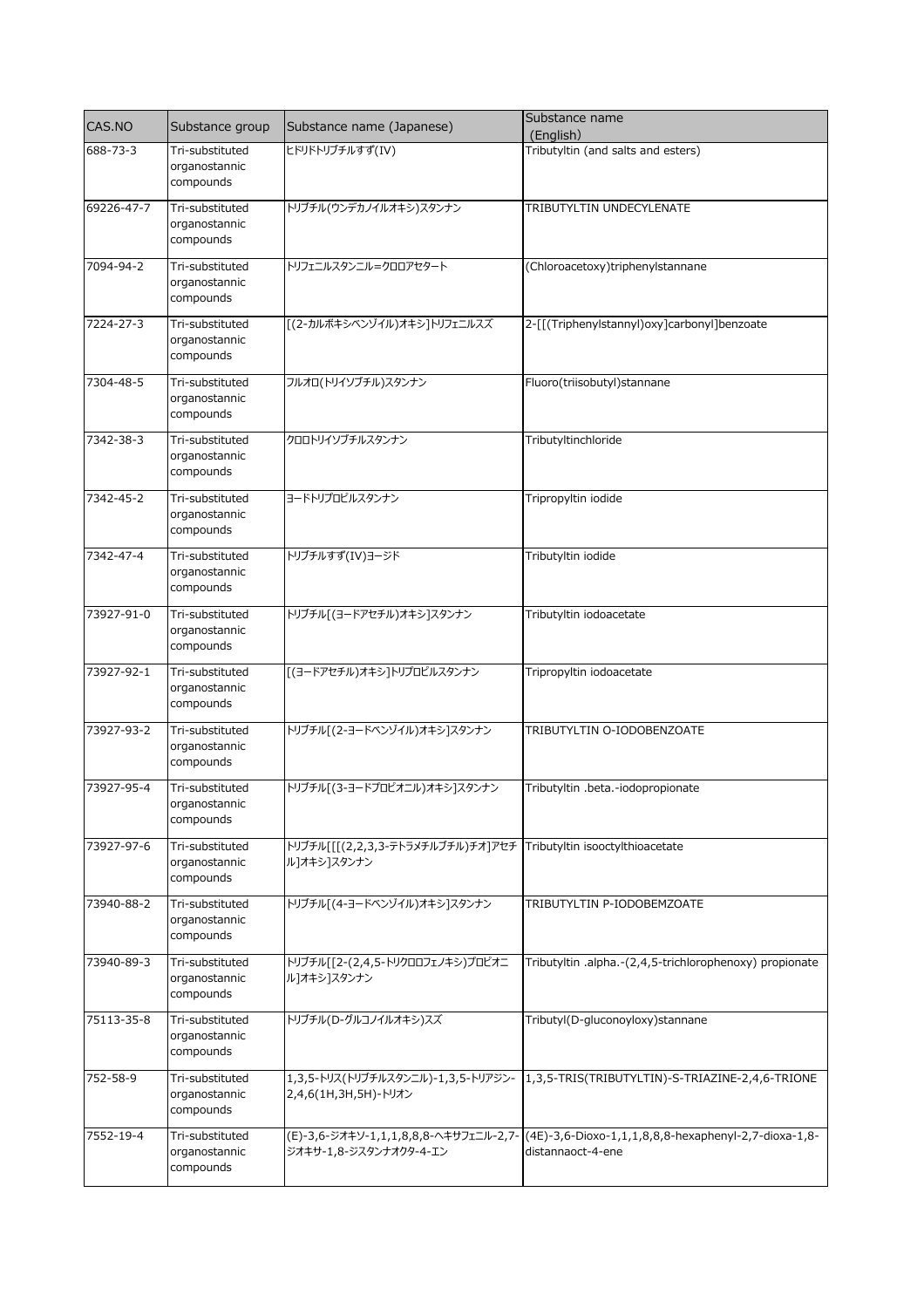| CAS.NO      | Substance group                               | Substance name (Japanese)           | Substance name<br>(English)                                                                    |
|-------------|-----------------------------------------------|-------------------------------------|------------------------------------------------------------------------------------------------|
| 76-87-9     | Tri-substituted<br>organostannic<br>compounds | トリフェニルスタンナノール                       | Triphenyltin hydroxide                                                                         |
| 811-73-4    | Tri-substituted<br>organostannic<br>compounds | トリメチルすず(IV)ヨージド                     | Trimethyltin iodide                                                                            |
| 85409-17-2  | Tri-substituted<br>organostannic<br>compounds | トリブチルスタンナンのモノ(ナフテノイルオキシ)誘導体         | Tributyltin naphthenate; Stannane, tributyl-,<br>mono(naphthenoyloxy) derivs.                  |
| 892-20-6    | Tri-substituted<br>organostannic<br>compounds | トリフェニルスタンナン                         | Triphenyltin hydride                                                                           |
| 894-09-7    | Tri-substituted<br>organostannic<br>compounds | ヨードトリフェニルスタンナン                      | Triphenyltin iodide                                                                            |
| 900-95-8    | Tri-substituted<br>organostannic<br>compounds | トリフェニルスタンニル=アセタート                   | Stannane, acetoxytriphenyl-                                                                    |
| 910-06-5    | Tri-substituted<br>organostannic<br>compounds | (ベンゾイルオキシ)トリフェニルスズ                  | (Benzoyloxy)triphenylstannane                                                                  |
| 94850-90-5  | Tri-substituted<br>organostannic<br>compounds | トリフェニルスタンニル=ウンデカノアート                | Triphenyltin fattyacid((9-11)salt)                                                             |
| 97922-83-3  | Tri-substituted<br>organostannic<br>compounds | (テレフタロイルジオキシ)ビス[トリフェニルスズ]           | [1,4-Phenylenebis(carbonyloxy)]bis[triphenylstannane]                                          |
| 994-31-0    | Tri-substituted<br>organostannic<br>compounds | トリエチルクロロすず(IV)                      | Triethyltin chloride                                                                           |
| 994-32-1    | Tri-substituted<br>organostannic<br>compounds | トリエチルヒドロキシスタンナン                     | Triethyltin hydroxide                                                                          |
|             | Tri-substituted<br>organostannic<br>compounds | トリ有機スズ化合物                           | Triorganotin compounds                                                                         |
| 108145-39-7 | Polychlorinated<br>biphenyls                  | ニル                                  | 2,2',3,4,4',5(or 2,2',3,4,4',5')-ヘキサクロロビフェ 2,2',3,4,4',5(or 2,2',3,4,4',5')-hexachlorobiphenyl |
| 109328-45-2 | Polychlorinated<br>biphenyls                  | (R)-2,2',3,3',4,4',6,6'-オクタクロロビフェニル | (R)-2,2',3,3',4,4',6,6'-octachlorobiphenyl                                                     |
| 109328-46-3 | Polychlorinated<br>biphenyls                  | (S)-2,2',3,3',4,4',6,6'-オクタクロロビフェニル | (S)-2,2',3,3',4,4',6,6'-octachlorobiphenyl                                                     |
| 11096-82-5  | Polychlorinated<br>biphenyls                  | アロクロール1260                          | Aroclor 1260                                                                                   |
| 11097-69-1  | Polychlorinated<br>biphenyls                  | アロクロール1254                          | AROCLOR 1254                                                                                   |
| 11104-28-2  | Polychlorinated<br>biphenyls                  | アロクロール1221                          | Aroclor 1221                                                                                   |
| 111276-74-5 | Polychlorinated<br>biphenyls                  | 2,2',3,6,6', ?- ヘキサクロロビフェニル         | 2,2',3,6,6',?-hexachlorobiphenyl                                                               |
| 111276-75-6 | Polychlorinated<br>biphenyls                  | 2,4,4', ?, ?-ペンタクロロビフェニル            | 2,4,4',?,?-pentachlorobiphenyl                                                                 |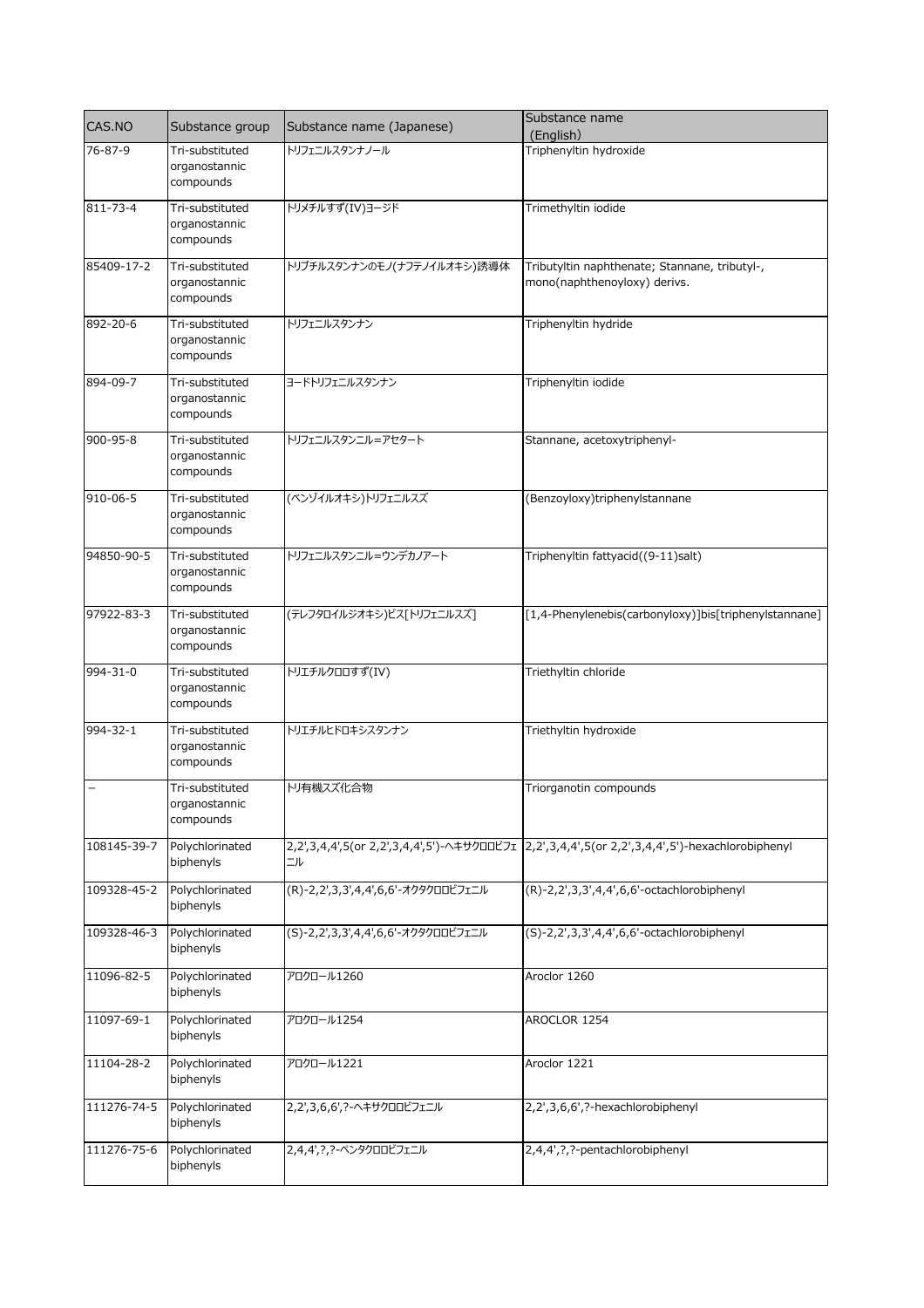| CAS.NO      | Substance group              | Substance name (Japanese)        | Substance name<br>(English)            |
|-------------|------------------------------|----------------------------------|----------------------------------------|
| 111276-76-7 | Polychlorinated<br>biphenyls | 2,2',6', ?, ?- ペンタクロロビフェニル       | 2,2',6',?,?-pentachlorobiphenyl        |
| 111276-77-8 | Polychlorinated<br>biphenyls | 2,2',5,6', ?, ?- ヘキサクロロビフェニル     | 2,2',5,6',?,?-hexachlorobiphenyl       |
| 111276-78-9 | Polychlorinated<br>biphenyls | 2, ?, ? - トリクロロビフェニル             | 2, ?, ?- trichlorobiphenyl             |
| 111276-79-0 | Polychlorinated<br>biphenyls | 4,4', ?, ?, ?, ?- ヘキサクロロビフェニル    | 4,4', ?, ?, ?, ?-hexachlorobiphenyl    |
| 111276-80-3 | Polychlorinated<br>biphenyls | 2,2',5,6',?,?,?-ヘプタクロロビフェニル      | 2,2',5,6',?,?,?-heptachlorobiphenyl    |
| 111276-81-4 | Polychlorinated<br>biphenyls | 4,4',?,?,?-ペンタクロロビフェニル           | 4,4',?,?,?-pentachlorobiphenyl         |
| 111276-82-5 | Polychlorinated<br>biphenyls | 2,3,3',4,4',5,5', ?- オクタクロロビフェニル | 2,3,3',4,4',5,5',?-octachlorobiphenyl  |
| 111276-83-6 | Polychlorinated<br>biphenyls | 2,2',5,6',?,?,?,?-オクタクロロビフェニル    | 2,2',5,6',?,?,?,?-octachlorobiphenyl   |
| 11141-16-5  | Polychlorinated<br>biphenyls | アロクロール1232                       | Aroclor 1232                           |
| 12672-29-6  | Polychlorinated<br>biphenyls | アロクロール1248                       | Aroclor 1248                           |
| 12674-11-2  | Polychlorinated<br>biphenyls | アロクロール1016                       | Aroclor 1016                           |
| 13029-08-8  | Polychlorinated<br>biphenyls | 2,2'-ジクロロビフェニル                   | 2,2'-dichlorobiphenyl                  |
| 1336-36-3   | Polychlorinated<br>biphenyls | ポリ塩化ビフェニル(PCB)                   | Polychlorinated Biphenyls (PCB)        |
| 151262-31-6 | Polychlorinated<br>biphenyls | (+)-2,2',3,6-テトラクロロビフェニル         | (+)-2,2',3,6-tetrachlorobiphenyl       |
| 151262-32-7 | Polychlorinated<br>biphenyls | (-)-2,2',3,6-テトラクロロビフェニル         | (-)-2,2',3,6-tetrachlorobiphenyl       |
| 151262-34-9 | Polychlorinated<br>biphenyls | (+)-2,2',3,5',6-ペンタクロロビフェニル      | $(+)-2,2',3,5',6$ -pentachlorobiphenyl |
| 151262-35-0 | Polychlorinated<br>biphenyls | (-)-2,2',3,5',6-ペンタクロロビフェニル      | (-)-2,2',3,5',6-pentachlorobiphenyl    |
| 153153-43-6 | Polychlorinated<br>biphenyls | (S)-2,2',3,3',6-ペンタクロロビフェニル      | (S)-2,2',3,3',6-pentachlorobiphenyl    |
| 153153-44-7 | Polychlorinated<br>biphenyls | (R)-2,2',3,3',6-ペンタクロロビフェニル      | (R)-2,2',3,3',6-pentachlorobiphenyl    |
| 153153-45-8 | Polychlorinated<br>biphenyls | (S)-2,2',3,4',6-ペンタクロロビフェニル      | (S)-2,2',3,4',6-pentachlorobiphenyl    |
| 153153-46-9 | Polychlorinated<br>biphenyls | (R)-2,2',3,4',6-ペンタクロロビフェニル      | (R)-2,2',3,4',6-pentachlorobiphenyl    |
| 153153-47-0 | Polychlorinated<br>biphenyls | (S)-2,2',3,3',4,6'-ヘキサクロロビフェニル   | (S)-2,2',3,3',4,6'-hexachlorobiphenyl  |
| 153153-48-1 | Polychlorinated<br>biphenyls | (R)-2,2',3,3',4,6'-ヘキサクロロビフェニル   | (R)-2,2',3,3',4,6'-hexachlorobiphenyl  |
| 153153-49-2 | Polychlorinated<br>biphenyls | (S)-2,2',3,3',6,6'-ヘキサクロロビフェニル   | (S)-2,2',3,3',6,6'-hexachlorobiphenyl  |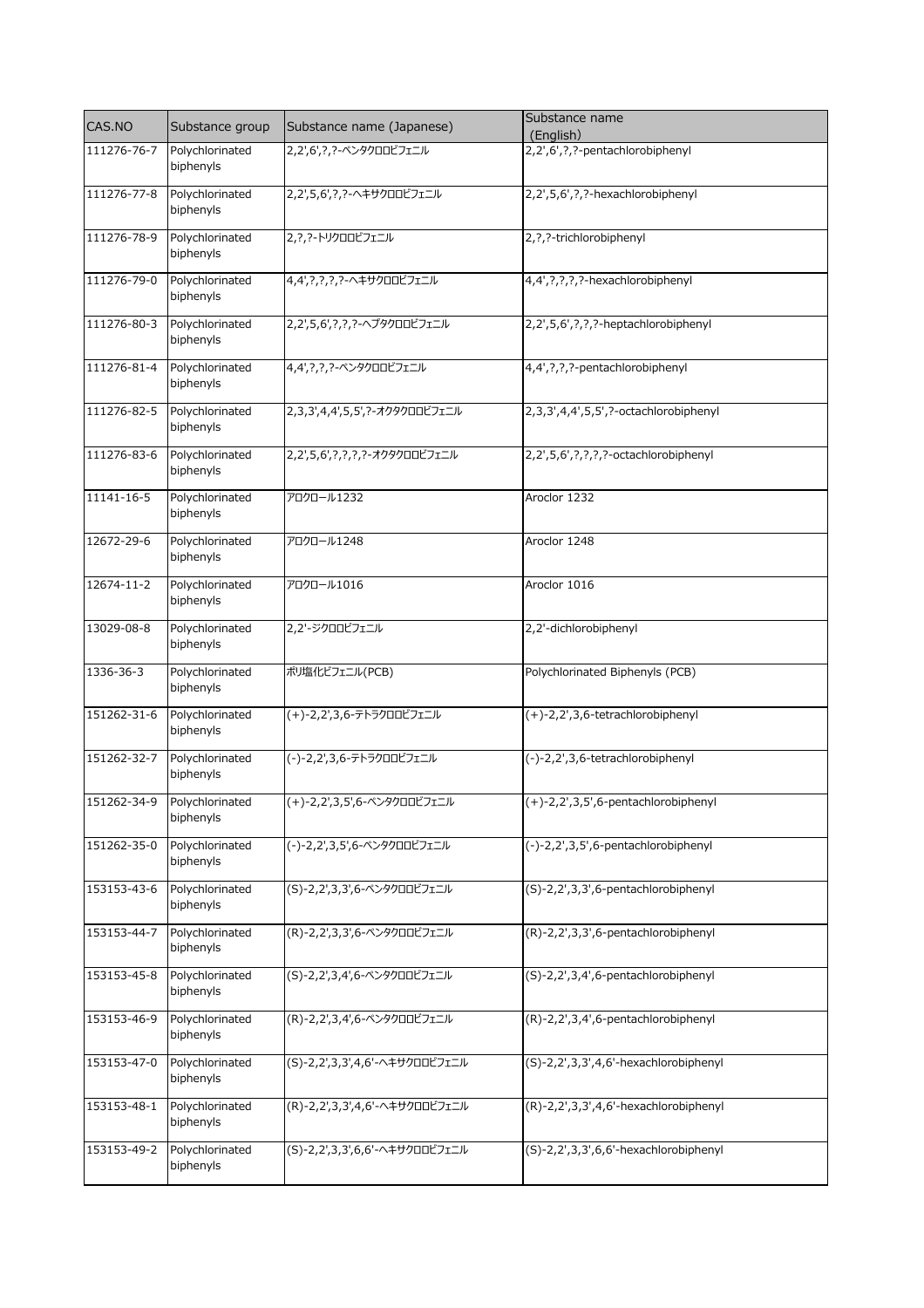| CAS.NO      | Substance group              | Substance name (Japanese)           | Substance name<br>(English)                |
|-------------|------------------------------|-------------------------------------|--------------------------------------------|
| 153153-50-5 | Polychlorinated<br>biphenyls | (R)-2,2',3,3',6,6'-ヘキサクロロビフェニル      | (R)-2,2',3,3',6,6'-hexachlorobiphenyl      |
| 15862-07-4  | Polychlorinated<br>biphenyls | 2,4,5-トリクロロビフェニル                    | 2,4,5-trichlorobiphenyl                    |
| 159000-96-1 | Polychlorinated<br>biphenyls | (R)-2,2',3,4',5',6-ヘキサクロロビフェニル      | (R)-2,2',3,4',5',6-hexachlorobiphenyl      |
| 159000-97-2 | Polychlorinated<br>biphenyls | (S)-2,2',3,4',5',6-ヘキサクロロビフェニル      | (S)-2,2',3,4',5',6-hexachlorobiphenyl      |
| 15968-05-5  | Polychlorinated<br>biphenyls | 2,2',6,6'-テトラクロロビフェニル               | 2,2',6,6'-tetrachlorobiphenyl              |
| 16605-91-7  | Polychlorinated<br>biphenyls | 2,3-ジクロロビフェニル                       | 2,3-dichlorobiphenyl                       |
| 16606-02-3  | Polychlorinated<br>biphenyls | 2,4',5-トリクロロ-1,1'-ビフェニル             | 1,1'-Biphenyl, 2,4',5-trichloro-           |
| 176914-46-8 | Polychlorinated<br>biphenyls | (R)-2,2',3,3',4,4',6-ヘプタクロロビフェニル    | (R)-2,2',3,3',4,4',6-heptachlorobiphenyl   |
| 176914-47-9 | Polychlorinated<br>biphenyls | (R)-2,2',3,4,4',5',6-ヘプタクロロビフェニル    | (R)-2,2',3,4,4',5',6-heptachlorobiphenyl   |
| 176914-48-0 | Polychlorinated<br>biphenyls | (S)-2,2',3,3',4,4',6-ヘプタクロロビフェニル    | (S)-2,2',3,3',4,4',6-heptachlorobiphenyl   |
| 176914-49-1 | Polychlorinated<br>biphenyls | (S)-2,2',3,4,4',5',6-ヘプタクロロビフェニル    | (S)-2,2',3,4,4',5',6-heptachlorobiphenyl   |
| 177020-15-4 | Polychlorinated<br>biphenyls | (R)-2,2',3,3',4,4',5,6'-オクタクロロビフェニル | (R)-2,2',3,3',4,4',5,6'-octachlorobiphenyl |
| 177020-16-5 | Polychlorinated<br>biphenyls | (S)-2,2',3,3',4,4',5,6'-オクタクロロビフェニル | (S)-2,2',3,3',4,4',5,6'-octachlorobiphenyl |
| 179678-26-3 | Polychlorinated<br>biphenyls | (R)-2,2',3,3',4,6-ヘキサクロロビフェニル       | (R)-2,2',3,3',4,6-hexachlorobiphenyl       |
| 179678-27-4 | Polychlorinated<br>biphenyls | (S)-2,2',3,3',4,6-ヘキサクロロビフェニル       | (S)-2,2',3,3',4,6-hexachlorobiphenyl       |
| 179678-28-5 | Polychlorinated<br>biphenyls | (R)-2,2',3,3',4,5,6'-ヘプタクロロビフェニル    | (R)-2,2',3,3',4,5,6'-heptachlorobiphenyl   |
| 179678-29-6 | Polychlorinated<br>biphenyls | (S)-2,2',3,3',4,5,6'-ヘプタクロロビフェニル    | (S)-2,2',3,3',4,5,6'-heptachlorobiphenyl   |
| 179678-30-9 | Polychlorinated<br>biphenyls | (R)-2,2',3,3',4,5',6-ヘプタクロロビフェニル    | (R)-2,2',3,3',4,5',6-heptachlorobiphenyl   |
| 179678-31-0 | Polychlorinated<br>biphenyls | (S)-2,2',3,3',4,5',6-ヘプタクロロビフェニル    | (S)-2,2',3,3',4,5',6-heptachlorobiphenyl   |
| 179678-32-1 | Polychlorinated<br>biphenyls | (R)-2,2',3,3',4,6,6'-ヘプタクロロビフェニル    | (R)-2,2',3,3',4,6,6'-heptachlorobiphenyl   |
| 179678-33-2 | Polychlorinated<br>biphenyls | (S)-2,2',3,3',4,6,6'-ヘプタクロロビフェニル    | (S)-2,2',3,3',4,6,6'-heptachlorobiphenyl   |
| 18259-05-7  | Polychlorinated<br>biphenyls | 2,3,4,5,6-ペンタクロロビフェニル               | 2,3,4,5,6-pentachlorobiphenyl              |
| 2050-67-1   | Polychlorinated<br>biphenyls | 3,3'-ジクロロビフェニル                      | 3,3'-dichlorobiphenyl                      |
| 2050-68-2   | Polychlorinated<br>biphenyls | 4,4'-ジクロロビフェニル                      | 4,4'-dichlorobiphenyl                      |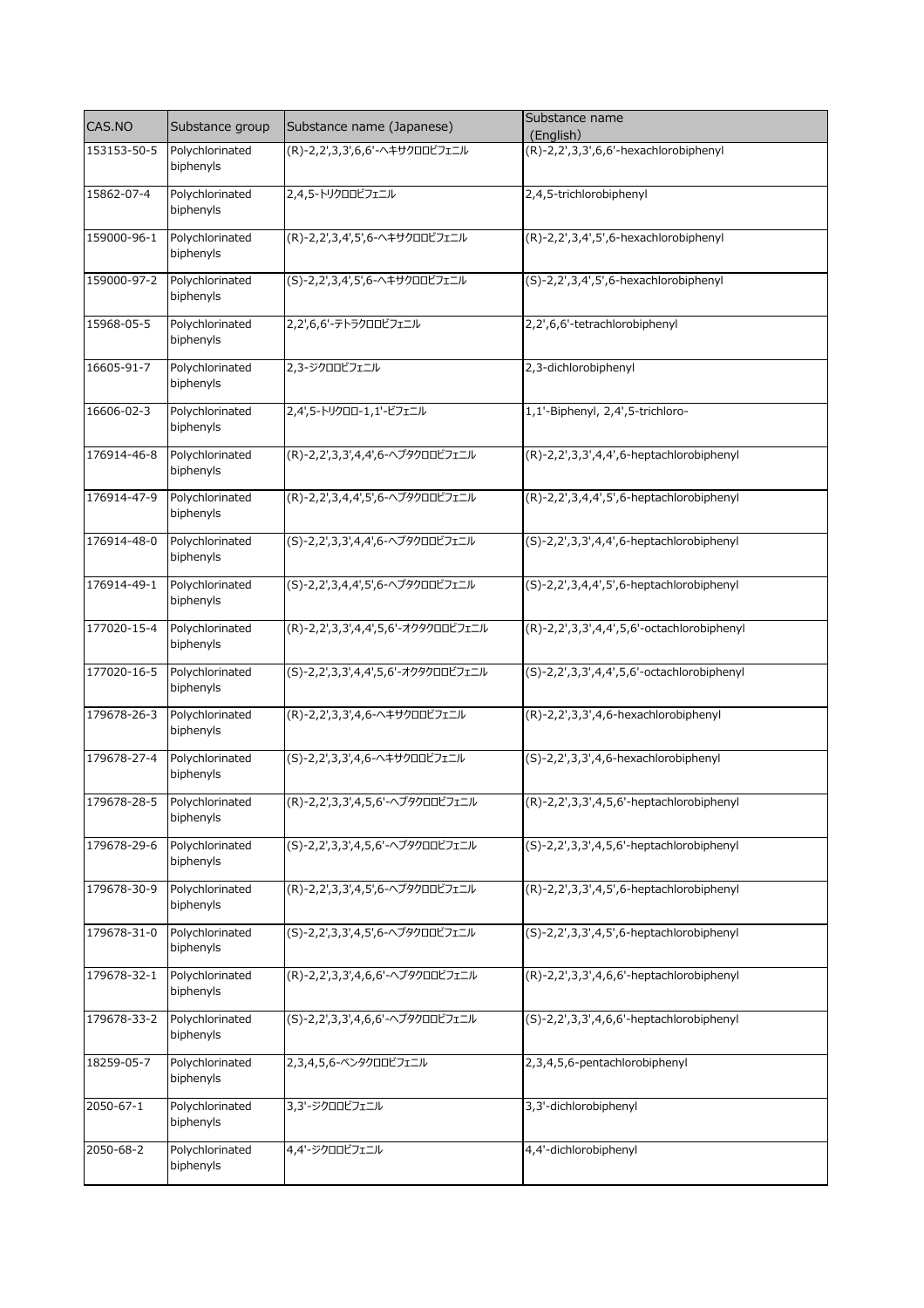| CAS.NO      | Substance group              | Substance name (Japanese)           | Substance name<br>(English)                   |
|-------------|------------------------------|-------------------------------------|-----------------------------------------------|
| 2051-24-3   | Polychlorinated<br>biphenyls | 2,2',3,3',4,4',5,5',6,6'-デカクロロビフェニル | 2,2',3,3',4,4',5,5',6,6'-decachlorobiphenyl   |
| 2051-60-7   | Polychlorinated<br>biphenyls | 2-クロロビフェニル                          | 2-chlorobiphenyl                              |
| 2051-61-8   | Polychlorinated<br>biphenyls | 3-クロロビフェニル                          | 3-chlorobiphenyl                              |
| 2051-62-9   | Polychlorinated<br>biphenyls | 4-クロロビフェニル                          | 4-chlorobiphenyl                              |
| 205991-67-9 | Polychlorinated<br>biphenyls | (R)-2,2',3,3',5,6'-ヘキサクロロビフェニル      | $(R)-2,2',3,3',5,6'-hexachlorobiphenyl$       |
| 205991-68-0 | Polychlorinated<br>biphenyls | (S)-2,2',3,3',5,6'-ヘキサクロロビフェニル      | (S)-2,2',3,3',5,6'-hexachlorobiphenyl         |
| 205991-69-1 | Polychlorinated<br>biphenyls | (R)-2,2',3,4,5',6-ヘキサクロロビフェニル       | (R)-2,2',3,4,5',6-hexachlorobiphenyl          |
| 205991-70-4 | Polychlorinated<br>biphenyls | (S)-2,2',3,4,5',6-ヘキサクロロビフェニル       | (S)-2,2',3,4,5',6-hexachlorobiphenyl          |
| 207004-27-1 | Polychlorinated<br>biphenyls | (+)-2,2',3,3',6-ペンタクロロビフェニル         | $(+)$ -2,2',3,3',6-pentachlorobiphenyl        |
| 207004-28-2 | Polychlorinated<br>biphenyls | (+)-2,2',3,3',4,6'-ヘキサクロロビフェニル      | $(+)$ -2,2',3,3',4,6'-hexachlorobiphenyl      |
| 207004-29-3 | Polychlorinated<br>biphenyls | (-)-2,2',3,3',5,6'-ヘキサクロロビフェニル      | (-)-2,2',3,3',5,6'-hexachlorobiphenyl         |
| 207004-30-6 | Polychlorinated<br>biphenyls | (+)-2,2',3,3',6,6'-ヘキサクロロビフェニル      | $(+)$ -2,2',3,3',6,6'-hexachlorobiphenyl      |
| 207004-31-7 | Polychlorinated<br>biphenyls | (-)-2,2',3,3',4,5,6'-ヘプタクロロビフェニル    | $(-)-2,2',3,3',4,5,6'-heptachlorobiphenyl$    |
| 207004-32-8 | Polychlorinated<br>biphenyls | (+)-2,2',3,3',4,6,6'-ヘプタクロロビフェニル    | $(+)$ -2,2',3,3',4,6,6'-heptachlorobiphenyl   |
| 207004-33-9 | Polychlorinated<br>biphenyls | (+)-2,2',3,3',4,6-ヘキサクロロビフェニル       | $(+)$ -2,2',3,3',4,6-hexachlorobiphenyl       |
| 207004-34-0 | Polychlorinated<br>biphenyls | (+)-2,2',3,3',4,5',6-ヘプタクロロビフェニル    | $(+)$ -2,2',3,3',4,5',6-heptachlorobiphenyl   |
| 207004-35-1 | Polychlorinated<br>biphenyls | (+)-2,2',3,3',4,4',5,6'-オクタクロロビフェニル | $(+)$ -2,2',3,3',4,4',5,6'-octachlorobiphenyl |
| 207004-36-2 | Polychlorinated<br>biphenyls | (+)-2,2',3,4',5',6-ヘキサクロロビフェニル      | $(+)-2,2',3,4',5',6-hexachlorobiphenyl$       |
| 2136-99-4   | Polychlorinated<br>biphenyls | 2,2',3,3',5,5',6,6'-オクタクロロビフェニル     | 2,2',3,3',5,5',6,6'-octachlorobiphenyl        |
| 228420-06-2 | Polychlorinated<br>biphenyls | (+)-2,2',3,4,5',6-ヘキサクロロビフェニル       | $(+)$ -2,2',3,4,5',6-hexachlorobiphenyl       |
| 228420-07-3 | Polychlorinated<br>biphenyls | (+)-2,2',3,4,4',5',6-ヘプタクロロビフェニル    | $(+)$ -2,2',3,4,4',5',6-heptachlorobiphenyl   |
| 2437-79-8   | Polychlorinated<br>biphenyls | 2,2',4,4'-テトラクロロビフェニル               | 2,2',4,4'-Tetrachlorobiphenyl                 |
| 25323-68-6  | Polychlorinated<br>biphenyls | トリクロロビフェニル                          | trichlorobiphenyl                             |
| 25429-29-2  | Polychlorinated<br>biphenyls | ペンタクロロ-1,1'-ビフェニル                   | pentachloro[1,1'-biphenyl]                    |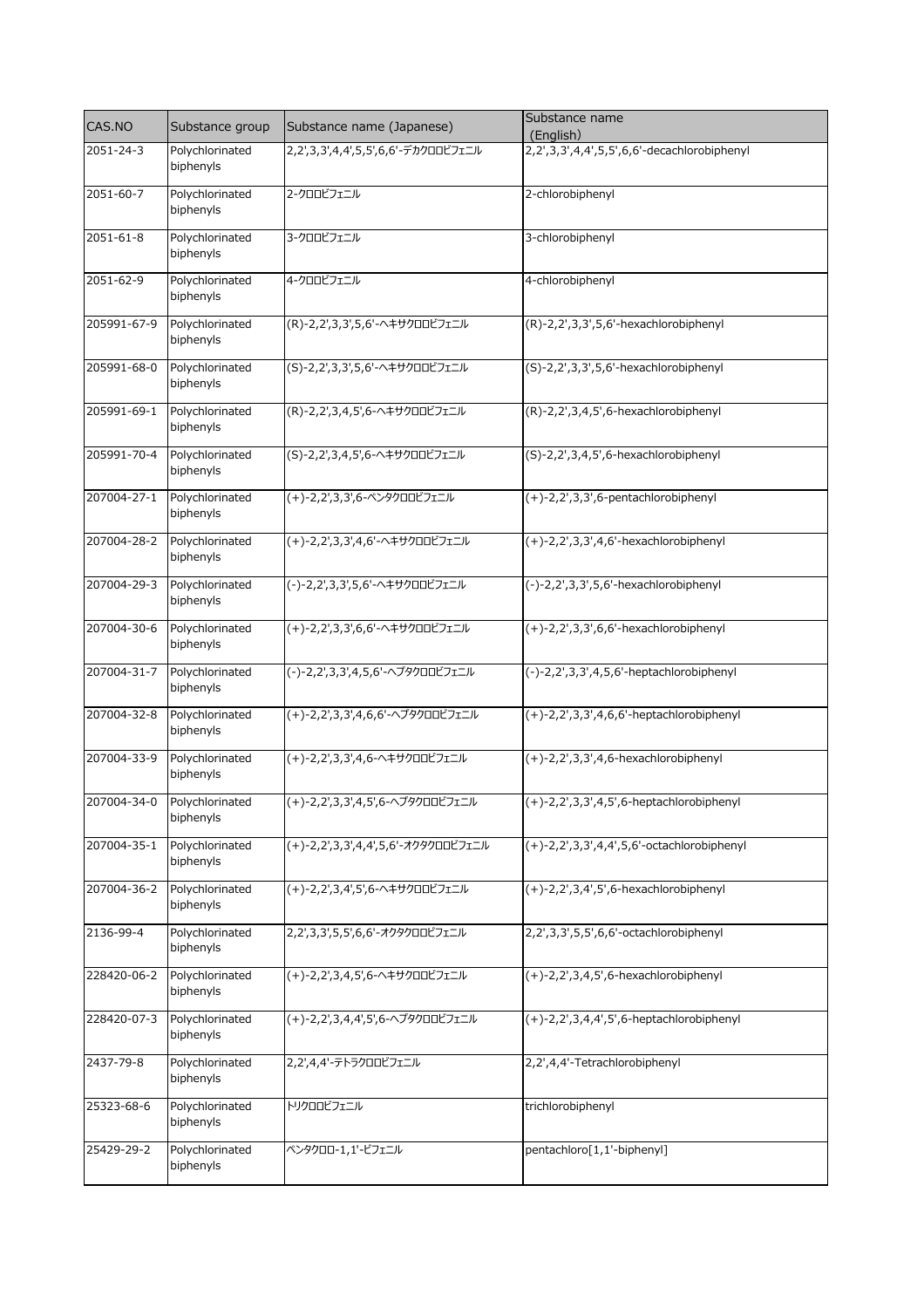| CAS.NO     | Substance group              | Substance name (Japanese)                    | Substance name                         |
|------------|------------------------------|----------------------------------------------|----------------------------------------|
|            |                              |                                              | (English)                              |
| 25512-42-9 | Polychlorinated<br>biphenyls | ジクロロビフェニル                                    | dichlorobiphenyl                       |
| 25569-80-6 | Polychlorinated              | 2,3'-ジクロロビフェニル                               | 2,3'-dichlorobiphenyl                  |
|            | biphenyls                    |                                              |                                        |
| 26601-64-9 | Polychlorinated              | ヘキサクロロビフェニル                                  | hexachlorobiphenyl                     |
|            | biphenyls                    |                                              |                                        |
| 26914-33-0 | Polychlorinated              | テトラクロロビフェニル                                  | tetrachlorobiphenyl                    |
|            | biphenyls                    |                                              |                                        |
| 27323-18-8 | Polychlorinated              | クロロジフェニル                                     | chlorobiphenyl                         |
|            | biphenyls                    |                                              |                                        |
| 28655-71-2 | Polychlorinated              | ヘプタクロロ-1,1'-ビフェニル                            | Heptachloro-1,1'-biphenyl              |
|            | biphenyls                    |                                              |                                        |
| 2974-90-5  | Polychlorinated              | 3,4'-ジクロロビフェニル                               | 3,4'-dichlorobiphenyl                  |
|            | biphenyls                    |                                              |                                        |
| 2974-92-7  | Polychlorinated              | 3,4-ジクロロビフェニル                                | 3,4-dichlorobiphenyl                   |
|            | biphenyls                    |                                              |                                        |
| 30605-61-9 | Polychlorinated              | ar, ar, ar-トリクロロビフェニル                        | ar, ar, ar-trichlorobiphenyl           |
|            | biphenyls                    |                                              |                                        |
| 31472-83-0 | Polychlorinated              | ar,ar,ar,ar,ar',ar',ar',ar'-オクタクロロ[1,1'-ビフェニ | Tetrachloro(tetrachlorophenyl)benzene  |
|            | biphenyls                    | ル]                                           |                                        |
| 31508-00-6 | Polychlorinated              | 2',3,4,4',5'-ペンタクロロビフェニル                     | 2,3',4,4',5-pentachlorobiphenyl        |
|            | biphenyls                    |                                              |                                        |
| 32598-10-0 | Polychlorinated              | 2,3',4,4'-テトラクロロビフェニル                        | 2,3',4,4'-tetrachlorobiphenyl          |
|            | biphenyls                    |                                              |                                        |
| 32598-11-1 | Polychlorinated              | 2,3',4',5-テトラクロロビフェニル                        | 2,3',4',5-tetrachlorobiphenyl          |
|            | biphenyls                    |                                              |                                        |
| 32598-12-2 | Polychlorinated              | 2,4,4',6-テトラクロロビフェニル                         | 2,4,4',6-tetrachlorobiphenyl           |
|            | biphenyls                    |                                              |                                        |
| 32598-13-3 | Polychlorinated              | 3,3',4,4'-テトラクロロビフェニル                        | 3,3',4,4'-TETRACHLOROBIPHENYL          |
|            | biphenyls                    |                                              |                                        |
|            |                              |                                              |                                        |
| 32598-14-4 | Polychlorinated<br>biphenyls | 2,3,3',4,4'-ペンタクロロビフェニル                      | 2,3,3',4,4'-pentachlorobiphenyl        |
|            |                              |                                              |                                        |
| 32690-93-0 | Polychlorinated<br>biphenyls | 2,4,4',5-テトラクロロビフェニル                         | 2,4,4',5-tetrachlorobiphenyl           |
|            |                              |                                              |                                        |
| 32774-16-6 | Polychlorinated<br>biphenyls | 3,4,5,3',4',5'-ヘキサクロロビフェニル                   | 3,4,5,3',4',5'-Hexachlorobiphenyl      |
|            |                              |                                              |                                        |
| 33025-41-1 | Polychlorinated<br>biphenyls | 2,3,4,4'-テトラクロロビフェニル                         | 2,3,4,4'-tetrachlorobiphenyl           |
|            |                              |                                              |                                        |
| 33039-81-5 | Polychlorinated              | ar,ar'-ジクロロビフェニル                             | ar, ar'-dichlorobiphenyl               |
|            | biphenyls                    |                                              |                                        |
| 33091-17-7 | Polychlorinated              | 2,2',3,3',4,4',6,6'-オクタクロロビフェニル              | 2,2',3,3',4,4',6,6'-octachlorobiphenyl |
|            | biphenyls                    |                                              |                                        |
| 33146-45-1 | Polychlorinated              | 2,6-ジクロロ[1,1'-ビフェニル]                         | 2,6-dichlorobiphenyl                   |
|            | biphenyls                    |                                              |                                        |
| 33284-50-3 | Polychlorinated              | 2,4-ジクロロ[1,1'-ビフェニル]                         | 2,4-dichlorobiphenyl                   |
|            | biphenyls                    |                                              |                                        |
| 33284-52-5 | Polychlorinated              | 3,3',5,5'-テトラクロロビフェニル                        | 3,3',5,5'-tetrachlorobiphenyl          |
|            | biphenyls                    |                                              |                                        |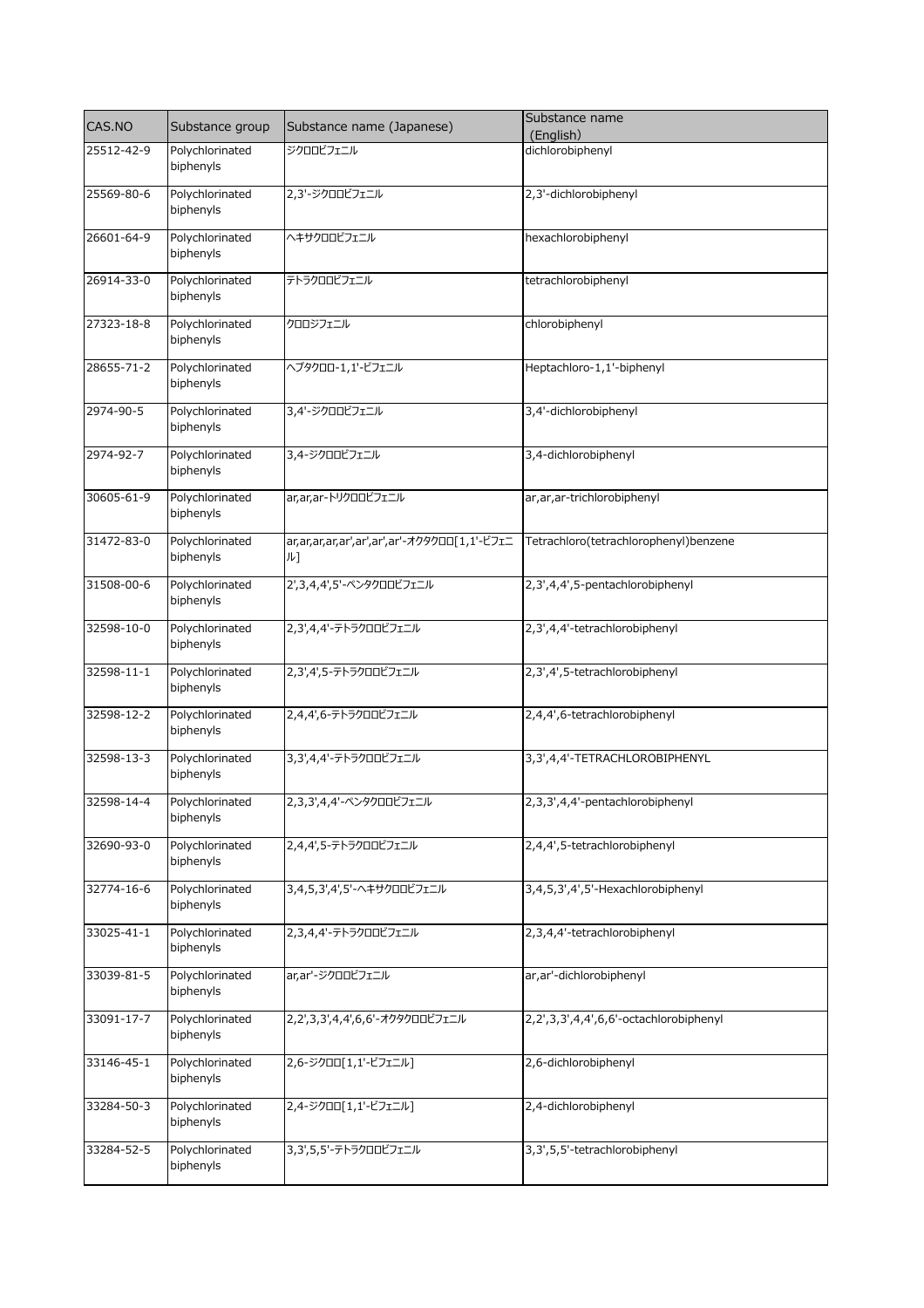| CAS.NO     | Substance group              | Substance name (Japanese)         | Substance name<br>(English)            |
|------------|------------------------------|-----------------------------------|----------------------------------------|
| 33284-53-6 | Polychlorinated              | 2,3,4,5-テトラクロロビフェニル               | 2,3,4,5-tetrachlorobiphenyl            |
|            | biphenyls                    |                                   |                                        |
| 33284-54-7 | Polychlorinated<br>biphenyls | 2,3,5,6-テトラクロロビフェニル               | 2,3,5,6-tetrachlorobiphenyl            |
|            |                              |                                   |                                        |
| 33979-03-2 | Polychlorinated<br>biphenyls | 2,2',4,4',6,6'-ヘキサクロロ[1,1'-ビフェニル] | 2,2',4,4',6,6'-hexachlorobiphenyl      |
| 34883-39-1 | Polychlorinated<br>biphenyls | 3,6-ジクロロビフェニル                     | 2,5-dichlorobiphenyl                   |
| 34883-41-5 | Polychlorinated<br>biphenyls | 3,5-ジクロロビフェニル                     | 3,5-dichlorobiphenyl                   |
| 34883-43-7 | Polychlorinated<br>biphenyls | 2,4'-ジクロロ[1,1'-ビフェニル]             | 2,4'-dichlorobiphenyl                  |
| 35065-27-1 | Polychlorinated<br>biphenyls | 2,4,5,2',4',5'-ヘキサクロロビフェニル        | 2,4,5,2',4',5'-Hexachlorobiphenyl      |
| 35065-28-2 | Polychlorinated<br>biphenyls | 2,2',3,4,4',5'-ヘキサクロロビフェニル        | 2,2',3,4,4',5'-hexachlorobiphenyl      |
| 35065-29-3 | Polychlorinated<br>biphenyls | 2,2',3,4,4',5,5'-ヘプタクロロビフェニル      | 2,2',3,4,4',5,5'-heptachlorobiphenyl   |
| 35065-30-6 | Polychlorinated<br>biphenyls | 2,2',3,3',4,4',5-ヘプタクロロビフェニル      | 2,2',3,3',4,4',5-heptachlorobiphenyl   |
| 35693-92-6 | Polychlorinated<br>biphenyls | 2,4,6-トリクロロ[1,1'-ビフェニル]           | 2,4,6-trichlorobiphenyl                |
| 35693-99-3 | Polychlorinated<br>biphenyls | 2,2',5,5'-テトラクロロビフェニル             | 2,2',5,5'-tetrachlorobiphenyl          |
| 35694-04-3 | Polychlorinated<br>biphenyls | 2,2',3,3',5,5'-ヘキサクロロビフェニル        | 2,2',3,3',5,5'-hexachlorobiphenyl      |
| 35694-06-5 | Polychlorinated<br>biphenyls | 2,2',3,4,4',5-ヘキサクロロビフェニル         | 2,2',3,4,4',5-hexachlorobiphenyl       |
| 35694-08-7 | Polychlorinated<br>biphenyls | 2,2',3,3',4,4',5,5'-オクタクロロビフェニル   | 2,2',3,3',4,4',5,5'-octachlorobiphenyl |
| 36559-22-5 | Polychlorinated<br>biphenyls | 2,2',3,4'-テトラクロロビフェニル             | 2,2',3,4'-tetrachlorobiphenyl          |
| 37680-65-2 | Polychlorinated<br>biphenyls | 2,2',5-トリクロロ[1,1'-ビフェニル]          | 2,2',5-trichlorobiphenyl               |
| 37680-66-3 | Polychlorinated<br>biphenyls | 2,2',4-トリクロロ[1,1'-ビフェニル]          | 2,2',4-trichlorobiphenyl               |
| 37680-68-5 | Polychlorinated<br>biphenyls | 2,3',5'-トリクロロビフェニル                | 2,3',5'-trichlorobiphenyl              |
| 37680-69-6 | Polychlorinated<br>biphenyls | 3,3',4-トリクロロビフェニル                 | 3,3',4-trichlorobiphenyl               |
| 37680-73-2 | Polychlorinated<br>biphenyls | 2,2',4,5,5'-ペンタクロロビフェニル           | 2,2',4,5,5'-pentachlorobiphenyl        |
| 38379-99-6 | Polychlorinated<br>biphenyls | 2,2',3,5',6-ペンタクロロビフェニル           | 2,2',3,5',6-pentachlorobiphenyl        |
| 38380-01-7 | Polychlorinated<br>biphenyls | 2,2',4,4',5-ペンタクロロビフェニル           | 2,2',4,4',5-pentachlorobiphenyl        |
| 38380-02-8 | Polychlorinated<br>biphenyls | 2,2',3,4,5'-ペンタクロロビフェニル           | 2,2',3,4,5'-pentachlorobiphenyl        |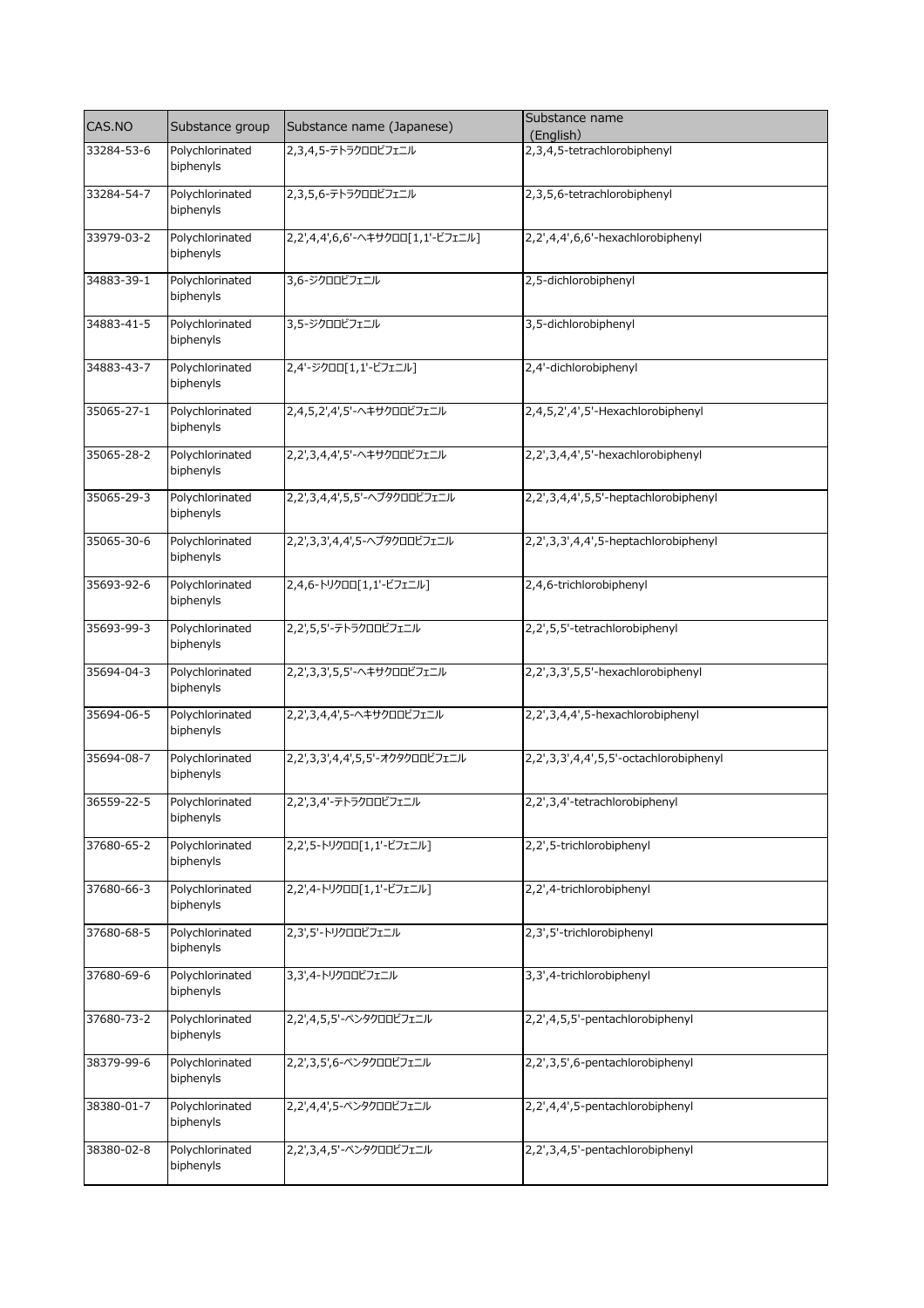| CAS.NO     | Substance group              | Substance name (Japanese)      | Substance name<br>(English)          |
|------------|------------------------------|--------------------------------|--------------------------------------|
| 38380-03-9 | Polychlorinated<br>biphenyls | 2,3,3',4',6-ペンタクロロビフェニル        | 2,3,3',4',6-pentachlorobiphenyl      |
| 38380-04-0 | Polychlorinated<br>biphenyls | 2,2',3,4',5',6-ヘキサクロロビフェニル     | 2,2',3,4',5',6-hexachlorobiphenyl    |
| 38380-05-1 | Polychlorinated<br>biphenyls | 2,2',3,3',4',6-ヘキサクロロビフェニル     | 2,2',3,3',4,6'-hexachlorobiphenyl    |
| 38380-07-3 | Polychlorinated<br>biphenyls | 2,2',3,3',4,4'-ヘキサクロロビフェニル     | 2,2',3,3',4,4'-hexachlorobiphenyl    |
| 38380-08-4 | Polychlorinated<br>biphenyls | 2,3,3',4,4',5-ヘキサクロロビフェニル      | 2,3,3',4,4',5-hexachlorobiphenyl     |
| 38411-22-2 | Polychlorinated<br>biphenyls | 2,2',3,3',6,6'-ヘキサクロロビフェニル     | 2,2',3,3',6,6'-hexachlorobiphenyl    |
| 38411-25-5 | Polychlorinated<br>biphenyls | 2,2',3,3',4,5,6'-ヘプタクロロビフェニル   | 2,2',3,3',4,5,6'-heptachlorobiphenyl |
| 38444-73-4 | Polychlorinated<br>biphenyls | 2,2',6-トリクロロビフェニル              | 2,2',6-trichlorobiphenyl             |
| 38444-76-7 | Polychlorinated<br>biphenyls | 2,3',6-トリクロロビフェニル              | 2,3',6-trichlorobiphenyl             |
| 38444-77-8 | Polychlorinated<br>biphenyls | 2,4',6-トリクロロビフェニル              | 2,4',6-trichlorobiphenyl             |
| 38444-78-9 | Polychlorinated<br>biphenyls | 2,2',3-トリクロロ[1,1'-ビフェニル]       | 2,2',3-trichlorobiphenyl             |
| 38444-81-4 | Polychlorinated<br>biphenyls | 2,3',5-トリクロロビフェニル              | 2,3',5-trichlorobiphenyl             |
| 38444-84-7 | Polychlorinated<br>biphenyls | 2,3,3'-トリクロロビフェニル              | 2,3,3'-trichlorobiphenyl             |
| 38444-85-8 | Polychlorinated<br>biphenyls | 2,3,4'-トリクロロビフェニル              | 2,3,4'-trichlorobiphenyl             |
| 38444-86-9 | Polychlorinated<br>biphenyls | 2',3,4-トリクロロビフェニル              | 2',3,4-trichlorobiphenyl             |
| 38444-87-0 | Polychlorinated<br>biphenyls | 3,3',5-トリクロロビフェニル              | 3,3',5-trichlorobiphenyl             |
| 38444-88-1 | Polychlorinated<br>biphenyls | 3,4',5-トリクロロビフェニル              | 3,4',5-trichlorobiphenyl             |
| 38444-90-5 | Polychlorinated<br>biphenyls | 3,4,4'-トリクロロビフェニル              | 3,4,4'-trichlorobiphenyl             |
| 38444-93-8 | Polychlorinated<br>biphenyls | 2,2',3,3'-テトラクロロビフェニル          | 2,2',3,3'-tetrachlorobiphenyl        |
| 39485-83-1 | Polychlorinated<br>biphenyls | 2,2',4,4',6-ペンタクロロビフェニル        | 2,2',4,4',6-pentachlorobiphenyl      |
| 39635-31-9 | Polychlorinated<br>biphenyls | 2,3,3',4,4',5,5' - ヘプタクロロビフェニル | 2,3,3',4,4',5,5'-heptachlorobiphenyl |
| 39635-32-0 | Polychlorinated<br>biphenyls | 2,3,3',5,5'-ペンタクロロビフェニル        | 2,3,3',5,5'-pentachlorobiphenyl      |
| 39635-33-1 | Polychlorinated<br>biphenyls | 3,3',4,5,5'-ペンタクロロビフェニル        | 3,3',4,5,5'-pentachlorobiphenyl      |
| 39635-34-2 | Polychlorinated<br>biphenyls | 2,3,3',4',5,5'-ヘキサクロロビフェニル     | 2,3,3',4',5,5'-hexachlorobiphenyl    |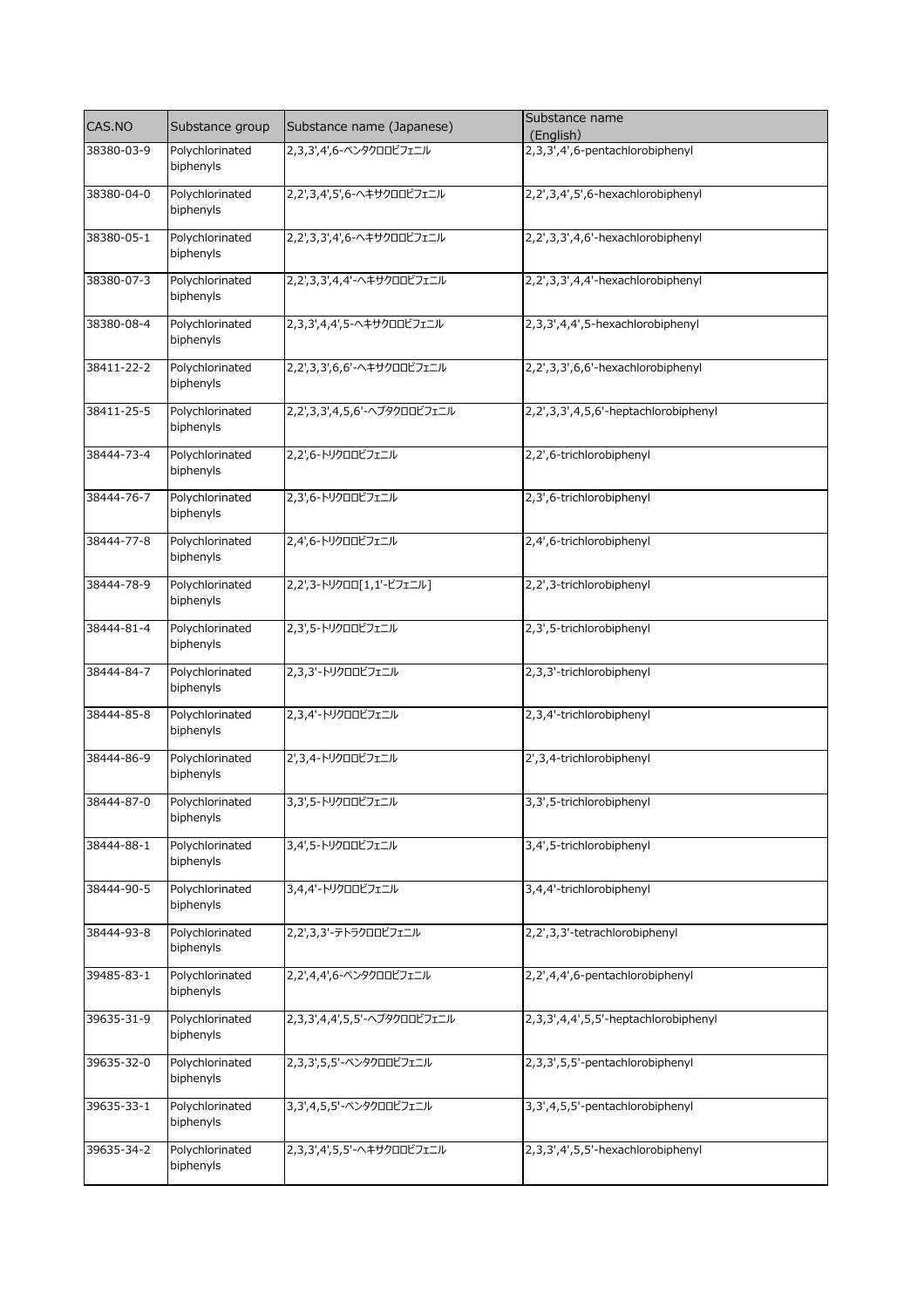| CAS.NO     | Substance group              | Substance name (Japanese)        | Substance name<br>(English)              |
|------------|------------------------------|----------------------------------|------------------------------------------|
| 39635-35-3 | Polychlorinated<br>biphenyls | 2,3,3',4,5,5'-ヘキサクロロビフェニル        | 2,3,3',4,5,5'-hexachlorobiphenyl         |
| 40186-70-7 | Polychlorinated<br>biphenyls | 2,2',3,3',4,5',6-ヘプタクロロビフェニル     | 2,2',3,3',4,5',6-heptachlorobiphenyl     |
| 40186-71-8 | Polychlorinated<br>biphenyls | 2,2',3,3',4,5',6,6'-オクタクロロビフェニル  | 2,2',3,3',4,5',6,6'-octachlorobiphenyl   |
| 40186-72-9 | Polychlorinated<br>biphenyls | 2,2',3,3',4,4',5,5',6-ノナクロロビフェニル | 2,2',3,3',4,4',5,5',6-nonachlorobiphenyl |
| 41411-61-4 | Polychlorinated<br>biphenyls | 2,2',3,4,5,6-ヘキサクロロビフェニル         | 2,2',3,4,5,6-hexachlorobiphenyl          |
| 41411-62-5 | Polychlorinated<br>biphenyls | 2,3,3',4,5,6-ヘキサクロロビフェニル         | 2,3,3',4,5,6-hexachlorobiphenyl          |
| 41411-63-6 | Polychlorinated<br>biphenyls | 2,3,4,4',5,6-ヘキサクロロビフェニル         | 2,3,4,4',5,6-hexachlorobiphenyl          |
| 41411-64-7 | Polychlorinated<br>biphenyls | 2,3,3',4,4',5,6-ヘプタクロロビフェニル      | 2,3,3',4,4',5,6-heptachlorobiphenyl      |
| 41464-39-5 | Polychlorinated<br>biphenyls | 2,2',3,5'-テトラクロロビフェニル            | 2,2',3,5'-tetrachlorobiphenyl            |
| 41464-40-8 | Polychlorinated<br>biphenyls | 2,2',4,5'-テトラクロロビフェニル            | 2,2',4,5'-tetrachlorobiphenyl            |
| 41464-41-9 | Polychlorinated<br>biphenyls | 2,2',3,6-テトラクロロビフェニル             | 2,2',5,6'-tetrachlorobiphenyl            |
| 41464-42-0 | Polychlorinated<br>biphenyls | 2,3',5,5'-テトラクロロビフェニル            | 2,3',5,5'-tetrachlorobiphenyl            |
| 41464-43-1 | Polychlorinated<br>biphenyls | 2,3,3',4'-テトラクロロビフェニル            | 2,3,3',4'-tetrachlorobiphenyl            |
| 41464-46-4 | Polychlorinated<br>biphenyls | 2,3',4',6-テトラクロロビフェニル            | 2,3',4',6-tetrachlorobiphenyl            |
| 41464-47-5 | Polychlorinated<br>biphenyls | 2,2',3,6'-テトラクロロビフェニル            | 2,2',3,6'-tetrachlorobiphenyl            |
| 41464-48-6 | Polychlorinated<br>biphenyls | 3,3',4,5'-テトラクロロビフェニル            | 3,3',4,5'-tetrachlorobiphenyl            |
| 41464-49-7 | Polychlorinated<br>biphenyls | 2,3,3',5'-テトラクロロビフェニル            | 2,3,3',5'-tetrachlorobiphenyl            |
| 41464-51-1 | Polychlorinated<br>biphenyls | 2,2',3,4',5'-ペンタクロロビフェニル         | 2,2',3,4',5'-pentachlorobiphenyl         |
| 42740-50-1 | Polychlorinated<br>biphenyls | 2,2',3,3',4,4',5,6'-オクタクロロビフェニル  | 2,2',3,3',4,4',5,6'-octachlorobiphenyl   |
| 51908-16-8 | Polychlorinated<br>biphenyls | 2,2',3,4',5,5'-ヘキサクロロビフェニル       | 2,2',3,4',5,5'-hexachlorobiphenyl        |
| 52663-58-8 | Polychlorinated<br>biphenyls | 2,3,4',6-テトラクロロビフェニル             | 2,3,4',6-tetrachlorobiphenyl             |
| 52663-59-9 | Polychlorinated<br>biphenyls | 2,2',3,4-テトラクロロビフェニル             | 2,2',3,4-tetrachlorobiphenyl             |
| 52663-60-2 | Polychlorinated<br>biphenyls | 2,2',3,3',6-ペンタクロロビフェニル          | 2,2',3,3',6-pentachlorobiphenyl          |
| 52663-61-3 | Polychlorinated<br>biphenyls | 2,2',3,5,5'-ペンタクロロビフェニル          | 2,2',3,5,5'-pentachlorobiphenyl          |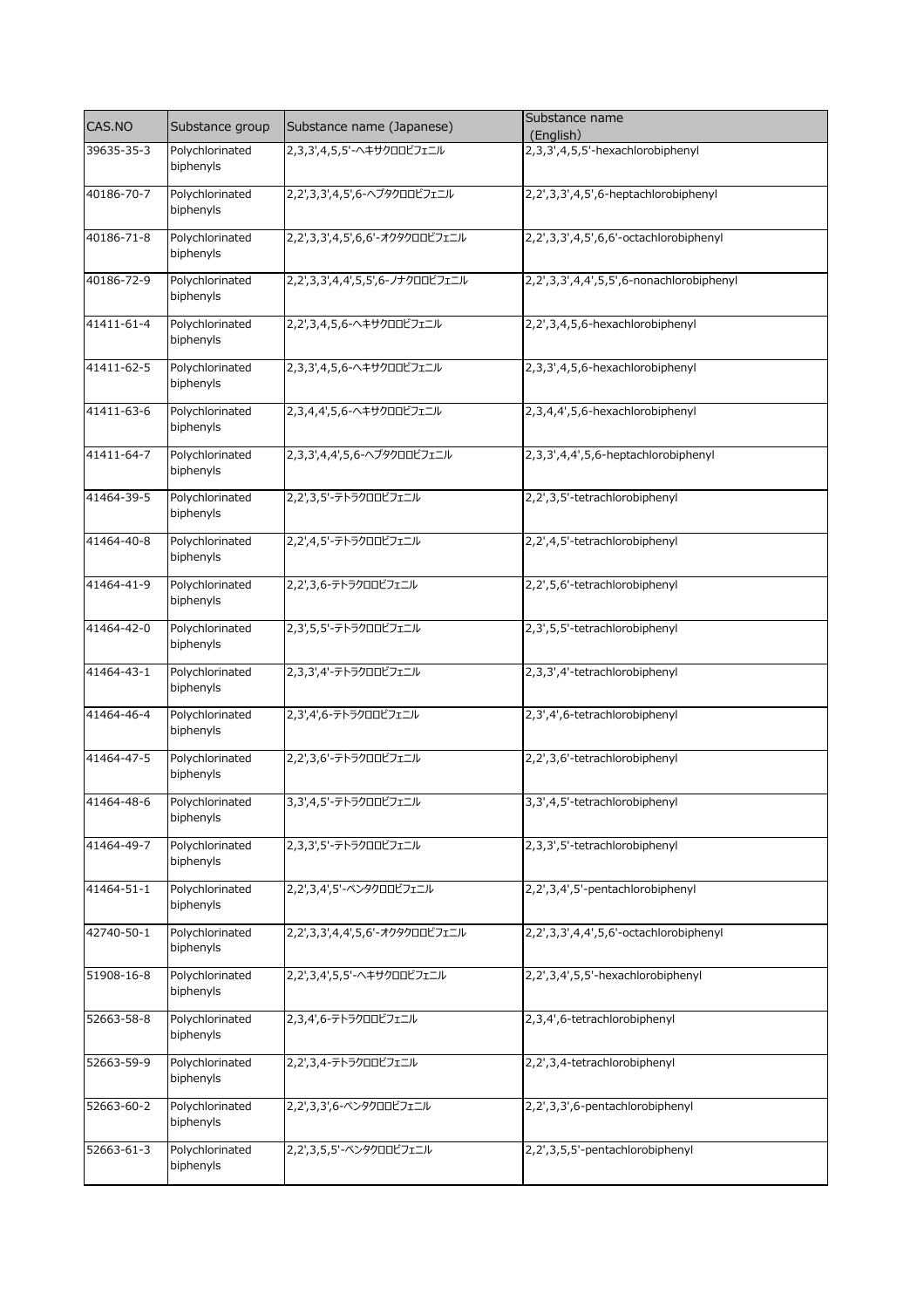| CAS.NO     | Substance group              | Substance name (Japanese)        | Substance name<br>(English)              |
|------------|------------------------------|----------------------------------|------------------------------------------|
| 52663-62-4 | Polychlorinated<br>biphenyls | 2,2',3,3',4-ペンタクロロビフェニル          | 2,2',3,3',4-pentachlorobiphenyl          |
| 52663-63-5 | Polychlorinated<br>biphenyls | 2,2',3,5,5',6-ヘキサクロロビフェニル        | 2,2',3,5,5',6-hexachlorobiphenyl         |
| 52663-64-6 | Polychlorinated<br>biphenyls | 2,2',3,3',5,6,6'-ヘプタクロロビフェニル     | 2,2',3,3',5,6,6'-heptachlorobiphenyl     |
| 52663-65-7 | Polychlorinated<br>biphenyls | 2,2',3,3',4,6,6'-ヘプタクロロビフェニル     | 2,2',3,3',4,6,6'-heptachlorobiphenyl     |
| 52663-66-8 | Polychlorinated<br>biphenyls | 2,2',3,3',4,5'-ヘキサクロロビフェニル       | 2,2',3,3',4,5'-hexachlorobiphenyl        |
| 52663-67-9 | Polychlorinated<br>biphenyls | 2,2',3,3',5,5',6-ヘプタクロロビフェニル     | 2,2',3,3',5,5',6-heptachlorobiphenyl     |
| 52663-68-0 | Polychlorinated<br>biphenyls | 2,2',3,4',5,5',6-ヘプタクロロビフェニル     | 2,2',3,4',5,5',6-heptachlorobiphenyl     |
| 52663-69-1 | Polychlorinated<br>biphenyls | 2,2',3,4,4',5',6-ヘプタクロロビフェニル     | 2,2',3,4,4',5',6-heptachlorobiphenyl     |
| 52663-70-4 | Polychlorinated<br>biphenyls | 2,2',3,3',4',5,6-ヘプタクロロビフェニル     | 2,2',3,3',4,5',6'-heptachlorobiphenyl    |
| 52663-71-5 | Polychlorinated<br>biphenyls | 2,2',3,3',4,4',6-ヘプタクロロビフェニル     | 2,2',3,3',4,4',6-heptachlorobiphenyl     |
| 52663-72-6 | Polychlorinated<br>biphenyls | 2,3',4,4',5,5'-ヘキサクロロビフェニル       | 2,3',4,4',5,5'-HEXACHLOROBIPHENYL        |
| 52663-73-7 | Polychlorinated<br>biphenyls | 2,2',3,3',4,5,6,6'-オクタクロロビフェニル   | 2,2',3,3',4,5,6,6'-octachlorobiphenyl    |
| 52663-74-8 | Polychlorinated<br>biphenyls | 2,2',3,3',4',5,5'-ヘプタクロロビフェニル    | 2,2',3,3',4,5,5'-heptachlorobiphenyl     |
| 52663-75-9 | Polychlorinated<br>biphenyls | 2,2',3,3',4,5,5',6'-オクタクロロビフェニル  | 2,2',3,3',4,5,5',6'-octachlorobiphenyl   |
| 52663-76-0 | Polychlorinated<br>biphenyls | 2,2',3,4,4',5,5',6-オクタクロロビフェニル   | 2,2',3,4,4',5,5',6-octachlorobiphenyl    |
| 52663-77-1 | Polychlorinated<br>biphenyls | 2,2',3,3',4,5,5',6,6'-ノナクロロビフェニル | 2,2',3,3',4,5,5',6,6'-nonachlorobiphenyl |
| 52663-78-2 | Polychlorinated<br>biphenyls | 2,2',3,3',4,4',5,6-オクタクロロビフェニル   | 2,2',3,3',4,4',5,6-octachlorobiphenyl    |
| 52663-79-3 | Polychlorinated<br>biphenyls | 2,2',3,3',4,4',5,6,6'-ノナクロロビフェニル | 2,2',3,3',4,4',5,6,6'-nonachlorobiphenyl |
| 52704-70-8 | Polychlorinated<br>biphenyls | 2,2',3,3',5,6-ヘキサクロロビフェニル        | 2,2',3,3',5,6-hexachlorobiphenyl         |
| 52712-04-6 | Polychlorinated<br>biphenyls | 2,2',3,4,5,5'-ヘキサクロロビフェニル        | 2,2',3,4,5,5'-hexachlorobiphenyl         |
| 52712-05-7 | Polychlorinated<br>biphenyls | 2,2',3,4,5,5',6-ヘプタクロロビフェニル      | 2,2',3,4,5,5',6-heptachlorobiphenyl      |
| 52744-13-5 | Polychlorinated<br>biphenyls | 2,2',3,3',5,6'-ヘキサクロロビフェニル       | 2,2',3,3',5,6'-hexachlorobiphenyl        |
| 53469-21-9 | Polychlorinated<br>biphenyls | アロクロール1242                       | Aroclor 1242                             |
| 53555-66-1 | Polychlorinated<br>biphenyls | 3,4,5-トリクロロビフェニル                 | 3,4,5-trichlorobiphenyl                  |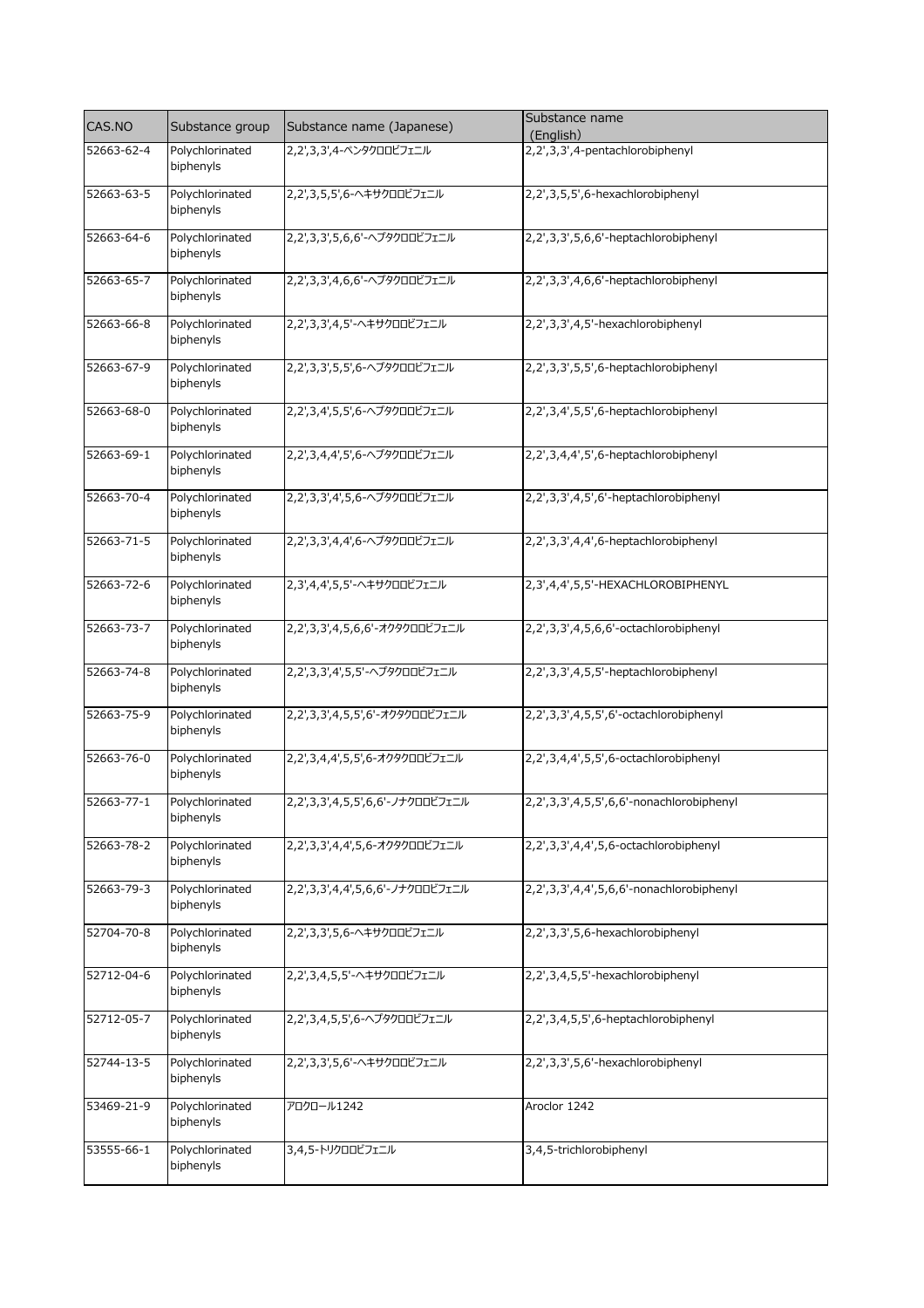| Polychlorinated<br>ノナクロロ-1,1'-ビフェニル<br>Nonachloro-1,1'-biphenyl<br>53742-07-7<br>biphenyls<br>2,3,4,6-tetrachlorobiphenyl<br>54230-22-7<br>Polychlorinated<br>2,3,4,6-テトラクロロビフェニル<br>biphenyls<br>Polychlorinated<br>55215-17-3<br>2,2',3,4,6-ペンタクロロビフェニル<br>(+-)-2,2',3,4,6-pentachlorobiphenyl<br>biphenyls<br>Polychlorinated<br>2,2',3,3',4,5-ヘキサクロロビフェニル<br>2,2',3,3',4,5-hexachlorobiphenyl<br>55215-18-4<br>biphenyls<br>2,2',3,4,5-pentachlorobiphenyl<br>Polychlorinated<br>2,2',3,4,5-ペンタクロロビフェニル<br>biphenyls<br>Polychlorinated<br>2,3,6-トリクロロビフェニル<br>55702-45-9<br>2,3,6-trichlorobiphenyl<br>biphenyls<br>Polychlorinated<br>2,3,4-トリクロロビフェニル<br>2,3,4-trichlorobiphenyl<br>55702-46-0<br>biphenyls<br>2,4,5'-トリクロロビフェニル<br>2,3',4-trichlorobiphenyl<br>55712-37-3<br>Polychlorinated<br>biphenyls<br>Polychlorinated<br>2,3,5-トリクロロビフェニル<br>2,3,5-trichlorobiphenyl<br>55720-44-0<br>biphenyls<br>Polychlorinated<br>オクタクロロビフェニル<br>octachlorobiphenyl<br>55722-26-4<br>biphenyls<br>56030-56-9<br>Polychlorinated<br>(+-)-2,2',3,4,4',6-ヘキサクロロビフェニル<br>$(+-)$ -2,2',3,4,4',6-hexachlorobiphenyl<br>biphenyls<br>Polychlorinated<br>2,2',4,6,6'-ペンタクロロビフェニル<br>2,2',4,6,6'-pentachlorobiphenyl<br>56558-16-8<br>biphenyls<br>Polychlorinated<br>2,3',4,4',6-ペンタクロロビフェニル<br>2,3',4,4',6-pentachlorobiphenyl<br>56558-17-9<br>biphenyls<br>Polychlorinated<br>2,3',4,5',6-pentachlorobiphenyl<br>56558-18-0<br>2,3',4,5',6-ペンタクロロビフェニル<br>biphenyls<br>Polychlorinated<br>3,3',4,4',5-ペンタクロロビフェニル<br>3,3',4,4',5-pentachlorobiphenyl<br>57465-28-8<br>biphenyls<br>2,2',3,4,4',6'-ヘキサクロロビフェニル<br>2,2',3,4,4',6'-hexachlorobiphenyl<br>Polychlorinated<br>biphenyls<br>Polychlorinated<br>2,3',4,4',5',6-hexachlorobiphenyl<br>59291-65-5<br>2,3',4,4',5',6-ヘキサクロロビフェニル<br>biphenyls<br>Polychlorinated<br>2,2',3,3',5-pentachlorobiphenyl<br>60145-20-2<br>2,2',3,3',5-ペンタクロロビフェニル<br>biphenyls<br>Polychlorinated<br>2,2',4,5',6-pentachlorobiphenyl<br>2,2',4,5',6-ペンタクロロビフェニル<br>biphenyls<br>Polychlorinated<br>2,2',4,4',5,6'-hexachlorobiphenyl<br>60145-22-4<br>2,2',4,4',5,6'-ヘキサクロロビフェニル<br>biphenyls<br>Polychlorinated<br>2,2',3,4,4',5,6'-ヘプタクロロビフェニル<br>2,2',3,4,4',5,6'-heptachlorobiphenyl<br>60145-23-5<br>biphenyls<br>Polychlorinated<br>2,3',4,6-tetrachlorobiphenyl<br>2,3',4,6-テトラクロロビフェニル<br>biphenyls<br>Polychlorinated<br>2,2',3,4',6'-pentachlorobiphenyl<br>60233-25-2<br>2,2',3',4,6-ペンタクロロビフェニル<br>biphenyls<br>Polychlorinated<br>2,2',3,3',4,6-hexachlorobiphenyl<br>2,2',3,3',4,6-ヘキサクロロビフェニル<br>biphenyls | CAS.NO     | Substance group | Substance name (Japanese) | Substance name<br>(English) |
|----------------------------------------------------------------------------------------------------------------------------------------------------------------------------------------------------------------------------------------------------------------------------------------------------------------------------------------------------------------------------------------------------------------------------------------------------------------------------------------------------------------------------------------------------------------------------------------------------------------------------------------------------------------------------------------------------------------------------------------------------------------------------------------------------------------------------------------------------------------------------------------------------------------------------------------------------------------------------------------------------------------------------------------------------------------------------------------------------------------------------------------------------------------------------------------------------------------------------------------------------------------------------------------------------------------------------------------------------------------------------------------------------------------------------------------------------------------------------------------------------------------------------------------------------------------------------------------------------------------------------------------------------------------------------------------------------------------------------------------------------------------------------------------------------------------------------------------------------------------------------------------------------------------------------------------------------------------------------------------------------------------------------------------------------------------------------------------------------------------------------------------------------------------------------------------------------------------------------------------------------------------------------------------------------------------------------------------------------------------------------------------------------------------------------------------------------------------------------------------------------------------------------------------------------------|------------|-----------------|---------------------------|-----------------------------|
|                                                                                                                                                                                                                                                                                                                                                                                                                                                                                                                                                                                                                                                                                                                                                                                                                                                                                                                                                                                                                                                                                                                                                                                                                                                                                                                                                                                                                                                                                                                                                                                                                                                                                                                                                                                                                                                                                                                                                                                                                                                                                                                                                                                                                                                                                                                                                                                                                                                                                                                                                          |            |                 |                           |                             |
|                                                                                                                                                                                                                                                                                                                                                                                                                                                                                                                                                                                                                                                                                                                                                                                                                                                                                                                                                                                                                                                                                                                                                                                                                                                                                                                                                                                                                                                                                                                                                                                                                                                                                                                                                                                                                                                                                                                                                                                                                                                                                                                                                                                                                                                                                                                                                                                                                                                                                                                                                          |            |                 |                           |                             |
|                                                                                                                                                                                                                                                                                                                                                                                                                                                                                                                                                                                                                                                                                                                                                                                                                                                                                                                                                                                                                                                                                                                                                                                                                                                                                                                                                                                                                                                                                                                                                                                                                                                                                                                                                                                                                                                                                                                                                                                                                                                                                                                                                                                                                                                                                                                                                                                                                                                                                                                                                          |            |                 |                           |                             |
|                                                                                                                                                                                                                                                                                                                                                                                                                                                                                                                                                                                                                                                                                                                                                                                                                                                                                                                                                                                                                                                                                                                                                                                                                                                                                                                                                                                                                                                                                                                                                                                                                                                                                                                                                                                                                                                                                                                                                                                                                                                                                                                                                                                                                                                                                                                                                                                                                                                                                                                                                          |            |                 |                           |                             |
|                                                                                                                                                                                                                                                                                                                                                                                                                                                                                                                                                                                                                                                                                                                                                                                                                                                                                                                                                                                                                                                                                                                                                                                                                                                                                                                                                                                                                                                                                                                                                                                                                                                                                                                                                                                                                                                                                                                                                                                                                                                                                                                                                                                                                                                                                                                                                                                                                                                                                                                                                          |            |                 |                           |                             |
|                                                                                                                                                                                                                                                                                                                                                                                                                                                                                                                                                                                                                                                                                                                                                                                                                                                                                                                                                                                                                                                                                                                                                                                                                                                                                                                                                                                                                                                                                                                                                                                                                                                                                                                                                                                                                                                                                                                                                                                                                                                                                                                                                                                                                                                                                                                                                                                                                                                                                                                                                          |            |                 |                           |                             |
|                                                                                                                                                                                                                                                                                                                                                                                                                                                                                                                                                                                                                                                                                                                                                                                                                                                                                                                                                                                                                                                                                                                                                                                                                                                                                                                                                                                                                                                                                                                                                                                                                                                                                                                                                                                                                                                                                                                                                                                                                                                                                                                                                                                                                                                                                                                                                                                                                                                                                                                                                          |            |                 |                           |                             |
|                                                                                                                                                                                                                                                                                                                                                                                                                                                                                                                                                                                                                                                                                                                                                                                                                                                                                                                                                                                                                                                                                                                                                                                                                                                                                                                                                                                                                                                                                                                                                                                                                                                                                                                                                                                                                                                                                                                                                                                                                                                                                                                                                                                                                                                                                                                                                                                                                                                                                                                                                          |            |                 |                           |                             |
|                                                                                                                                                                                                                                                                                                                                                                                                                                                                                                                                                                                                                                                                                                                                                                                                                                                                                                                                                                                                                                                                                                                                                                                                                                                                                                                                                                                                                                                                                                                                                                                                                                                                                                                                                                                                                                                                                                                                                                                                                                                                                                                                                                                                                                                                                                                                                                                                                                                                                                                                                          | 55312-69-1 |                 |                           |                             |
|                                                                                                                                                                                                                                                                                                                                                                                                                                                                                                                                                                                                                                                                                                                                                                                                                                                                                                                                                                                                                                                                                                                                                                                                                                                                                                                                                                                                                                                                                                                                                                                                                                                                                                                                                                                                                                                                                                                                                                                                                                                                                                                                                                                                                                                                                                                                                                                                                                                                                                                                                          |            |                 |                           |                             |
|                                                                                                                                                                                                                                                                                                                                                                                                                                                                                                                                                                                                                                                                                                                                                                                                                                                                                                                                                                                                                                                                                                                                                                                                                                                                                                                                                                                                                                                                                                                                                                                                                                                                                                                                                                                                                                                                                                                                                                                                                                                                                                                                                                                                                                                                                                                                                                                                                                                                                                                                                          |            |                 |                           |                             |
|                                                                                                                                                                                                                                                                                                                                                                                                                                                                                                                                                                                                                                                                                                                                                                                                                                                                                                                                                                                                                                                                                                                                                                                                                                                                                                                                                                                                                                                                                                                                                                                                                                                                                                                                                                                                                                                                                                                                                                                                                                                                                                                                                                                                                                                                                                                                                                                                                                                                                                                                                          |            |                 |                           |                             |
|                                                                                                                                                                                                                                                                                                                                                                                                                                                                                                                                                                                                                                                                                                                                                                                                                                                                                                                                                                                                                                                                                                                                                                                                                                                                                                                                                                                                                                                                                                                                                                                                                                                                                                                                                                                                                                                                                                                                                                                                                                                                                                                                                                                                                                                                                                                                                                                                                                                                                                                                                          |            |                 |                           |                             |
|                                                                                                                                                                                                                                                                                                                                                                                                                                                                                                                                                                                                                                                                                                                                                                                                                                                                                                                                                                                                                                                                                                                                                                                                                                                                                                                                                                                                                                                                                                                                                                                                                                                                                                                                                                                                                                                                                                                                                                                                                                                                                                                                                                                                                                                                                                                                                                                                                                                                                                                                                          |            |                 |                           |                             |
|                                                                                                                                                                                                                                                                                                                                                                                                                                                                                                                                                                                                                                                                                                                                                                                                                                                                                                                                                                                                                                                                                                                                                                                                                                                                                                                                                                                                                                                                                                                                                                                                                                                                                                                                                                                                                                                                                                                                                                                                                                                                                                                                                                                                                                                                                                                                                                                                                                                                                                                                                          |            |                 |                           |                             |
|                                                                                                                                                                                                                                                                                                                                                                                                                                                                                                                                                                                                                                                                                                                                                                                                                                                                                                                                                                                                                                                                                                                                                                                                                                                                                                                                                                                                                                                                                                                                                                                                                                                                                                                                                                                                                                                                                                                                                                                                                                                                                                                                                                                                                                                                                                                                                                                                                                                                                                                                                          |            |                 |                           |                             |
|                                                                                                                                                                                                                                                                                                                                                                                                                                                                                                                                                                                                                                                                                                                                                                                                                                                                                                                                                                                                                                                                                                                                                                                                                                                                                                                                                                                                                                                                                                                                                                                                                                                                                                                                                                                                                                                                                                                                                                                                                                                                                                                                                                                                                                                                                                                                                                                                                                                                                                                                                          |            |                 |                           |                             |
|                                                                                                                                                                                                                                                                                                                                                                                                                                                                                                                                                                                                                                                                                                                                                                                                                                                                                                                                                                                                                                                                                                                                                                                                                                                                                                                                                                                                                                                                                                                                                                                                                                                                                                                                                                                                                                                                                                                                                                                                                                                                                                                                                                                                                                                                                                                                                                                                                                                                                                                                                          |            |                 |                           |                             |
|                                                                                                                                                                                                                                                                                                                                                                                                                                                                                                                                                                                                                                                                                                                                                                                                                                                                                                                                                                                                                                                                                                                                                                                                                                                                                                                                                                                                                                                                                                                                                                                                                                                                                                                                                                                                                                                                                                                                                                                                                                                                                                                                                                                                                                                                                                                                                                                                                                                                                                                                                          |            |                 |                           |                             |
|                                                                                                                                                                                                                                                                                                                                                                                                                                                                                                                                                                                                                                                                                                                                                                                                                                                                                                                                                                                                                                                                                                                                                                                                                                                                                                                                                                                                                                                                                                                                                                                                                                                                                                                                                                                                                                                                                                                                                                                                                                                                                                                                                                                                                                                                                                                                                                                                                                                                                                                                                          |            |                 |                           |                             |
|                                                                                                                                                                                                                                                                                                                                                                                                                                                                                                                                                                                                                                                                                                                                                                                                                                                                                                                                                                                                                                                                                                                                                                                                                                                                                                                                                                                                                                                                                                                                                                                                                                                                                                                                                                                                                                                                                                                                                                                                                                                                                                                                                                                                                                                                                                                                                                                                                                                                                                                                                          |            |                 |                           |                             |
|                                                                                                                                                                                                                                                                                                                                                                                                                                                                                                                                                                                                                                                                                                                                                                                                                                                                                                                                                                                                                                                                                                                                                                                                                                                                                                                                                                                                                                                                                                                                                                                                                                                                                                                                                                                                                                                                                                                                                                                                                                                                                                                                                                                                                                                                                                                                                                                                                                                                                                                                                          |            |                 |                           |                             |
|                                                                                                                                                                                                                                                                                                                                                                                                                                                                                                                                                                                                                                                                                                                                                                                                                                                                                                                                                                                                                                                                                                                                                                                                                                                                                                                                                                                                                                                                                                                                                                                                                                                                                                                                                                                                                                                                                                                                                                                                                                                                                                                                                                                                                                                                                                                                                                                                                                                                                                                                                          |            |                 |                           |                             |
|                                                                                                                                                                                                                                                                                                                                                                                                                                                                                                                                                                                                                                                                                                                                                                                                                                                                                                                                                                                                                                                                                                                                                                                                                                                                                                                                                                                                                                                                                                                                                                                                                                                                                                                                                                                                                                                                                                                                                                                                                                                                                                                                                                                                                                                                                                                                                                                                                                                                                                                                                          |            |                 |                           |                             |
|                                                                                                                                                                                                                                                                                                                                                                                                                                                                                                                                                                                                                                                                                                                                                                                                                                                                                                                                                                                                                                                                                                                                                                                                                                                                                                                                                                                                                                                                                                                                                                                                                                                                                                                                                                                                                                                                                                                                                                                                                                                                                                                                                                                                                                                                                                                                                                                                                                                                                                                                                          |            |                 |                           |                             |
|                                                                                                                                                                                                                                                                                                                                                                                                                                                                                                                                                                                                                                                                                                                                                                                                                                                                                                                                                                                                                                                                                                                                                                                                                                                                                                                                                                                                                                                                                                                                                                                                                                                                                                                                                                                                                                                                                                                                                                                                                                                                                                                                                                                                                                                                                                                                                                                                                                                                                                                                                          |            |                 |                           |                             |
|                                                                                                                                                                                                                                                                                                                                                                                                                                                                                                                                                                                                                                                                                                                                                                                                                                                                                                                                                                                                                                                                                                                                                                                                                                                                                                                                                                                                                                                                                                                                                                                                                                                                                                                                                                                                                                                                                                                                                                                                                                                                                                                                                                                                                                                                                                                                                                                                                                                                                                                                                          |            |                 |                           |                             |
|                                                                                                                                                                                                                                                                                                                                                                                                                                                                                                                                                                                                                                                                                                                                                                                                                                                                                                                                                                                                                                                                                                                                                                                                                                                                                                                                                                                                                                                                                                                                                                                                                                                                                                                                                                                                                                                                                                                                                                                                                                                                                                                                                                                                                                                                                                                                                                                                                                                                                                                                                          |            |                 |                           |                             |
|                                                                                                                                                                                                                                                                                                                                                                                                                                                                                                                                                                                                                                                                                                                                                                                                                                                                                                                                                                                                                                                                                                                                                                                                                                                                                                                                                                                                                                                                                                                                                                                                                                                                                                                                                                                                                                                                                                                                                                                                                                                                                                                                                                                                                                                                                                                                                                                                                                                                                                                                                          |            |                 |                           |                             |
|                                                                                                                                                                                                                                                                                                                                                                                                                                                                                                                                                                                                                                                                                                                                                                                                                                                                                                                                                                                                                                                                                                                                                                                                                                                                                                                                                                                                                                                                                                                                                                                                                                                                                                                                                                                                                                                                                                                                                                                                                                                                                                                                                                                                                                                                                                                                                                                                                                                                                                                                                          |            |                 |                           |                             |
|                                                                                                                                                                                                                                                                                                                                                                                                                                                                                                                                                                                                                                                                                                                                                                                                                                                                                                                                                                                                                                                                                                                                                                                                                                                                                                                                                                                                                                                                                                                                                                                                                                                                                                                                                                                                                                                                                                                                                                                                                                                                                                                                                                                                                                                                                                                                                                                                                                                                                                                                                          | 59291-64-4 |                 |                           |                             |
|                                                                                                                                                                                                                                                                                                                                                                                                                                                                                                                                                                                                                                                                                                                                                                                                                                                                                                                                                                                                                                                                                                                                                                                                                                                                                                                                                                                                                                                                                                                                                                                                                                                                                                                                                                                                                                                                                                                                                                                                                                                                                                                                                                                                                                                                                                                                                                                                                                                                                                                                                          |            |                 |                           |                             |
|                                                                                                                                                                                                                                                                                                                                                                                                                                                                                                                                                                                                                                                                                                                                                                                                                                                                                                                                                                                                                                                                                                                                                                                                                                                                                                                                                                                                                                                                                                                                                                                                                                                                                                                                                                                                                                                                                                                                                                                                                                                                                                                                                                                                                                                                                                                                                                                                                                                                                                                                                          |            |                 |                           |                             |
|                                                                                                                                                                                                                                                                                                                                                                                                                                                                                                                                                                                                                                                                                                                                                                                                                                                                                                                                                                                                                                                                                                                                                                                                                                                                                                                                                                                                                                                                                                                                                                                                                                                                                                                                                                                                                                                                                                                                                                                                                                                                                                                                                                                                                                                                                                                                                                                                                                                                                                                                                          |            |                 |                           |                             |
|                                                                                                                                                                                                                                                                                                                                                                                                                                                                                                                                                                                                                                                                                                                                                                                                                                                                                                                                                                                                                                                                                                                                                                                                                                                                                                                                                                                                                                                                                                                                                                                                                                                                                                                                                                                                                                                                                                                                                                                                                                                                                                                                                                                                                                                                                                                                                                                                                                                                                                                                                          |            |                 |                           |                             |
|                                                                                                                                                                                                                                                                                                                                                                                                                                                                                                                                                                                                                                                                                                                                                                                                                                                                                                                                                                                                                                                                                                                                                                                                                                                                                                                                                                                                                                                                                                                                                                                                                                                                                                                                                                                                                                                                                                                                                                                                                                                                                                                                                                                                                                                                                                                                                                                                                                                                                                                                                          |            |                 |                           |                             |
|                                                                                                                                                                                                                                                                                                                                                                                                                                                                                                                                                                                                                                                                                                                                                                                                                                                                                                                                                                                                                                                                                                                                                                                                                                                                                                                                                                                                                                                                                                                                                                                                                                                                                                                                                                                                                                                                                                                                                                                                                                                                                                                                                                                                                                                                                                                                                                                                                                                                                                                                                          | 60145-21-3 |                 |                           |                             |
|                                                                                                                                                                                                                                                                                                                                                                                                                                                                                                                                                                                                                                                                                                                                                                                                                                                                                                                                                                                                                                                                                                                                                                                                                                                                                                                                                                                                                                                                                                                                                                                                                                                                                                                                                                                                                                                                                                                                                                                                                                                                                                                                                                                                                                                                                                                                                                                                                                                                                                                                                          |            |                 |                           |                             |
|                                                                                                                                                                                                                                                                                                                                                                                                                                                                                                                                                                                                                                                                                                                                                                                                                                                                                                                                                                                                                                                                                                                                                                                                                                                                                                                                                                                                                                                                                                                                                                                                                                                                                                                                                                                                                                                                                                                                                                                                                                                                                                                                                                                                                                                                                                                                                                                                                                                                                                                                                          |            |                 |                           |                             |
|                                                                                                                                                                                                                                                                                                                                                                                                                                                                                                                                                                                                                                                                                                                                                                                                                                                                                                                                                                                                                                                                                                                                                                                                                                                                                                                                                                                                                                                                                                                                                                                                                                                                                                                                                                                                                                                                                                                                                                                                                                                                                                                                                                                                                                                                                                                                                                                                                                                                                                                                                          |            |                 |                           |                             |
|                                                                                                                                                                                                                                                                                                                                                                                                                                                                                                                                                                                                                                                                                                                                                                                                                                                                                                                                                                                                                                                                                                                                                                                                                                                                                                                                                                                                                                                                                                                                                                                                                                                                                                                                                                                                                                                                                                                                                                                                                                                                                                                                                                                                                                                                                                                                                                                                                                                                                                                                                          |            |                 |                           |                             |
|                                                                                                                                                                                                                                                                                                                                                                                                                                                                                                                                                                                                                                                                                                                                                                                                                                                                                                                                                                                                                                                                                                                                                                                                                                                                                                                                                                                                                                                                                                                                                                                                                                                                                                                                                                                                                                                                                                                                                                                                                                                                                                                                                                                                                                                                                                                                                                                                                                                                                                                                                          |            |                 |                           |                             |
|                                                                                                                                                                                                                                                                                                                                                                                                                                                                                                                                                                                                                                                                                                                                                                                                                                                                                                                                                                                                                                                                                                                                                                                                                                                                                                                                                                                                                                                                                                                                                                                                                                                                                                                                                                                                                                                                                                                                                                                                                                                                                                                                                                                                                                                                                                                                                                                                                                                                                                                                                          | 60233-24-1 |                 |                           |                             |
|                                                                                                                                                                                                                                                                                                                                                                                                                                                                                                                                                                                                                                                                                                                                                                                                                                                                                                                                                                                                                                                                                                                                                                                                                                                                                                                                                                                                                                                                                                                                                                                                                                                                                                                                                                                                                                                                                                                                                                                                                                                                                                                                                                                                                                                                                                                                                                                                                                                                                                                                                          |            |                 |                           |                             |
|                                                                                                                                                                                                                                                                                                                                                                                                                                                                                                                                                                                                                                                                                                                                                                                                                                                                                                                                                                                                                                                                                                                                                                                                                                                                                                                                                                                                                                                                                                                                                                                                                                                                                                                                                                                                                                                                                                                                                                                                                                                                                                                                                                                                                                                                                                                                                                                                                                                                                                                                                          |            |                 |                           |                             |
|                                                                                                                                                                                                                                                                                                                                                                                                                                                                                                                                                                                                                                                                                                                                                                                                                                                                                                                                                                                                                                                                                                                                                                                                                                                                                                                                                                                                                                                                                                                                                                                                                                                                                                                                                                                                                                                                                                                                                                                                                                                                                                                                                                                                                                                                                                                                                                                                                                                                                                                                                          |            |                 |                           |                             |
|                                                                                                                                                                                                                                                                                                                                                                                                                                                                                                                                                                                                                                                                                                                                                                                                                                                                                                                                                                                                                                                                                                                                                                                                                                                                                                                                                                                                                                                                                                                                                                                                                                                                                                                                                                                                                                                                                                                                                                                                                                                                                                                                                                                                                                                                                                                                                                                                                                                                                                                                                          | 61798-70-7 |                 |                           |                             |
|                                                                                                                                                                                                                                                                                                                                                                                                                                                                                                                                                                                                                                                                                                                                                                                                                                                                                                                                                                                                                                                                                                                                                                                                                                                                                                                                                                                                                                                                                                                                                                                                                                                                                                                                                                                                                                                                                                                                                                                                                                                                                                                                                                                                                                                                                                                                                                                                                                                                                                                                                          |            |                 |                           |                             |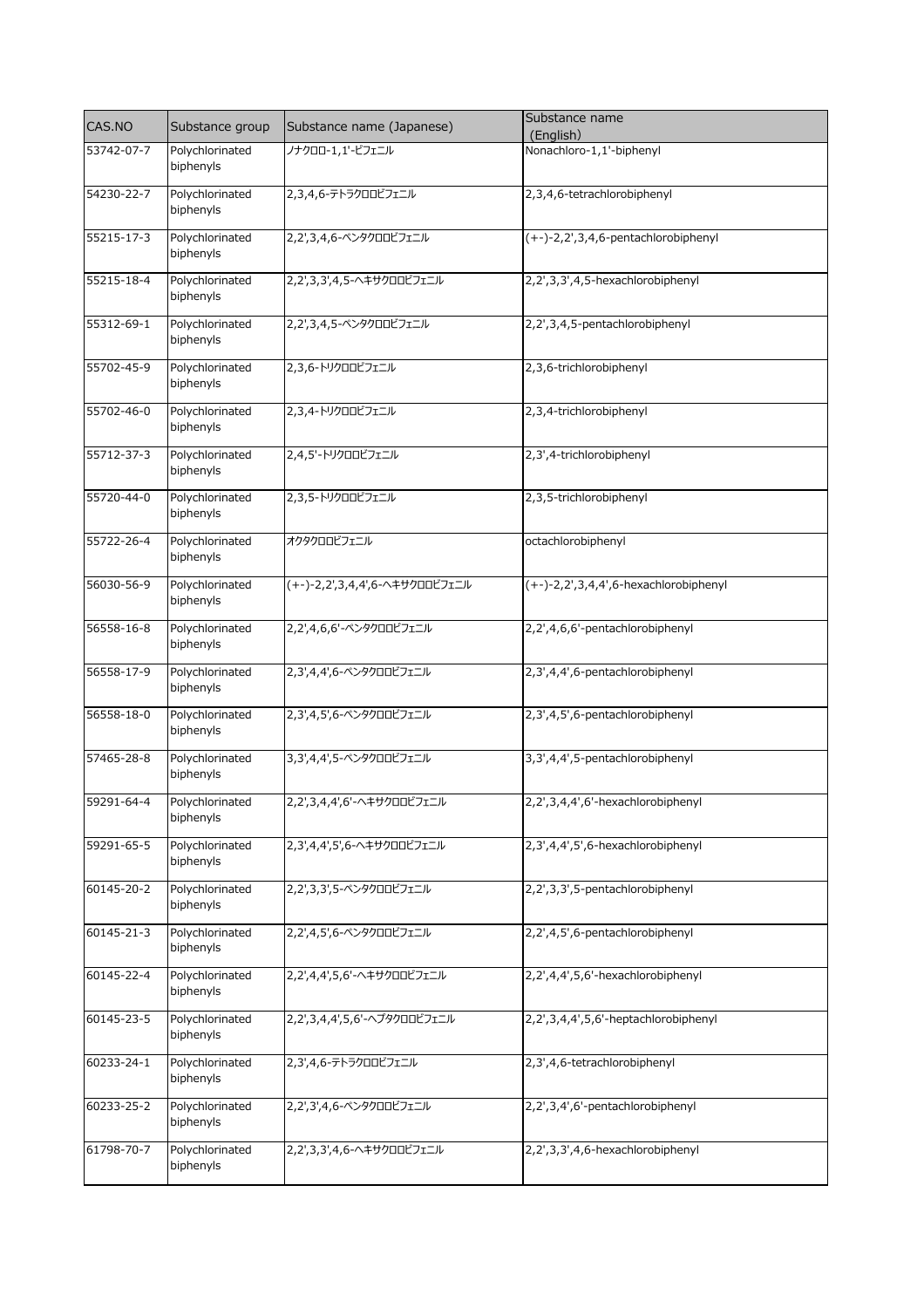| CAS.NO     | Substance group              | Substance name (Japanese)      | Substance name<br>(English)           |
|------------|------------------------------|--------------------------------|---------------------------------------|
| 62461-62-5 | Polychlorinated<br>biphenyls | 2,4,4'(or 3,4,4') - トリクロロビフェニル | 2,4,4'(or 3,4,4')-trichlorobiphenyl   |
| 62796-65-0 | Polychlorinated<br>biphenyls | 2,2',4,6-テトラクロロビフェニル           | 2,2',4,6-tetrachlorobiphenyl          |
| 65510-44-3 | Polychlorinated<br>biphenyls | 2',3,4,4',5-ペンタクロロビフェニル        | 2,3',4,4',5'-pentachlorobiphenyl      |
| 65510-45-4 | Polychlorinated<br>biphenyls | 2,2',3,4,4'-ペンタクロロビフェニル        | 2,2',3,4,4'-pentachlorobiphenyl       |
| 68194-04-7 | Polychlorinated<br>biphenyls | 2,2',4,6'-テトラクロロビフェニル          | 2,2',4,6'-tetrachlorobiphenyl         |
| 68194-05-8 | Polychlorinated<br>biphenyls | 2,2',3,4',6-ペンタクロロビフェニル        | 2,2',3,4',6-pentachlorobiphenyl       |
| 68194-06-9 | Polychlorinated<br>biphenyls | 2,2',4,5,6'-ペンタクロロビフェニル        | 2,2',4,5,6'-pentachlorobiphenyl       |
| 68194-07-0 | Polychlorinated<br>biphenyls | 2,2',3,4',5-ペンタクロロビフェニル        | 2,2',3,4',5-pentachlorobiphenyl       |
| 68194-08-1 | Polychlorinated<br>biphenyls | 2,2',3,4',6,6'-ヘキサクロロビフェニル     | 2,2',3,4',6,6'-hexachlorobiphenyl     |
| 68194-09-2 | Polychlorinated<br>biphenyls | 2,2',3,5,6,6'-ヘキサクロロビフェニル      | 2,2',3,5,6,6'-hexachlorobiphenyl      |
| 68194-10-5 | Polychlorinated<br>biphenyls | 2,3,3',5',6-ペンタクロロビフェニル        | 2,3,3',5',6-pentachlorobiphenyl       |
| 68194-11-6 | Polychlorinated<br>biphenyls | 2,3,4',5,6-ペンタクロロビフェニル         | 2,3,4',5,6-pentachlorobiphenyl        |
| 68194-12-7 | Polychlorinated<br>biphenyls | 2,3',4,5,5'-ペンタクロロビフェニル        | 2,3',4,5,5'-pentachlorobiphenyl       |
| 68194-13-8 | Polychlorinated<br>biphenyls | 2,2',3,4',5,6-ヘキサクロロビフェニル      | 2,2',3,4',5,6-hexachlorobiphenyl      |
| 68194-14-9 | Polychlorinated<br>biphenyls | 2,2',3,4,5',6-ヘキサクロロビフェニル      | 2,2',3,4,5',6-hexachlorobiphenyl      |
| 68194-15-0 | Polychlorinated<br>biphenyls | 2,2',3,4,5,6'-ヘキサクロロビフェニル      | 2,2',3,4,5,6'-hexachlorobiphenyl      |
| 68194-16-1 | Polychlorinated<br>biphenyls | 2,2',3,3',4,5,6-ヘプタクロロビフェニル    | 2,2',3,3',4,5,6-heptachlorobiphenyl   |
| 68194-17-2 | Polychlorinated<br>biphenyls | 2,2',3,3',4,5,5',6-オクタクロロビフェニル | 2,2',3,3',4,5,5',6-octachlorobiphenyl |
| 69782-90-7 | Polychlorinated<br>biphenyls | 2,3,3',4,4',5'-ヘキサクロロビフェニル     | 2,3,3',4,4',5'-hexachlorobiphenyl     |
| 69782-91-8 | Polychlorinated<br>biphenyls | 2,3,3',4',5,5',6-ヘプタクロロビフェニル   | 2,3,3',4',5,5',6-heptachlorobiphenyl  |
| 7012-37-5  | Polychlorinated<br>biphenyls | 2,4',4-トリクロロビフェニル              | 2,4,4'-trichlorobiphenyl              |
| 70362-41-3 | Polychlorinated<br>biphenyls | 2,3,3',4,5'-ペンタクロロビフェニル        | 2,3,3',4,5'-pentachlorobiphenyl       |
| 70362-45-7 | Polychlorinated<br>biphenyls | 2,2',3,6-テトラクロロビフェニル           | 2,2',3,6-tetrachlorobiphenyl          |
| 70362-46-8 | Polychlorinated<br>biphenyls | 2,2',3,5-テトラクロロビフェニル           | 2,2',3,5-tetrachlorobiphenyl          |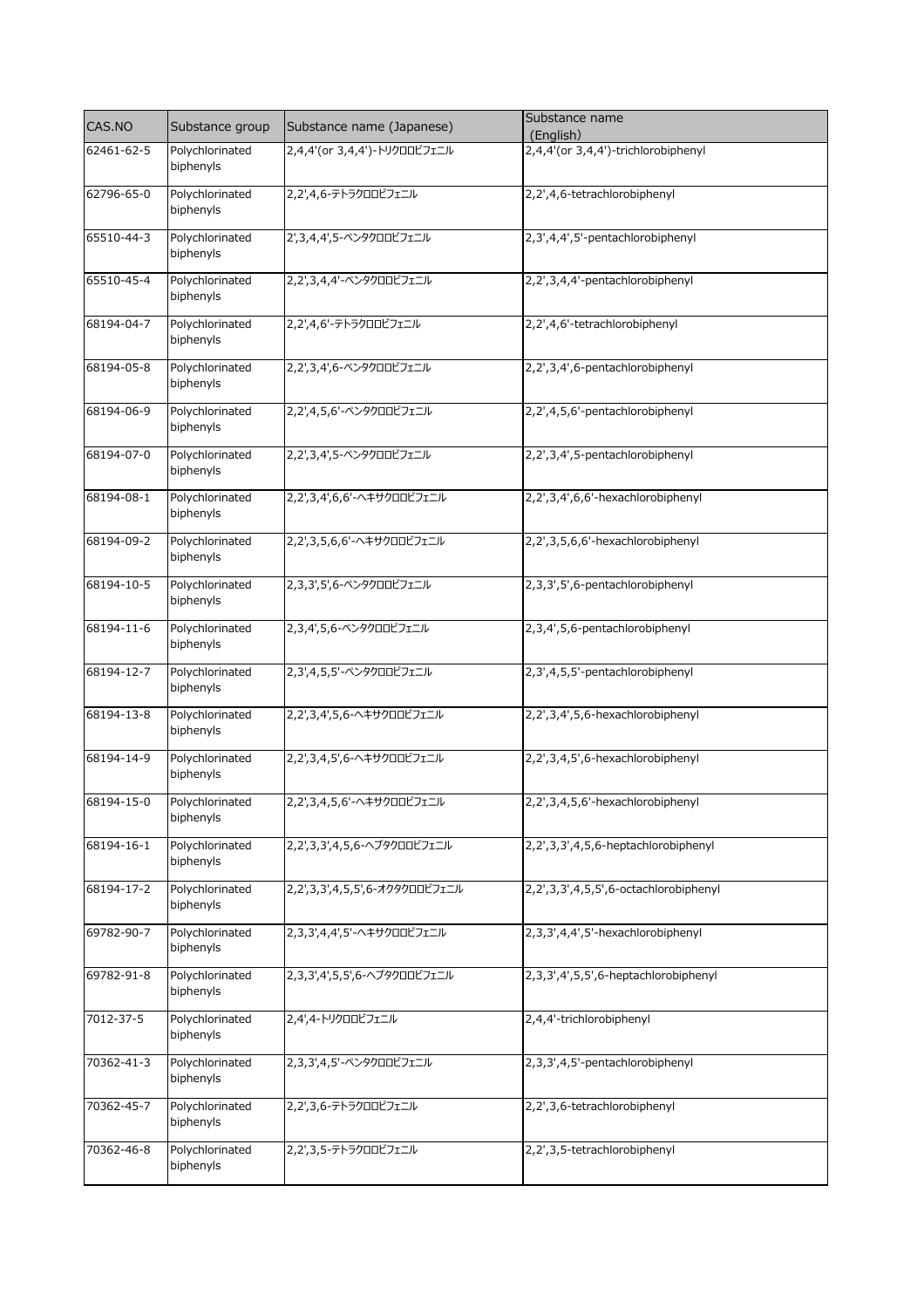| CAS.NO     | Substance group              | Substance name (Japanese) | Substance name<br>(English)      |
|------------|------------------------------|---------------------------|----------------------------------|
| 70362-47-9 | Polychlorinated<br>biphenyls | 2,2',4,5-テトラクロロビフェニル      | 2,2',4,5-tetrachlorobiphenyl     |
| 70362-48-0 | Polychlorinated<br>biphenyls | 2',3,4,5-テトラクロロビフェニル      | 2,3',4',5'-tetrachlorobiphenyl   |
| 70362-49-1 | Polychlorinated<br>biphenyls | 3,3',4,5-テトラクロロビフェニル      | 3,3',4,5-tetrachlorobiphenyl     |
| 70362-50-4 | Polychlorinated<br>biphenyls | 3,4,4',5-テトラクロロビフェニル      | 3,4,4',5-tetrachlorobiphenyl     |
| 70424-67-8 | Polychlorinated<br>biphenyls | 2,3,3',5-テトラクロロビフェニル      | 2,3,3',5-tetrachlorobiphenyl     |
| 70424-68-9 | Polychlorinated<br>biphenyls | 2,3,3',4',5-ペンタクロロビフェニル   | 2,3,3',4',5-pentachlorobiphenyl  |
| 70424-69-0 | Polychlorinated<br>biphenyls | 2,3,3',4,5-ペンタクロロビフェニル    | 2,3,3',4,5-pentachlorobiphenyl   |
| 70424-70-3 | Polychlorinated<br>biphenyls | 2,3',4',5,5'-ペンタクロロビフェニル  | 2,3',4',5,5'-pentachlorobiphenyl |
| 73575-52-7 | Polychlorinated<br>biphenyls | 2,3',4,5'-テトラクロロビフェニル     | 2,3',4,5'-tetrachlorobiphenyl    |
| 73575-53-8 | Polychlorinated<br>biphenyls | 2,3',4,5-テトラクロロビフェニル      | 2,3',4,5-tetrachlorobiphenyl     |
| 73575-54-9 | Polychlorinated<br>biphenyls | 2,2',3,6,6'-ペンタクロロビフェニル   | 2,2',3,6,6'-pentachlorobiphenyl  |
| 73575-55-0 | Polychlorinated<br>biphenyls | 2,2',3,5,6'-ペンタクロロビフェニル   | 2,2',3,5,6'-pentachlorobiphenyl  |
| 73575-56-1 | Polychlorinated<br>biphenyls | 2,2',3,5,6-ペンタクロロビフェニル    | 2,2',3,5,6-pentachlorobiphenyl   |
| 73575-57-2 | Polychlorinated<br>biphenyls | 2,2',3,4,6'-ペンタクロロビフェニル   | 2,2',3,4,6'-pentachlorobiphenyl  |
| 74338-23-1 | Polychlorinated<br>biphenyls | 2,3',5',6-テトラクロロビフェニル     | 2,3',5',6-tetrachlorobiphenyl    |
| 74338-24-2 | Polychlorinated<br>biphenyls | 2,3,3',4-テトラクロロビフェニル      | 2,3,3',4-tetrachlorobiphenyl     |
| 74472-33-6 | Polychlorinated<br>biphenyls | 2,3,3',6-テトラクロロビフェニル      | 2,3,3',6-tetrachlorobiphenyl     |
| 74472-34-7 | Polychlorinated<br>biphenyls | 2,3,4',5-テトラクロロビフェニル      | 2,3,4',5-tetrachlorobiphenyl     |
| 74472-35-8 | Polychlorinated<br>biphenyls | 2,3,3',4,6-ペンタクロロビフェニル    | 2,3,3',4,6-pentachlorobiphenyl   |
| 74472-36-9 | Polychlorinated<br>biphenyls | 2,3,3',5,6-ペンタクロロビフェニル    | 2,3,3',5,6-pentachlorobiphenyl   |
| 74472-37-0 | Polychlorinated<br>biphenyls | 2,3,4,4',5-ペンタクロロビフェニル    | 2,3,4,4',5-pentachlorobiphenyl   |
| 74472-38-1 | Polychlorinated<br>biphenyls | 2,3,4,4',6-ペンタクロロビフェニル    | 2,3,4,4',6-pentachlorobiphenyl   |
| 74472-39-2 | Polychlorinated<br>biphenyls | 2,3',4',5',6-ペンタクロロビフェニル  | 2,3',4',5',6-pentachlorobiphenyl |
| 74472-40-5 | Polychlorinated<br>biphenyls | 2,2',3,4,6,6'-ヘキサクロロビフェニル | 2,2',3,4,6,6'-hexachlorobiphenyl |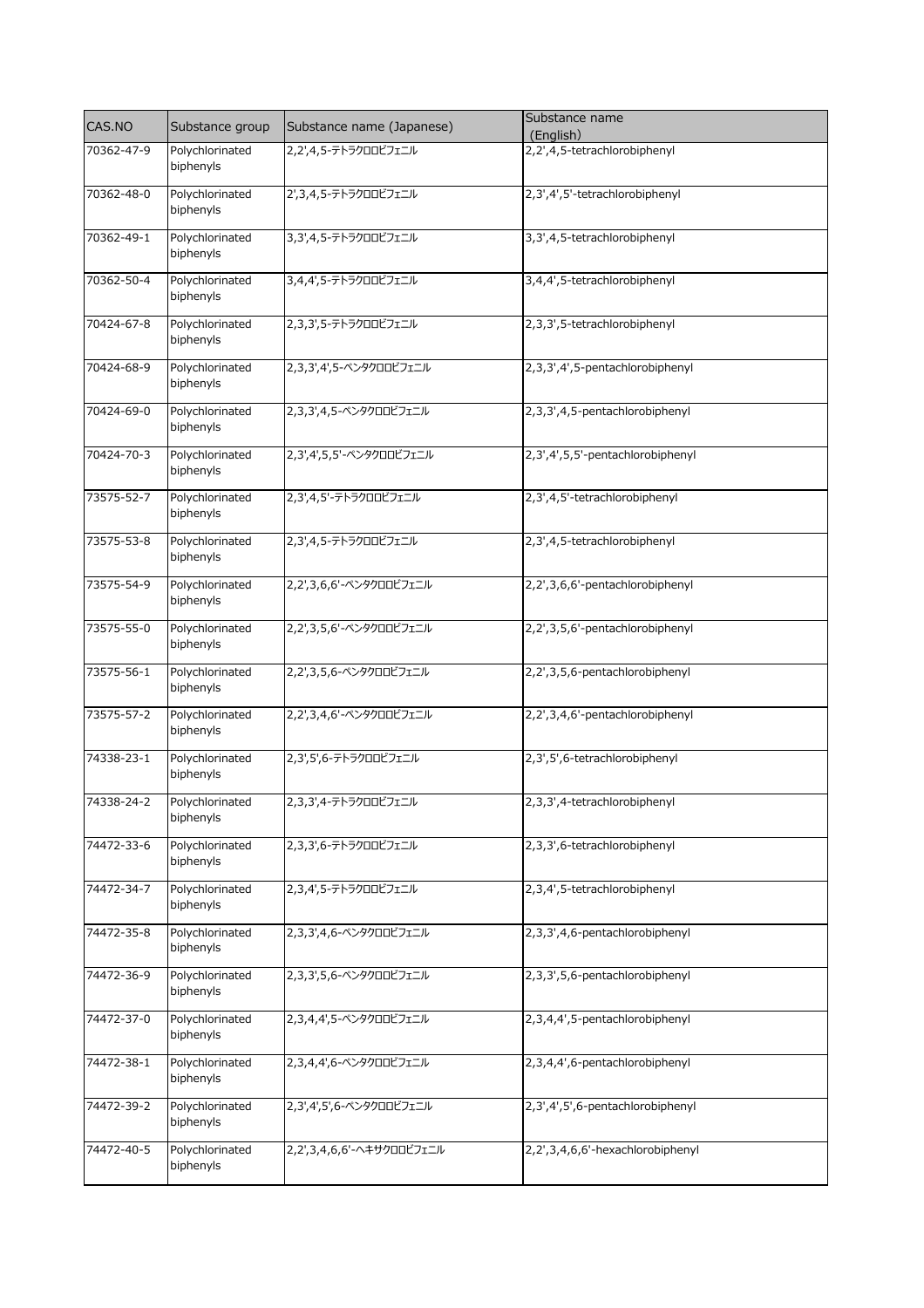| CAS.NO     | Substance group              | Substance name (Japanese)                   | Substance name<br>(English)                            |
|------------|------------------------------|---------------------------------------------|--------------------------------------------------------|
| 74472-41-6 | Polychlorinated<br>biphenyls | 2,2',3,4',5,6'-ヘキサクロロビフェニル                  | 2,2',3,4',5,6'-hexachlorobiphenyl                      |
| 74472-42-7 | Polychlorinated<br>biphenyls | 2,3,3',4,4',6-ヘキサクロロビフェニル                   | 2,3,3',4,4',6-hexachlorobiphenyl                       |
| 74472-43-8 | Polychlorinated<br>biphenyls | 2,3,3',4,5',6-ヘキサクロロビフェニル                   | 2,3,3',4,5',6-hexachlorobiphenyl                       |
| 74472-44-9 | Polychlorinated<br>biphenyls | 2,3,3',4',5,6-ヘキサクロロビフェニル                   | 2,3,3',4',5,6-hexachlorobiphenyl                       |
| 74472-45-0 | Polychlorinated<br>biphenyls | 2,3,3',4',5',6-ヘキサクロロビフェニル                  | 2,3,3',4',5',6-hexachlorobiphenyl                      |
| 74472-46-1 | Polychlorinated<br>biphenyls | 2,3,3',5,5',6-ヘキサクロロビフェニル                   | 2,3,3',5,5',6-hexachlorobiphenyl                       |
| 74472-47-2 | Polychlorinated<br>biphenyls | 2,2',3,4,4',5,6-ヘプタクロロビフェニル                 | 2,2',3,4,4',5,6-heptachlorobiphenyl                    |
| 74472-48-3 | Polychlorinated<br>biphenyls | 2,2',3,4,4',6,6'-ヘプタクロロビフェニル                | 2,2',3,4,4',6,6'-heptachlorobiphenyl                   |
| 74472-49-4 | Polychlorinated<br>biphenyls | 2,2',3,4,5,6,6'-ヘプタクロロビフェニル                 | 2,2',3,4,5,6,6'-heptachlorobiphenyl                    |
| 74472-50-7 | Polychlorinated<br>biphenyls | 2,3,3',4,4',5',6-ヘプタクロロビフェニル                | 2,3,3',4,4',5',6-heptachlorobiphenyl                   |
| 74472-51-8 | Polychlorinated<br>biphenyls | 2,3,3',4,5,5',6-ヘプタクロロビフェニル                 | 2,3,3',4,5,5',6-heptachlorobiphenyl                    |
| 74472-52-9 | Polychlorinated<br>biphenyls | 2,2',3,4,4',5,6,6'-オクタクロロビフェニル              | 2,2',3,4,4',5,6,6'-octachlorobiphenyl                  |
| 74472-53-0 | Polychlorinated<br>biphenyls | 2,3,3',4,4',5,5',6-オクタクロロビフェニル              | 2, 3, 3', 4, 4', 5, 5', 6-octachlorobiphenyl           |
| 74487-85-7 | Polychlorinated<br>biphenyls | 2,2',3,4',5,6,6'-ヘプタクロロビフェニル                | 2,2',3,4',5,6,6'-heptachlorobiphenyl                   |
| 76842-07-4 | Polychlorinated<br>biphenyls | 2',3,3',4,5-ペンタクロロビフェニル                     | 2,3,3',4',5'-pentachlorobiphenyl                       |
| 94487-00-0 | Polychlorinated<br>biphenyls | 2,4', ? - トリクロロビフェニル                        | 2,4',?-trichlorobiphenyl                               |
| 97122-18-4 | Polychlorinated<br>biphenyls | 2,3, ?' (or 3, 4, ?') - トリクロロビフェニル          | 2,3,?'(or 3,4,?')-trichlorobiphenyl                    |
| 97122-20-8 | Polychlorinated<br>biphenyls | 2,4, ?' (2,6, ?' or 3, 5, ?' ) - トリクロロビフェニル | 2,4,?'(2,6,?' or 3,5,?')-trichlorobiphenyl             |
| 99554-08-2 | Polychlorinated<br>biphenyls | (+-)-2,2',3,4,6-ペンタクロロビフェニル                 | (+-)-2,2',3,4,6-pentachlorobiphenyl                    |
| 99554-09-3 | Polychlorinated<br>biphenyls | (+-)-2,2',3,4,4',6-ヘキサクロロビフェニル              | $(+-)$ -2,2',3,4,4',6-hexachlorobiphenyl               |
| 99554-10-6 | Polychlorinated<br>biphenyls | (+)-2,2',3,4,6-ペンタクロロビフェニル                  | (+)-2,2',3,4,6-pentachlorobiphenyl                     |
| 99554-11-7 | Polychlorinated<br>biphenyls | (-)-2,2',3,4,6-ペンタクロロビフェニル                  | (-)-2,2',3,4,6-pentachlorobiphenyl                     |
| 99554-12-8 | Polychlorinated<br>biphenyls | (+)-2,2',3,4,4',6-ヘキサクロロビフェニル               | $(+)$ -2, $\overline{2}$ ',3,4,4',6-hexachlorobiphenyl |
| 99554-13-9 | Polychlorinated<br>biphenyls | (-)-2,2',3,4,4',6-ヘキサクロロビフェニル               | (-)-2,2',3,4,4',6-hexachlorobiphenyl                   |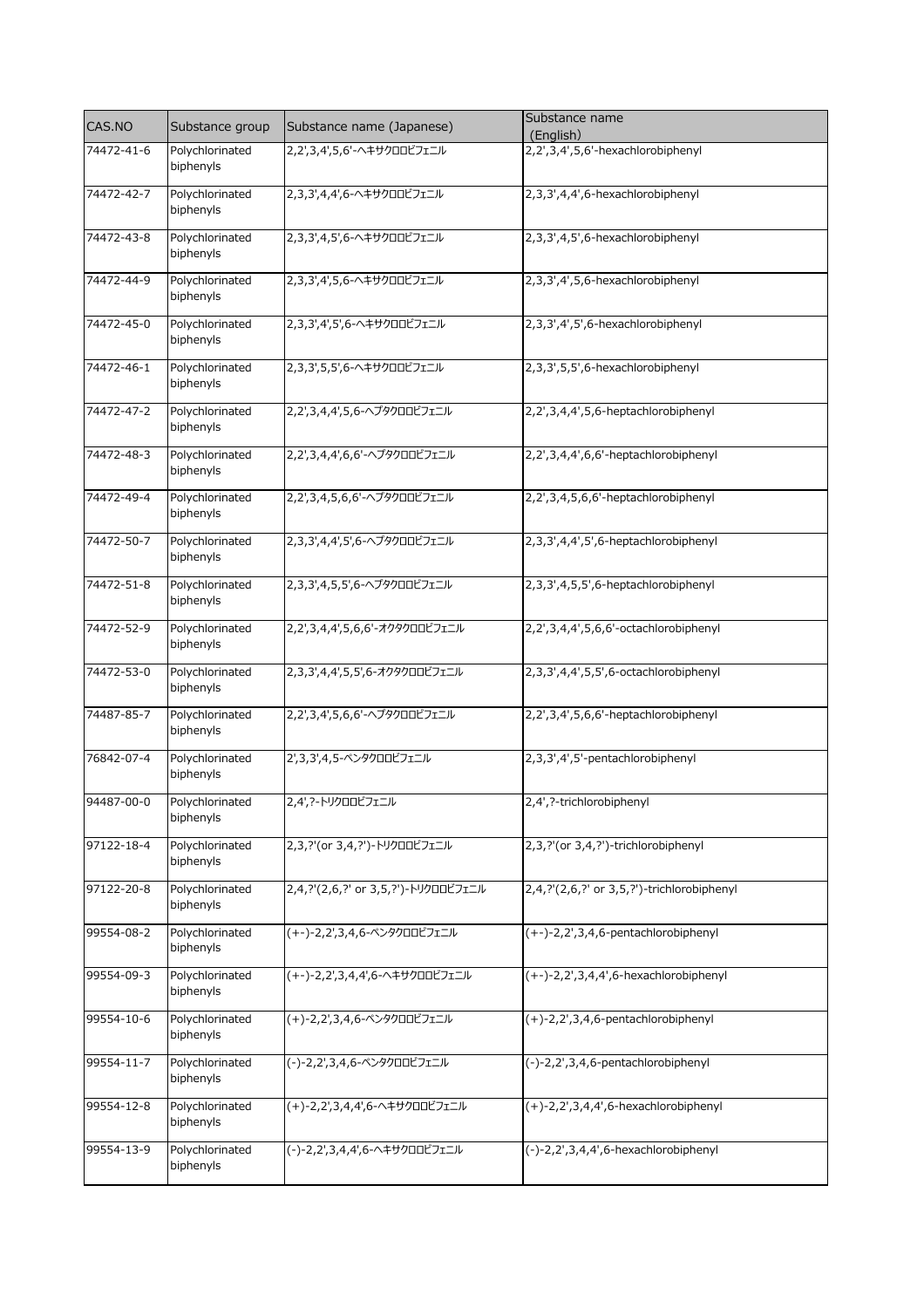| CAS.NO      | Substance group                       | Substance name (Japanese)       | Substance name<br>(English)                                     |
|-------------|---------------------------------------|---------------------------------|-----------------------------------------------------------------|
| 76253-60-6  | Polychlorinated                       | モノメチルテトラクロロジフェニルメタン (Ugilec141) | Monomethyl-tetrachlorodiphenyl methane Trade name:              |
|             | biphenyls                             |                                 | Ugilec 141                                                      |
| 81161-70-8  | Polychlorinated                       | モノメチルジクロロジフェニルメタン (Ugilec 121,  | Monomethyl-dichloro-diphenyl methane Trade name:                |
|             | biphenyls                             | Ugilec 21)                      | Ugilec 121 Ugilec 21                                            |
| 99688-47-8  | Polychlorinated                       | モノメチル-ジブロモ-ジフェニル メタン ブロモベンジルブロ  | Monomethyl-dibromo-diphenyl methane                             |
|             | biphenyls                             | モトルエン, 異性体混合物 商品名: DBBT         | bromobenzylbromotoluene, mixture of isomers Trade<br>name: DBBT |
| 103426-92-2 | Polychlorinated                       | 1,2,4,5,7,8-ヘキサクロロナフタレン         | 1,2,4,5,7,8-Hexachloronaphthalene                               |
|             | Naphthalenes (PCN)                    |                                 |                                                                 |
| 103426-93-3 | Polychlorinated                       | 1,2,3,4,5,8-ヘキサクロロナフタレン         | 1,2,3,4,5,8-Hexachloronaphthalene                               |
|             | Naphthalenes (PCN)                    |                                 |                                                                 |
| 103426-94-4 | Polychlorinated                       | 1,2,3,5,7,8-ヘキサクロロナフタレン         | 1,2,3,5,7,8-Hexachloronaphthalene                               |
|             | Naphthalenes (PCN)                    |                                 |                                                                 |
| 103426-95-5 | Polychlorinated<br>Naphthalenes (PCN) | 1,2,3,5,6,8-ヘキサクロロナフタレン         | 1,2,3,5,6,8-Hexachloronaphthalene                               |
|             |                                       |                                 |                                                                 |
| 103426-96-6 | Polychlorinated                       | 1,2,3,4,6,7-ヘキサクロロナフタレン         | 1,2,3,4,6,7-Hexachloronaphthalene                               |
|             | Naphthalenes (PCN)                    |                                 |                                                                 |
| 103426-97-7 | Polychlorinated                       | 1,2,3,5,6,7-ヘキサクロロナフタレン         | 1,2,3,5,6,7-Hexachloronaphthalene                               |
|             | Naphthalenes (PCN)                    |                                 |                                                                 |
| 1321-64-8   | Polychlorinated                       | ペンタクロロナフタレン                     | Pentachloronaphthalene                                          |
|             | Naphthalenes (PCN)                    |                                 |                                                                 |
| 1321-65-9   | Polychlorinated                       | トリクロロナフタレン                      | Naphthalene, trichloro-                                         |
|             | Naphthalenes (PCN)                    |                                 |                                                                 |
| 1335-87-1   | Polychlorinated                       | ヘキサクロロナフタレン                     | Hexachloronaphthalene                                           |
|             | Naphthalenes (PCN)                    |                                 |                                                                 |
| 1335-88-2   | Polychlorinated                       | テトラクロロナフタレン                     | Tetrachloronaphthalene                                          |
|             | Naphthalenes (PCN)                    |                                 |                                                                 |
| 149864-78-8 | Polychlorinated                       | 1,2,3,6-テトラクロロナフタレン             | 1,2,3,6-Tetrachloronaphthalene                                  |
|             | Naphthalenes (PCN)                    |                                 |                                                                 |
| 149864-79-9 | Polychlorinated                       | 1,2,6,7-テトラクロロナフタレン             | 1,2,6,7-Tetrachloronaphthalene                                  |
|             | Naphthalenes (PCN)                    |                                 |                                                                 |
| 149864-80-2 | Polychlorinated                       | 1,2,5,8-テトラクロロナフタレン             | 1,2,5,8-Tetrachloronaphthalene                                  |
|             | Naphthalenes (PCN)                    |                                 |                                                                 |
| 149864-81-3 | Polychlorinated                       | 1,2,3,8-テトラクロロナフタレン             | 1,2,3,8-Tetrachloronaphthalene                                  |
|             | Naphthalenes (PCN)                    |                                 |                                                                 |
| 149864-82-4 | Polychlorinated                       | 1,2,7,8-テトラクロロナフタレン             | 1,2,7,8-Tetrachloronaphthalene                                  |
|             | Naphthalenes (PCN)                    |                                 |                                                                 |
| 150205-21-3 | Polychlorinated                       | 1,2,3,7,8-ペンタクロロナフタレン           | 1,2,3,7,8-Pentachloronaphthalene                                |
|             | Naphthalenes (PCN)                    |                                 |                                                                 |
| 150224-15-0 | Polychlorinated                       | 1,3,6,8-テトラクロロナフタレン             | 1,3,6,8-Tetrachloronaphthalene                                  |
|             | Naphthalenes (PCN)                    |                                 |                                                                 |
| 150224-16-1 | Polychlorinated                       | 1,2,3,6,7-ペンタクロロナフタレン           | 1,2,3,6,7-Pentachloronaphthalene                                |
|             | Naphthalenes (PCN)                    |                                 |                                                                 |
| 150224-17-2 | Polychlorinated                       | 1,2,4,6,7-ペンタクロロナフタレン           | 1,2,4,6,7-Pentachloronaphthalene                                |
|             | Naphthalenes (PCN)                    |                                 |                                                                 |
| 150224-18-3 | Polychlorinated                       | 1,2,3,5,6-ペンタクロロナフタレン           | 1,2,3,5,6-Pentachloronaphthalene                                |
|             | Naphthalenes (PCN)                    |                                 |                                                                 |
| 150224-19-4 | Polychlorinated                       | 1,2,4,5,7-ペンタクロロナフタレン           | 1,2,4,5,7-Pentachloronaphthalene                                |
|             | Naphthalenes (PCN)                    |                                 |                                                                 |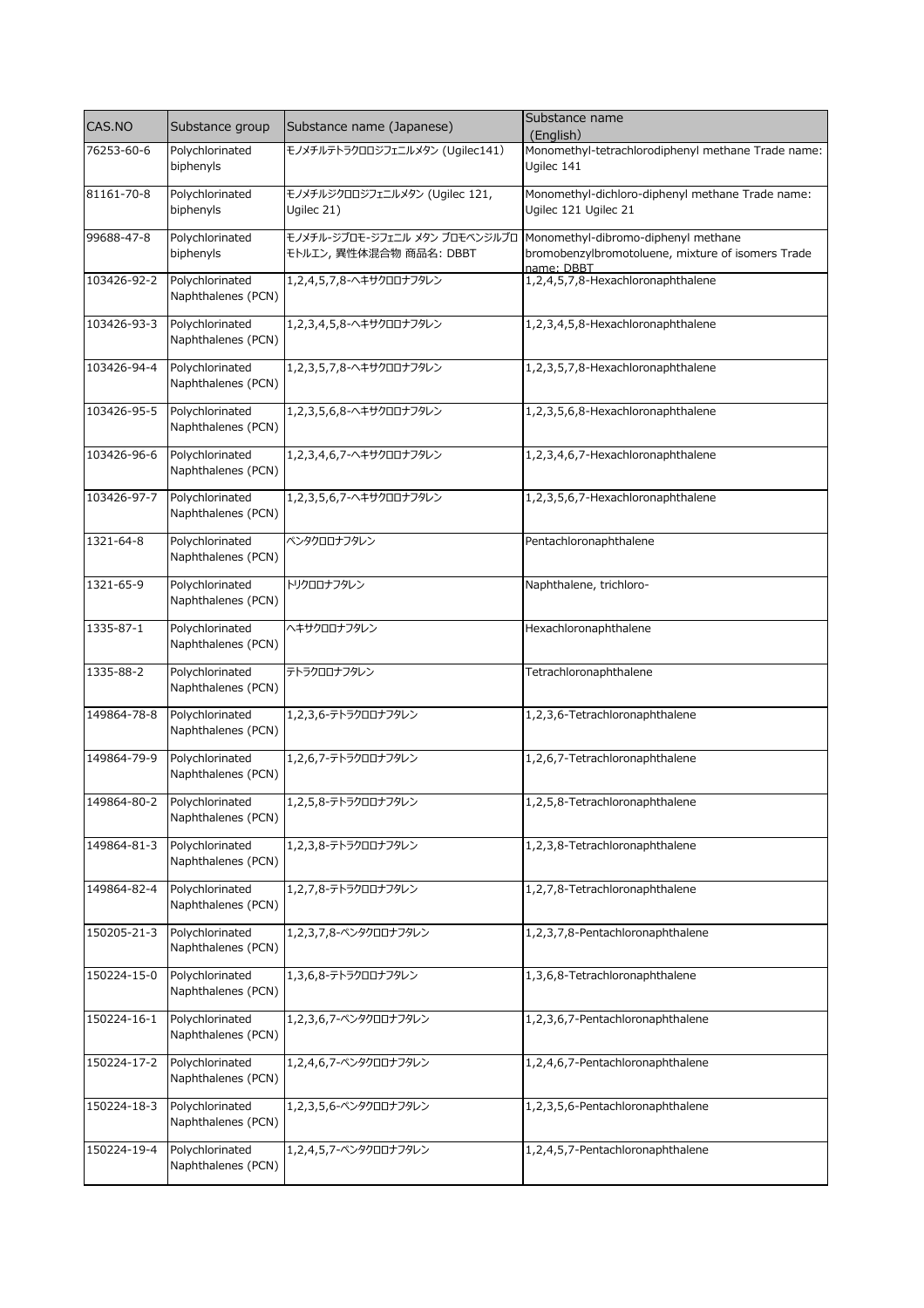| CAS.NO      | Substance group                       | Substance name (Japanese)   | Substance name<br>(English)                                     |
|-------------|---------------------------------------|-----------------------------|-----------------------------------------------------------------|
| 150224-20-7 | Polychlorinated<br>Naphthalenes (PCN) | 1,2,4,5,6-ペンタクロロナフタレン       | 1,2,4,5,6-Pentachloronaphthalene                                |
| 150224-21-8 | Polychlorinated<br>Naphthalenes (PCN) | 1,2,4,7,8-ペンタクロロナフタレン       | 1,2,4,7,8-Pentachloronaphthalene                                |
| 150224-22-9 | Polychlorinated<br>Naphthalenes (PCN) | 1,2,4,6,8-ペンタクロロナフタレン       | 1,2,4,6,8-Pentachloronaphthalene                                |
| 150224-23-0 | Polychlorinated<br>Naphthalenes (PCN) | 1,2,3,6,8-ペンタクロロナフタレン       | 1,2,3,6,8-Pentachloronaphthalene                                |
| 150224-24-1 | Polychlorinated<br>Naphthalenes (PCN) | 1,2,3,5,8-ペンタクロロナフタレン       | 1,2,3,5,8-Pentachloronaphthalene                                |
| 150224-25-2 | Polychlorinated<br>Naphthalenes (PCN) | 1,2,4,5,8-ペンタクロロナフタレン       | 1,2,4,5,8-Pentachloronaphthalene                                |
| 17062-87-2  | Polychlorinated<br>Naphthalenes (PCN) | 1,2,3,6,7,8-ヘキサクロロナフタレン     | 1,2,3,6,7,8-Hexachloronaphthalene                               |
| 1825-30-5   | Polychlorinated<br>Naphthalenes (PCN) | 1,5-ジクロロナフタレン               | 1,5-Dichloronaphthalene                                         |
| 1825-31-6   | Polychlorinated<br>Naphthalenes (PCN) | 1,4-ジクロロナフタレン               | 1,4-Dichloronaphthalene                                         |
| 20020-02-4  | Polychlorinated<br>Naphthalenes (PCN) | 1,2,3,4-テトラクロロナフタレン         | 1,2,3,4-Tetrachloronaphthalene                                  |
| 2050-69-3   | Polychlorinated<br>Naphthalenes (PCN) | 1,2-ジクロロナフタレン               | 1,2-Dichloronaphthalene                                         |
| 2050-72-8   | Polychlorinated<br>Naphthalenes (PCN) | 1,6-ジクロロナフタレン               | 1,6-Dichloronaphthalene                                         |
| 2050-73-9   | Polychlorinated<br>Naphthalenes (PCN) | 1,7-ジクロロナフタレン               | 1,7-Dichloronaphthalene                                         |
| 2050-74-0   | Polychlorinated<br>Naphthalenes (PCN) | 1,8-ジクロロナフタレン               | 1,8-Dichloronaphthalene                                         |
| 2050-75-1   | Polychlorinated<br>Naphthalenes (PCN) | 2,3-ジクロロナフタレン               | 2,3-Dichloronaphthalene                                         |
| 2065-70-5   | Polychlorinated<br>Naphthalenes (PCN) | 2,6-ジクロロナフタレン               | 2,6-Dichloronaphthalene                                         |
| 2198-75-6   | Polychlorinated<br>Naphthalenes (PCN) | 1,3-ジクロロナフタレン               | 1,3-Dichloronaphthalene                                         |
| 2198-77-8   | Polychlorinated<br>Naphthalenes (PCN) | 2,7-ジクロロナフタレン               | 2,7-Dichloronaphthalene                                         |
| 2234-13-1   | Polychlorinated<br>Naphthalenes (PCN) | 1,2,3,4,5,6,7,8-オクタクロロナフタレン | Perchloronaphthalene; 1,2,3,4,5,6,7,8-<br>Octachloronaphthalene |
| 2437-54-9   | Polychlorinated<br>Naphthalenes (PCN) | 1,4,6-トリクロロナフタレン            | 1,4,6-Trichloronaphthalene                                      |
| 2437-55-0   | Polychlorinated<br>Naphthalenes (PCN) | 1,4,5-トリクロロナフタレン            | 1,4,5-Trichloronaphthalene                                      |
| 25586-43-0  | Polychlorinated<br>Naphthalenes (PCN) | クロロナフタレン                    | Chloronaphthalene                                               |
| 28699-88-9  | Polychlorinated<br>Naphthalenes (PCN) | ジクロロナフタレン                   | Dichloronaphthalene                                             |
| 31604-28-1  | Polychlorinated<br>Naphthalenes (PCN) | 1,3,5,8-テトラクロロナフタレン         | 1,3,5,8-Tetrachloronaphthalene                                  |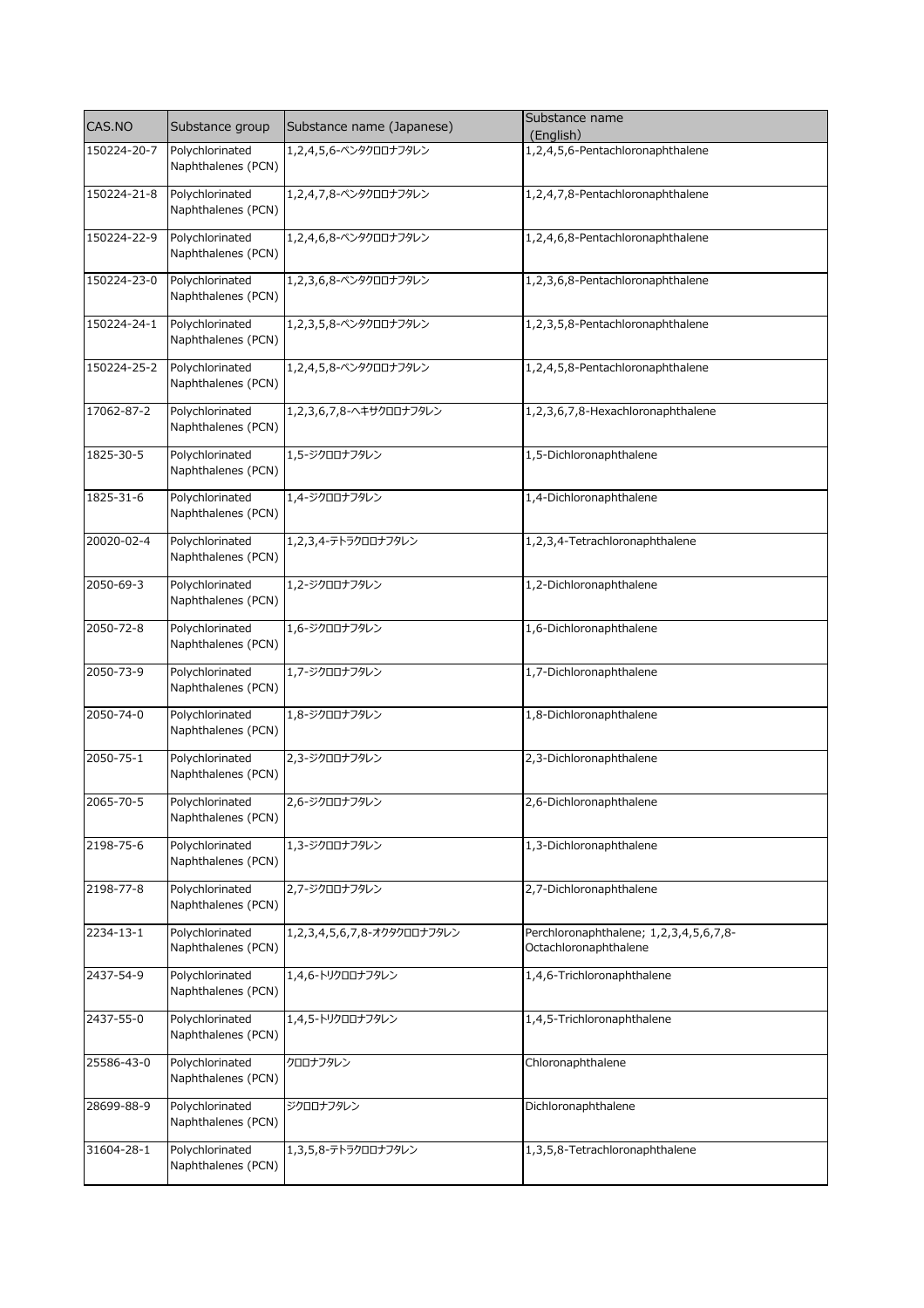| CAS.NO     | Substance group                       | Substance name (Japanese) | Substance name<br>(English)          |
|------------|---------------------------------------|---------------------------|--------------------------------------|
| 32241-08-0 | Polychlorinated                       | ヘプタクロロナフタレン               | Heptachloronaphthalene               |
|            | Naphthalenes (PCN)                    |                           |                                      |
| 3432-57-3  | Polychlorinated<br>Naphthalenes (PCN) | 1,4,5,8-テトラクロロナフタレン       | 1,4,5,8-Tetrachloronaphthalene       |
| 34588-40-4 | Polychlorinated<br>Naphthalenes (PCN) | 2,3,6,7-テトラクロロナフタレン       | 2,3,6,7-Tetrachloronaphthalene       |
| 50402-51-2 | Polychlorinated<br>Naphthalenes (PCN) | 1,2,4-トリクロロナフタレン          | 1,2,4-Trichloronaphthalene           |
| 50402-52-3 | Polychlorinated<br>Naphthalenes (PCN) | 1,2,3-トリクロロナフタレン          | 1,2,3-Trichloronaphthalene           |
| 51570-43-5 | Polychlorinated<br>Naphthalenes (PCN) | 1,3,5-トリクロロナフタレン          | 1,3,5-Trichloronaphthalene           |
| 51570-44-6 | Polychlorinated<br>Naphthalenes (PCN) | 1,2,6-トリクロロナフタレン          | 1,2,6-Trichloronaphthalene           |
| 51570-45-7 | Polychlorinated<br>Naphthalenes (PCN) | 1,2,4,6-テトラクロロナフタレン       | 1,2,4,6-Tetrachloronaphthalene       |
| 53555-63-8 | Polychlorinated<br>Naphthalenes (PCN) | 1,2,3,5-テトラクロロナフタレン       | 1,2,3,5-Tetrachloronaphthalene       |
| 53555-64-9 | Polychlorinated<br>Naphthalenes (PCN) | 1,3,5,7-テトラクロロナフタレン       | 1,3,5,7-Tetrachloronaphthalene       |
| 53555-65-0 | Polychlorinated<br>Naphthalenes (PCN) | 1,2,3,5,7-ペンタクロロナフタレン     | 1,2,3,5,7-Pentachloronaphthalene     |
| 55720-33-7 | Polychlorinated<br>Naphthalenes (PCN) | 1,2,5-トリクロロナフタレン          | 1,2,5-Trichloronaphthalene           |
| 55720-34-8 | Polychlorinated<br>Naphthalenes (PCN) | 1,2,7-トリクロロナフタレン          | 1,2,7-Trichloronaphthalene           |
| 55720-35-9 | Polychlorinated<br>Naphthalenes (PCN) | 1,2,8-トリクロロナフタレン          | 1,2,8-Trichloronaphthalene           |
| 55720-36-0 | Polychlorinated<br>Naphthalenes (PCN) | 1,3,6-トリクロロナフタレン          | 1,3,6-Trichloronaphthalene           |
| 55720-37-1 | Polychlorinated<br>Naphthalenes (PCN) | 1,3,7-トリクロロナフタレン          | 1,3,7-Trichloronaphthalene           |
| 55720-38-2 | Polychlorinated<br>Naphthalenes (PCN) | 1,3,8-トリクロロナフタレン          | 1,3,8-Trichloronaphthalene           |
| 55720-39-3 | Polychlorinated<br>Naphthalenes (PCN) | 1,6,7-トリクロロナフタレン          | 1,6,7-Trichloronaphthalene           |
| 55720-40-6 | Polychlorinated<br>Naphthalenes (PCN) | 2,3,6-トリクロロナフタレン          | 2,3,6-Trichloronaphthalene           |
| 55720-41-7 | Polychlorinated<br>Naphthalenes (PCN) | 1,2,3,7-テトラクロロナフタレン       | 1,2,3,7-Tetrachloronaphthalene       |
| 55720-42-8 | Polychlorinated<br>Naphthalenes (PCN) | 1,3,6,7-テトラクロロナフタレン       | 1,3,6,7-Tetrachloronaphthalene       |
| 55720-43-9 | Polychlorinated<br>Naphthalenes (PCN) | 1,4,6,7-テトラクロロナフタレン       | 1,4,6,7-Tetrachloronaphthalene       |
| 58863-14-2 | Polychlorinated<br>Naphthalenes (PCN) | 1,2,3,4,5,6,7-ヘプタクロロナフタレン | 1,2,3,4,5,6,7-Heptachloronaphthalene |
| 58863-15-3 | Polychlorinated<br>Naphthalenes (PCN) | 1,2,3,4,5,6,8-ヘプタクロロナフタレン | 1,2,3,4,5,6,8-Heptachloronaphthalene |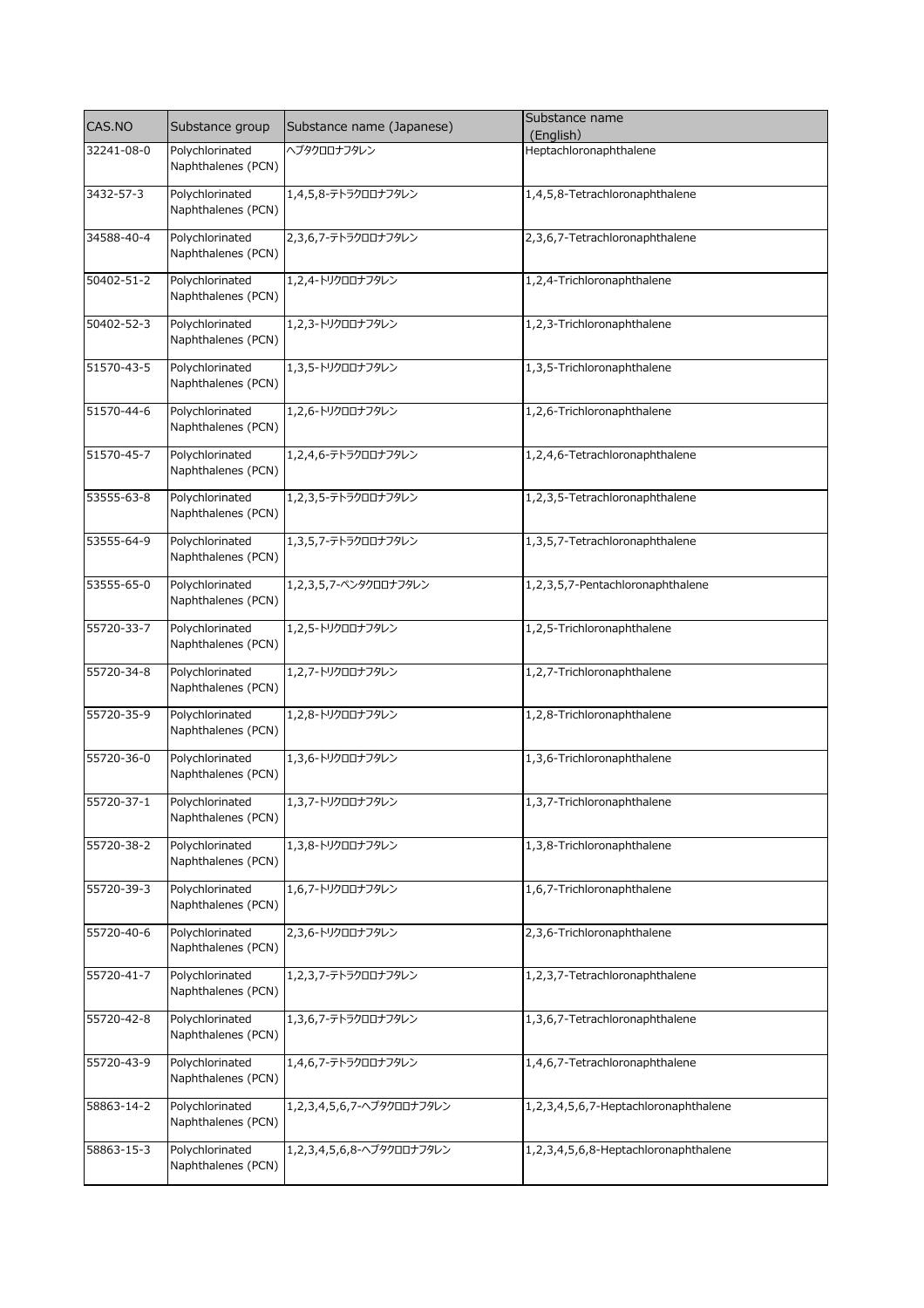| CAS.NO        | Substance group                            | Substance name (Japanese)      | Substance name<br>(English)               |
|---------------|--------------------------------------------|--------------------------------|-------------------------------------------|
| 58877-88-6    | Polychlorinated<br>Naphthalenes (PCN)      | 1,2,3,4,5,6-ヘキサクロロナフタレン        | 1,2,3,4,5,6-Hexachloronaphthalene         |
| 6529-87-9     | Polychlorinated<br>Naphthalenes (PCN)      | 1,2,4,8-テトラクロロナフタレン            | 1,2,4,8-Tetrachloronaphthalene            |
| 6733-54-6     | Polychlorinated<br>Naphthalenes (PCN)      | 1,2,4,5-テトラクロロナフタレン            | 1,2,4,5-Tetrachloronaphthalene            |
| 67922-21-8    | Polychlorinated<br>Naphthalenes (PCN)      | 1,2,4,7-テトラクロロナフタレン            | 1,2,4,7-Tetrachloronaphthalene            |
| 67922-22-9    | Polychlorinated<br>Naphthalenes (PCN)      | 1,2,5,6-テトラクロロナフタレン            | 1,2,5,6-Tetrachloronaphthalene            |
| 67922-23-0    | Polychlorinated<br>Naphthalenes (PCN)      | 1,2,5,7-テトラクロロナフタレン            | 1,2,5,7-Tetrachloronaphthalene            |
| 67922-24-1    | Polychlorinated<br>Naphthalenes (PCN)      | 1,2,6,8-テトラクロロナフタレン            | 1,2,6,8-Tetrachloronaphthalene            |
| 67922-25-2    | Polychlorinated<br>Naphthalenes (PCN)      | 1,2,3,4,5-ペンタクロロナフタレン          | 1,2,3,4,5-Pentachloronaphthalene          |
| 67922-26-3    | Polychlorinated<br>Naphthalenes (PCN)      | 1,2,3,4,6-ペンタクロロナフタレン          | 1,2,3,4,6-Pentachloronaphthalene          |
| 67922-27-4    | Polychlorinated<br>Naphthalenes (PCN)      | 1,2,3,4,5,7-ヘキサクロロナフタレン        | 1,2,3,4,5,7-Hexachloronaphthalene         |
| 70776-03-3    | Polychlorinated<br>Naphthalenes (PCN)      | ナフタレンのクロロ誘導体                   | Naphthalene, chloro derivatives           |
| $90 - 13 - 1$ | Polychlorinated<br>Naphthalenes (PCN)      | 1-クロロナフタレン                     | 1-Chloronaphthalene                       |
| 90948-28-0    | Polychlorinated<br>Naphthalenes (PCN)      | 1,2,4,5,6,8-ヘキサクロロナフタレン        | 1,2,4,5,6,8-Hexachloronaphthalene         |
| $91 - 58 - 7$ | Polychlorinated<br>Naphthalenes (PCN)      | 2-クロロナフタレン                     | 2-Chloronaphthalene                       |
| 108171-26-2   | Shortchain<br><b>Chlorinated Paraffins</b> | 塩素化パラフィン(短鎖)                   | Alkanes, C10-12, chloro                   |
| 18993-26-5    | Shortchain<br><b>Chlorinated Paraffins</b> | 1,1,1,3,5,7,9,11,11-ノナクロロウンデカン | Undecane, 1,1,1,3,5,7,9,11,11-nonachloro- |
| 219697-10-6   | Shortchain<br><b>Chlorinated Paraffins</b> | ヘプタクロロウンデカン                    | Undecane, heptachloro-                    |
| 219697-11-7   | Shortchain<br><b>Chlorinated Paraffins</b> | ノナクロロウンデカン                     | Undecane, nonachloro-                     |
| 221174-07-8   | Shortchain<br><b>Chlorinated Paraffins</b> | 1,2,10,11,?,?,?,?-オクタクロロウンデカン  | Undecane, 1,2,10,11, ?, ?, ?- octachloro- |
| 276673-33-7   | Shortchain<br><b>Chlorinated Paraffins</b> | デカクロロウンデカン                     | Undecane, decachloro-                     |
| 36312-81-9    | Shortchain<br><b>Chlorinated Paraffins</b> | オクタクロロウンデカン                    | Undecane, octachloro-                     |
| 601523-20-0   | Shortchain<br><b>Chlorinated Paraffins</b> | 1,1,1,3,6,7,10,11-オクタクロロウンデカン  | Undecane, 1,1,1,3,6,7,10,11-octachloro-   |
| 601523-25-5   | Shortchain<br><b>Chlorinated Paraffins</b> | 1,1,1,3,9,11,11,11-オクタクロロウンデカン | Undecane, 1,1,1,3,9,11,11,11-octachloro-  |
| 61788-76-9    | Shortchain<br><b>Chlorinated Paraffins</b> | クロロアルカン                        | Alkanes, chloro; chloroparaffins          |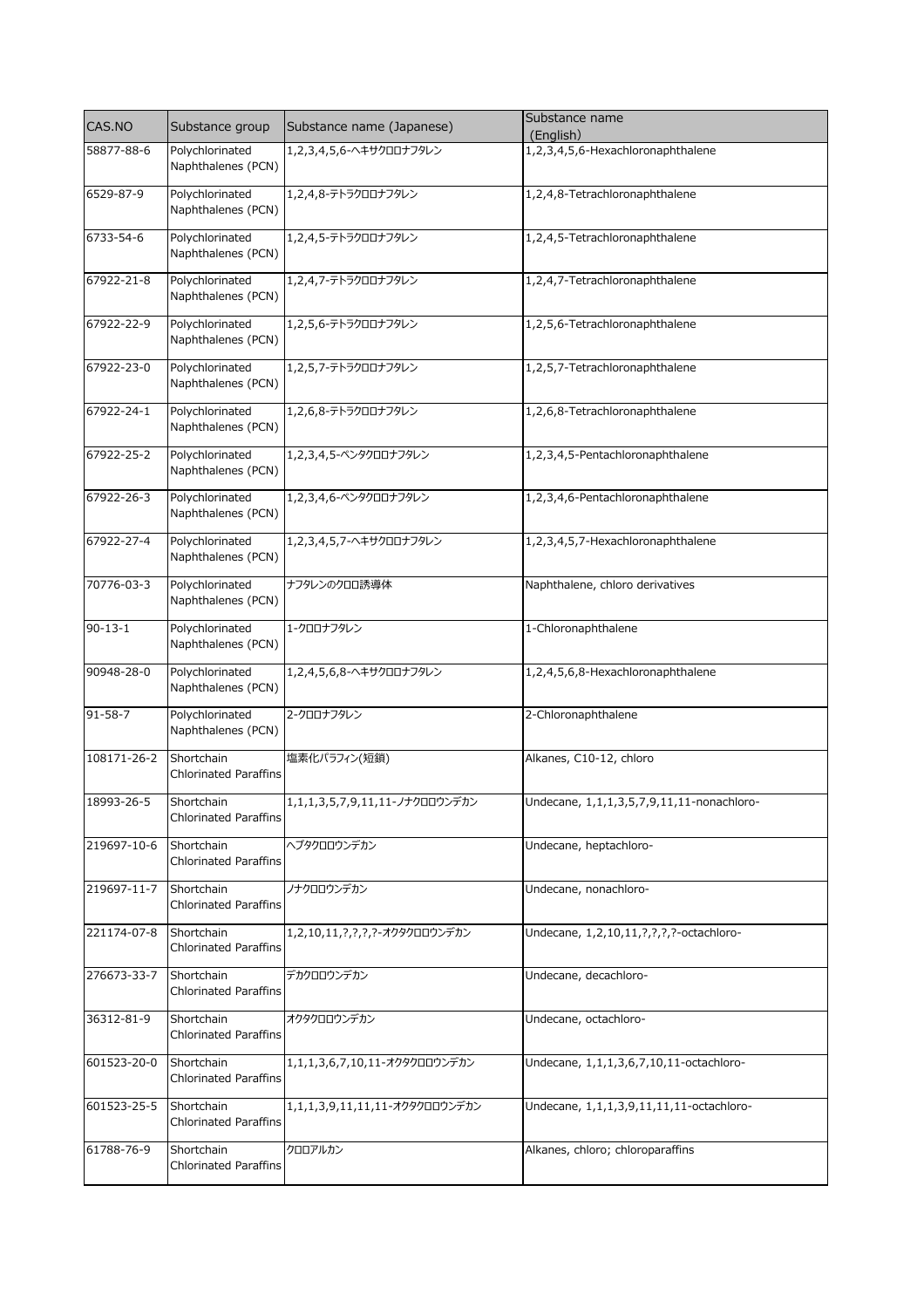| CAS.NO                   | Substance group                    | Substance name (Japanese)    | Substance name<br>(English)                                              |
|--------------------------|------------------------------------|------------------------------|--------------------------------------------------------------------------|
| 71011-12-6               | Shortchain                         | アルカン, C12-13, クロロ            | Alkanes, C12-13, chloro                                                  |
|                          | <b>Chlorinated Paraffins</b>       |                              |                                                                          |
| 85535-84-8               | Shortchain                         | クロロアルカン(C=10~13)             | Alkanes, C10-13, chloro (Short Chain Chlorinated                         |
|                          | <b>Chlorinated Paraffins</b>       |                              | Paraffins)                                                               |
| 51990-12-6               | Shortchain                         |                              | 塩素化パラフィンワックス及び塩素化炭化水素ワックス   Paraffin waxes and Hydrocarbon waxes, chloro |
|                          | <b>Chlorinated Paraffins</b>       |                              |                                                                          |
| 63449-39-8               | Shortchain                         | 塩化パラフィン(C=20~32)             | Paraffin waxes, chloro                                                   |
|                          | <b>Chlorinated Paraffins</b>       |                              |                                                                          |
| 68527-02-6               | Shortchain                         | アルケン, C12-24-, クロロ-          | Alkene, C12-24-, Chloro-                                                 |
|                          | <b>Chlorinated Paraffins</b>       |                              |                                                                          |
| 68920-70-7               | Shortchain                         | 塩素化n-パラフィン (C6-18)           | Chlorinated n-paraffins (C6-18)                                          |
|                          | <b>Chlorinated Paraffins</b>       |                              |                                                                          |
| 84082-38-2               | Shortchain                         | アルカン, C10-21, クロロ            | Alkanes, C10-21, chloro                                                  |
|                          | <b>Chlorinated Paraffins</b>       |                              |                                                                          |
| 84776-06-7               | Shortchain                         | クロロアルカン類, C10-32             | Alkanes, C10-32, chloro                                                  |
|                          | Chlorinated Paraffins              |                              |                                                                          |
| 85536-22-7               | Shortchain                         | アルカン, C12-14-, クロロ-          | Alkane, C12-14-, Chloro-                                                 |
|                          | <b>Chlorinated Paraffins</b>       |                              |                                                                          |
| 85681-73-8               | Shortchain                         | アルカン, C10-14-, クロロ-          | Alkane, C10-14-, Chloro-                                                 |
|                          | <b>Chlorinated Paraffins</b>       |                              |                                                                          |
| 97553-43-0               | Shortchain                         | 塩素化パラフィン (石油)、標準C>10         | Paraffins (petroleum), normal C>10, chloro                               |
|                          | <b>Chlorinated Paraffins</b>       |                              |                                                                          |
| 97659-46-6               | Shortchain                         | クロロアルカン類, C10-26             | Alkanes, C10-26, chloro                                                  |
|                          | <b>Chlorinated Paraffins</b>       |                              |                                                                          |
| -                        | Shortchain                         | 塩素化パラフィン (SCCP(短鎖)またはMCCP (中 | Chlorinated Paraffins may or may not be SCCP or MCCP                     |
|                          | Chlorinated Paraffins 鎖) か分からないもの) |                              |                                                                          |
| 12001-28-4               | Asbestos                           | クロシドライト                      | Crocidolite; Asbestos                                                    |
|                          |                                    |                              |                                                                          |
| 12001-29-5               | Asbestos                           | クリソタイル                       | Chrysotile; Asbestos                                                     |
| 12172-67-7               | Asbestos                           | アクチノライト                      | Actinolite                                                               |
| 12172-73-5               | Asbestos                           | アモサイト                        | Amosite; Asbestos                                                        |
|                          |                                    |                              |                                                                          |
| 132207-32-0              | Asbestos                           | クリソタイル                       | Chrysotile; Asbestos                                                     |
| 132207-33-1              | Asbestos                           | クロシドライト                      | Crocidolite                                                              |
| 1332-21-4                | Asbestos                           | アスベスト                        | Asbestos                                                                 |
|                          |                                    |                              |                                                                          |
| 13768-00-8               | Asbestos                           | アクチノライト                      | Actinolite                                                               |
| 14567-73-8               | Asbestos                           | トレモライト                       | Tremolite                                                                |
| 17068-78-9               | Asbestos                           | アンソフィライト                     | Anthophyllite                                                            |
|                          |                                    |                              |                                                                          |
| 77536-66-4               | Asbestos                           | アクチノライト                      | Actinolite; Asbestos                                                     |
| 77536-67-5               | Asbestos                           | アンソフィライト                     | Anthophyllite; Asbestos                                                  |
| 77536-68-6               | Asbestos                           | トレモライト                       | Tremolite; Asbestos                                                      |
|                          |                                    |                              |                                                                          |
| $\qquad \qquad -$        | Asbestos                           | アスベスト繊維                      | Asbestos Fibres                                                          |
| $\overline{\phantom{0}}$ | Asbestos                           | アスベスト鉱物                      | Asbestos Minerals                                                        |
|                          |                                    |                              |                                                                          |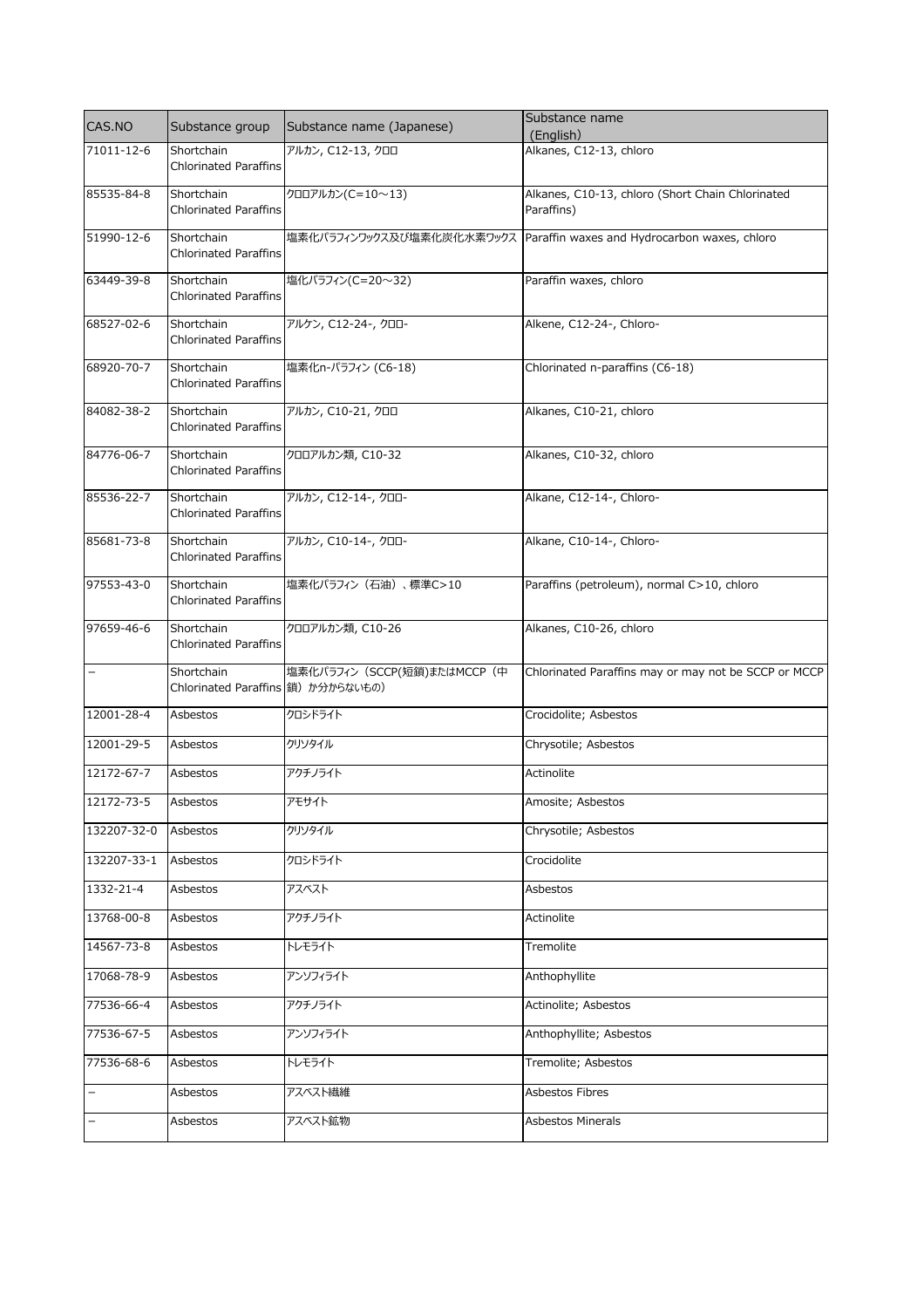| CAS.NO         | Substance group                                                       | Substance name (Japanese) | Substance name<br>(English)                                                                                                                                                     |
|----------------|-----------------------------------------------------------------------|---------------------------|---------------------------------------------------------------------------------------------------------------------------------------------------------------------------------|
| $60 - 09 - 3$  | Azocolourants and<br>azodyes which form<br>certain aromatic<br>amines | 4-(フェニルジアゼニル)アニリン         | 4-amino azobenzene                                                                                                                                                              |
| 2610-05-1      | Azocolourants and<br>azodyes which form<br>certain aromatic<br>amines | C.I.ダイレクトブルー1             | C.I. Direct Blue 1, C.I.24410                                                                                                                                                   |
| 2769-07-5      | Azocolourants and<br>azodyes which form<br>certain aromatic<br>amines | C.I.ダイレクトレッド17            | C.I. Direct Red 17, C.I.22150                                                                                                                                                   |
| 4645-07-2      | Azocolourants and<br>azodyes which form<br>certain aromatic<br>amines | C.I.ソルベントイエロー72           | C.I. Solvent Yellow 72                                                                                                                                                          |
| 6406-01-5      | Azocolourants and<br>azodyes which form<br>certain aromatic<br>amines | C.I.ダイレクトレッド21            | C.I. Direct Red 21, C.I.23560                                                                                                                                                   |
| 6420-09-3      | Azocolourants and<br>azodyes which form<br>certain aromatic<br>amines | C.I.ダイレクトブルー21            | C.I. Direct Blue 21, C.I.23710                                                                                                                                                  |
| 8006-06-2      | Azocolourants and<br>azodyes which form<br>certain aromatic<br>amines | C.I.アシッドブレッド104           | C.I. Acid Red 104, C.I.26420                                                                                                                                                    |
| $101 - 14 - 4$ | Azocolourants and<br>azodyes which form<br>certain aromatic<br>amines | 2,2'-ジクロロ-4,4'-メチレンジアニリン  | 2,2'-Dichloro-4,4'-methylenedianiline; 4,4'-Methylene<br>bis(2-chloroaniline)                                                                                                   |
| $101 - 77 - 9$ | Azocolourants and<br>azodyes which form<br>certain aromatic<br>amines | 4,4'-メチレンジアニリン            | 4,4'-methylenedianiline; 4,4'-diaminodiphenylmethane                                                                                                                            |
| 101-80-4       | Azocolourants and<br>azodyes which form<br>certain aromatic<br>amines | 4,4'-オキシジアニリン             | 4,4'-Oxydianiline; p-Aminophenyl ether                                                                                                                                          |
| 106-47-8       | Azocolourants and<br>azodyes which form<br>certain aromatic<br>amines | 4-クロロアニリン                 | 4-Chloraniline                                                                                                                                                                  |
| 110735-25-6    | Azocolourants and<br>azodyes which form<br>certain aromatic<br>amines | C.I.ダイレクト ブルー-151         | C.I. Direct Blue 151, C.I.24175                                                                                                                                                 |
| 118658-98-3    | Azocolourants and<br>azodyes which form<br>certain aromatic<br>amines | C.I.ベイシックレッド111           | C.I. Basic Red 111                                                                                                                                                              |
| 118685-33-9    | Azocolourants and<br>azodyes which form<br>certain aromatic<br>amines | ナトリウム                     | ビス(6-(4-アニシジノ)-3-スルホナト-2-(3,5-ジニトロ   Trisodium bis(6-(4-anisidino)-3-sulfonato-2-(3,5-<br>-2-オキシドフェニルアゾ)-1-ナフトラト)クロム酸(1-)三 dinitro-2-oxidophenylazo)-1-naphtholato)chromate(1-) |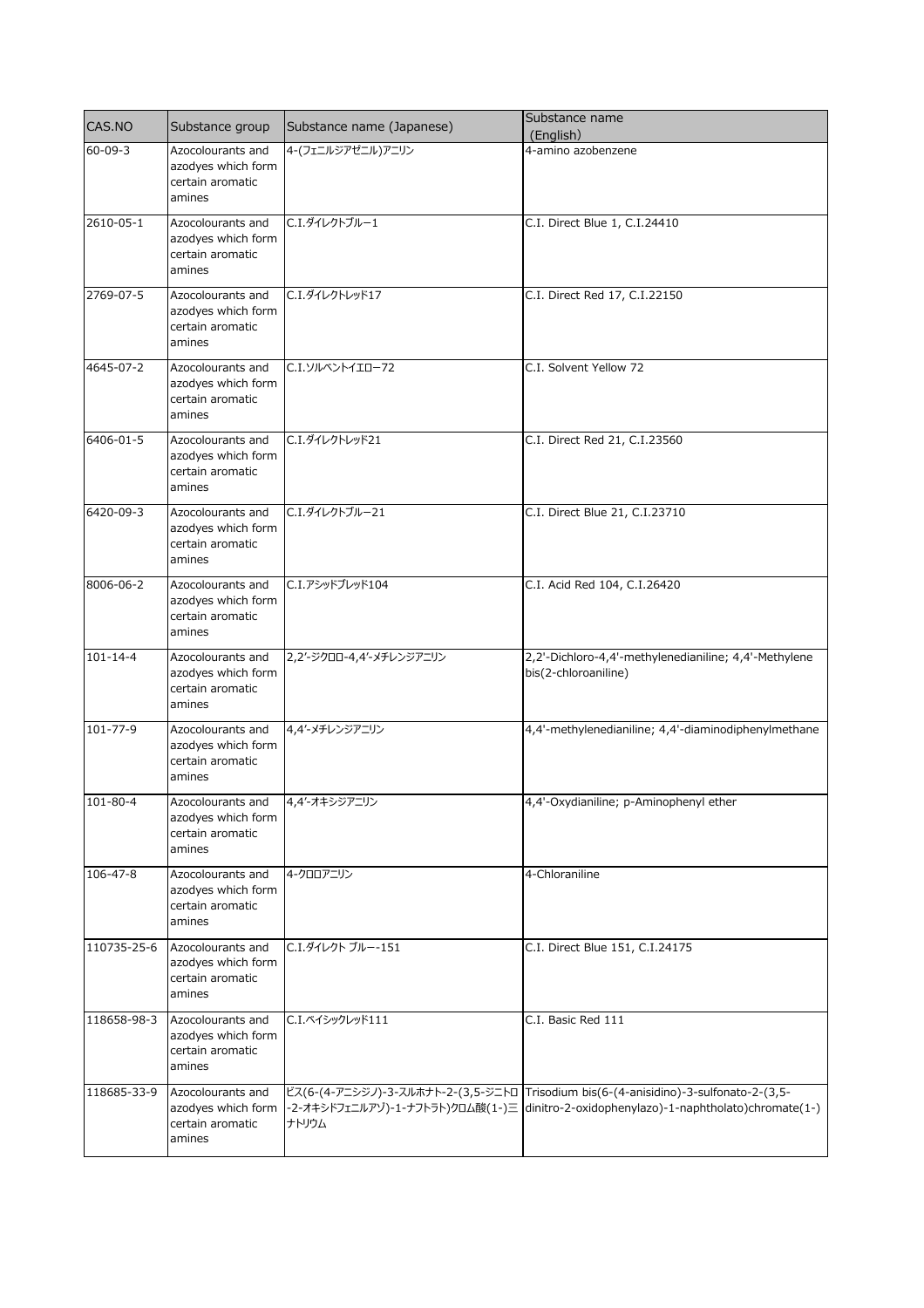| CAS.NO     |                                                                                      |                           | Substance name                     |
|------------|--------------------------------------------------------------------------------------|---------------------------|------------------------------------|
|            | Substance group                                                                      | Substance name (Japanese) | (English)                          |
| 120-71-8   | Azocolourants and<br>azodyes which form<br>certain aromatic<br>amines                | 2-メトキシ-5-メチルアニリン          | 6-Methoxy-m-toluidine; p-cresidine |
| 12217-14-0 | Azocolourants and<br>azodyes which form<br>certain aromatic<br>amines                | C.I.アシッドブラック29            | C.I. Acid Black 29                 |
| 12219-01-1 | Azocolourants and<br>azodyes which form<br>certain aromatic<br>amines                | C.I.アシッドブラック131           | C.I. Acid Black 131                |
| 12219-02-2 | Azocolourants and<br>azodyes which form<br>certain aromatic<br>amines                | C.I.アシッドブラック132           | C.I. Acid Black 132                |
| 12221-66-8 | Azocolourants and<br>azodyes which form<br>certain aromatic<br>amines                | C.I.ベーシックレッド42            | C.I. Basic Red 42                  |
| 12222-02-5 | Azocolourants and<br>azodyes which form<br>certain aromatic<br>amines                | C.I.ダイレクト ブルー160          | C.I. Direct Blue 160               |
| 12227-67-7 | Azocolourants and<br>azodyes which form<br>certain aromatic<br>amines                | C.I.ベイシックイエロー82           | C.I. Basic Yellow 82               |
| 12235-72-2 | Azocolourants and<br>azodyes which form<br>certain aromatic<br>amines                | C.I.ダイレクト ブルー173          | C.I. Direct Blue 173               |
| 12270-44-9 | Azocolourants and<br>azodyes which form<br>certain aromatic<br>amines                | C.I.ディスパースオレンジ60          | C.I. Disperse Orange 60            |
| 1229-55-6  | Azocolourants and C.I.ソルベント レッド1<br>azodyes which form<br>certain aromatic<br>amines |                           | C.I. Solvent Red 1, C.I.12150      |
| 1324-87-4  | Azocolourants and<br>azodyes which form<br>certain aromatic<br>amines                | C.I.ダイレクト ブラウン33          | C.I. Direct Brown 33, C.I.35520    |
| 13478-92-7 | Azocolourants and<br>azodyes which form<br>certain aromatic<br>amines                | C.I.ダイレクトバイオレット13         | C.I. Direct Violet 13, C.I.2480    |
| 137-17-7   | Azocolourants and<br>azodyes which form<br>certain aromatic<br>amines                | 2,4,5-トリメチルアニリン           | 2,4,5-trimethylaniline             |
| 139-65-1   | Azocolourants and<br>azodyes which form<br>certain aromatic<br>amines                | 4,4'-スルファンジイルジアニリン        | 4,4'-thiodianiline                 |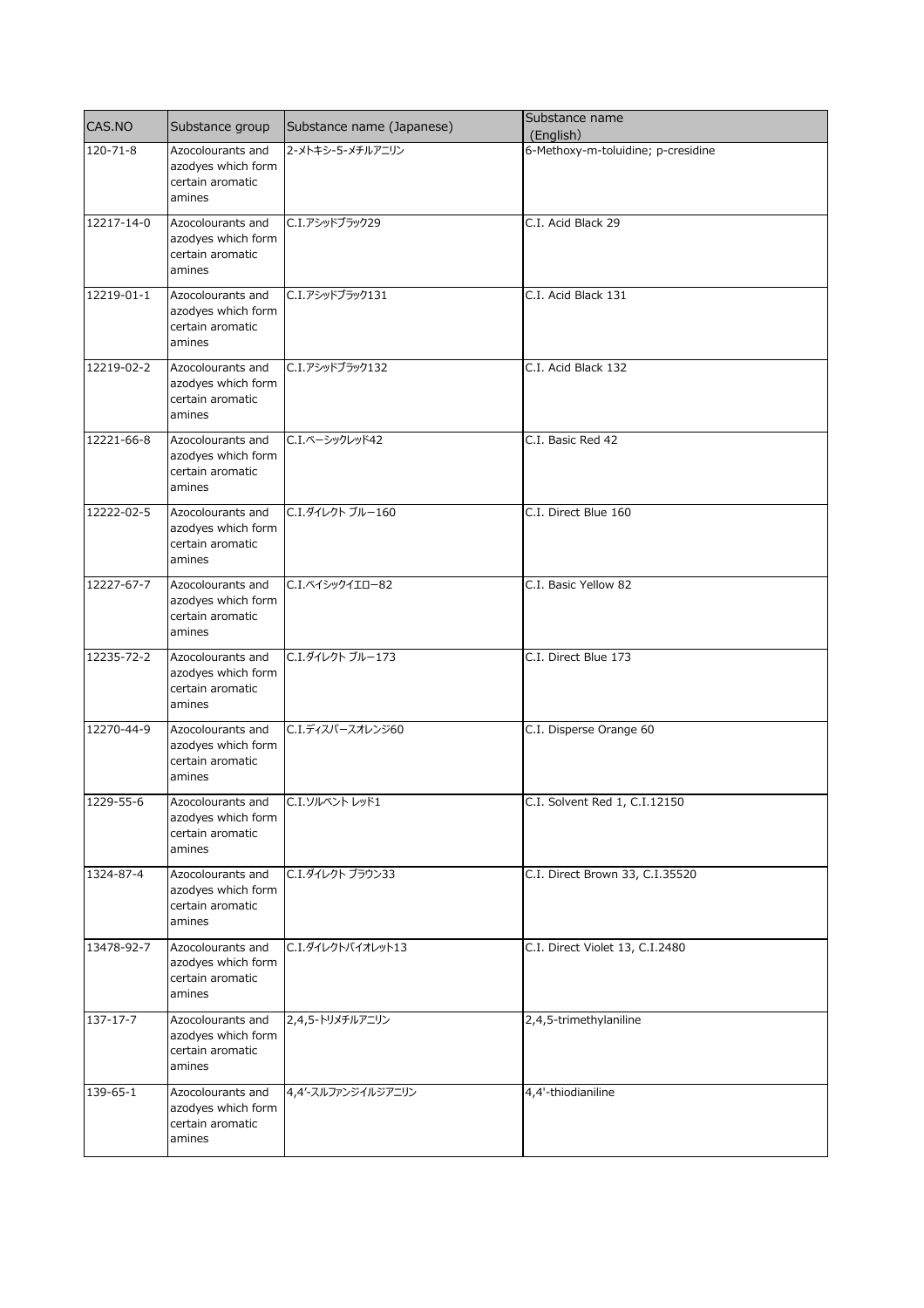| CAS.NO      | Substance group                                                                        | Substance name (Japanese) | Substance name<br>(English)      |
|-------------|----------------------------------------------------------------------------------------|---------------------------|----------------------------------|
| 151126-94-2 | Azocolourants and<br>azodyes which form<br>certain aromatic<br>amines                  | C.I.ディスパースオレンジ149         | C.I. Disperse Orange 149         |
| 1937-35-5   | Azocolourants and<br>azodyes which form<br>certain aromatic<br>amines                  | C.I.ダイレクトレッド13            | C.I. Direct Red 13, C.I.22155    |
| 2150-54-1   | Azocolourants and<br>azodyes which form<br>certain aromatic<br>amines                  | C.I.ダイレクトブルー25            | C.I. Direct Blue 25, C.I.23790   |
| 2302-97-8   | Azocolourants and<br>azodyes which form<br>certain aromatic<br>amines                  | C.I.ダイレクトレッド44            | C.I. Direct Red 44, C.I.22500    |
| 2429-70-1   | Azocolourants and<br>azodyes which form<br>certain aromatic<br>amines                  | C.I.ダイレクトレッド10            | C.I. Direct Red 10, C.I.22145    |
| 2429-71-2   | Azocolourants and<br>azodyes which form<br>certain aromatic<br>amines                  | C.I.ダイレクトブルー8             | C.I. Direct Blue 8, C.I.24140    |
| 2429-72-3   | Azocolourants and<br>azodyes which form<br>certain aromatic<br>amines                  | C.I.ダイレクトブルー3             | C.I. Direct Blue 3, C.I.23705    |
| 2429-74-5   | Azocolourants and<br>azodyes which form<br>certain aromatic<br>amines                  | C.I.ダイレクトブルー15            | C.I. Direct Blue 15, C.I.24400   |
| 2429-75-6   | Azocolourants and<br>azodyes which form<br>certain aromatic<br>amines                  | C.I.ダイレクトバイオレット12         | C.I. Direct Violet 12, C.I.22550 |
| 2429-80-3   | Azocolourants and   C.I.アシッドオレンジ45<br>azodyes which form<br>certain aromatic<br>amines |                           | C.I. Acid Orange 45, C.I.22195   |
| 2586-57-4   | Azocolourants and<br>azodyes which form<br>certain aromatic<br>amines                  | C.I.ダイレクトブルー22            | C.I. Direct Blue 22, C.I.24280   |
| 2586-58-5   | Azocolourants and<br>azodyes which form<br>certain aromatic<br>amines                  | C.I.ダイレクトブラウン1:2          | C.I. Direct Brown 1:2, C.I.30110 |
| 2586-60-9   | Azocolourants and<br>azodyes which form<br>certain aromatic<br>amines                  | C.I.ダイレクトバイオレット1          | C.I. Direct Violet 1, C.I.22570  |
| 2868-75-9   | Azocolourants and<br>azodyes which form<br>certain aromatic<br>amines                  | C.I.ダイレクトレッド7             | C.I. Direct Red 7, C.I.24100     |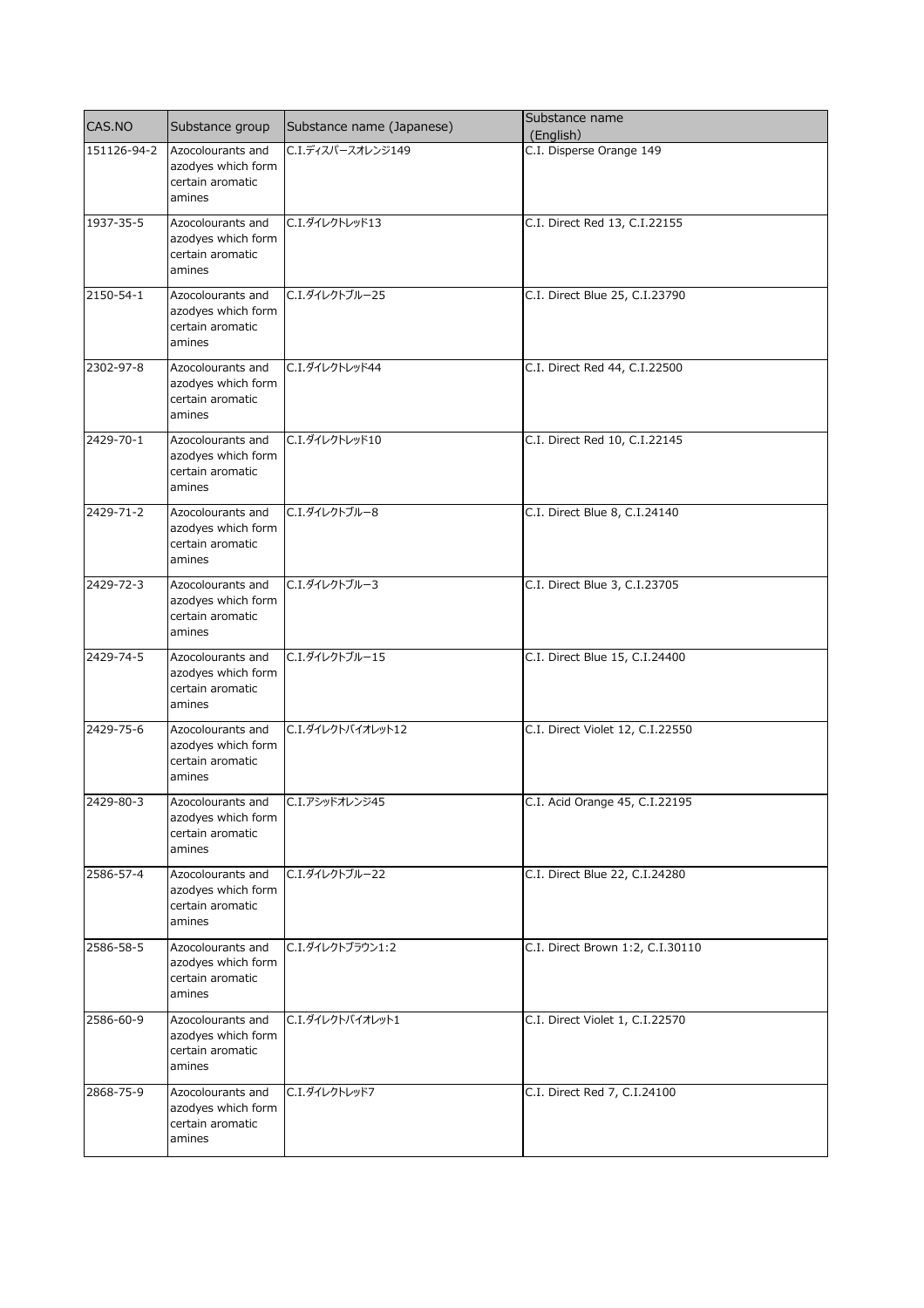| CAS.NO     | Substance group                                                       | Substance name (Japanese)         | Substance name<br>(English)      |
|------------|-----------------------------------------------------------------------|-----------------------------------|----------------------------------|
| 2868-76-0  | Azocolourants and<br>azodyes which form<br>certain aromatic<br>amines | C.I.ダイレクトオレンジ7                    | C.I. Direct Orange 7, C.I.23380  |
| 33363-87-0 | Azocolourants and<br>azodyes which form<br>certain aromatic<br>amines | C.I.ダイレクトブラウン25                   | C.I. Direct Brown 25, C.I.36030  |
| 3626-23-1  | Azocolourants and<br>azodyes which form<br>certain aromatic<br>amines | C.I.ダイレクトブラック29                   | C.I. Direct Black 29, C.I.22580  |
| 3626-29-7  | Azocolourants and<br>azodyes which form<br>certain aromatic<br>amines | C.I.ダイレクトブラウン101                  | C.I. Direct Brown 101, C.I.31740 |
| 3687-80-7  | Azocolourants and<br>azodyes which form<br>certain aromatic<br>amines | C.I.ダイレクトレッド26                    | C.I. Direct Red 26, C.I.29190    |
| 37372-50-2 | Azocolourants and<br>azodyes which form<br>certain aromatic<br>amines | C.I.ダイレクトブラック154                  | C.I. Direct Black 154            |
| 4198-19-0  | Azocolourants and<br>azodyes which form<br>certain aromatic<br>amines | C.I.ダイレクトブルー10                    | C.I. Direct Blue 10, C.I.24340   |
| 4477-79-6  | Azocolourants and<br>azodyes which form<br>certain aromatic<br>amines | C.I.ソルベントレッド26                    | C.I. Solvent Red 26, C.I.26120   |
| 4623-91-0  | Azocolourants and<br>azodyes which form<br>certain aromatic<br>amines | C.I.ダイレクトブラウン51                   | C.I. Direct Brown 51, C.I.31710  |
| 54060-92-3 | azodyes which form<br>certain aromatic<br>amines                      | Azocolourants and C.I.ベーシックイエロー28 | C.I. Basic Yellow 103            |
| 54077-16-6 | Azocolourants and<br>azodyes which form<br>certain aromatic<br>amines | C.I.ディスパースイエロー56                  | C.I. Disperse Yellow 56          |
| 5413-75-2  | Azocolourants and<br>azodyes which form<br>certain aromatic<br>amines | C.I.ソルベントレッド69                    | C.I. Solvent Red 69, C.I.27290   |
| 5421-66-9  | Azocolourants and<br>azodyes which form<br>certain aromatic<br>amines | C.I.ベーシックブラウン4                    | C.I. Basic Brown 4, C.I.21010    |
| 54579-28-1 | Azocolourants and<br>azodyes which form<br>certain aromatic<br>amines | C.I.ダイレクトオレンジ1                    | C.I. Direct Orange 1, C.I.22370  |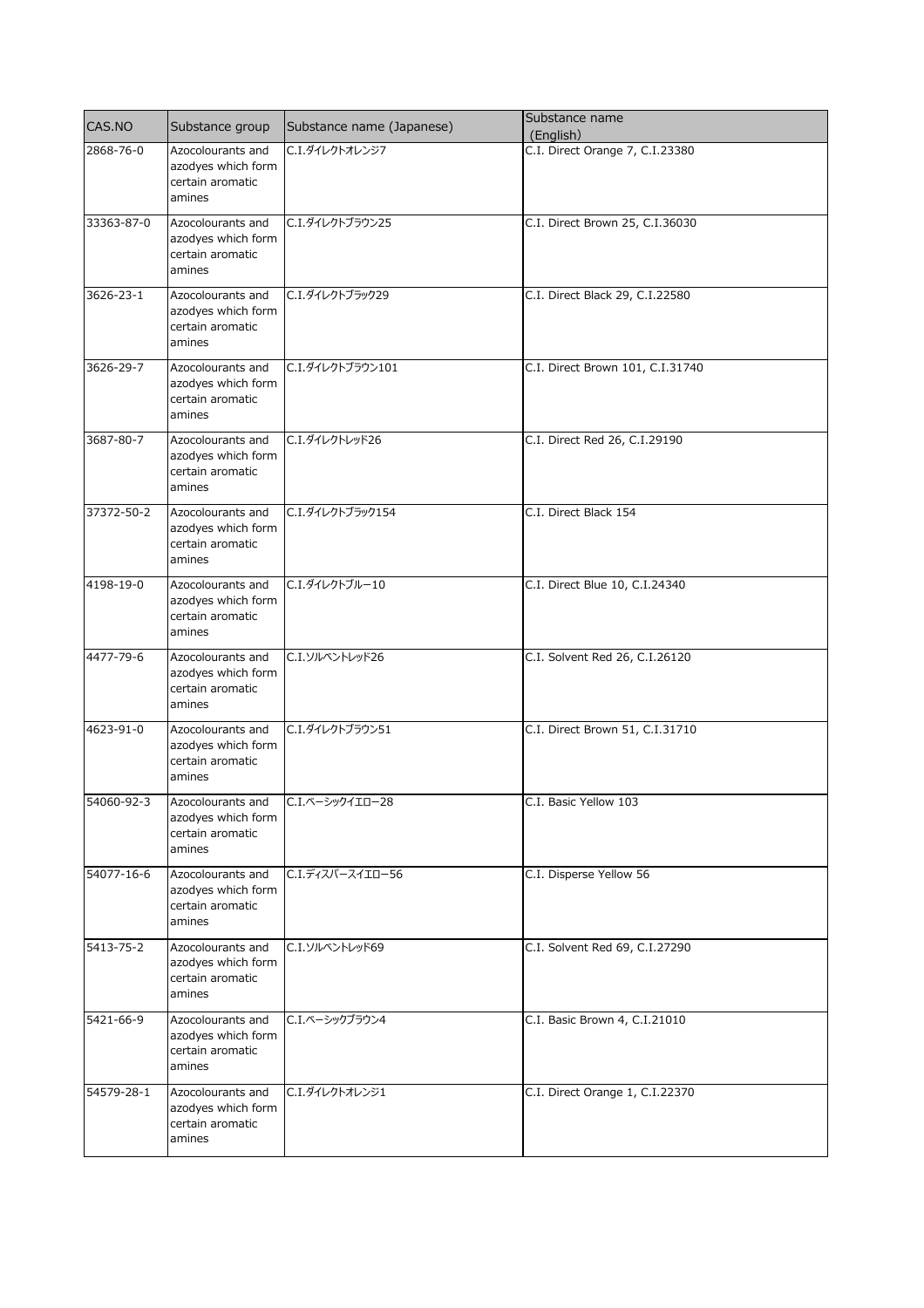| CAS.NO     | Substance group                                                       | Substance name (Japanese) | Substance name<br>(English)                      |
|------------|-----------------------------------------------------------------------|---------------------------|--------------------------------------------------|
| 5858-30-0  | Azocolourants and<br>azodyes which form<br>certain aromatic<br>amines | C.I.アシッドレッド24             | C.I. Acid Red 24, C.I.16140                      |
| 5858-39-9  | Azocolourants and<br>azodyes which form<br>certain aromatic<br>amines | C.I.アシッドレッド4              | C.I. Acid Red 4, C.I.14710                       |
| 5858-63-9  | Azocolourants and<br>azodyes which form<br>certain aromatic<br>amines | C.I.アシッドレッド5              | C.I. Acid Red 5, C.I.14905                       |
| 615-05-4   | Azocolourants and<br>azodyes which form<br>certain aromatic<br>amines | 4-メトキシ-1,3-フェニレンジアミン      | 2,4-Diaminoanisole; 4-methoxy-m-phenylenediamine |
| 61813-90-9 | Azocolourants and<br>azodyes which form<br>certain aromatic<br>amines | C.I.ソルベントレッド68            | C.I. Solvent Red 68                              |
| 61901-41-5 | Azocolourants and<br>azodyes which form<br>certain aromatic<br>amines | C.I.アシッド レッド167           | C.I. Acid Red 167                                |
| 61968-47-6 | Azocolourants and<br>azodyes which form<br>certain aromatic<br>amines | C.I.ディスパースレッド151          | C.I. Disperse Red 151, C.I.26130                 |
| 6226-78-4  | Azocolourants and<br>azodyes which form<br>certain aromatic<br>amines | C.I.アシッドレッド150            | C.I. Acid Red 150, C.I.27190                     |
| 6245-62-1  | Azocolourants and<br>azodyes which form<br>certain aromatic<br>amines | C.I.アシッドレッド116            | C.I. Acid Red 116, C.I.26660                     |
| 6250-23-3  | Azocolourants and<br>azodyes which form<br>certain aromatic<br>amines | C.I.ディスパースイエロー23          | C.I. Disperse Yellow 23, C.I.26070               |
| 6300-37-4  | Azocolourants and<br>azodyes which form<br>certain aromatic<br>amines | C.I.ディスパースイエローフ           | C.I. Disperse Yellow 7, C.I.26090                |
| 6300-53-4  | Azocolourants and<br>azodyes which form<br>certain aromatic<br>amines | C.I.アシッドレッド148            | C.I. Acid Red 148, C.I.26665                     |
| 6358-29-8  | Azocolourants and<br>azodyes which form<br>certain aromatic<br>amines | C.I.ダイレクトレッド39            | C.I. Direct Red 39, C.I.23630                    |
| 6358-43-6  | Azocolourants and<br>azodyes which form<br>certain aromatic<br>amines | C.I.アシッドレッド265            | C.I. Acid Red 265, C.I.18129                     |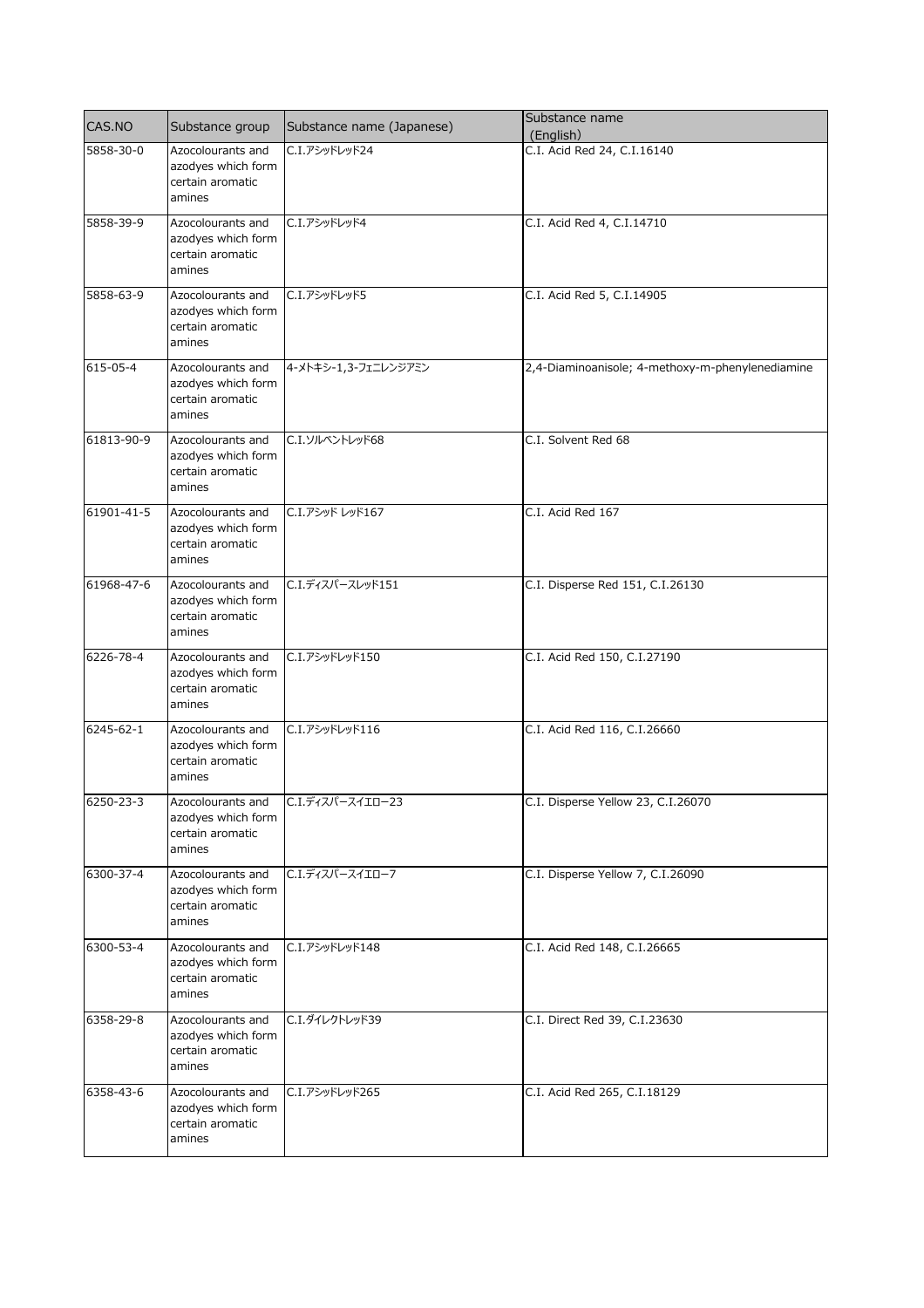| CAS.NO     | Substance group                                                                      | Substance name (Japanese) | Substance name<br>(English)       |
|------------|--------------------------------------------------------------------------------------|---------------------------|-----------------------------------|
| 6358-79-8  | Azocolourants and<br>azodyes which form<br>certain aromatic<br>amines                | C.I.ダイレクトオレンジ108          | C.I. Direct Orange 108, C.I.29173 |
| 6358-80-1  | Azocolourants and<br>azodyes which form<br>certain aromatic<br>amines                | C.I.アシッドブラック94            | C.I. Acid Black 94, C.I.30336     |
| 6360-29-8  | Azocolourants and<br>azodyes which form<br>certain aromatic<br>amines                | C.I.ダイレクトブラウン27           | C.I. Direct Brown 27, C.I.31725   |
| 6368-72-5  | Azocolourants and<br>azodyes which form<br>certain aromatic<br>amines                | C.I.ソルベントレッド19            | C.I. Solvent Red 19, C.I.26050    |
| 6405-94-3  | Azocolourants and<br>azodyes which form<br>certain aromatic<br>amines                | C.I.ダイレクトオレンジ10           | C.I. Direct Orange 10, C.I.23370  |
| 6420-22-0  | Azocolourants and<br>azodyes which form<br>certain aromatic<br>amines                | C.I.ダイレクトブルー295           | C.I. Direct Blue 295, C.I.23820   |
| 6420-43-5  | Azocolourants and<br>azodyes which form<br>certain aromatic<br>amines                | C.I.ダイレクトレッド62            | C.I. Direct Red 62, C.I.29175     |
| 6420-44-6  | Azocolourants and<br>azodyes which form<br>certain aromatic<br>amines                | C.I.ダイレクトレッド24            | C.I. Direct Red 24, C.I.29185     |
| 6428-98-4  | Azocolourants and<br>azodyes which form<br>certain aromatic<br>amines                | C.I.ダイレクトブルー9             | C.I. Direct Blue 9, C.I.24155     |
| 6441-93-6  | Azocolourants and C.I. アシッドレッド35<br>azodyes which form<br>certain aromatic<br>amines |                           | C.I. Acid Red 35, C.I.18065       |
| 64426-35-3 | Azocolourants and<br>azodyes which form<br>certain aromatic<br>amines                | C.I.ディスパースレッド221          | C.I. Disperse Red 221             |
| 6448-80-2  | Azocolourants and<br>azodyes which form<br>certain aromatic<br>amines                | C.I.ダイレクトレッド22            | C.I. Direct Red 22, C.I.23565     |
| 6459-94-5  | Azocolourants and<br>azodyes which form<br>certain aromatic<br>amines                | C.I.アシッドレッド114            | C.I. Acid Red 114, C.I.23635      |
| 6459-97-8  | Azocolourants and<br>azodyes which form<br>certain aromatic<br>amines                | C.I.ダイレクトイエロー48           | C.I. Direct Yellow 48, C.I.23660  |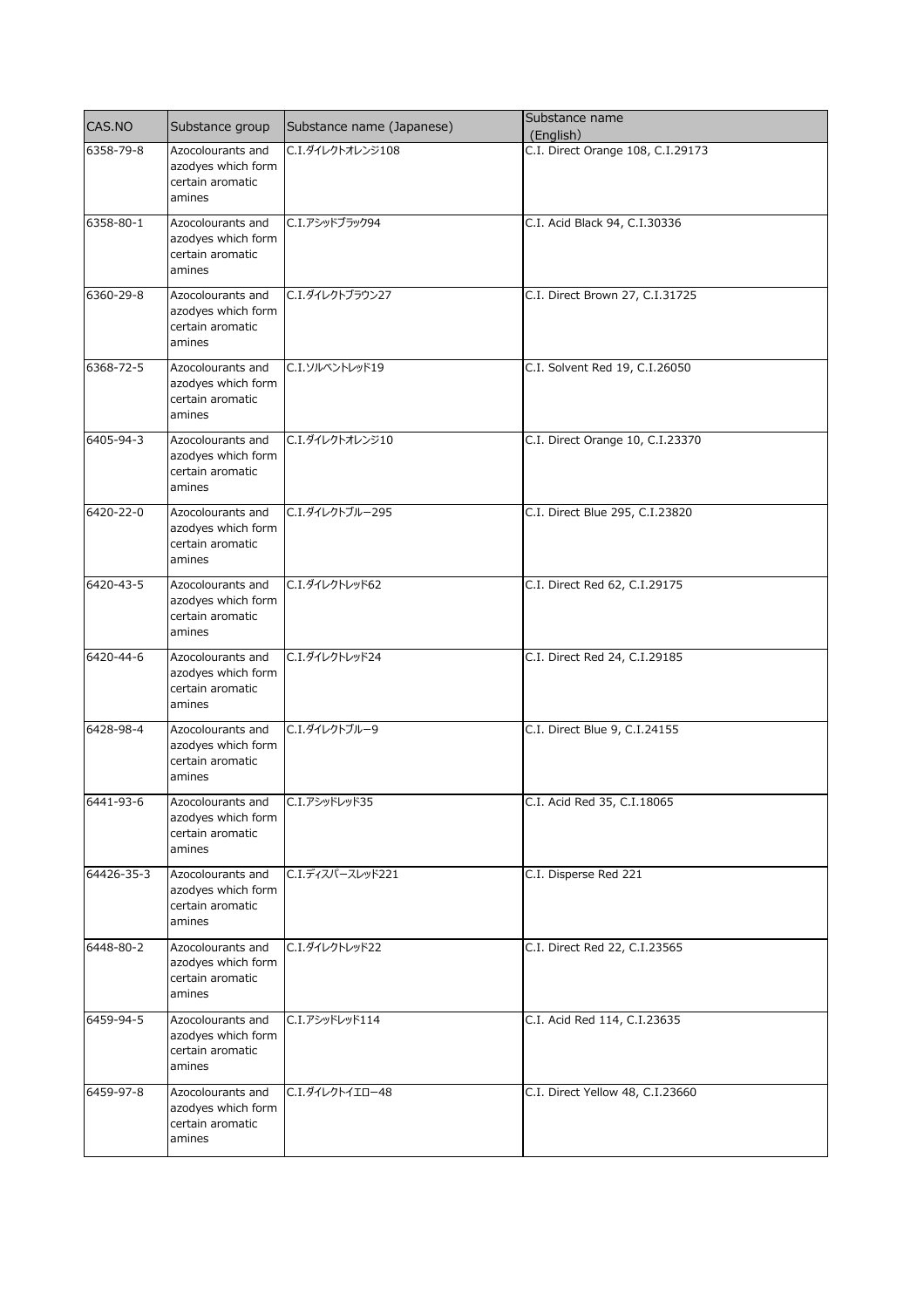| CAS.NO          | Substance group                                                                       | Substance name (Japanese) | Substance name<br>(English)      |
|-----------------|---------------------------------------------------------------------------------------|---------------------------|----------------------------------|
| 6470-45-7       | Azocolourants and<br>azodyes which form<br>certain aromatic<br>amines                 | C.I.ダイレクトバイオレット21         | C.I. Direct Violet 21, C.I.23520 |
| 6472-91-9       | Azocolourants and<br>azodyes which form<br>certain aromatic<br>amines                 | C.I.ダイレクトイエロー1            | C.I. Direct Yellow 1, C.I.22250  |
| 6472-95-3       | Azocolourants and<br>azodyes which form<br>certain aromatic<br>amines                 | C.I.ダイレクトバイオレット4          | C.I. Direct Violet 4, C.I.22555  |
| 6473-33-2       | Azocolourants and<br>azodyes which form<br>certain aromatic<br>amines                 | C.I.ダイレクトブルー35            | C.I. Direct Blue 35, C.I.24145   |
| 64743-15-3      | Azocolourants and<br>azodyes which form<br>certain aromatic<br>amines                 | C.I.ダイレクトブラウン222          | C.I. Direct Brown 222, C.I.30368 |
| 6483-77-8       | Azocolourants and<br>azodyes which form<br>certain aromatic<br>amines                 | C.I.ダイレクトブラウン79           | C.I. Direct Brown 79, C.I.30050  |
| 6486-29-9       | Azocolourants and<br>azodyes which form<br>certain aromatic<br>amines                 | C.I.ダイレクトイエロー24           | C.I. Direct Yellow 24, C.I.22010 |
| 6505-96-0       | Azocolourants and<br>azodyes which form<br>certain aromatic<br>amines                 | C.I.アシッドレッド264            | C.I. Acid Red 264, C.I.18133     |
| 6548-29-4       | Azocolourants and<br>azodyes which form<br>certain aromatic<br>amines                 | C.I.ダイレクトレッド46            | C.I. Direct Red 46, C.I.23050    |
| 6548-30-7       | Azocolourants and C.I. アシッドレッド128<br>azodyes which form<br>certain aromatic<br>amines |                           | C.I. Acid Red 128, C.I.24125     |
| 6598-56-7       | Azocolourants and<br>azodyes which form<br>certain aromatic<br>amines                 | C.I.ダイレクトレッド67            | C.I. Direct Red 67, C.I.23505    |
| 6625-46-3       | Azocolourants and<br>azodyes which form<br>certain aromatic<br>amines                 | C.I.アシッドバイオレット12          | C.I. Acid Violet 12, C.I.18075   |
| $6637 - 88 - 3$ | Azocolourants and<br>azodyes which form<br>certain aromatic<br>amines                 | C.I.ダイレクトオレンジ6            | C.I. Direct Orange 6             |
| 6771-80-8       | Azocolourants and<br>azodyes which form<br>certain aromatic<br>amines                 | C.I.ダイレクトブルー215           | C.I. Direct Blue 215, C.I.24415  |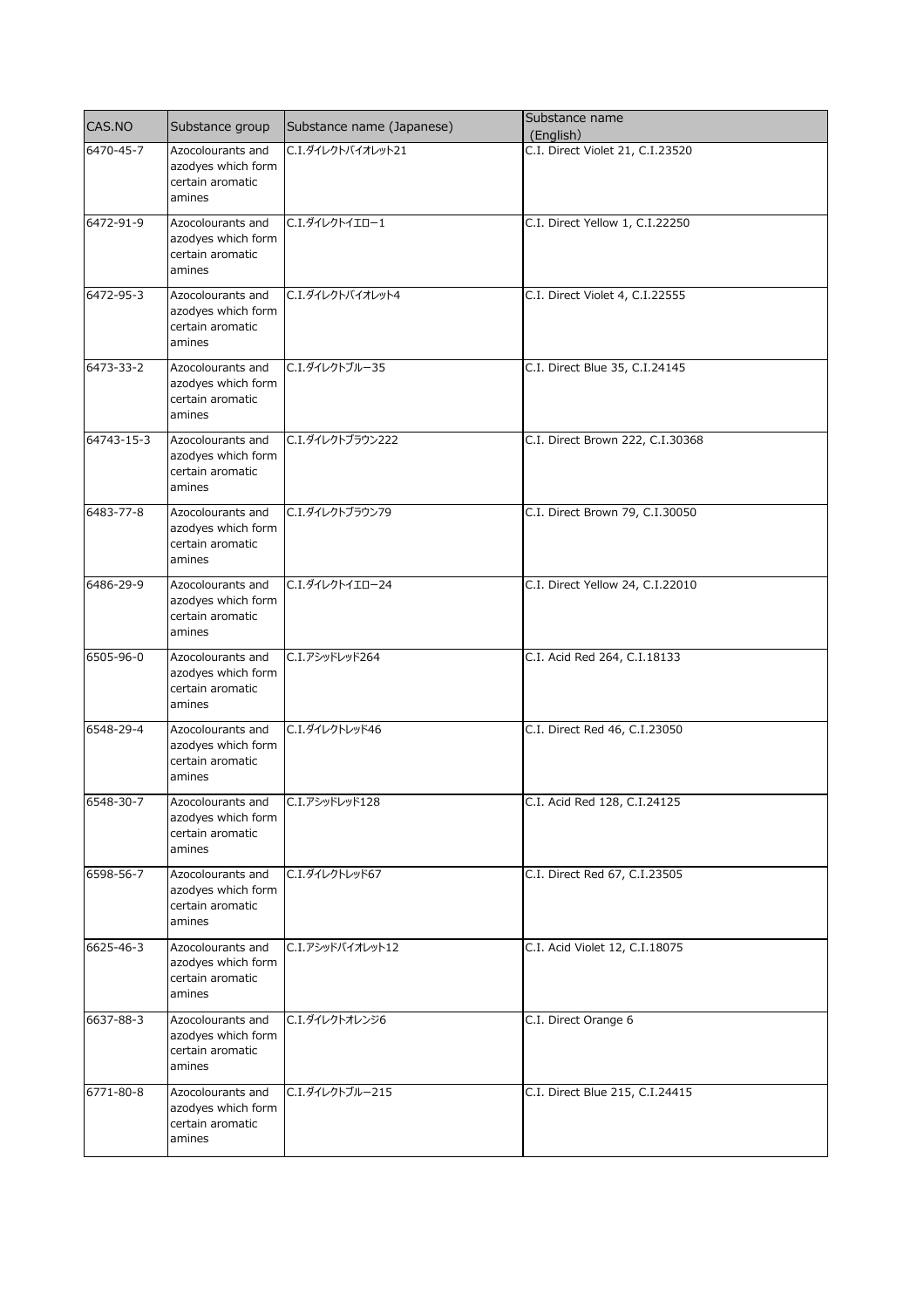| CAS.NO     | Substance group                                                                      | Substance name (Japanese) | Substance name<br>(English)     |
|------------|--------------------------------------------------------------------------------------|---------------------------|---------------------------------|
| 68391-30-0 | Azocolourants and<br>azodyes which form<br>certain aromatic<br>amines                | C.I.ベーシックレッド76            | C.I. Basic Red 76, C.I.12245    |
| 71819-51-7 | Azocolourants and<br>azodyes which form<br>certain aromatic<br>amines                | C.I.ソルベントレッド164           | C.I. Solvent Red 164            |
| 71838-51-2 | Azocolourants and<br>azodyes which form<br>certain aromatic<br>amines                | C.I.ディスパースブルー192          | C.I. Direct Blue 192            |
| 72390-60-4 | Azocolourants and<br>azodyes which form<br>certain aromatic<br>amines                | C.I.ダイレクトグリーン85           | C.I. Direct Green 85, C.I.30387 |
| 72827-68-0 | Azocolourants and<br>azodyes which form<br>certain aromatic<br>amines                | C.I.アシッドブラック209           | C.I. Acid Black 209             |
| 76012-70-9 | Azocolourants and<br>azodyes which form<br>certain aromatic<br>amines                | C.I.ダイレクトグリーン8:1          | C.I. Direct Green 8:1           |
| 76930-14-8 | Azocolourants and<br>azodyes which form<br>certain aromatic<br>amines                | C.I.ダイレクトブラウン223          | C.I. Direct Brown 223           |
| 8003-87-0  | Azocolourants and<br>azodyes which form<br>certain aromatic<br>amines                | C.I. モルダントイエロー16          | C.I. Mordant Yellow 16          |
| 8004-55-5  | Azocolourants and<br>azodyes which form<br>certain aromatic<br>amines                | C.I.アシッドレッド158            | C.I. Acid Red 158, C.I.20530    |
| 8005-61-6  | Azocolourants and C.I.アシッドレッド115<br>azodyes which form<br>certain aromatic<br>amines |                           | C.I. Acid Red 115, C.I.27200    |
| 8005-64-9  | Azocolourants and<br>azodyes which form<br>certain aromatic<br>amines                | C.I.ダイレクトレッド72            | C.I. Direct Red 72, C.I.29200   |
| 838-88-0   | Azocolourants and<br>azodyes which form<br>certain aromatic<br>amines                | 2,2'-ジメチル-4,4'-メチレンジアニリン  | 4,4'-methylenedi-o-toluidine    |
| 83929-90-2 | Azocolourants and<br>azodyes which form<br>certain aromatic<br>amines                | C.I.ディパースイエロー218          | C.I. Disperse Yellow 218        |
| 85203-90-3 | Azocolourants and<br>azodyes which form<br>certain aromatic<br>amines                | C.I.ソルベントレッド215           | C.I. Solvent Red 215            |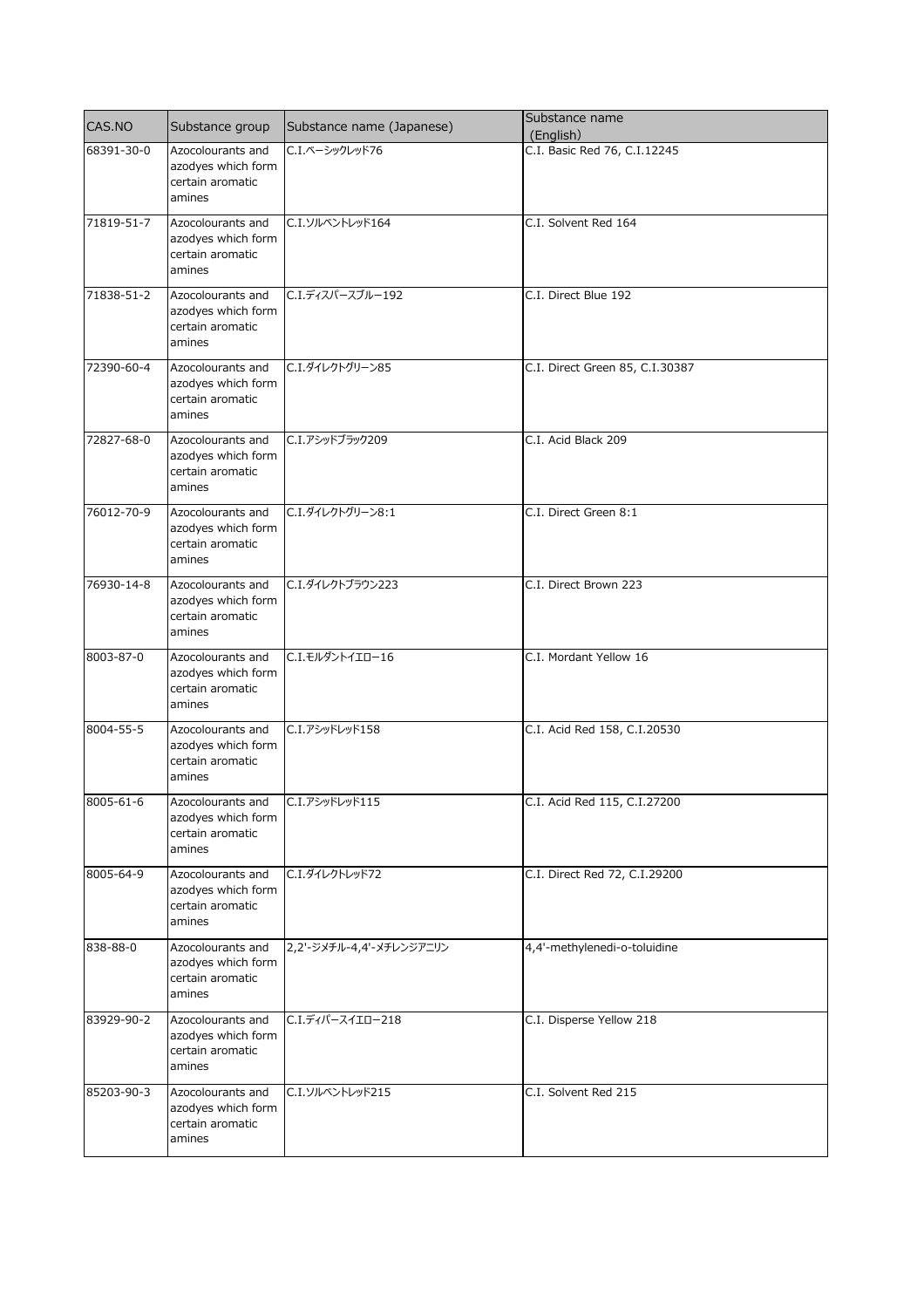| CAS.NO        | Substance group                                                                       | Substance name (Japanese)                         | Substance name<br>(English)                                                                                   |
|---------------|---------------------------------------------------------------------------------------|---------------------------------------------------|---------------------------------------------------------------------------------------------------------------|
| 85-83-6       | Azocolourants and<br>azodyes which form<br>certain aromatic<br>amines                 | C.I.ソルベントレッド24                                    | C.I. Solvent Red 24, C.I.26105                                                                                |
| 85-86-9       | Azocolourants and<br>azodyes which form<br>certain aromatic<br>amines                 | C.I.ソルベントレッド23                                    | C.I. Solvent Red 23, C.I.26100                                                                                |
| $90 - 04 - 0$ | Azocolourants and<br>azodyes which form<br>certain aromatic<br>amines                 | 2-メトキシアニリン                                        | o-anisidine; 2-methoxyaniline                                                                                 |
| 90880-75-4    | Azocolourants and<br>azodyes which form<br>certain aromatic<br>amines                 | C.I.アシッドレッド119:1                                  | C.I. Acid Red 119:1                                                                                           |
| $95 - 53 - 4$ | Azocolourants and<br>azodyes which form<br>certain aromatic<br>amines                 | o-トルイジン                                           | o-toluidine; 2-aminotoluene                                                                                   |
| $95 - 69 - 2$ | Azocolourants and<br>azodyes which form<br>certain aromatic<br>amines                 | 4-クロロ-2-メチルアニリン                                   | 4-chloro-o-toluidine                                                                                          |
| $95 - 80 - 7$ | Azocolourants and<br>azodyes which form<br>certain aromatic<br>amines                 | 4-メチル-1,3-フェニレンジアミン                               | 4-Methyl-m-phenylenediamine; 2,4-Toluenediamine                                                               |
| 97199-27-4    | Azocolourants and<br>azodyes which form<br>certain aromatic<br>amines                 | C.I.アシッドブラウン415                                   | C.I. Acid Brown 415                                                                                           |
| $97 - 56 - 3$ | Azocolourants and<br>azodyes which form<br>certain aromatic<br>amines                 | 2-メチル-4-(2-トリルジアゼニル)アニリン                          | o-aminoazotoluene; 4-amino-2',3-dimethylazobenzene;<br>4-o-tolylazo-o-toluidine; fast garnet GBC base; AAT    |
| 992-59-6      | Azocolourants and C.I. 91 レクトレッド2<br>azodyes which form<br>certain aromatic<br>amines |                                                   | C.I. Direct Red 2, C.I.23500                                                                                  |
| $99 - 55 - 8$ | Azocolourants and<br>azodyes which form<br>certain aromatic<br>amines                 | 2-メチル-5-ニトロアニリン                                   | 5-nitro-o-toluidine                                                                                           |
|               | Azocolourants and<br>azodyes which form<br>certain aromatic<br>amines                 | 3,3'-ジメトキシビフェニル染料                                 | o-ジアニシジンを基とするアゾ染料; 4,4'-ジアリルアゾ- o-dianisidine based azo dyes ; 4,4'-diarylazo-3,3'-<br>dimethoxybiphenyl dyes |
|               | Azocolourants and<br>azodyes which form<br>certain aromatic<br>amines                 | o-トリジンを基とするアゾ染料; 4,4'-ジアリルアゾ-<br>3,3'-ジメチルビフェニル染料 | o-tolidine based dyes ; 4,4'-diarylazo-3,3'-<br>dimethylbiphenyl dyes                                         |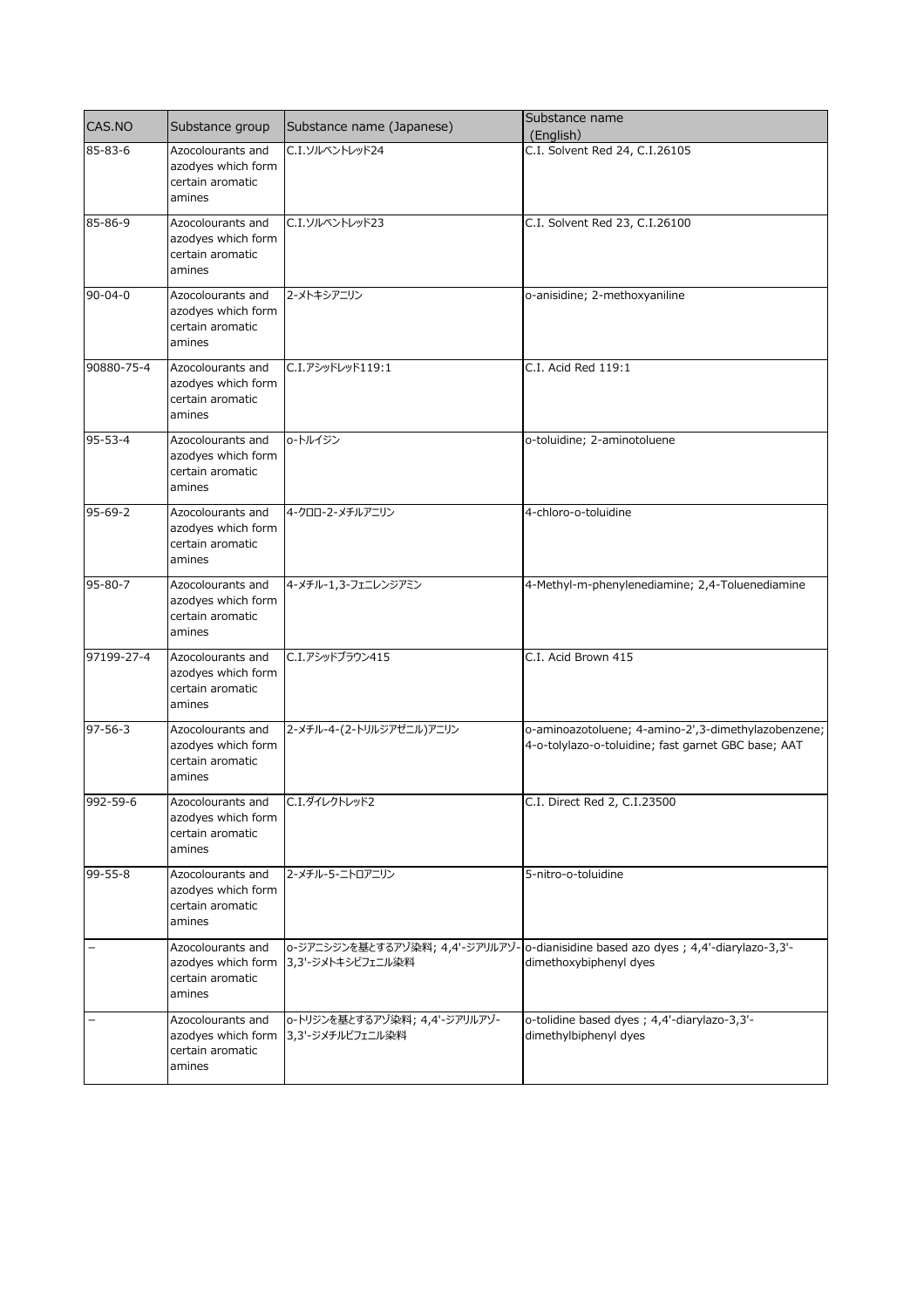| CAS.NO                   | Substance group                         | Substance name (Japanese)                                                | Substance name                                                                                                |
|--------------------------|-----------------------------------------|--------------------------------------------------------------------------|---------------------------------------------------------------------------------------------------------------|
|                          |                                         |                                                                          | (English)                                                                                                     |
|                          | Azocolourants and<br>azodyes which form | (6-(4-アニシジノ)-3-スルホナト-2-(3,5-ジニトロ-2-<br>オキシドフェニルアゾ)-1-ナフトラト)(1-(5-クロロ-2-オ | A mixture of: disodium (6-(4-anisidino)-3-sulfonato-2-<br>(3,5-dinitro-2-oxidophenylazo)-1-naphtholato)(1-(5- |
|                          | certain aromatic                        | キシドフェニラゾ)-2-ナフトラト)クロム酸(1-)ニナトリウ                                          | chloro-2-oxidophenylazo)-2-naphtholato)chromate(1-)                                                           |
|                          | amines                                  | △ [CAS-No: 118685-33-9,                                                  | [CAS-No: 118685-33-9, C39H23ClCrN7O12S.2Na];                                                                  |
|                          |                                         | C39H23ClCrN7O12S.2Na]とビス(6-(4-アニシ                                        | trisodium bis(6-(4-anisidino)-3-sulfonato-2-(3,5-dini                                                         |
|                          |                                         | ジノ)-3-スルホナト-2-(3,5-ジニトロ-2-オキシドフェニ                                        |                                                                                                               |
|                          |                                         | ルアゾ)-1-ナフトラト)クロム酸(1-)三ナトリウム                                              |                                                                                                               |
|                          |                                         | [C46H30CrN10O20S2.3Na]の混合物                                               |                                                                                                               |
| 7440-07-5                | Radioactive                             | プルトニウム                                                                   | Plutonium                                                                                                     |
|                          | Substances                              |                                                                          |                                                                                                               |
| 10043-92-2               | Radioactive                             | ラドン                                                                      | Radon                                                                                                         |
|                          | Substances                              |                                                                          |                                                                                                               |
|                          |                                         |                                                                          |                                                                                                               |
| 10045-97-3               | Radioactive                             | セシウム137                                                                  | Cesium-137                                                                                                    |
|                          | Substances                              |                                                                          |                                                                                                               |
| 10098-97-2               | Radioactive                             | ストロンチウム-90                                                               | Strontium-90                                                                                                  |
|                          | Substances                              |                                                                          |                                                                                                               |
|                          |                                         |                                                                          |                                                                                                               |
| 1314-20-1                | Radioactive                             | トリウム(IV)ジオキシド                                                            | Thorium Dioxide                                                                                               |
|                          | Substances                              |                                                                          |                                                                                                               |
|                          | Radioactive                             | アメリシウム-241                                                               | Americium-241                                                                                                 |
| 14596-10-2               | Substances                              |                                                                          |                                                                                                               |
|                          |                                         |                                                                          |                                                                                                               |
| 7440-14-4                | Radioactive                             | ラジウム                                                                     | Radium                                                                                                        |
|                          | Substances                              |                                                                          |                                                                                                               |
|                          |                                         |                                                                          |                                                                                                               |
| 7440-29-1                | Radioactive<br>Substances               | トリウム                                                                     | Thorium                                                                                                       |
|                          |                                         |                                                                          |                                                                                                               |
| 7440-61-1                | Radioactive                             | ウラン                                                                      | Uranium                                                                                                       |
|                          | Substances                              |                                                                          |                                                                                                               |
| $\overline{\phantom{m}}$ |                                         |                                                                          |                                                                                                               |
|                          | Radioactive<br>Substances               | 放射性物質                                                                    | Radioactive substances                                                                                        |
|                          |                                         |                                                                          |                                                                                                               |
| $\qquad \qquad -$        | Radioactive                             | ウラン化合物                                                                   | Uranium Compounds                                                                                             |
|                          | Substances                              |                                                                          |                                                                                                               |
| $76 - 11 - 9$            | Ozone Depleting                         | 1,1,1,2-テトラクロロ-2,2-ジフルオロエタン                                              | 1,1,1,2-Tetrachlor-2,2-difluoroethane                                                                         |
|                          | Substances                              |                                                                          |                                                                                                               |
|                          |                                         |                                                                          |                                                                                                               |
| 2354-06-5                | Ozone Depleting                         | 1,1,1,3,3-ペンタクロル-2,2,3-トリフルオロプロパン                                        | 1,1,1,3,3-Pentachlor-2,2,3-trifluoropropane                                                                   |
|                          | Substances                              |                                                                          |                                                                                                               |
| 106-94-5                 | Ozone Depleting                         | 1-ブロモプロパン                                                                | 1-Bromopropane; Propyl bromide; n-Propyl bromide                                                              |
|                          | Substances                              |                                                                          |                                                                                                               |
|                          |                                         |                                                                          |                                                                                                               |
| 124-48-1                 | Ozone Depleting                         | クロロジブロモメタン                                                               | Chlorodibromomethane                                                                                          |
|                          | <b>Substances</b>                       |                                                                          |                                                                                                               |
| 124-73-2                 | Ozone Depleting                         | 1,2-ジブロモ-1,1,2,2-テトラフルオロエタン                                              | Dibromotetrafluoroethane (Halon 2402)                                                                         |
|                          | Substances                              |                                                                          |                                                                                                               |
|                          |                                         |                                                                          |                                                                                                               |
| 1320-37-2                | Ozone Depleting                         | ジクロロ(テトラフルオロ)エタン                                                         | dichlorotetrafluoroethane                                                                                     |
|                          | Substances                              |                                                                          |                                                                                                               |
| 134237-31-3              | Ozone Depleting                         | ペンタクロロトリフルオロプロパン                                                         | Pentachlorotrifluoropropane                                                                                   |
|                          | Substances                              |                                                                          |                                                                                                               |
|                          |                                         |                                                                          |                                                                                                               |
| 134452-44-1              | Ozone Depleting                         | ヘキサクロロジフルオロプロパン                                                          | Hexachlorodifluoropropane                                                                                     |
|                          | Substances                              |                                                                          |                                                                                                               |
| 135401-87-5              | Ozone Depleting                         | ヘプタクロロフルオロプロパン                                                           | Heptachlorofluoropropane                                                                                      |
|                          | Substances                              |                                                                          |                                                                                                               |
|                          |                                         |                                                                          |                                                                                                               |
| 13749-38-7               | Ozone Depleting                         | 1,2-ジブロモ-1,1,2-トリクロロエタン                                                  | 1,2-Dibromo-1,1,2-trichloroethane                                                                             |
|                          | Substances                              |                                                                          |                                                                                                               |
|                          |                                         |                                                                          |                                                                                                               |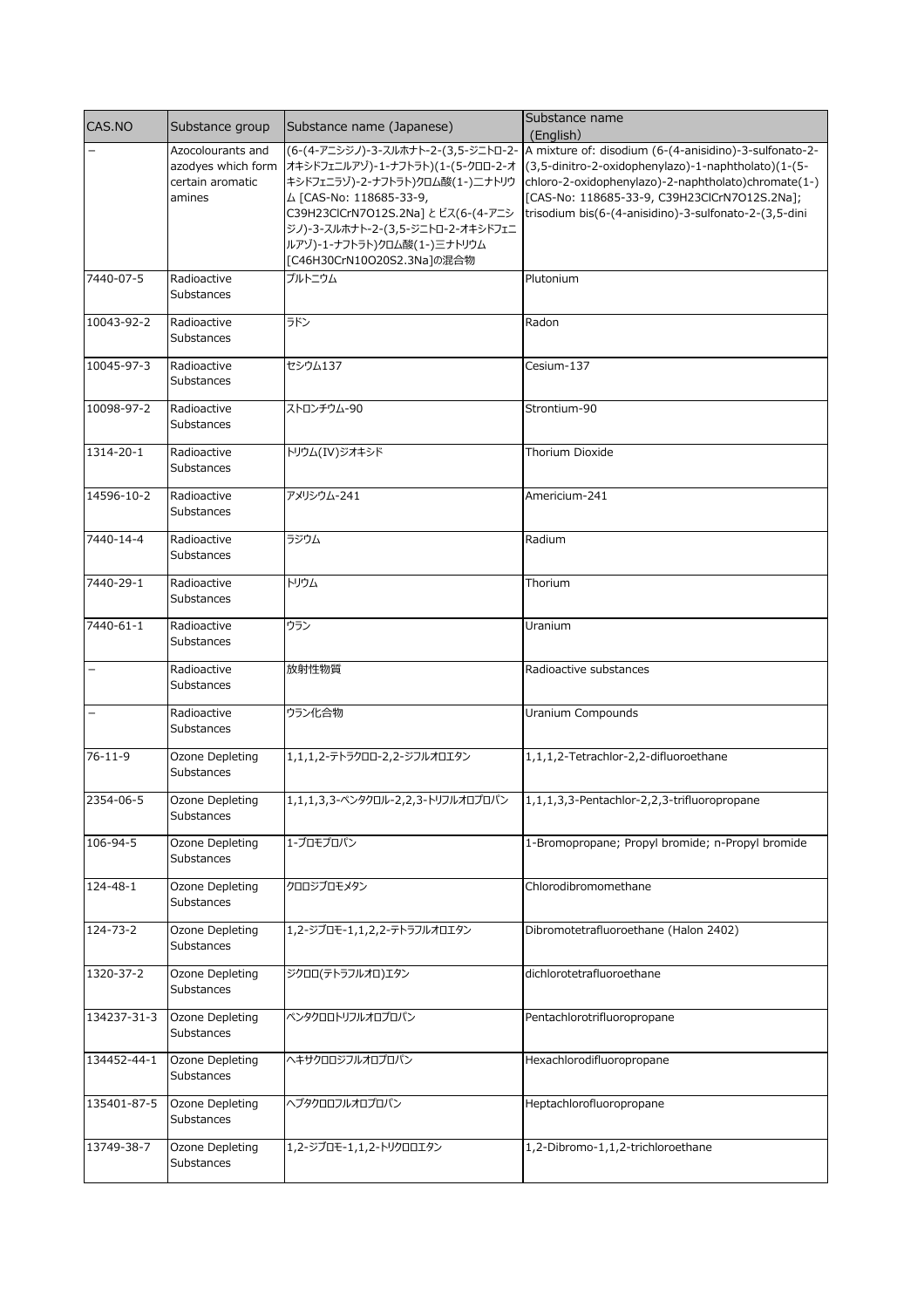| CAS.NO         | Substance group                      | Substance name (Japanese)                      | Substance name<br>(English)                               |
|----------------|--------------------------------------|------------------------------------------------|-----------------------------------------------------------|
| 1599-41-3      | Ozone Depleting<br>Substances        | 1,2,2-トリクロロ-1,1,3,3,3-ペンタフルオロプロパン              | 1,2,2-Trichloropentafluoropropane                         |
| 2268-46-4      | Ozone Depleting<br>Substances        | 1,1,1,3-テトラクロロテトラフルオロプロパン                      | 1,1,1,3-Tetrachlorotetrafluoropropane                     |
| 2314-97-8      | Ozone Depleting<br>Substances        | ヨードトリフルオロメタン                                   | Trifluoroiodomethane (trifluoromethyl iodide)             |
| 25497-30-7     | Ozone Depleting<br>Substances        | ジブロモ(テトラフルオロ)エタン                               | Dibromotetrafluoroethane                                  |
| 26523-64-8     | Ozone Depleting<br>Substances        | トリクロロ(トリフルオロ)エタン                               | Trichlorotrifluoroethane                                  |
| 27336-23-8     | Ozone Depleting<br>Substances        | 1,1-ジブロモ-1,2,2,2-テトラフルオロエタン                    | 1,1-Dibromo-1,2,2,2-tetrafluoroethane                     |
| 29255-31-0     | Ozone Depleting<br>Substances        | テトラクロロテトラフルオロプロパン                              | Tetrachlorotetrafluoropropane                             |
| 3182-26-1      | Ozone Depleting<br>Substances        | 1,1,1,3,3,3-ヘキサクロロ-2,2-ジフルオロプロパン               | 1,1,1,3,3,3-Hexachlor-2,2-difluoropropane                 |
| 353-54-8       | Ozone Depleting<br>Substances        | トリブロモフルオロメタン                                   | Methane, tribromofluoro-                                  |
| 353-58-2       | Ozone Depleting<br><b>Substances</b> | ブロモジクロロフルオロメタン                                 | Bromodichlorofluoromethane                                |
| 353-59-3       | Ozone Depleting<br>Substances        | ブロモ(クロロ)(ジフルオロ)メタン                             | Bromochlorodifluoromethane                                |
| $354 - 20 - 1$ | Ozone Depleting<br>Substances        | クロロブロモトリフルオルエタン                                | Ethane, 2-bromo-1-chloro-1,1,2-trifluoro-                 |
| 354-48-3       | Ozone Depleting<br><b>Substances</b> | 2,2,2-トリブロモ-1,1,1-トリフルオロエタン                    | 1,1,1-Tribromo-2,2,2-trifluoroethane                      |
| 354-51-8       | Ozone Depleting<br>Substances        | 1,2-ジブロモ-1-クロロ-1,2,2-トリフルオロエタン                 | 1,2-Dibromo-1-chloro-1,2,2-trifluoroethane                |
| 354-55-2       | Ozone Depleting<br>Substances        | 2-ブロモ-1,1,1,2,2-ペンタフルオロエタン                     | Bromopentafluoroethane                                    |
| 354-56-3       | Ozone Depleting<br>Substances        | 1-フルオロペンタクロロエタン                                | Pentachlorofluoroethane                                   |
| 354-58-5       | Ozone Depleting<br>Substances        | 1,1,1-トリクロロ-2,2,2-トリフルオロエタン                    | Trichlorotrifluoroethane                                  |
| 374-07-2       | Ozone Depleting<br>Substances        | 1,1-ジクロロ-1,2,2,2-テトラフルオロエタン                    | 1,1-Dichlor-1,2,2,2-tetrafluoroethane                     |
| 422-78-6       | Ozone Depleting<br><b>Substances</b> | ヘプタクロロフルオロプロパン                                 | Heptachlorofluoropropane                                  |
| 422-81-1       | Ozone Depleting<br>Substances        | 1,1,1,2,3,3,3-ヘプタクロロ-2-フルオロプロパン<br>(CFC-211ba) | 1,1,1,2,3,3,3-Heptachloro-2-fluoropropane (CFC-<br>211ba) |
| 422-86-6       | Ozone Depleting<br>Substances        | ヘプタフルオロプロピルクロリド                                | Heptafluoropropyl chloride                                |
| 4259-43-2      | Ozone Depleting<br>Substances        | 1,1,1,2,2-ペンタフルオロ-3,3,3-トリクロロプロパン              | 1,1,1-Trichloropentafluoropropane                         |
| 430-85-3       | Ozone Depleting<br>Substances        | 1,1-ジブロモ-2,2-ジフルオロエテン                          | 1,1-Dibromo-2,2-difluoroethylene                          |
| 51230-17-2     | Ozone Depleting<br>Substances        | クロロブロモトリフルオルエタン                                | Ethane, 2-bromo-2-chloro-1,1,1-trifluoro-, (R)-           |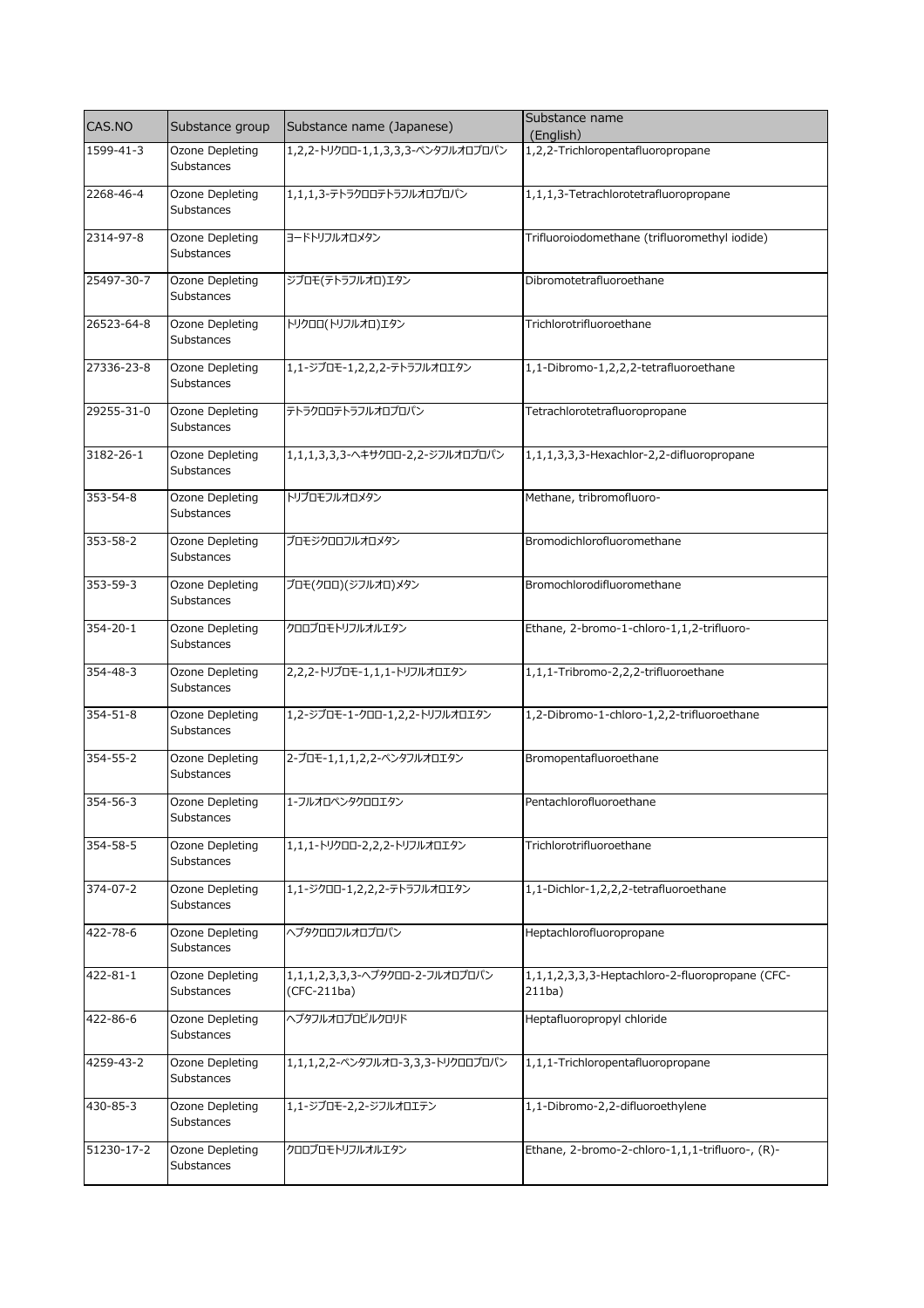| CAS.NO         | Substance group                      | Substance name (Japanese)        | Substance name<br>(English)                      |
|----------------|--------------------------------------|----------------------------------|--------------------------------------------------|
| 51230-18-3     | Ozone Depleting<br>Substances        | クロロブロモトリフルオルエタン                  | Ethane, 2-bromo-2-chloro-1,1,1-trifluoro-, (S)-  |
| 558-13-4       | Ozone Depleting<br>Substances        | テトラブロモメタン                        | Carbon tetrabromide                              |
| $56 - 23 - 5$  | Ozone Depleting<br>Substances        | テトラクロロメタン                        | Tetrachloromethane or Carbon tetrachloride       |
| 5870-61-1      | Ozone Depleting<br><b>Substances</b> | 2-ブロモ-1,1-ジクロロエテン                | 2-Bromo-1,1-dichloroethylene                     |
| $594 - 15 - 0$ | Ozone Depleting<br>Substances        | トリブロモクロロメタン                      | Tribromochloromethane                            |
| 594-18-3       | Ozone Depleting<br>Substances        | ジブロモジクロロメタン                      | Dibromodichloromethane                           |
| $598 - 16 - 3$ | Ozone Depleting<br>Substances        | 1,1,2-トリブロモエテン                   | Ethane, tribromo-                                |
| 598-73-2       | Ozone Depleting<br>Substances        | 1,1,2-トリフルオロ-2-ブロモエテン            | Bromotrifluoroethylene                           |
| 630-25-1       | Ozone Depleting<br>Substances        | 1,2-ジブロモテトラクロロエタン                | 1,2-Dibromotetrachloroethane                     |
| 661-97-2       | Ozone Depleting<br>Substances        | 1,2-ジクロロ-1,1,2,3,3,3-ヘキサフルオロプロパン | 1,2-Dichloro-1,1,2,3,3,3-hexafluoropropane       |
| $67 - 72 - 1$  | Ozone Depleting<br>Substances        | ペルクロロエタン                         | Hexachloroethane                                 |
| $71 - 55 - 6$  | Ozone Depleting<br>Substances        | 1,1,1-トリクロロエタン                   | 1,1,1-Trichloroethane (Ethane, 1,1,1-trichloro-) |
| 74-83-9        | Ozone Depleting<br>Substances        | ブロモメタン                           | Methyl bromide (Bromomethane)                    |
| 74-87-3        | Ozone Depleting<br>Substances        | クロロメタン                           | Chloromethane (methyl chloride)                  |
| 74925-63-6     | Ozone Depleting<br>Substances        | クロロブロモトリフルオルエタン                  | Chlorobromotrifluoroethane                       |
| $74-96-4$      | Ozone Depleting<br>Substances        | 臭化エチル                            | Bromoethane (ethyl bromide)                      |
| 74-97-5        | Ozone Depleting<br>Substances        | ブロモ(クロロ)メタン                      | Chlorobromomethane                               |
| $75 - 61 - 6$  | Ozone Depleting<br>Substances        | ジブロモジフルオロメタン                     | Dibromodifluoromethane                           |
| 75-62-7        | Ozone Depleting<br>Substances        | トリクロロブロモメタン                      | Methane, bromotrichloro-                         |
| 75-63-8        | Ozone Depleting<br>Substances        | ブロモ(トリフルオロ)メタン                   | Bromotrifluoromethane                            |
| 75-69-4        | Ozone Depleting<br>Substances        | トリクロロ(フルオロ)メタン                   | Trichlorofluoromethane                           |
| $75 - 71 - 8$  | Ozone Depleting<br>Substances        | ジクロロ(ジフルオロ)メタン                   | Dichlorodifluoromethane                          |
| 75-72-9        | Ozone Depleting<br>Substances        | クロロ(トリフルオロ)メタン                   | Chlorotrifluoromethane                           |
| 758-24-7       | Ozone Depleting<br>Substances        | 1-クロロ-1-ブロモジフルオロエテン              | 1-Bromo-1-chloro-2,2-difluoroethylene            |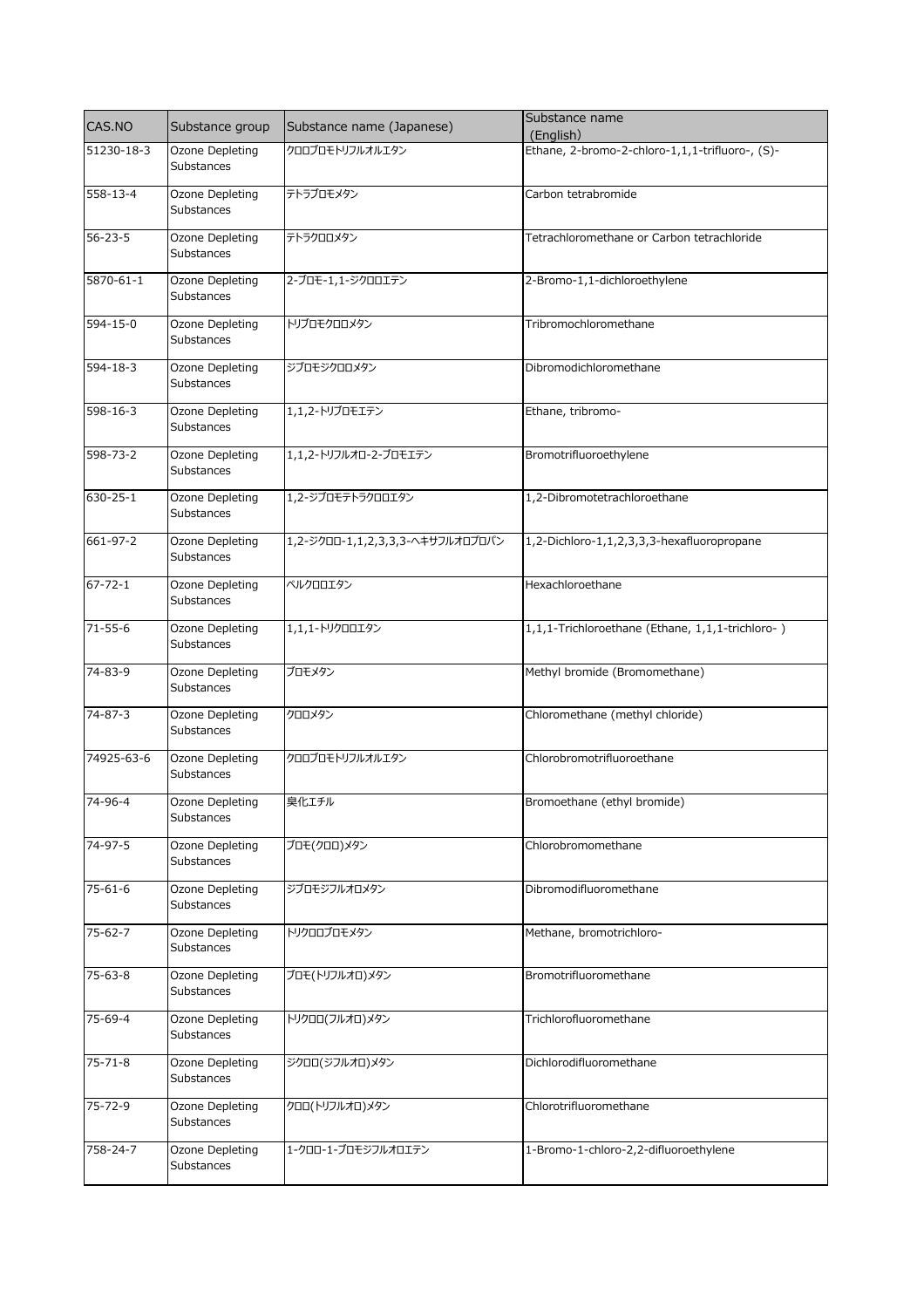| CAS.NO            | Substance group               | Substance name (Japanese)          | Substance name<br>(English)                                         |
|-------------------|-------------------------------|------------------------------------|---------------------------------------------------------------------|
| $75 - 95 - 6$     | Ozone Depleting<br>Substances | 1,1,1,2,2-ペンタブロモエタン                | Pentabromoethane                                                    |
| $76 - 12 - 0$     | Ozone Depleting<br>Substances | 1,1,2,2-テトラクロロ-1,2-ジフルオロエタン        | 1,2-Difluorotetrachloroethane                                       |
| $76 - 13 - 1$     | Ozone Depleting<br>Substances | 1,1,2-トリクロロ-1,2,2-トリフルオロエタン        | 1,1,2-trichloro-1,2,2-trifluoroethane                               |
| $76 - 14 - 2$     | Ozone Depleting<br>Substances | 1,2-ジクロロ-1,1,2,2-テトラフルオロエタン        | Cryofluorane                                                        |
| $76 - 15 - 3$     | Ozone Depleting<br>Substances | 1-クロロ-1,1,2,2,2-ペンタフルオロエタン         | Monochloropentafluoroethane                                         |
| $76 - 17 - 5$     | Ozone Depleting<br>Substances | 1,2,3-トリクロロ-1,1,2,3,3-ペンタフルオロプロパン  | 1,2,3-Trichloropentafluoropropane                                   |
| 79-28-7           | Ozone Depleting<br>Substances | テトラブロモエテン                          | Ethene, tetrabromo-                                                 |
| 79-38-9           | Ozone Depleting<br>Substances | クロロトリフルオロエチレン                      | chlorotrifluoroethylene                                             |
| $\qquad \qquad -$ | Ozone Depleting<br>Substances | クロロフルオロカーボン(CFC)及びその他のオゾン層破<br>壊物質 | Chloro-fluoro-carbons (CFC) and other Ozone depleting<br>substances |
| 142844-00-6       | Refractory ceramic<br>fiber   | リフラトリックセラミックファイバー                  | Refractory ceramic fiber                                            |

## Control level B (Restricted substances)

| CAS.NO      | Substance group                                                  | Substance name (Japanese)                          | Substance name                                                                                                                 |
|-------------|------------------------------------------------------------------|----------------------------------------------------|--------------------------------------------------------------------------------------------------------------------------------|
|             |                                                                  |                                                    | (English)                                                                                                                      |
| 2191-10-8   | Cadmium/Cadmium<br>Compounds                                     | オクタン酸カドミウム(II)                                     | Cadmium di(octanoate)                                                                                                          |
| 4167-05-9   | Cadmium/Cadmium<br>Compounds                                     | 4-(1,1-ジメチルエチル)安息香酸カドミウム(II)                       | Cadmium 4-(1,1-dimethylethyl)benzoate                                                                                          |
| 5743-04-4   | Cadmium/Cadmium<br>Compounds                                     | ニ酢酸カドミウム・2水和物                                      | Cadmium diacetate dihydrate                                                                                                    |
| 8048-07-5   | Compounds                                                        | Cadmium/Cadmium カドミウム硫化亜鉛黄 (C.I.ピグメントイエロー35)       | Cadmium Zink Sulfide Yellow                                                                                                    |
| 10022-68-1  | Cadmium/Cadmium<br>Compounds                                     | 硝酸カドミウム(II)・四水和物                                   | Cadmium nitrate (Nitric acid cadmium salt<br>tetrahydrate (Cd.2NO3.4H2O))                                                      |
| 100402-53-7 | Cadmium/Cadmium<br>Compounds                                     | 塩化リン酸カドミウム (Cd5Cl(PO4)3),マンガンドープ                   | Cadmium chloride phosphate (Cd5Cl(PO4)3),<br>manganese-doped                                                                   |
| 10060-09-0  | Cadmium/Cadmium<br>Compounds &<br>Selenium/Selenium<br>Compounds | セレン酸, カドミウム塩 (1:1), 二水和物                           | Selenic acid, cadmium salt (1:1), dihydrate                                                                                    |
| 10108-64-2  | Cadmium/Cadmium<br>Compounds                                     | 塩化カドミウム(II)                                        | Cadmium chloride                                                                                                               |
| 10124-36-4  | Cadmium/Cadmium<br>Compounds                                     | 硫酸カドミウム(II)                                        | Cadmium sulphate                                                                                                               |
| 101356-99-4 | Cadmium/Cadmium<br>Compounds                                     | 酸化カドミウムと酸化カルシウム、酸化チタンとの固溶<br>体,プラセオジムドープ           | Cadmium oxide (CdO), solid solution with calcium oxide<br>and titanium oxide (TiO2), praseodymium-doped                        |
| 101357-00-0 | Cadmium/Cadmium<br>Compounds                                     | セレン化カドミウムと硫化カドミウム、セレン化亜鉛,硫<br>化亜鉛との固溶体、アルミニウム・銅ドープ | Cadmium selenide (CdSe), solid solution with cadmium<br>sulfide, zinc selenide and zinc sulfide, aluminum and<br>copper-doped  |
| 101357-01-1 | Cadmium/Cadmium<br>Compounds                                     | セレン化カドミウムと硫化カドミウム、セレン化亜鉛,硫<br>化亜鉛との固溶体, 銅・マンガンドープ  | Cadmium selenide (CdSe), solid solution with cadmium<br>sulfide, zinc selenide and zinc sulfide, copper and<br>manganese-doped |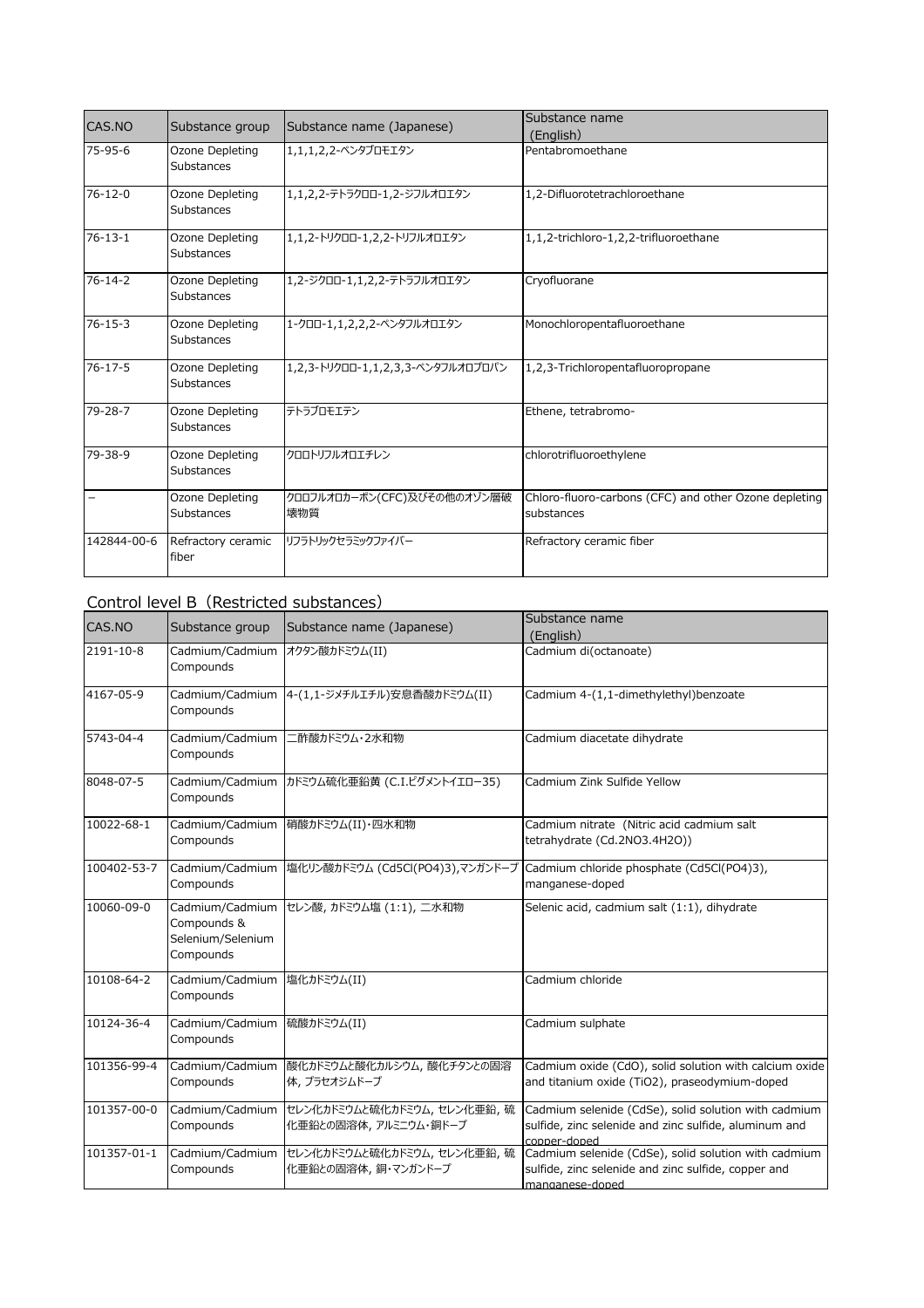| CAS.NO      | Substance group                | Substance name (Japanese)                    | Substance name<br>(English)                                             |
|-------------|--------------------------------|----------------------------------------------|-------------------------------------------------------------------------|
| 101357-02-2 | Cadmium/Cadmium                | セレン化カドミウムと硫化カドミウム,セレン化亜鉛,硫                   | Cadmium selenide (CdSe), solid solution with cadmium                    |
|             | Compounds                      | 化亜鉛との固溶体, ユウロピウムドープ                          | sulfide, zinc selenide and zinc sulfide, europium-doped                 |
| 101357-03-3 | Cadmium/Cadmium                | セレン化カドミウムと硫化カドミウム, セレン化亜鉛, 硫                 | Cadmium selenide (CdSe), solid solution with cadmium                    |
|             | Compounds                      | 化亜鉛との固溶体, 金・マンガンドープ                          | sulfide, zinc selenide and zinc sulfide, gold and                       |
| 101357-04-4 | Cadmium/Cadmium                | セレン化カドミウムと硫化カドミウム、セレン化亜鉛,硫                   | manganese-doped<br>Cadmium selenide (CdSe), solid solution with cadmium |
|             | Compounds                      | 化亜鉛との固溶体, マンガン・銀ドープ                          | sulfide, zinc selenide and zinc sulfide, manganese and                  |
| 10196-67-5  | Cadmium/Cadmium                | ミリスチン酸カドミウム(II)                              | silver-doped<br>Tetradecanoic acid, cadmium salt                        |
|             | Compounds                      |                                              |                                                                         |
| 102110-30-5 |                                | Cadmium/Cadmium  酸化カドミウムと酸化マグネシウム、酸化タングステ    | Cadmium oxide (CdO), solid solution with magnesium                      |
|             | Compounds                      | ン、酸化亜鉛との固溶体                                  | oxide, tungsten oxide (WO3) and zinc oxide                              |
| 10325-94-7  | Cadmium/Cadmium  硝酸カドミウム(II)   |                                              | Cadmium nitrate (Nitric acid cadmium salt (2:1)                         |
|             | Compounds                      |                                              | (Cd.2NO3))                                                              |
| 10326-28-0  | Cadmium/Cadmium                | ニ過塩素酸カドミウム六水和物                               | Cadmium diperchlorate hexahydrate                                       |
|             | Compounds                      |                                              |                                                                         |
| 10468-30-1  | Cadmium/Cadmium オレイン酸カドミウム(II) |                                              | Cadmium dioleate                                                        |
|             | Compounds                      |                                              |                                                                         |
| 105034-60-4 |                                | Cadmium/Cadmium  (T-4)-ニアンモニウム テトラヨードカドミウム酸塩 | (T-4)-Diammonium tetraiodocadmate                                       |
|             | Compounds                      |                                              |                                                                         |
| 11112-63-3  |                                | Cadmium/Cadmium カドミウムセレニドスルフィド               | Cadmium selenide sulphide                                               |
|             | Compounds                      |                                              |                                                                         |
| 11129-14-9  | Cadmium/Cadmium                | 硫化亜鉛カドミウム                                    | Cadmium zinc sulfide                                                    |
|             | Compounds                      |                                              |                                                                         |
| 116854-17-2 |                                | Cadmium/Cadmium テトラコサン酸カドミウム(II)             | Cadmium ditetracosanoate                                                |
|             | Compounds                      |                                              |                                                                         |
| 116920-59-3 | Cadmium/Cadmium                | トリコサン酸カドミウム(II)                              | Cadmium ditricosanoate                                                  |
|             | Compounds                      |                                              |                                                                         |
| 117912-89-7 | Cadmium/Cadmium  硫化カドミウム       |                                              | Cadmium sulfide (Cd0.55S0.45)                                           |
|             | Compounds                      |                                              |                                                                         |
| 117912-90-0 | Cadmium/Cadmium 硫化カドミウム        |                                              | Cadmium sulfide (Cd0.53S0.47)                                           |
|             | Compounds                      |                                              |                                                                         |
| 117912-91-1 | Cadmium/Cadmium 硫化カドミウム        |                                              | Cadmium sulfide (Cd0.52S0.48)                                           |
|             | Compounds                      |                                              |                                                                         |
| 119222-01-4 | Cadmium/Cadmium                | 硫酸カドミウム                                      | Sulfuric acid, cadmium salt (4:1)                                       |
|             | Compounds                      |                                              |                                                                         |
| 12006-15-4  |                                | Cadmium/Cadmium ヒ化カドミウム (Cd3As2)             | Cadmium arsenide (Cd3As2)                                               |
|             | Compounds &                    |                                              |                                                                         |
|             | Arsenic/Arsenic<br>Compounds   |                                              |                                                                         |
|             |                                |                                              |                                                                         |
| 12014-14-1  | Cadmium/Cadmium<br>Compounds   | 酸化チタンカドミウム (クドチオ3)                           | Cadmium titanium oxide (CdTiO3)                                         |
|             |                                |                                              |                                                                         |
| 12014-28-7  | Cadmium/Cadmium<br>Compounds   | りん化カドミウム                                     | Cadmium phosphide (Cd3P2)                                               |
|             |                                |                                              |                                                                         |
| 12014-29-8  | Cadmium/Cadmium<br>Compounds   | アンチモン/カドミウム,(2:3)                            | Antimony, compound with cadmium (2:3)                                   |
|             |                                |                                              |                                                                         |
| 12139-22-9  | Cadmium/Cadmium<br>Compounds   | 過酸化カドミウム (Cd(O2))                            | Cadmium peroxide (Cd(O2))                                               |
|             |                                |                                              |                                                                         |
| 12139-23-0  | Cadmium/Cadmium<br>Compounds   | 酸化ジルコニウムカドミウム                                | Cadmium zirconium oxide (CdZrO3)                                        |
|             |                                |                                              |                                                                         |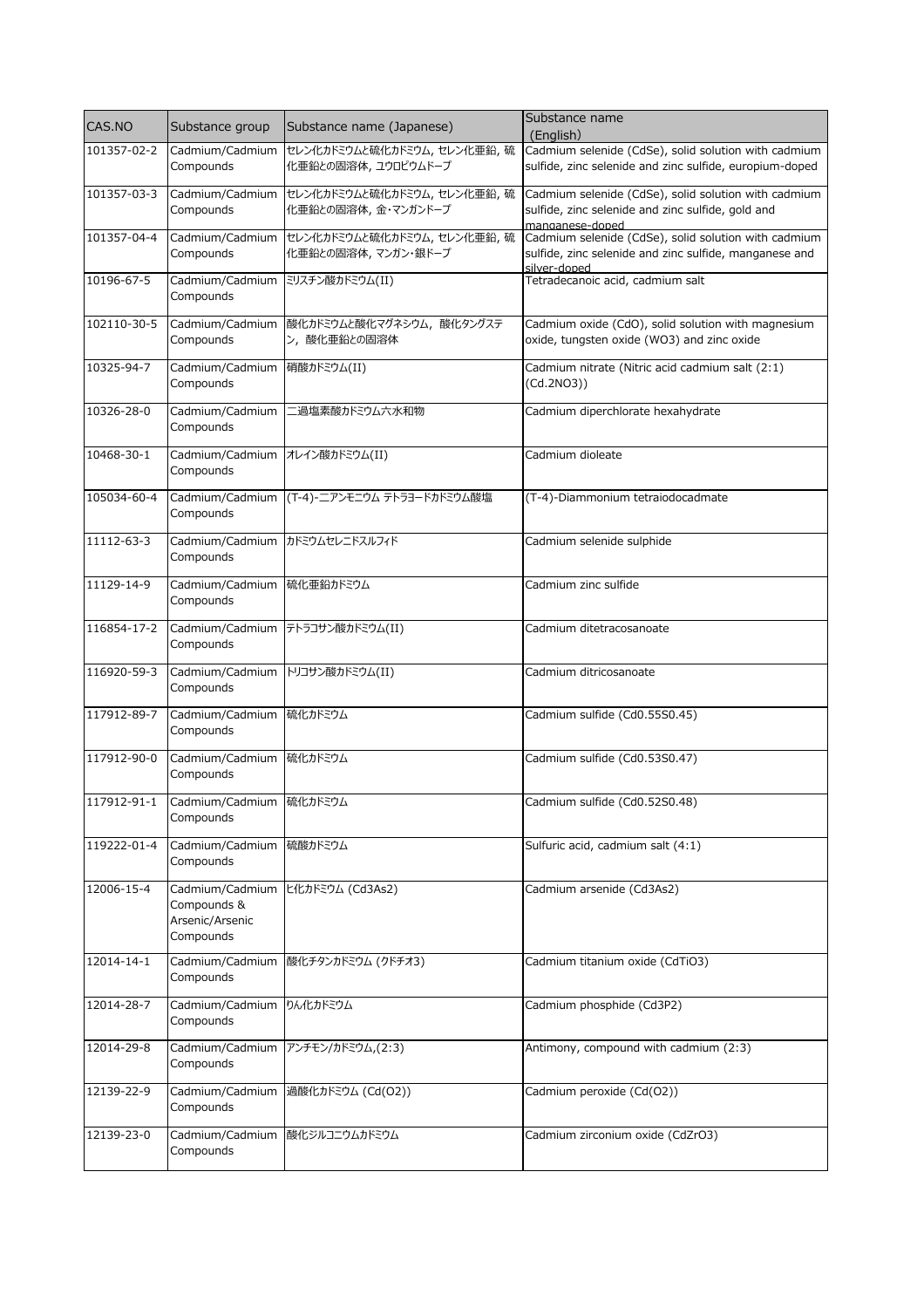| CAS.NO           | Substance group                                                          | Substance name (Japanese)            | Substance name<br>(English)                              |
|------------------|--------------------------------------------------------------------------|--------------------------------------|----------------------------------------------------------|
| 12185-64-7       | Cadmium/Cadmium<br>Compounds                                             | 塩化リン酸カドミウム (Cd5Cl(PO4)3)             | Cadmium chloride phosphate (Cd5Cl(PO4)3)                 |
| 12187-14-3       | Cadmium/Cadmium<br>Compounds                                             | 酸化ニオブカドミウム (Cd2Nb2O7)                | Cadmium niobium oxide (Cd2Nb2O7)                         |
| 12213-70-6       | Cadmium/Cadmium<br>Compounds &<br>Selenium/Selenium<br>Compounds         | セレン化硫化カドミウム (Cd2SeS)                 | Cadmium selenide sulfide, (Cd2SeS)                       |
| 12214-12-9       | Cadmium/Cadmium<br>Compounds &<br>Selenium/Selenium<br>Compounds         | セレン化硫化カドミウム (Cd2SeS)                 | Cadmium selenide sulfide (Cd2SeS)                        |
| 12292-07-8       | Cadmium/Cadmium<br>Compounds                                             | 酸化タンタルカドミウム                          | Cadmium tantalum oxide (CdTa2O6)                         |
| 12442-27-2       | Compounds                                                                | Cadmium/Cadmium 硫化亜鉛カドミウム ((Cd,Zn)S) | Cadmium zinc sulfide ((Cd,Zn)S)                          |
| 12626-36-7       | Compounds &<br>Selenium/Selenium<br>Compounds                            | Cadmium/Cadmium カドミウムセレニドスルフィド       | Cadmium selenide sulfide (Cd(Se,S))                      |
| 12656-57-4       | Cadmium/Cadmium<br>Compounds &<br>Selenium/Selenium<br>Compounds         | C.I.ピグメントオレンジ20                      | C.I. Pigment Orange 20 (Cadmium sulfoselenide<br>orange) |
| 1306-19-0        | Cadmium/Cadmium<br>Compounds                                             | 酸化カドミウム                              | Cadmium oxide                                            |
| 1306-23-6        | Cadmium/Cadmium<br>Compounds                                             | 硫化カドミウム                              | Cadmium sulphide                                         |
| 1306-24-7        | Cadmium/Cadmium<br>Compounds &<br>Selenium/Selenium<br>Compounds         | セレン化カドミウム                            | Cadmium selenide (CdSe)                                  |
| 1306-25-8        | Cadmium/Cadmium カドミウムテルリド<br>Compounds                                   |                                      | Cadmium telluride (CdTe)                                 |
| 1345-09-1        | Cadmium/Cadmium 硫化水銀カドミウム<br>Compounds &<br>Mercury/Mercury<br>Compounds |                                      | Cadmium Mercury Sulfide                                  |
| 13464-92-1       | Cadmium/Cadmium<br>Compounds                                             | 臭化カドミウム四水和物                          | Cadmium bromide, tetrahydrate                            |
| $13477 - 17 - 3$ | Cadmium/Cadmium<br>Compounds                                             | りん酸カドミウム                             | Phosphoric acid, cadmium salt (2:3)                      |
| 13477-19-5       | Cadmium/Cadmium<br>Compounds                                             | メタけい酸カドミウム                           | Silicic acid (H2SiO3), cadmium salt (1:1)                |
| 13477-21-9       | Cadmium/Cadmium<br>Compounds                                             | 硫酸カドミウム四水和物                          | Cadmium sulfate tetrahydrate                             |
| 13477-23-1       | Cadmium/Cadmium<br>Compounds                                             | 亜硫酸カドミウム                             | Cadmium sulphite                                         |
| 136543-49-2      | Cadmium/Cadmium<br>Compounds &<br>Selenium/Selenium<br>Compounds         | セレン化カドミウム                            | Cadmium selenide (Cd0.95Se)                              |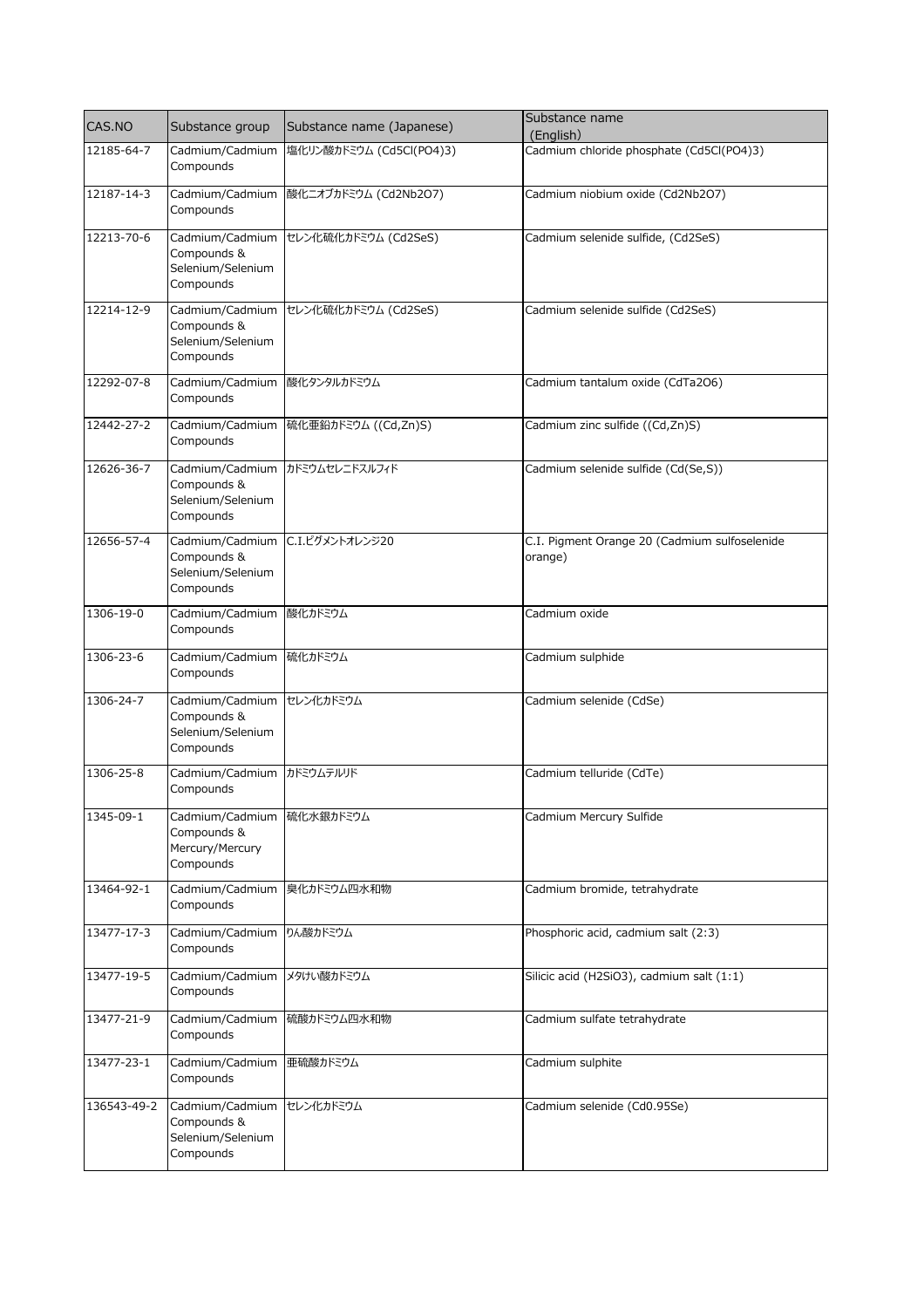| CAS.NO      | Substance group                                                  | Substance name (Japanese)           | Substance name                                       |
|-------------|------------------------------------------------------------------|-------------------------------------|------------------------------------------------------|
| 136543-50-5 | Cadmium/Cadmium                                                  | セレン化カドミウム                           | (English)<br>Cadmium selenide (Cd0.98Se)             |
|             | Compounds &<br>Selenium/Selenium<br>Compounds                    |                                     |                                                      |
| 136543-51-6 | Cadmium/Cadmium<br>Compounds &<br>Selenium/Selenium<br>Compounds | セレン化カドミウム                           | Cadmium selenide (CdSe0.97)                          |
| 13701-66-1  | Compounds                                                        | Cadmium/Cadmium ホウ酸カドミウム(Cd3(BO3)2) | Diboron tricadmium hexaoxide                         |
| 13755-33-4  | Cadmium/Cadmium<br>Compounds                                     | ヘキサキス(シアノ-C)鉄酸(4-)二カドミウム            | Dicadmium hexakis(cyano-C)ferrate(4-)                |
| 13760-37-7  | Cadmium/Cadmium<br>Compounds                                     | ニ過塩素酸カドミウム                          | Cadmium diperchlorate                                |
| 13814-59-0  | Cadmium/Cadmium<br>Compounds &<br>Selenium/Selenium<br>Compounds | 亜セレン酸カドミウム                          | Selenious acid, cadmium salt (1:1)                   |
| 13814-62-5  | Cadmium/Cadmium<br>Compounds &<br>Selenium/Selenium<br>Compounds | セレン酸カドミウム                           | Selenic acid, cadmium salt (1:1)                     |
| 13832-25-2  | Compounds                                                        | Cadmium/Cadmium リシノール酸カドミウム(II)     | Cadmium diricinoleate                                |
| 13847-17-1  | Cadmium/Cadmium カドミウム/りん酸,(1:x)<br>Compounds                     |                                     | Phosphoric acid, cadmium salt                        |
| 13972-68-4  | Cadmium/Cadmium<br>Compounds                                     | モリブデン酸カドミウム                         | Cadmium molybdenum oxide (CdMoO4)                    |
| 14017-36-8  | Cadmium/Cadmium<br>Compounds                                     | 二(アミド硫酸)カドミウム                       | Sulfamic acid, cadmium salt (2:1)                    |
| 14067-62-0  | Cadmium/Cadmium りん酸水素カドミウム<br>Compounds                          |                                     | Cadmium hydrogen phosphate                           |
| 141-00-4    | Cadmium/Cadmium ブタン二酸カドミウム<br>Compounds                          |                                     | Cadmium succinate                                    |
| 14184-47-5  | Cadmium/Cadmium<br>Compounds                                     | ヨウ化カドミウム                            | Cadmium iodide (CdI)                                 |
| 14239-68-0  | Cadmium/Cadmium<br>Compounds                                     | ビス(N,N-ジエチルカルバモジチオアト-S,S')カドミウム     | Cadmiumbis(diethyldithiocarbamat)                    |
| 14312-00-6  | Cadmium chromate                                                 | クロム酸カドミウム                           | Cadmium chromate                                     |
| 14402-75-6  | Cadmium/Cadmium<br>Compounds                                     | シアン化カドミウムカリウム錯塩                     | Cadmate(2-), tetrakis(cyano-C)-, dipotassium, (T-4)- |
| 14429-85-7  | Cadmium/Cadmium<br>Compounds                                     | トリクロロカドミウム酸カリウム                     | Potassium trichlorocadmate                           |
| 14486-19-2  | Cadmium/Cadmium<br>Compounds                                     | テトラフルオロボラート・1/2カドミウム                | Cadmium fluoborate                                   |
| 14518-94-6  | Cadmium/Cadmium<br>Compounds                                     | 臭素酸カドミウム                            | Cadmium bromate                                      |
| 14520-70-8  | Cadmium/Cadmium<br>Compounds                                     | りん酸カドミウムアンモニウム                      | Phosphoric acid, ammonium cadmium salt (1:1:1)       |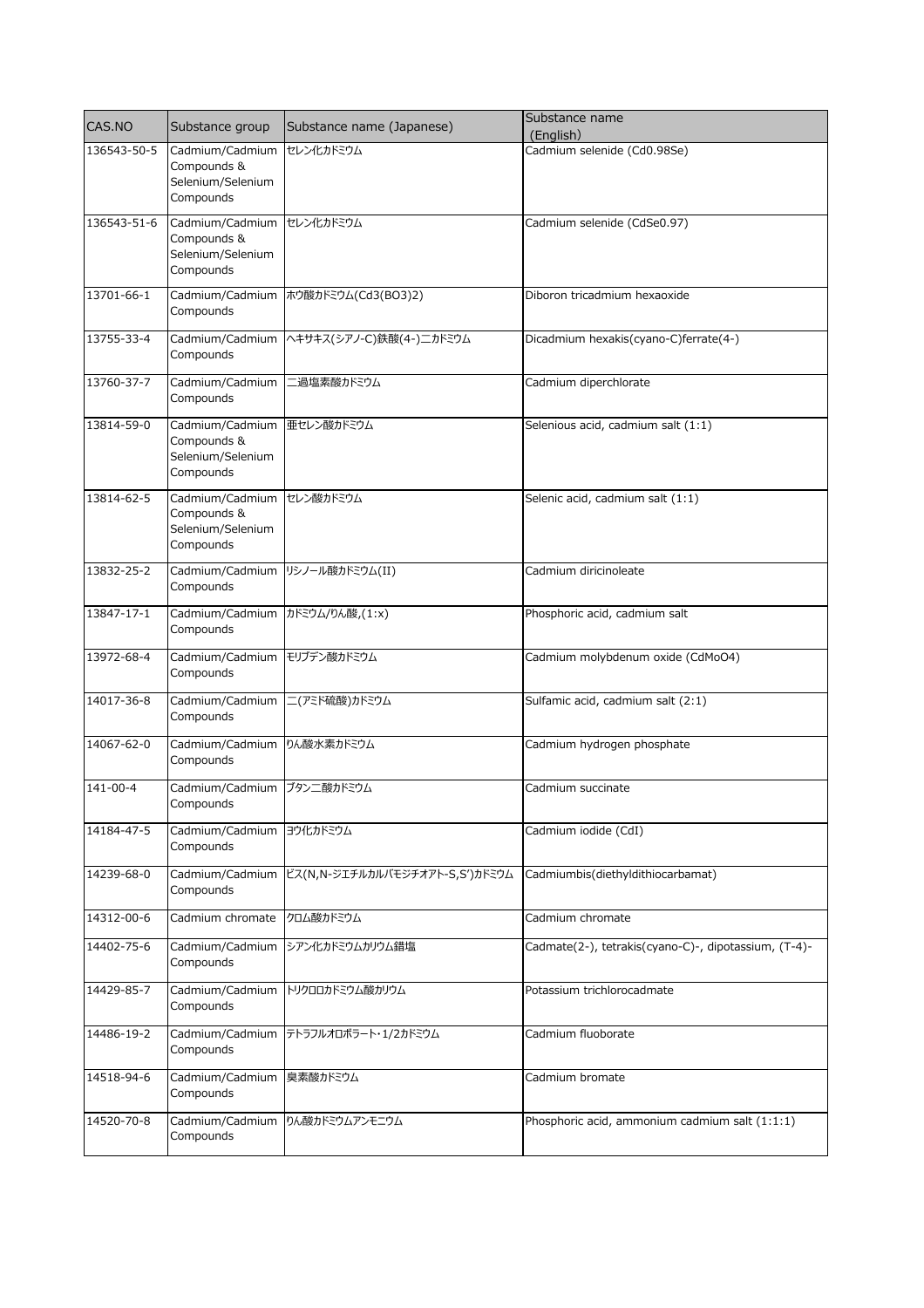| CAS.NO     | Substance group                          | Substance name (Japanese)              | Substance name<br>(English)                |
|------------|------------------------------------------|----------------------------------------|--------------------------------------------|
| 14689-45-3 | Cadmium/Cadmium<br>Compounds             | ビス(2,4-ペンタンジオナト-O,O')カドミウム             | Bis(pentane-2,4-dionato-O,O')cadmium       |
| 14923-81-0 | Cadmium/Cadmium ジアラキン酸カドミウム<br>Compounds |                                        | Cadmium diicosanoate                       |
| 14949-59-8 | Cadmium/Cadmium<br>Compounds             | ビス(1-ピペリジンカルボジチオアト-S,S')カドミウム          | Cadmium bis(piperidine-1-carbodithioate)   |
| 15244-35-6 | Cadmium/Cadmium<br>Compounds             | 硫酸カドミウム・水和物                            | Cadmium(II) sulfate-water (1/n)            |
| 15276-40-1 | Cadmium/Cadmium<br>Compounds             | ヘキサクロロカドミウム酸 (OC-6-11)-四カリウム           | (OC-6-11)-Tetrapotassium hexachlorocadmate |
| 15337-60-7 | Cadmium/Cadmium<br>Compounds             | ドデカノアート/バリウム/カドミウム                     | Cadmium-barium laurate                     |
| 15600-62-1 | Cadmium/Cadmium<br>Compounds             | ニりん酸ジカドミウム                             | Diphosphoric acid, cadmium salt (1:2)      |
| 15743-19-8 | Cadmium/Cadmium<br>Compounds             | ニプロペン酸カドミウム                            | Cadmium acrylate                           |
| 15851-44-2 | Cadmium/Cadmium<br>Compounds             | 亜テルル酸カドミウム                             | Telluric acid (H2TeO3), cadmium salt (1:1) |
| 15852-14-9 | Cadmium/Cadmium<br>Compounds             | メタテルル酸カドミウム                            | Telluric acid (H2TeO4), cadmium salt (1:1) |
| 16056-72-7 | Compounds                                | Cadmium/Cadmium  酸化バナジウムカドミウム (CdV2O6) | Cadmium vanadium oxide (CdV2O6)            |
| 16593-57-0 | Cadmium/Cadmium<br>Compounds             | トリブロモカドミウム酸ルビジウム                       | Rubidium tribromocadmate                   |
| 16986-83-7 | Cadmium/Cadmium<br>Compounds             | ジプロパン酸カドミウム                            | Cadmium propionate                         |
| 17010-21-8 | Compounds                                | Cadmium/Cadmium カドミウム・ヘキサフルオロシリカート     | Cadmium hexafluorosilicate(2-)             |
| 18532-52-0 | Cadmium/Cadmium<br>Compounds             | トリクロロカドミウム酸アンモニウム                      | Ammonium trichlorocadmate                  |
| 18532-58-6 | Compounds                                | Cadmium/Cadmium トリクロロカドミウム酸ルビジウム       | Rubidium trichlorocadmate                  |
| 18991-05-4 | Cadmium/Cadmium フェノールカドミウム塩<br>Compounds |                                        | Cadmium diphenolate                        |
| 19262-93-2 | Cadmium/Cadmium<br>Compounds             | 二りん酸/カドミウム                             | Diphosphoric acid, cadmium salt            |
| 20571-45-3 | Cadmium/Cadmium<br>Compounds             | ホウ酸カドミウム                               | Boric acid (HBO2), cadmium salt            |
| 20648-91-3 | Compounds                                | Cadmium/Cadmium テトラクロロカドミウム酸(2-)ニカリウム  | Dipotassium tetrachlorocadmate(2-)         |
| 21041-95-2 | Cadmium/Cadmium<br>Compounds             | 水酸化カドミウム                               | Cadmium hydroxide (Cd(OH)2)                |
| 21360-94-1 | Cadmium/Cadmium<br>Compounds             | テトラクロロカドミウム酸 (T-4)-ニナトリウム              | (T-4)-Disodium tetrachlorocadmate          |
| 2223-93-0  | Compounds                                | Cadmium/Cadmium ステアリン酸カドミウム(II)        | Cadmium stearate                           |
| 22465-18-5 | Cadmium/Cadmium<br>Compounds             | 硫酸カドミウム八水和物                            | Cadmium sulfate octahydrate                |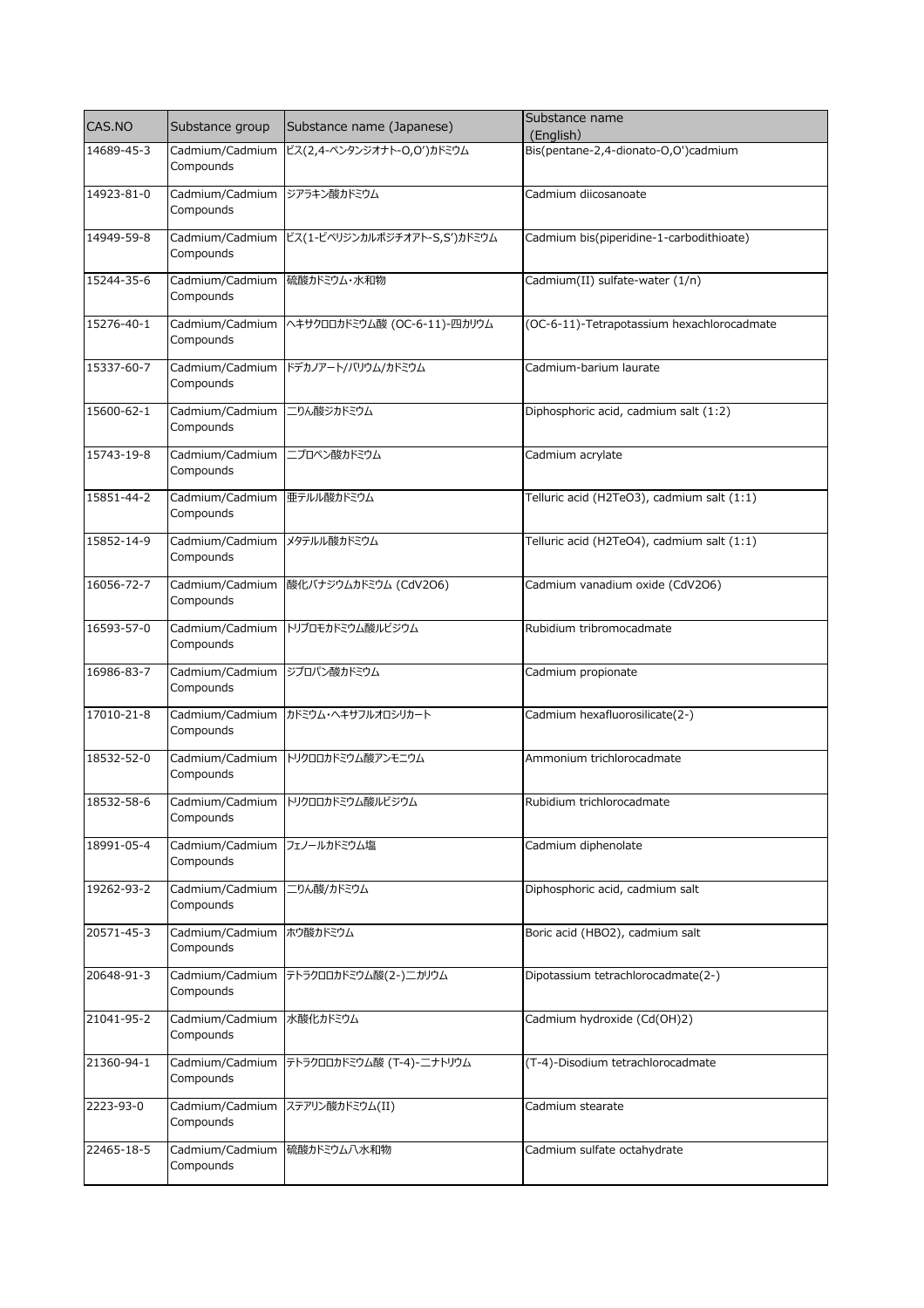| CAS.NO     | Substance group                             | Substance name (Japanese)                 | Substance name<br>(English)                                   |
|------------|---------------------------------------------|-------------------------------------------|---------------------------------------------------------------|
| 22750-54-5 | Cadmium/Cadmium<br>Compounds                | ビス塩素酸カドミウム                                | Cadmium dichlorate                                            |
| 2420-97-5  | Compounds                                   | Cadmium/Cadmium 4-メチル安息香酸カドミウム(II)        | Cadmium p-toluate                                             |
| 2420-98-6  | Compounds                                   | Cadmium/Cadmium カドミウム=ビス(2-エチルヘキサノアート)    | Cadmium bis(2-ethylhexanoate)                                 |
| 2605-44-9  | Cadmium/Cadmium<br>Compounds                | ラウリン酸カドミウム(II)                            | Cadmium dilaurate                                             |
| 27476-27-3 | Compounds                                   | Cadmium/Cadmium メチル安息香酸カドミウム(II)          | Cadmium toluate                                               |
| 28038-18-8 | Cadmium/Cadmium<br>Compounds                | 硫酸, カドミウム ナトリウム塩 (2:1:2)                  | Sulfuric acid, cadmium sodium salt (2:1:2)                    |
| 28038-25-7 | Cadmium/Cadmium<br>Compounds                | 硫酸, カドミウム カリウム塩 (2:1:2)                   | Sulfuric acid, cadmium potassium salt (2:1:2)                 |
| 28041-77-2 | Compounds                                   | Cadmium/Cadmium  硫酸, カドミウム セシウム塩 (2:1:2)  | Sulfuric acid, cadmium cesium salt (2:1:2)                    |
| 28302-54-7 | Cadmium/Cadmium<br>Compounds                | トリクロロカドミウム酸カリウム一水和物                       | Potassium trichlorocadmate monohydrate                        |
| 2847-16-7  | Cadmium/Cadmium<br>Compounds                | デカン酸カドミウム(II)                             | Cadmium didecanoate                                           |
| 29736-89-8 | Cadmium/Cadmium<br>Compounds                | 水酸化カドミウム水和物                               | Cadmium hydroxide hydrate                                     |
| 29870-72-2 | Compounds &<br>Mercury/Mercury<br>Compounds | Cadmium/Cadmium テルル化水銀カドミウム ((Cd,Hg)Te)   | Cadmium mercury telluride ((Cd,Hg)Te)                         |
| 3026-22-0  | Cadmium/Cadmium<br>Compounds                | 安息香酸カドミウム(II)                             | Cadmium bis[benzoate]                                         |
| 30304-32-6 | Compounds                                   | Cadmium/Cadmium イソオクタン酸カドミウム(II)          | Cadmium isooctanoate                                          |
| 30363-28-1 | Compounds                                   | Cadmium/Cadmium エチレンジアミン酢酸カドミウムニナトリウム     | Disodium cadmium ethylenediamineacetate                       |
| 30623-04-2 | Cadmium/Cadmium<br>Compounds                | 硫酸, カドミウム カリウム塩 (2:1:2), 六水和物             | Sulfuric acid, cadmium potassium salt (2:1:2),<br>hexahydrate |
| 31017-44-4 | Cadmium/Cadmium<br>Compounds                | ビス(ドデシルベンゼンスルホン酸)カドミウム                    | Cadmium dodecylbenzenesulphonate                              |
| 31119-53-6 | Cadmium/Cadmium<br>Compounds                | 硫酸カドミウム (1:1)                             | Cadmium sulphate                                              |
| 31215-94-8 | Cadmium/Cadmium<br>Compounds                | (1,1-ジメチルエチル)安息香酸カドミウム(II)                | Cadmium (1,1-dimethylethyl)benzoate                           |
| 32593-99-0 | Cadmium/Cadmium<br>Compounds                | トリヨードカドミウム酸アンモニウム                         | Ammonium triiodocadmate                                       |
| 34345-39-6 | Cadmium/Cadmium<br>Compounds                | 硫酸, カドミウム セシウム塩 (2:1:2), 六水和物             | Sulfuric acid, cadmium cesium salt (2:1:2),<br>hexahydrate    |
| 35658-65-2 | Cadmium/Cadmium<br>Compounds                | カドミウムジクロリド・水和物                            | Cadmium dichloride monohydrate                                |
| 36211-44-6 | Compounds                                   | Cadmium/Cadmium 3,5,5-トリメチルヘキサン酸カドミウム(II) | Cadmium 3,5,5-trimethylhexanoate                              |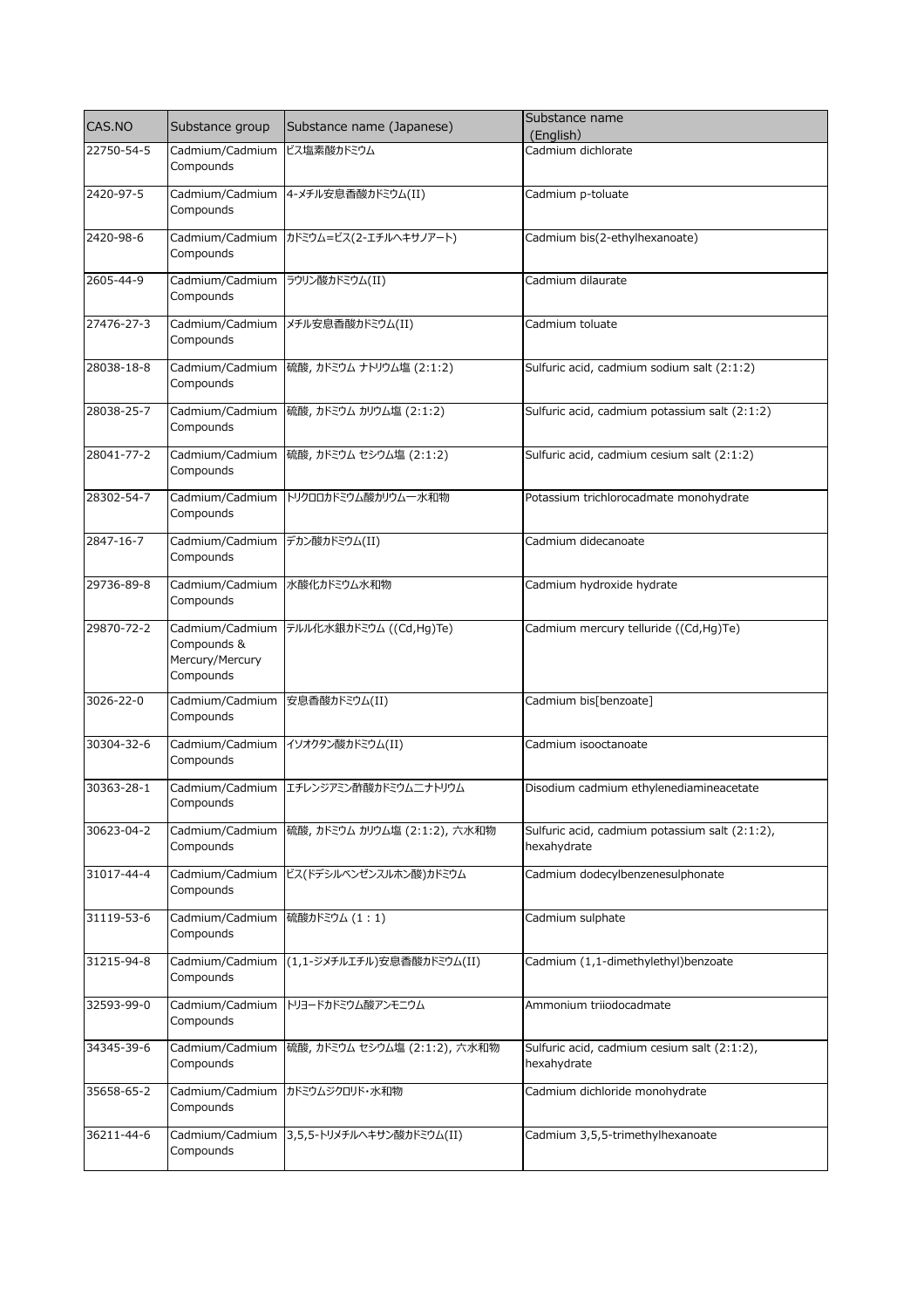| CAS.NO         | Substance group                                                  | Substance name (Japanese)                      | Substance name<br>(English)                                 |
|----------------|------------------------------------------------------------------|------------------------------------------------|-------------------------------------------------------------|
| 36931-18-7     | Cadmium/Cadmium<br>Compounds                                     | カドミウム及びその化合物                                   | Benzoic acid, 4-(1-methylethyl)-, cadmium salt              |
| 37131-86-5     | Cadmium/Cadmium<br>Compounds                                     | ニリン酸, バリウム カドミウム塩                              | Diphosphoric acid, barium cadmium salt                      |
| 38386-25-3     | Compounds                                                        | Cadmium/Cadmium  硫酸, カドミウム カリウム塩 (2:1:2), 二水和物 | Sulfuric acid, cadmium potassium salt (2:1:2),<br>dihydrate |
| 38517-19-0     | Cadmium/Cadmium<br>Compounds                                     | (R)-12-ヒドロキシオクタデカン酸カドミウム(II)                   | Cadmium(2+) (R)-12-hydroxyoctadecanoate                     |
| 4464-23-7      | Cadmium/Cadmium<br>Compounds                                     | ニぎ酸カドミウム                                       | cadmium(+2) cation diformate                                |
| $506 - 82 - 1$ | Cadmium/Cadmium ジメチルカドミウム<br>Compounds                           |                                                | Dimethylcadmium                                             |
| 5112-16-3      | Cadmium/Cadmium<br>Compounds                                     | ノナン酸カドミウム(II)                                  | Cadmium nonan-1-oate                                        |
| 51222-60-7     | Cadmium/Cadmium ホウ酸カドミウム<br>Compounds                            |                                                | Boric acid, cadmium salt                                    |
| 513-78-0       | Cadmium/Cadmium<br>Compounds                                     | 炭酸カドミウム(II)                                    | Cadmium carbonate                                           |
| 52337-78-7     | Cadmium/Cadmium<br>Compounds                                     | 2-メチル安息香酸カドミウム(II)                             | Cadmium o-toluate                                           |
| 542-83-6       | Cadmium/Cadmium シアン化カドミウム(II)<br>Compounds                       |                                                | Cadmium cyanide (Cd(CN)2)                                   |
| 543-90-8       | Cadmium/Cadmium<br>Compounds                                     | 酢酸カドミウム(II)                                    | Cadmium acetate                                             |
| 55425-74-6     | Cadmium/Cadmium<br>Compounds                                     | トリクロロカドミウム酸ナトリウム                               | Sodium trichlorocadmate                                     |
| 55700-14-6     | Cadmium/Cadmium<br>Compounds                                     | ビス(シクロヘキサンブタン酸)カドミウム                           | Cadmium bis(4-cyclohexylbutyrate)                           |
| 58339-34-7     | Cadmium/Cadmium<br>Compounds &<br>Selenium/Selenium<br>Compounds | C.I.ピグメント レッド108                               | C.I. Pigment Red 108 Cadmium sulfoselenide red              |
| 592-02-9       | Cadmium/Cadmium ジエチルカドミウム<br>Compounds                           |                                                | Cadmium, diethyl-                                           |
| 61789-34-2     | Cadmium/Cadmium<br>Compounds                                     | ナフテン酸カドミウム                                     | Naphthenic acids, cadmium salts                             |
| 61951-96-0     | Cadmium/Cadmium<br>Compounds                                     | ネオデカン酸カドミウム(II)                                | Cadmium dineodecanoate                                      |
| 63400-09-9     | Cadmium/Cadmium<br>Compounds                                     | ペンタデカン酸カドミウム(II)                               | Cadmium dipentadecanoate                                    |
| 6427-86-7      | Cadmium/Cadmium<br>Compounds                                     | パルミチン酸カドミウム(II)                                | Cadmium dipalmitate                                         |
| 67939-62-2     | Cadmium/Cadmium<br>Compounds                                     | (Z,Z)-9,12-オクタデカジエン酸カドミウム(II)                  | Cadmium di[(9Z,12Z)-octadeca-9,12-dienoate]                 |
| 68092-45-5     | Compounds                                                        | Cadmium/Cadmium 3-メチル安息香酸カドミウム(II)             | Cadmium m-toluate                                           |
| 68876-84-6     | Compounds                                                        | Cadmium/Cadmium  脂肪酸カドミウム (炭素数C8-18とC18-不飽和)   | Fatty acids, C8-18 and C18-unsatd., cadmium salts           |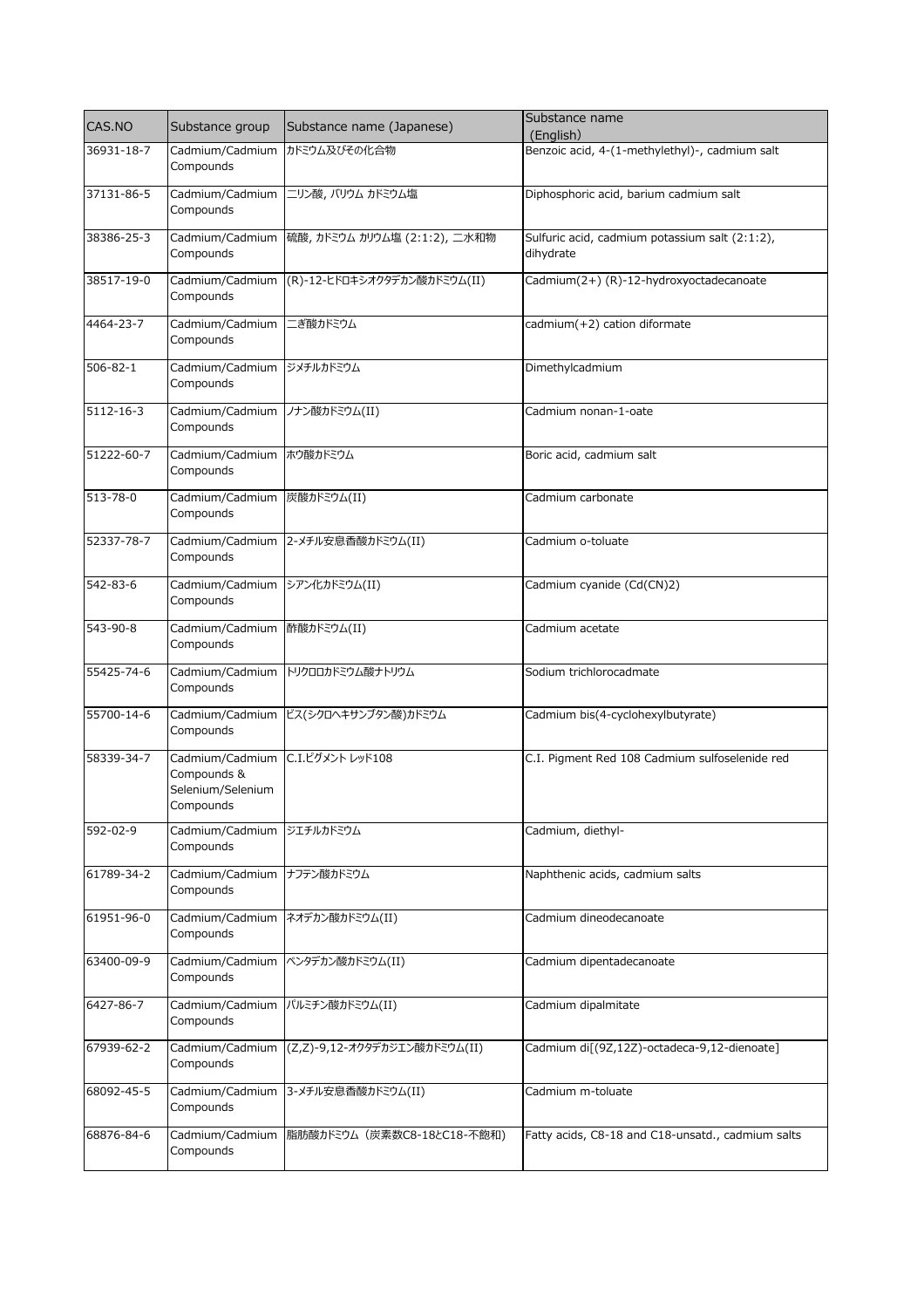| CAS.NO     | Substance group                                                              | Substance name (Japanese)                | Substance name                                               |
|------------|------------------------------------------------------------------------------|------------------------------------------|--------------------------------------------------------------|
|            |                                                                              |                                          | (English)                                                    |
| 69012-51-7 | Cadmium/Cadmium<br>Compounds &<br>Cobalt/Cobalt<br>Compounds                 | 銅ケーキ,亜鉛-精錬                               | Copper cake, zinc-refining                                   |
| 69121-20-6 | Compounds                                                                    | Cadmium/Cadmium 12-ヒドロキシオクタデカン酸カドミウム(II) | Cadmium(2+) 12-hydroxyoctadecanoate                          |
| 71243-75-9 | Cadmium/Cadmium セレン化硫化カドミウム<br>Compounds &<br>Selenium/Selenium<br>Compounds |                                          | Cadmium selenide sulfide (CdSe0.53S0.47)                     |
| 71599-06-9 | Cadmium/Cadmium<br>Compounds                                                 | ビス[(Z)-2-ブテン二酸モノオクタデシル]カドミウム(II)         | (Z)-2-Butenedioic acid, monooctadecyl ester, cadmium<br>salt |
| 72828-62-7 | Cadmium/Cadmium<br>Compounds                                                 | ジルコンカドミウムレッド                             | Zircon, cadmium red                                          |
| 7440-43-9  | Cadmium/Cadmium カドミウム<br>Compounds                                           |                                          | Cadmium (pyrophoric)                                         |
| 76835-97-7 | Cadmium/Cadmium<br>Compounds                                                 | 22-トリコセン酸カドミウム(II)                       | Cadmium ditricos-22-enoate                                   |
| 77289-75-9 | Cadmium/Cadmium<br>Compounds                                                 | ヘキサクロロカドミウム酸 (OC-6-11)-ニマグネシウム<br>十二水和物  | (OC-6-11)-Dimagnesium hexachlorocadmate<br>dodecahydrate     |
| 7789-42-6  | Cadmium/Cadmium<br>Compounds                                                 | 臭化カドミウム(II)                              | Cadmium bromide                                              |
| 7790-78-5  | Cadmium/Cadmium<br>Compounds                                                 | 塩化カドミウム(II)・5/2水和物                       | Cadmium chloride, hydrate (2:5)                              |
| 7790-79-6  | Cadmium/Cadmium<br>Compounds                                                 | フッ化カドミウム(II)                             | Cadmium fluoride                                             |
| 7790-80-9  | Cadmium/Cadmium ヨウ化カドミウム(II)<br>Compounds                                    |                                          | Cadmium iodide                                               |
| 7790-81-0  | Cadmium/Cadmium<br>Compounds                                                 | ビスよう素酸カドミウム                              | Cadmium iodate                                               |
| 7790-83-2  | Cadmium/Cadmium<br>Compounds &<br>Nitrous acid<br>comnound                   | 亜硝酸カドミウム                                 | Cadmium dinitrite                                            |
| 7790-84-3  | Cadmium/Cadmium<br>Compounds                                                 | 硫酸カドミウム(II)・8/3水和物                       | Cadmium sulfate, hydrate                                     |
| 7790-85-4  | Cadmium/Cadmium<br>Compounds                                                 | タングステン酸カドミウム                             | Cadmium tungsten oxide (CdWO4)                               |
| 79490-00-9 | Cadmium/Cadmium<br>Compounds                                                 | 過塩素酸カドミウム水和物                             | Cadmium perchlorate hydrate                                  |
| 84696-56-0 | Cadmium/Cadmium<br>Compounds                                                 | イソノナン酸カドミウム(II)                          | Cadmium diisononanoate                                       |
| 84878-36-4 | Cadmium/Cadmium<br>Compounds                                                 | イソオクタデカン酸カドミウム(II)                       | Cadmium diisooctadecanoate                                   |
| 84878-37-5 | Cadmium/Cadmium<br>Compounds                                                 | tert-デカン酸カドミウム(II)                       | Cadmium(II) tert-decanoate                                   |
| 84878-48-8 | Cadmium/Cadmium<br>Compounds                                                 | ノニルフェノールカドミウム(II)                        | Cadmium bis(nonylphenolate)                                  |
| 84878-51-3 | Cadmium/Cadmium<br>Compounds                                                 | オクチルフェノールカドミウム(II)                       | Cadmium bis(octylphenolate)                                  |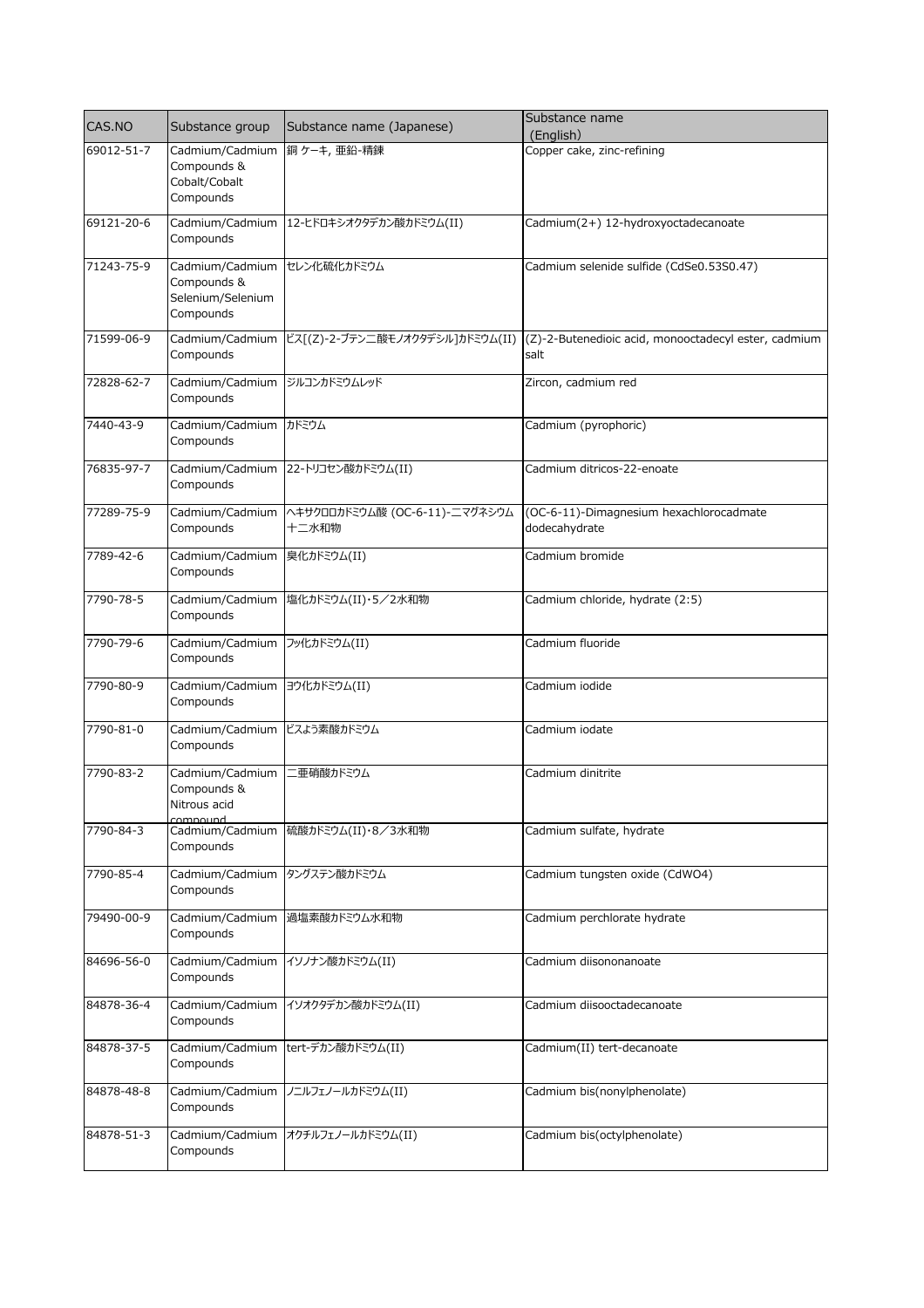| CAS.NO                   | Substance group                               | Substance name (Japanese)                                             | Substance name<br>(English)                                                                                                                   |
|--------------------------|-----------------------------------------------|-----------------------------------------------------------------------|-----------------------------------------------------------------------------------------------------------------------------------------------|
| 865-38-3                 | Cadmium/Cadmium<br>Compounds                  | ビスチオシアン酸カドミウム                                                         | Cadmium dithiocyanate                                                                                                                         |
| 87835-30-1               | Compounds                                     | Cadmium/Cadmium 2-プロピルペンタン酸カドミウム(II)                                  | Cadmium 2-propylpentanoate                                                                                                                    |
| 89759-80-8               | Cadmium/Cadmium 酢酸カドミウム水和物<br>Compounds       |                                                                       | Cadmium acetate hydrate                                                                                                                       |
| 90604-89-0               | Compounds                                     | Cadmium/Cadmium カドミウム亜鉛 リトポンイエロー                                      | Cadmium Zinc litophone Yellow                                                                                                                 |
| 90604-90-3               | Cadmium/Cadmium カドミウム リトポンイエロー<br>Compounds   |                                                                       | Cadmium Litophone Yellow                                                                                                                      |
| 93686-40-9               | Cadmium/Cadmium<br>Compounds                  | ノナン酸, 分岐型, カドミウム塩                                                     | Nonanoic acid, branched, cadmium salt                                                                                                         |
| 93820-02-1               | Cadmium/Cadmium<br>Compounds                  | 炭酸カドミウム(II)                                                           | Carbonic acid, cadmium salt                                                                                                                   |
| 93894-08-7               | Compounds                                     | Cadmium/Cadmium 4-ノニルフェノールカドミウム(II)                                   | Cadmium bis(p-nonylphenolate)                                                                                                                 |
| 93894-09-8               | Cadmium/Cadmium<br>Compounds                  | 4-(1,1,3,3-テトラメチルブチル)フェノールカドミウム<br>(II)                               | Cadmium bis[p-(1,1,3,3-tetramethylbutyl)phenolate]                                                                                            |
| 93965-24-3               | Cadmium/Cadmium<br>Compounds                  | イソデカン酸カドミウム(II)                                                       | Cadmium diisodecanoate                                                                                                                        |
| 93965-30-1               | Cadmium/Cadmium<br>Compounds                  | イソウンデカン酸カドミウム(II)                                                     | Cadmium diisoundecanoate                                                                                                                      |
| 93983-65-4               | Compounds                                     | Cadmium/Cadmium ジメチルヘキサン酸カドミウム(II)                                    | Cadmium dimethylhexanoate                                                                                                                     |
| 95892-12-9               | Cadmium/Cadmium<br>Compounds                  | イソヘキサデカン酸カドミウム(II)                                                    | Cadmium diisohexadecanoate                                                                                                                    |
| 97259-82-0               | Cadmium/Cadmium<br>Compounds                  | (Z)-2-ブテン二酸モノ(2-メチルプロピル)カドミウム(II) Cadmium diisobutyl dimaleate        |                                                                                                                                               |
| $\overline{\phantom{0}}$ | Cadmium/Cadmium カドミウム化合物<br>Compounds         |                                                                       | Cadmium compounds                                                                                                                             |
| 7775-11-3                | Chromium VI                                   | テトラオキシドクロム酸二ナトリウム                                                     | Sodium chromate                                                                                                                               |
| 7784-01-2                | Chromium VI                                   | クロム酸二銀(I)                                                             | Silver chromate                                                                                                                               |
| 7784-02-3                | Chromium VI                                   | ニクロム酸銀(I)                                                             | Silver dichromate                                                                                                                             |
| 7789-06-2                | Chromium VI                                   | テトラオキシドクロム酸ストロンチウム                                                    | Strontium chromate                                                                                                                            |
| 7789-09-5                | Chromium VI                                   | ヘプタオキシドニクロム酸ニアンモニウム                                                   | Ammonium dichromate                                                                                                                           |
| 7789-10-8                | Mercury/Mercury<br>Compounds &<br>Chromium VI | クロム酸水銀(II)                                                            | Mercury dichromate                                                                                                                            |
| 10022-48-7               | Chromium VI                                   | 二クロム酸二リチウム (Li2Cr2O7)二水和物                                             | Dilithium dichromate (Li2Cr2O7) dihydrate                                                                                                     |
| 10034-82-9               | Chromium VI                                   | クロム酸ニナトリウム・四水和物                                                       | Disodium chromate tetrahydrate                                                                                                                |
| 100402-65-1              | Chromium VI                                   | 硝酸, 銅(2+)塩とアンモニア, クロム酸(H2CrO4)二<br>アンモニウム塩及び二硝酸マンガン(2+)との炉内の反<br>応生成物 | Nitric acid, copper(2+) salt, reaction products with<br>ammonia, chromic acid (H2CrO4) diammonium salt<br>and manganese(2+) dinitrate, kilned |
| 10060-08-9               | Chromium VI                                   | クロム酸カルシウム二水和物                                                         | Calcium chromate (CaCrO4) dihydrate                                                                                                           |
| 10294-40-3               | Chromium VI                                   | クロム酸バリウム                                                              | Barium chromate                                                                                                                               |
| 10588-01-9               | Chromium VI                                   | ヘプタオキシドニクロム酸ニナトリウム                                                    | Sodium dichromate                                                                                                                             |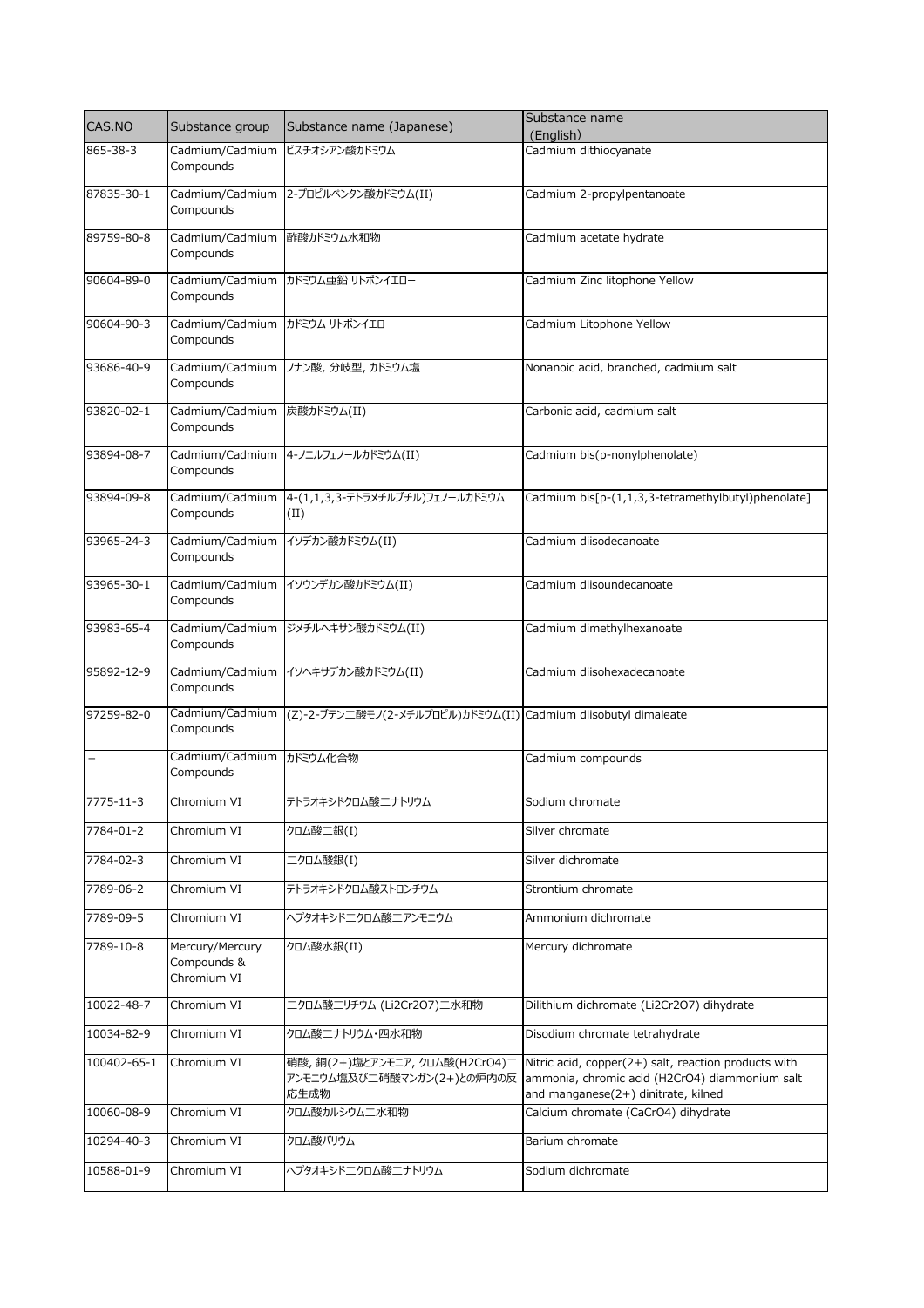| CAS.NO     | Substance group                               | Substance name (Japanese) | Substance name<br>(English)                                         |
|------------|-----------------------------------------------|---------------------------|---------------------------------------------------------------------|
| 11103-86-9 | Chromium VI                                   | ビス(クロム酸)水酸化二亜鉛(II)カリウム    | Potassium hydroxyoctaoxodizincatedichromate                         |
| 11113-70-5 | Chromium VI &<br>Lead/Lead<br>Compounds       | ケイクロム酸鉛                   | Lead chromate silicate                                              |
| 11115-74-5 | Chromium VI                                   | ジヒドロキシ-ジオキソ-クロム           | dihydroxy-dioxo-chromium                                            |
| 11119-70-3 | Chromium VI &<br>Lead/Lead<br>Compounds       | クロム酸鉛                     | Chromium lead oxide                                                 |
| 12017-86-6 | Chromium VI &<br>Lead/Lead<br>Compounds       | クロム酸二水酸化二鉛                | Dilead chromate dihydroxide                                         |
| 12433-30-6 | Chromium VI                                   | クロム酸ウランオキシド               | (Dioxochromium)di-mu-oxodioxouranium (CrUO6)                        |
| 12433-50-0 | Chromium VI                                   | カリウム; ジオキシド-ジオキソ-クロム      | potassium; dioxido-dioxo-chromium                                   |
| 12656-85-8 | Chromium VI &<br>Lead/Lead<br>Compounds       | C.I.ピグメントレッド104           | Lead chromate molybdate sulfate red; C.I. Pigment<br><b>Red 104</b> |
| 1328-67-2  | Chromium VI                                   | クロム酸亜鉛                    | Zinc chromate                                                       |
| 1333-82-0  | Chromium VI                                   | 三酸化クロム                    | Chromium (VI) trioxide                                              |
| 13423-61-5 | Chromium VI                                   | クロム酸マグネシウム                | Chromic acid (H2CrO4), magnesium salt (1:1)                         |
| 1344-37-2  | Chromium VI &<br>Lead/Lead<br>Compounds       | C.I.ピグメントイエロー34           | Lead sulfochromate yellow; C.I. Pigment Yellow 34                   |
| 1344-38-3  | Chromium VI &<br>Lead/Lead<br>Compounds       | C.I.ピグメントオレンジ21           | C.I. Pigment Orange 21                                              |
| 13444-75-2 | Mercury/Mercury<br>Compounds &<br>Chromium VI | クロム酸 (II)水銀               | Mercury (II) chromate                                               |
| 13446-72-5 | Chromium VI                                   | クロム酸ジルビジウム                | Rubidium chromate                                                   |
| 13446-73-6 | Chromium VI                                   | ニクロム酸ニルビジウム               | Dirubidium dichromate                                               |
| 13453-35-5 | Chromium VI                                   | ニクロム酸ジタリウム(I)             | Dithallium dichromate                                               |
| 13454-78-9 | Chromium VI                                   | クロム酸セシウム                  | Cesium chromate                                                     |
| 13455-25-9 | Chromium VI &<br>Cobalt/Cobalt<br>Compounds   | クロム酸コバルト(II)              | Cobalt chromate (Chromic acid (H2CrO4), cobalt(2+)<br>salt $(1:1)$  |
| 13465-34-4 | Mercury/Mercury<br>Compounds &<br>Chromium VI | クロム酸 (I)水銀                | Mercury (I) chromate                                                |
| 13473-75-1 | Chromium VI                                   | クロム酸ジタリウム(I)              | Thallium (I) chromate                                               |
| 13517-17-4 | Chromium VI                                   | クロム酸二ナトリウム (Na2CrO4)十水和物  | Disodium chromate decahydrate                                       |
| 13530-65-9 | Chromium VI                                   | クロム酸亜鉛(II)                | Chromic acid (H2CrO4), zinc salt (1:1)                              |
| 13530-67-1 | Chromium VI                                   | 重クロム酸ジセシウム                | Caesium dichromate                                                  |
| 13530-68-2 | Chromium VI                                   | (ヘプタオキシドニクロム酸)二水素         | Dichromic acid                                                      |
| 13548-42-0 | Chromium VI                                   | クロム酸銅(II)                 | Copper chromate                                                     |
| 13675-47-3 | Chromium VI                                   | 重クロム酸銅(II)                | Copper dichromate                                                   |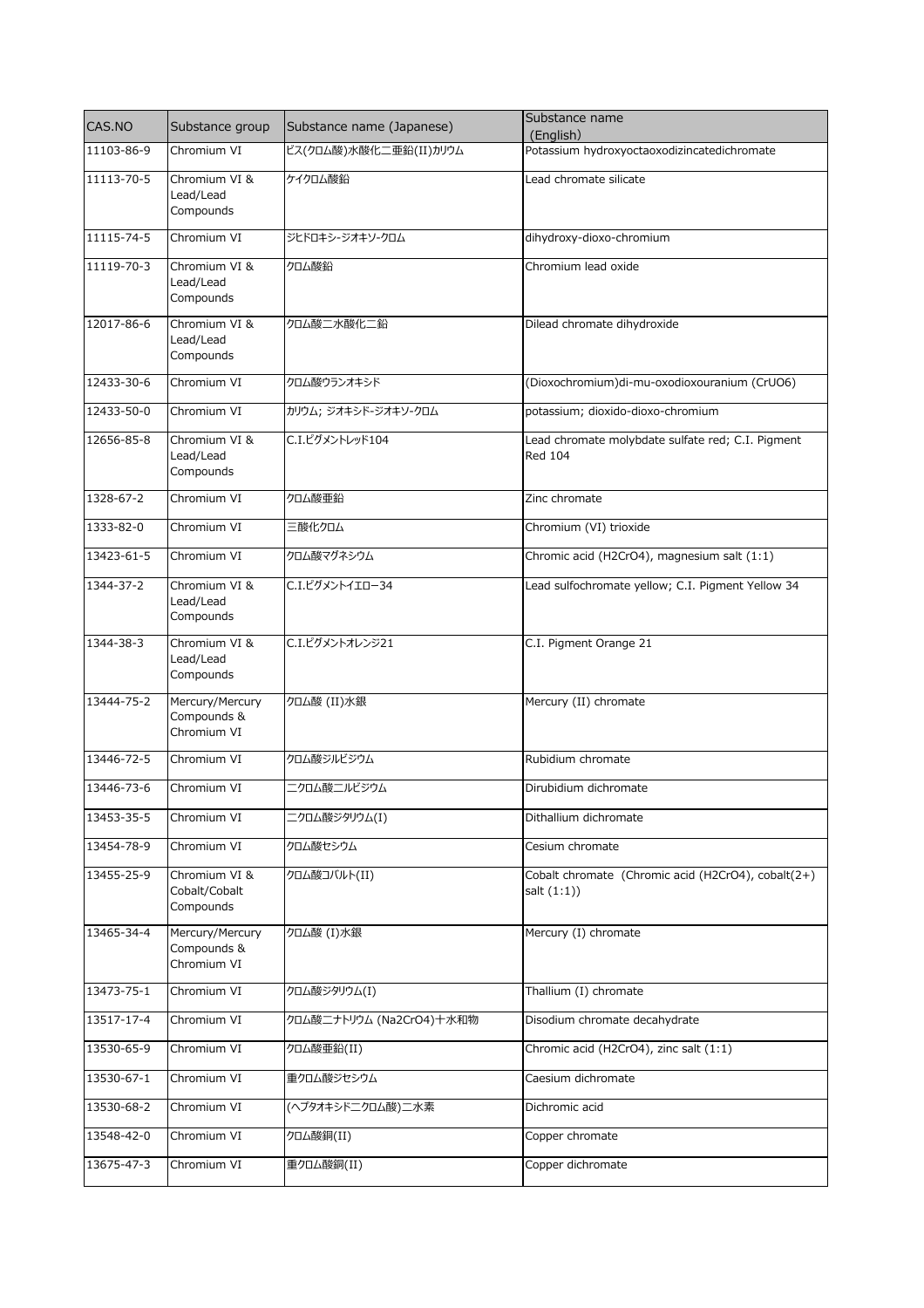| CAS.NO     | Substance group                               | Substance name (Japanese)                 | Substance name                                                                                   |
|------------|-----------------------------------------------|-------------------------------------------|--------------------------------------------------------------------------------------------------|
| 13765-19-0 | Chromium VI                                   | クロム酸カルシウム                                 | (English)<br>Calcium chromate                                                                    |
|            |                                               |                                           |                                                                                                  |
| 13843-81-7 | Chromium VI                                   | 重クロム酸ジリチウム                                | Lithium dichromate                                                                               |
| 14018-95-2 | Chromium VI                                   | ニクロム酸亜鉛                                   | Chromic acid (H2Cr2O7), zinc salt (1:1)                                                          |
| 14104-85-9 | Chromium VI                                   | ニクロム酸マグネシウム                               | Magnesium dichromate                                                                             |
| 14307-33-6 | Chromium VI                                   | ニクロム酸カルシウム                                | Chromic acid, calcium salt, (Calcium dichromate)                                                 |
| 14307-35-8 | Chromium VI                                   | クロム酸リチウム                                  | Lithium chromate                                                                                 |
| 14312-00-6 | Cadmium/Cadmium<br>Compounds &<br>Chromium VI | クロム酸カドミウム                                 | Cadmium chromate                                                                                 |
| 14445-91-1 | Chromium VI                                   | 二クロム酸アンモニウム(1:?)                          | Chromic acid, ammonium salt                                                                      |
| 14507-18-7 | Chromium VI                                   | クロム酸鉄(II)                                 | Iron chromate (FeCrO4)                                                                           |
| 14721-18-7 | Chromium VI &<br>Nickel/Nickel<br>Compounds   | クロム酸ニッケル(II)                              | Nickel chromate                                                                                  |
| 14977-61-8 | Chromium VI                                   | ジクロロジオキソクロム                               | Chromyl dichloride; chromic oxychloride                                                          |
| 14986-48-2 | Chromium VI                                   | 塩化 (VI)クロム                                | Chromium (VI) chloride                                                                           |
| 15586-38-6 | Chromium VI &<br>Nickel/Nickel<br>Compounds   | 二クロム酸ニッケル(II)                             | Nickel dichromate                                                                                |
| 15930-94-6 | Chromium VI                                   | クロム酸水酸化亜鉛                                 | zinc chromate hydroxide                                                                          |
| 16037-50-6 | Chromium VI                                   | 塩化クロム酸カリウム                                | Chromate(1-), chlorotrioxo-, potassium, (T-4)-                                                   |
| 16565-94-9 | Chromium VI                                   | クロム酸ランタン(III)                             | Chromic acid (H2CrO4), lanthanum(3+) salt (3:2)                                                  |
| 16569-85-0 | Chromium VI                                   | クロム酸マグネシウム五水和物                            | Magnesium chromate pentahydrate                                                                  |
| 16569-86-1 | Chromium VI                                   | クロム酸, ランタン(3+)塩 (3:2), 七水和物               | Chromic acid, lanthanum(3+) salt (3:2), heptahydrate                                             |
| 16569-87-2 | Chromium VI                                   | クロム酸 (H2CrO4), ネオジム(3+)塩 (3:2), 七水<br>和物  | Chromic acid (H2CrO4), neodymium(3+) salt (3:2),<br>heptahydrate                                 |
| 18454-12-1 | Chromium VI &<br>Lead/Lead<br>Compounds       | クロム酸化鉛                                    | Lead chromate oxide                                                                              |
| 18540-29-9 | Chromium VI                                   | クロム (VI)                                  | Chromium (VI)                                                                                    |
| 20039-37-6 | Chromium VI                                   | ピリジン・0.5二クロム酸                             | Pyridinium dichromate                                                                            |
| 24613-89-6 | Chromium VI                                   | トリス(クロム酸)二クロム(III)                        | Chromium III chromate; chromic chromate                                                          |
| 27133-66-0 | Chromium VI                                   | バリウム/クロム酸/カリウム,(1:x:x)                    | Chromic acid, barium potassium salt                                                              |
| 34448-20-9 | Chromium VI                                   | 二クロム酸マグネシウム (MgCr2O7)六水和物                 | Magnesium dichromate (MgCr2O7) hexahydrate                                                       |
| 36563-89-0 | Chromium VI                                   | クロム酸 (H2CrO4), ランタン (3+)塩 (3:2), 八水<br>和物 | Chromic acid (H2CrO4), lanthanum (3+) salt (3:2),<br>octahydrate                                 |
| 37235-82-8 | Chromium VI                                   | クロム酸ビスマスオキシド                              | Dibismuth dichromium nonaoxide                                                                   |
| 37300-23-5 | Chromium VI                                   | ジンクイエロー (クロム酸亜鉛系顔料)                       | Zinc yellow (Zinc chromate pigment)                                                              |
| 39400-35-6 | Chromium VI                                   | 和物                                        | クロム酸ウランナトリウム(Na2U2(CrO4)3O4)・六水 Sodium uranium chromate oxide (Na2U2(CrO4)3O4)<br>hexahvdrate    |
| 41189-36-0 | Chromium VI                                   | クロム酸/カリウム/亜鉛,(1:x:x)                      | Chromic acid, potassium zinc salt                                                                |
| 49663-84-5 | Chromium VI                                   | クロム酸八水酸化五亜鉛                               | Pentazinc chromate octahydroxide                                                                 |
| 50316-88-6 | Chromium VI                                   | 和物                                        | クロム酸 (H2CrO4), ネオジム(3+)塩 (3:2), 二水 Chromic acid (H2CrO4), neodymium(3+) salt (3:2),<br>dihydrate |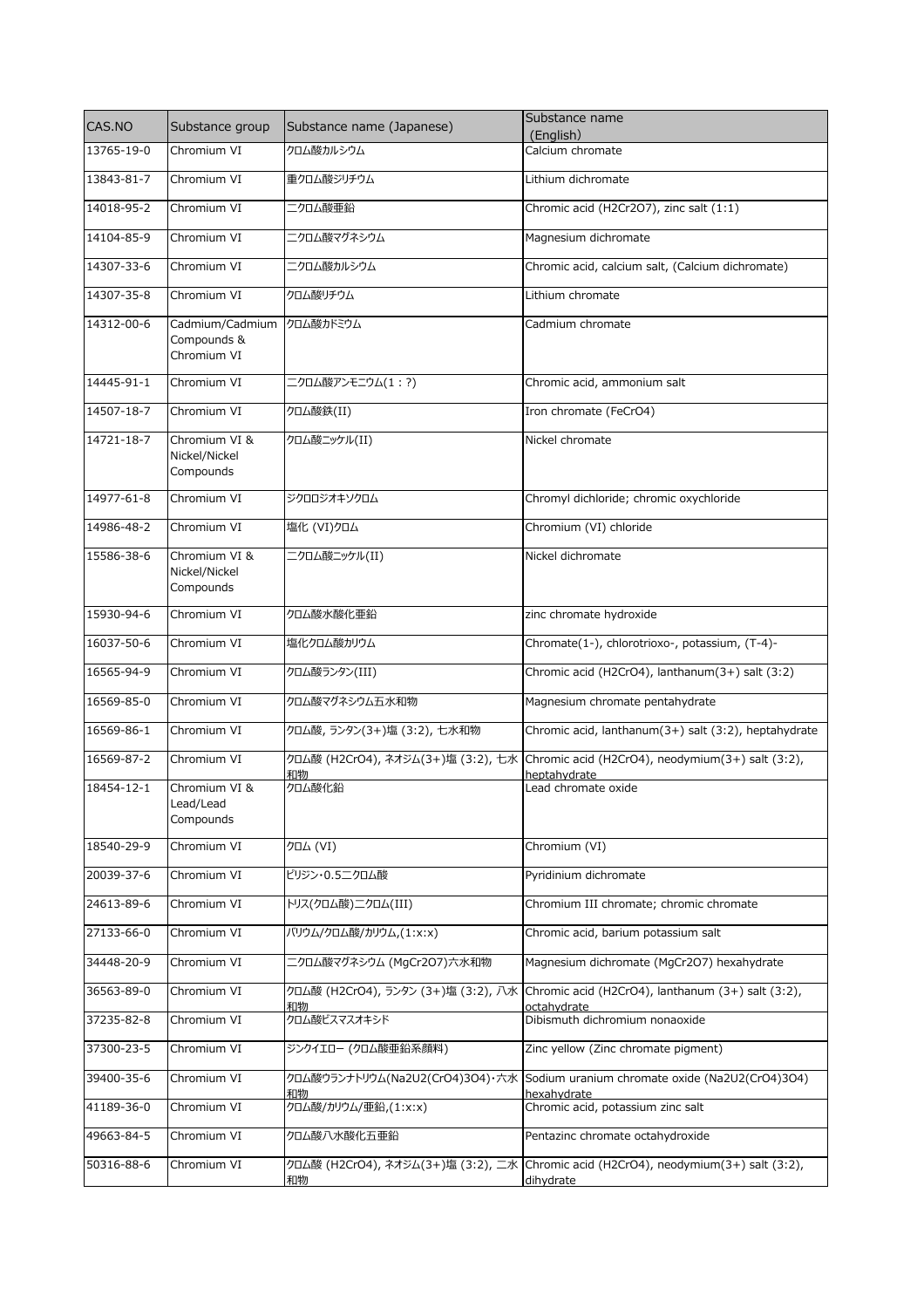| CAS.NO                   | Substance group                                          | Substance name (Japanese)                                | Substance name<br>(English)                                                                                                              |
|--------------------------|----------------------------------------------------------|----------------------------------------------------------|------------------------------------------------------------------------------------------------------------------------------------------|
| 51899-02-6               | Chromium VI &<br>Lead/Lead<br>Compounds                  | クロム酸硫酸鉛 (Pb9(CrO4)5(SO4)4)                               | Lead chromate sulfate (Pb9(CrO4)5(SO4)4)                                                                                                 |
| 53206-40-9               | Chromium VI                                              |                                                          | クロム酸 (H2CrO4), プラセオジミウム(3+)塩 (3:2) Chromic acid (H2CrO4), praceodymium(3+) salt (3:2)                                                    |
| 53206-41-0               | Chromium VI                                              | クロム酸 (H2CrO4), プラセオジミウム(3+)塩<br>(3:2), 七水和物              | Chromic acid (H2CrO4), praceodymium(3+) salt (3:2),<br>heptahydrate                                                                      |
| 56660-19-6               | Chromium VI                                              | テトラブチルアミニウム・0.5クロム酸                                      | Tetrabutylammonium, salt with chromic acid (2:1)                                                                                         |
| 63020-43-9               | Chromium VI                                              | クロム酸 (H2CrO4), カリウム 亜鉛塩 (2:2:1)                          | Dipotassium zinc bis(chromate)                                                                                                           |
| 68475-49-0               | Chromium VI                                              | 水酸化酸化ケイ酸クロム                                              | Chromium hydroxide oxide silicate                                                                                                        |
| 69011-07-0               | Chromium VI &<br>Lead/Lead<br>Compounds                  | クロム酸ケイ酸鉛                                                 | Lead chromate silicate (Pb3(CrO4)(SiO4))                                                                                                 |
| 7738-94-5                | Chromium VI                                              | (テトラオキシドクロム酸)二水素                                         | Chromic acid                                                                                                                             |
| 7758-97-6                | Chromium VI &<br>Lead/Lead<br>Compounds                  | テトラオキシドクロム酸鉛(II)                                         | Lead chromate                                                                                                                            |
| 7778-50-9                | Chromium VI                                              | ヘプタオキシドニクロム酸ニカリウム                                        | Potassium dichromate                                                                                                                     |
| 7788-98-9                | Chromium VI                                              | クロム酸アンモニウム                                               | Ammonium chromate                                                                                                                        |
| 7789-00-6                | Chromium VI                                              | テトラオキシドクロム酸二カリウム                                         | Potassium chromate                                                                                                                       |
| 7789-12-0                | Chromium VI                                              | ヘプタオキシドニクロム酸ニナトリウムニ水和物                                   | Sodium dichromate                                                                                                                        |
| 7789-73-3                | Chromium VI                                              | 二クロム酸カルシウム (カクル207)三水和物                                  | Calcium dichromate (CaCr2O7) trihydrate                                                                                                  |
| 99328-50-4               | Chromium VI                                              | 硝酸バリウムとアンモニア、クロム酸 (H2CrO4)ニアン<br>モニウム、硝酸銅(2+)との反応生成物のか焼物 | Nitric acid, barium salt, reaction products with<br>ammonia, chromic acid (H2CrO4) diammonium salt<br>and copper(2+) dinitrate, calcined |
| $\overline{\phantom{0}}$ | Chromium VI                                              | 六価クロム化合物                                                 | Chromium (VI) compounds                                                                                                                  |
| -                        | Chromium VI                                              | クロム酸及び重クロム酸のオリゴマー                                        | Oligomers of chromic acid and dichromic acid                                                                                             |
| $\overline{\phantom{0}}$ | Chromium VI                                              | クロム酸亜鉛 (クロム酸亜鉛カリウムを含む)                                   | Zinc chromates including zinc potassium chromate                                                                                         |
| 3124-01-4                | Lead/Lead<br>Compounds                                   | ヘキサフェニルジプルンバン                                            | Diplumbane, hexaphenyl-                                                                                                                  |
| 7446-10-8                | Lead/Lead<br>Compounds                                   | 亜硫酸鉛(II)                                                 | Sulfurous acid, $lead(2++)$ salt $(1:1)$                                                                                                 |
| 7759-01-5                | Lead/Lead<br>Compounds                                   | タングステン酸/鉛(II),(1:1)                                      | Lead tungsten oxide                                                                                                                      |
| 10031-13-7               | Lead/Lead<br>Compounds &<br>Arsenic/Arsenic<br>Compounds | ニ亜アルセネン酸鉛(II)                                            | Lead arsenite                                                                                                                            |
| 10031-22-8               | Lead/Lead<br>Compounds                                   | 鉛(II)ジブロミド                                               | Lead bromide (PbBr2)                                                                                                                     |
| 100402-96-8              | Lead/Lead<br>Compounds                                   | ケイ酸 (H2SiO3), カルシウム塩 (1:1), 鉛及びマン<br>ガンドープ               | Silicic acid (H2SiO3), calcium salt (1:1), lead and<br>manganese-doped                                                                   |
| 100656-49-3              | Lead/Lead<br>Compounds                                   | バナジウム-亜鉛含有ドロス中の鉛                                         | Lead, dross, vanadium-zinc-containing                                                                                                    |
| 10099-74-8               | Lead/Lead<br>Compounds                                   | 二硝酸鉛                                                     | Lead dinitrate                                                                                                                           |
| 10099-76-0               | Lead/Lead<br>Compounds                                   | ケイ酸鉛(II)                                                 | Silicic acid (H2SiO3), lead( $2+$ ) salt ( $1:1$ )                                                                                       |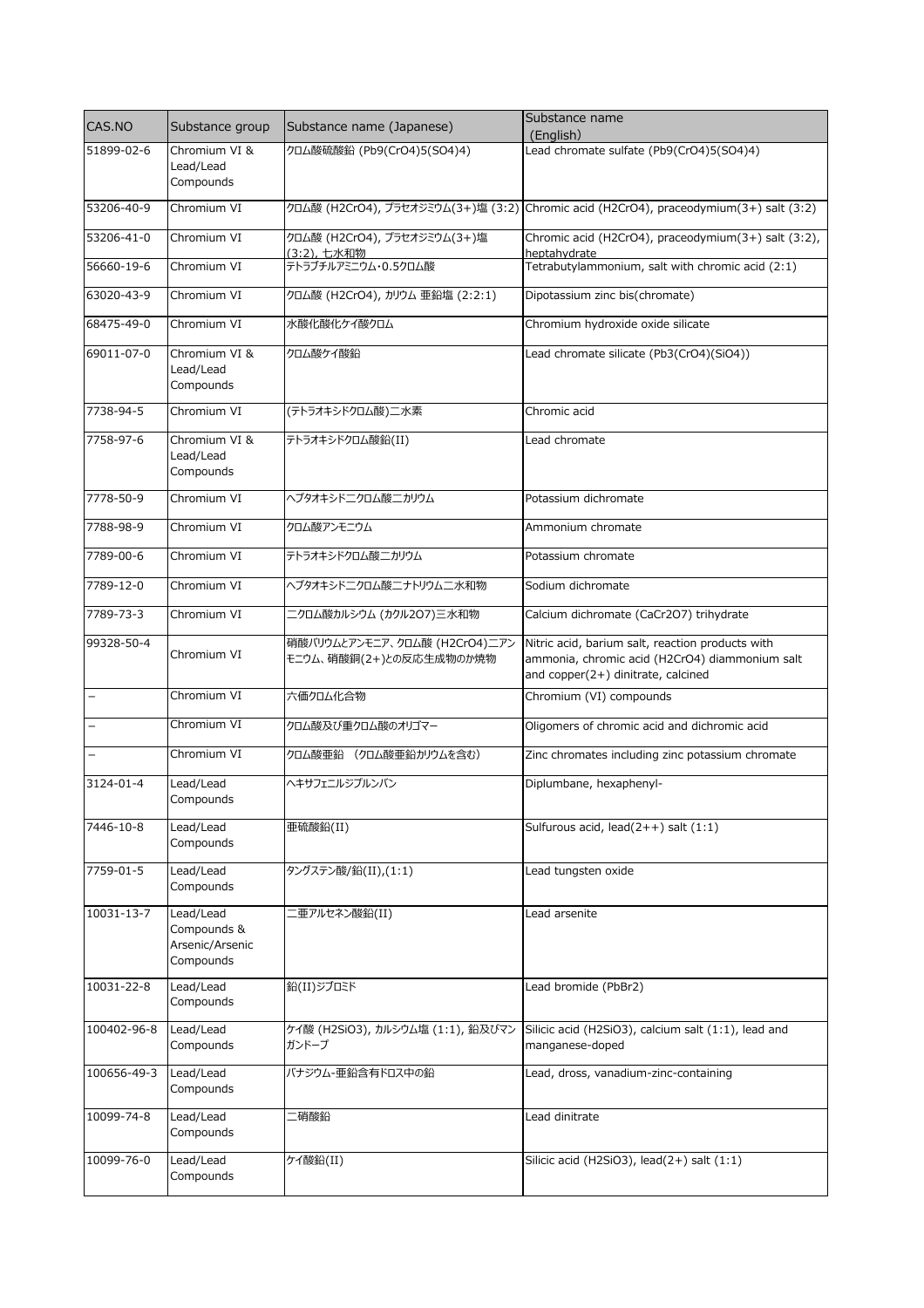| CAS.NO          | Substance group                                          | Substance name (Japanese)         | Substance name<br>(English)                                       |
|-----------------|----------------------------------------------------------|-----------------------------------|-------------------------------------------------------------------|
| 10099-79-3      | Lead/Lead<br>Compounds                                   | ビス(バナジン酸)鉛(II)                    | Lead vanadate                                                     |
| 101012-92-4     | Lead/Lead<br>Compounds                                   | 塩基性イソデカン酸ナフテン酸鉛                   | Lead, isodecanoate naphthenate complexes, basic                   |
| 101013-06-3     | Lead/Lead<br>Compounds                                   | イソオクタン酸ネオデカン酸鉛錯体                  | Lead, isooctanoate neodecanoate complexes                         |
| 10101-63-0      | Lead/Lead<br>Compounds                                   | ヨウ化鉛(II)                          | Lead iodide                                                       |
| 10102-48-4      | Lead/Lead<br>Compounds &<br>Arsenic/Arsenic<br>Compounds | ひ酸/鉛,(3:2)                        | Lead arsenate (Pb3(AsO4)2)                                        |
| 10190-55-3      | Lead/Lead<br>Compounds                                   | モリブデン酸鉛(II)                       | Lead molybdate                                                    |
| 102110-36-1     | Lead/Lead<br>Compounds                                   | ケイ酸, カルシウム塩, 鉛/マンガンドープ            | Silicic acid, calcium salt, lead and manganese-doped              |
| 102110-49-6     | Lead/Lead<br>Compounds &<br>Nickel/Nickel<br>Compounds   | 銅, 鉄, 鉛, ニッケルマットの残渣の非水溶性硫酸化<br>合物 | Residues, copper-iron-lead-nickel matte, sulfuric acid-<br>insol. |
| 10214-39-8      | Lead/Lead<br>Compounds                                   | ビスメタほう酸鉛(II)・水和物                  | Boric acid (HBO2), lead(2+) salt, monohydrate (8CI,<br>9CI)       |
| 10294-47-0      | Lead/Lead<br>Compounds                                   | 二塩素酸鉛                             | Lead dichlorate                                                   |
| 10294-58-3      | Lead/Lead<br>Compounds                                   | 鉛(II)ビスホスフィナート                    | Lead diphosphinate                                                |
| 103427-19-6     | Lead/Lead<br>Compounds                                   | 2-ヒドロキシ-1-プロパンスルホン酸鉛(II)          | Lead bis(2-hydroxy-1-propanesulfonate)                            |
| 1067-14-7       | Lead/Lead<br>Compounds                                   | トリエチルクロロ鉛(IV)                     | Plumbane, chlorotriethyl-                                         |
| 1068-61-7       | Lead/Lead<br>Compounds                                   | ニメタクリル酸鉛(II)                      | Lead methacrylate                                                 |
| 1072-35-1       | Lead/Lead<br>Compounds                                   | 鉛(II)=ジステアラート                     | Stearic acid, lead (2+) salt                                      |
| 109707-90-6     | Lead/Lead<br>Compounds                                   | ジアミルジチオカルバミン酸, 鉛                  | Diamyldithiocarbamate, lead                                       |
| 11113-70-5      | Chromium VI &<br>Lead/Lead<br>Compounds                  | ケイクロム酸鉛                           | Lead chromate silicate                                            |
| 11116-83-9      | Lead/Lead<br>Compounds                                   | 十三酸化四ルテニウム二鉛二ビスマス                 | Dibismuth dilead tetraruthenium tridecaoxide                      |
| 11119-70-3      | Chromium VI &<br>Lead/Lead<br>Compounds                  | クロム酸鉛                             | Chromium lead oxide                                               |
| 11120-22-2      | Lead/Lead<br>Compounds                                   | ケイ酸と鉛の塩                           | Silicic acid, lead salt                                           |
| $1120 - 46 - 3$ | Lead/Lead<br>Compounds                                   | オレイン酸鉛(II)                        | Lead oleate                                                       |
| 114601-64-8     | Lead/Lead<br>Compounds                                   | 2-ヒドロキシ-1-プロパンスルホン酸鉛(1:?)         | 2-Hydroxy-1-propanesulfonic acid, lead salt (1:?)                 |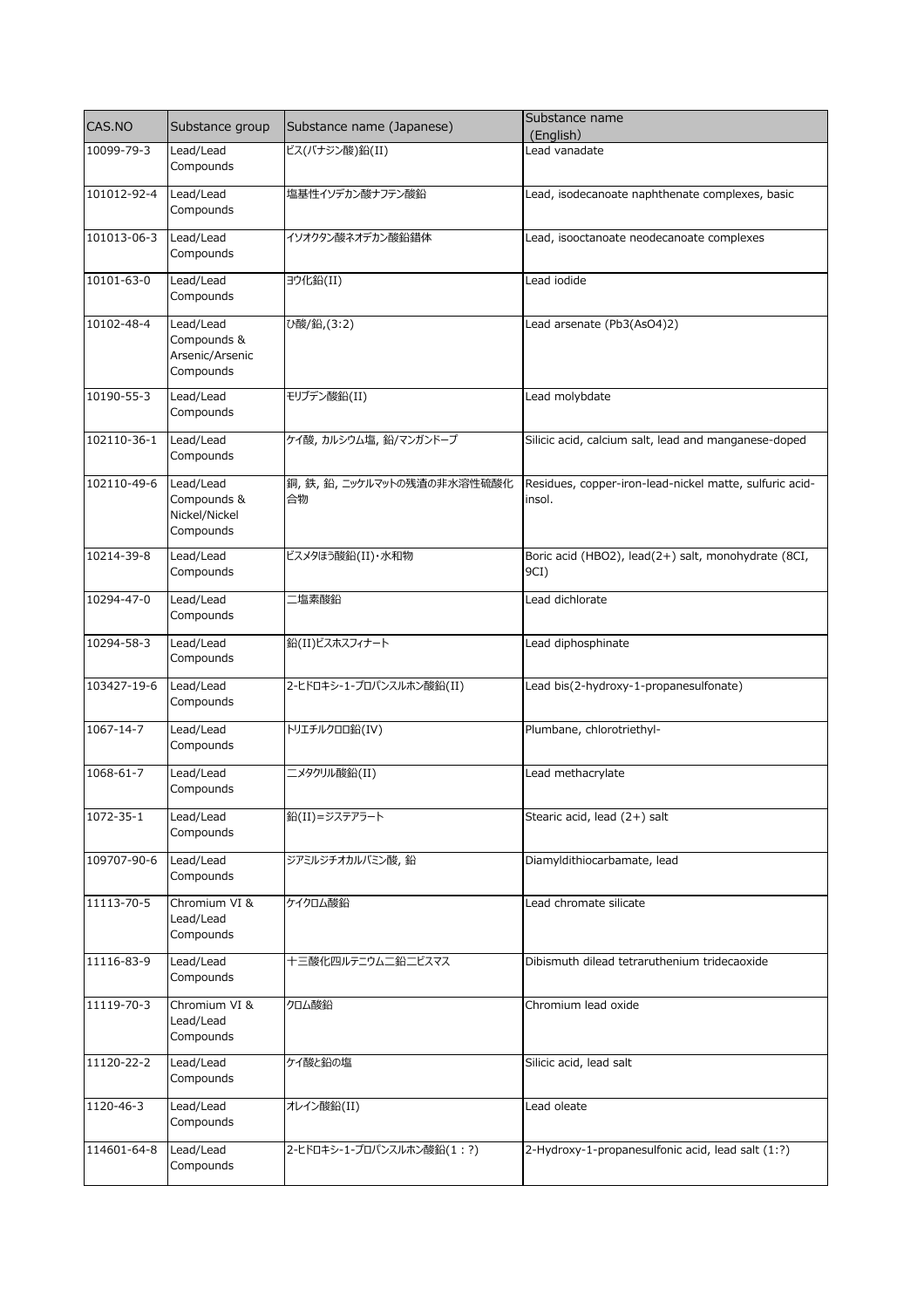| CAS.NO      | Substance group                                            | Substance name (Japanese) | Substance name<br>(English)                    |
|-------------|------------------------------------------------------------|---------------------------|------------------------------------------------|
| 1153-06-6   | Lead/Lead<br>Compounds                                     | トリフェニルクロロプルンバン            | Chlorotriphenylplumbane                        |
| 1162-06-7   | Lead/Lead<br>Compounds                                     | アセトキシトリフェニルプルンバン          | Acetoxytriphenylplumbane                       |
| 116565-73-2 | Lead/Lead<br>Compounds                                     | ケイ酸スルホモリブドクロム酸鉛           | Lead sulfomolybdochromate, silica encapsulated |
| 116565-74-3 | Lead/Lead<br>Compounds                                     | 変性ケイ酸硫酸クロム酸鉛              | Chromium lead oxide sulfate, silica-modified   |
| 1191-18-0   | Lead/Lead<br>Compounds                                     | ブタン二酸鉛(II)                | Lead succinate                                 |
| 12013-69-3  | Lead/Lead<br>Compounds                                     | 鉛酸二カルシウム                  | Plumbate (PbO44-), calcium (1:2), (T-4)-       |
| 12017-86-6  | Chromium VI &<br>Lead/Lead<br>Compounds                    | クロム酸二水酸化二鉛                | Dilead chromate dihydroxide                    |
| 12023-90-4  | Lead/Lead<br>Compounds                                     | 酸化鉛鉄 (Fe12PbO19)          | Iron lead oxide (Fe12PbO19)                    |
| 12029-23-1  | Lead/Lead<br>Compounds                                     | 三酸化鉛ハフニウム                 | Hafnium lead trioxide                          |
| 12034-30-9  | Lead/Lead<br>Compounds                                     | 亜ナマリ酸ナトリウム                | Plumbate (PbO22-), disodium                    |
| 12034-88-7  | Lead/Lead<br>Compounds                                     | ネオブ酸鉛                     | Lead neobate                                   |
| 12036-31-6  | Lead/Lead<br>Compounds                                     | 酸化スズ鉛                     | Lead tin oxide (PbSnO3)                        |
| 12036-76-9  | Lead/Lead<br>Compounds                                     | 酸化硫酸二鉛                    | Lead oxide sulfate                             |
| 12048-28-1  | Lead/Lead<br>Compounds                                     | ビスマス/鉛,(1:1)              | Bismuth, compound with lead (1:1)              |
| 12059-89-1  | Lead/Lead<br>Compounds                                     | 酸化鉛(I)                    | Lead oxide (Pb2O)                              |
| 12060-00-3  | Lead/Lead<br>Compounds                                     | 三酸化チタン鉛                   | Lead titanium trioxide                         |
| 12060-01-4  | Lead/Lead<br>Compounds                                     | ジルコニウム酸鉛                  | Lead zirconate                                 |
| 12065-68-8  | Lead/Lead<br>Compounds                                     | タンタル酸鉛                    | Lead tantalate                                 |
| 12065-90-6  | Lead/Lead<br>Compounds                                     | 四酸化硫酸五鉛                   | Pentalead tetraoxide sulphate                  |
| 12069-00-0  | Lead/Lead<br>Compounds &<br>Selenium/Selenium<br>Compounds | 鉛(II)セレニド                 | Lead selenide (PbSe)                           |
| 12137-74-5  | Lead/Lead<br>Compounds                                     | 硫化鉛                       | Lead disulphide                                |
| 12141-20-7  | Lead/Lead<br>Compounds                                     | ニ酸化ホスホン酸三鉛                | Trilead dioxide phosphonate                    |
| 12202-17-4  | Lead/Lead<br>Compounds                                     | 三酸化硫酸四鉛                   | Tetralead trioxide sulphate                    |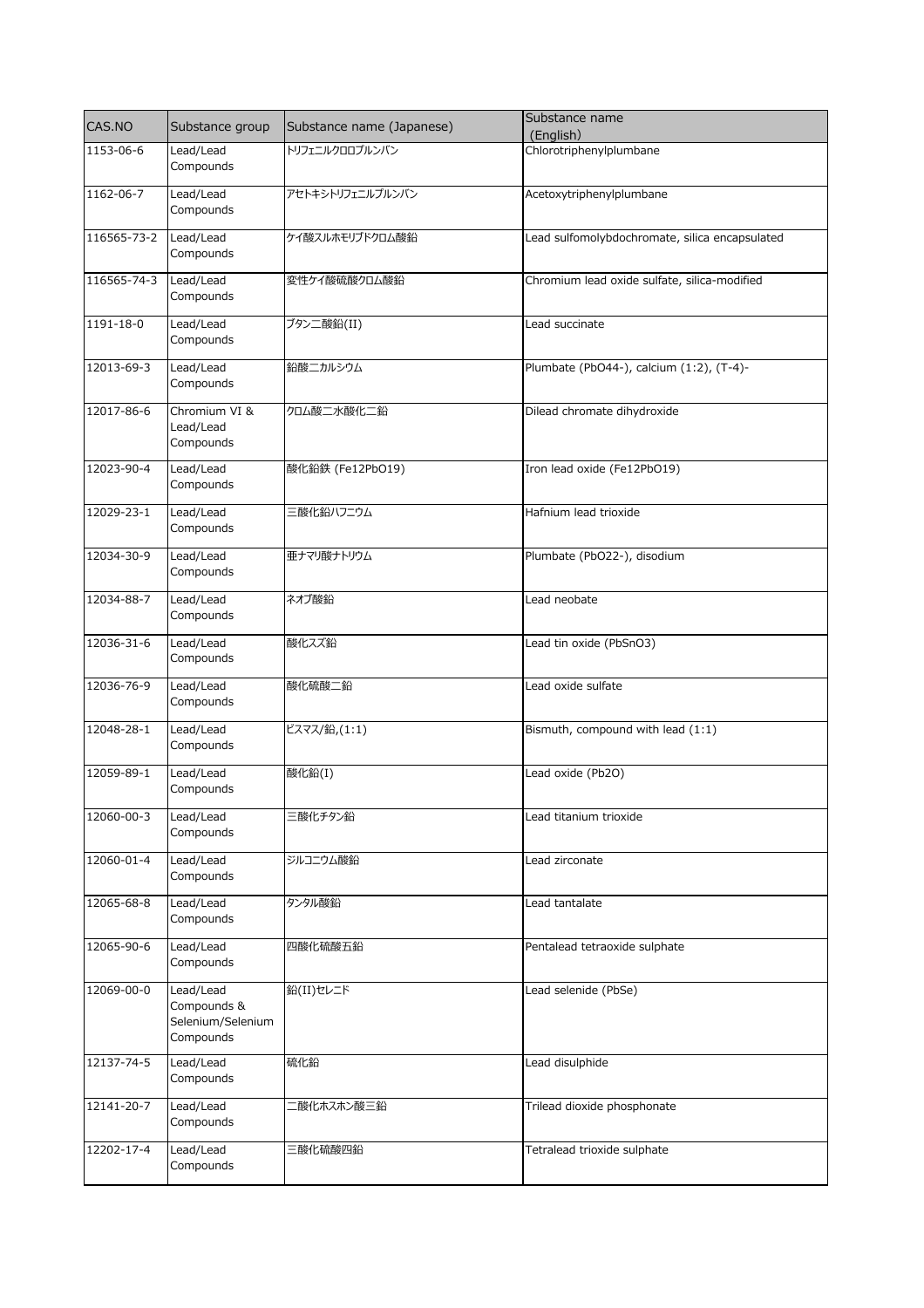| CAS.NO                 | Substance group                                        | Substance name (Japanese)                   | Substance name                                                                                                         |
|------------------------|--------------------------------------------------------|---------------------------------------------|------------------------------------------------------------------------------------------------------------------------|
|                        |                                                        |                                             | (English)                                                                                                              |
| 12205-72-0             | Lead/Lead<br>Compounds                                 | 塩化酸化鉛                                       | Lead chloride oxide                                                                                                    |
| 122332-23-4            | Lead/Lead<br>Compounds                                 | フェノール, テトラプロピレン-, 鉛(2+)塩                    | Phenol, tetrapropylene-, lead(2+) salt                                                                                 |
| 12266-38-5             | Lead/Lead<br>Compounds                                 | アンチモン/鉛,(1:1)                               | Lead antimonide                                                                                                        |
| 12268-84-7             | Lead/Lead<br>Compounds                                 | 水酸化硝酸鉛                                      | Lead hydroxide nitrate                                                                                                 |
| 12275-07-9             | Lead/Lead<br>Compounds                                 | マレイン酸三酸化四鉛                                  | 1,3,5,7,9-Pentaoxa-<br>2.lambda.2,4.lambda.2,6.lambda.2,8.lambda.2-<br>tetraplumbacyclotridec-11-ene-10,13-dione, (Z)- |
| 1227908-26-0           | Lead/Lead<br>Compounds                                 | 酸化ジルコニウムチタン鉛ランタン                            | Lanthanum lead titanium zirconium oxide                                                                                |
| 12372-45-1             | Lead/Lead<br>Compounds                                 | ペンタデカオキソジプルンバート五ニオブ酸(1-)カリウム                | Potassium pentadecaoxodiplumbatepentaniobate(1-)                                                                       |
| 12397-06-7             | Lead/Lead<br>Compounds                                 | 硫酸,鉛三塩基酸                                    | Lead sulfate, tribasic                                                                                                 |
| 12403-82-6             | Lead/Lead<br>Compounds                                 | ジヒドロキシ[2,4,6-トリニトロ-1,3-ベンゼンジオラト<br>(2-)]ジ-鉛 | Lead, dihydroxy[2,4,6-trinitro-1,3-benzenediolato(2-<br>$)$ ]di-                                                       |
| 12435-47-1             | Lead/Lead<br>Compounds                                 | ゲルマニウム酸鉛                                    | Lead germanate                                                                                                         |
| 125328-49-6            | Lead/Lead<br>Compounds                                 | 脂肪酸鉛 (炭素数C4-20, 分岐型)                        | Fatty acids, C4- 20-branched, lead salts                                                                               |
| 125494-56-6            | Lead/Lead<br>Compounds                                 | 塩基性ネオカルボン酸 (炭素数C9-28) 2-エチルへ<br>キサン酸鉛       | Lead, C9-28-neocarboxylate 2-ethylhexanoate<br>complexes, basic                                                        |
| 12565-18-3             | Lead/Lead<br>Compounds                                 | ビス(オクタデカノアト)ジオキソトリ-鉛                        | Lead, bis(octadecanoato)dioxotri-                                                                                      |
| 12578-12-0             | Lead/Lead<br>Compounds                                 | ジオキソ(ジステアラト)三鉛                              | Dioxobis(stearato)trilead                                                                                              |
| 12608-25-2             | Lead/Lead<br>Compounds                                 | 塩基性亜硫酸鉛                                     | Basic lead sulfite                                                                                                     |
| 12612-47-4             | Lead/Lead<br>Compounds                                 | 塩化鉛                                         | Lead chloride (V.A.N.)                                                                                                 |
| 1262279-30-0           | Lead/Lead<br>Compounds &<br>Cobalt/Cobalt<br>Compounds | 厶                                           | 酸化タングステンチタンストロンチウム鉛コバルトカルシウ   Calcium cobalt lead strontium titanium tungsten oxide                                    |
| 1262279-31-1 Lead/Lead | Compounds &<br>Cobalt/Cobalt<br>Compounds              | 酸化タングステンチタン鉛コバルトカルシウム                       | Calcium cobalt lead titanium tungsten oxide                                                                            |
| 12626-81-2             | Lead/Lead<br>Compounds                                 | 三酸化ジルコニウムチタン鉛                               | Lead titanium zirconium oxide                                                                                          |
| 12656-85-8             | Chromium VI &<br>Lead/Lead<br>Compounds                | C.I.ピグメントレッド104                             | Lead chromate molybdate sulfate red; C.I. Pigment<br><b>Red 104</b>                                                    |
| 12687-78-4             | Lead/Lead<br>Compounds                                 | ケイ酸硫酸鉛                                      | Lead silicate sulfate                                                                                                  |
| 12709-98-7             | Lead/Lead<br>Compounds                                 | 酸化モリブデン鉛クロム                                 | Chromium lead molybdenum oxide                                                                                         |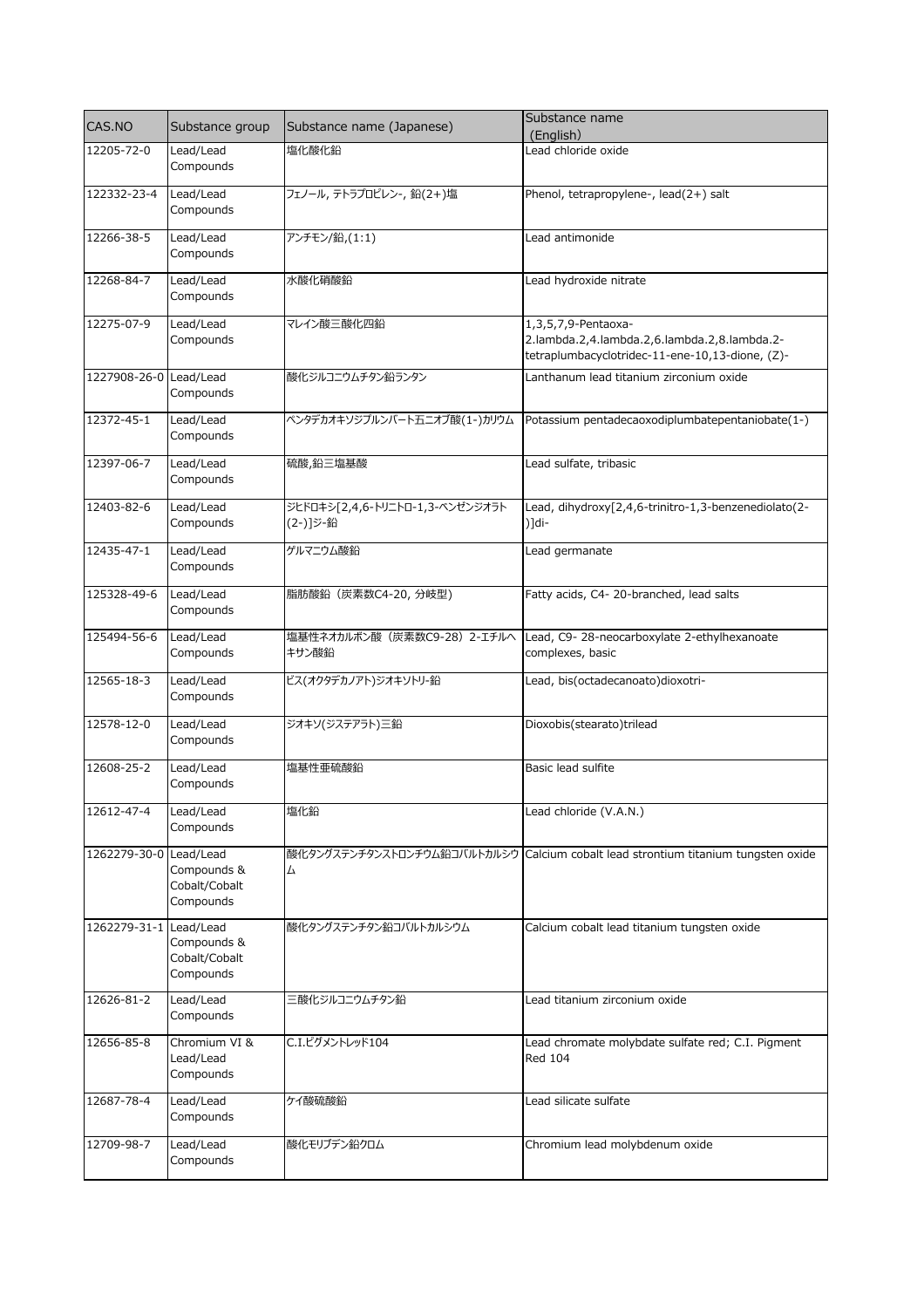| CAS.NO      | Substance group                         | Substance name (Japanese)       | Substance name                                                                                         |
|-------------|-----------------------------------------|---------------------------------|--------------------------------------------------------------------------------------------------------|
| 12737-98-3  | Lead/Lead                               | 酸化タングステン鉛                       | (English)<br>Lead tungsten oxide                                                                       |
|             | Compounds                               |                                 |                                                                                                        |
| 12765-51-4  | Lead/Lead<br>Compounds                  | 酸化硫酸鉛                           | Lead oxide sulfate                                                                                     |
| 128226-81-3 | Lead/Lead<br>Compounds                  | シュウ酸鉛(II)・三水和物                  | Lead oxalate trihydrate                                                                                |
| 13094-04-7  | Lead/Lead<br>Compounds                  | [R-(Z)]-12-ヒドロキシ-9-オクタデセン酸鉛(II) | Lead(2+) (R)-12-hydroxyoleate                                                                          |
| 1309-60-0   | Lead/Lead<br>Compounds                  | 酸化鉛(IV)                         | Lead peroxide                                                                                          |
| 1310-03-8   | Lead/Lead<br>Compounds                  | ヘキサフルオロケイ酸鉛                     | Lead hexafluorosilicate                                                                                |
| 1311-11-1   | Lead/Lead<br>Compounds                  | 水酸化鉛オキシド                        | Lead hydroxide oxide (Pb2(OH)2O)                                                                       |
| 1314-27-8   | Lead/Lead<br>Compounds                  | 酸化鉛                             | Lead trioxide                                                                                          |
| 1314-41-6   | Lead/Lead<br>Compounds                  | 四酸化三鉛                           | Orange lead (lead tetroxide)                                                                           |
| 1314-87-0   | Lead/Lead<br>Compounds                  | 硫化鉛(II)                         | Lead sulfide (PbS)                                                                                     |
| 1314-91-6   | Lead/Lead<br>Compounds                  | 鉛(II)テルリド                       | Lead telluride                                                                                         |
| 1317-36-8   | Lead/Lead<br>Compounds                  | 酸化鉛                             | Lead monoxide (lead oxide)                                                                             |
| 1319-46-6   | Lead/Lead<br>Compounds                  | ジカルボナト(ジヒドロキシ)三鉛                | Trilead-bis(carbonate)-dihydroxide 2Pb CO3-Pb(OH)2                                                     |
| 1326-05-2   | Lead/Lead<br>Compounds                  | 2',4',5',7'-テトラブロモフルオレセイン鉛(1:?) | Spiro[isobenzofuran-1(3H),9'-[9H]xanthen]-3-one,<br>2',4',5',7'-tetrabromo-3',6'-dihydroxy-, lead salt |
| 1335-25-7   | Lead/Lead<br>Compounds                  | 酸化鉛                             | Lead oxide                                                                                             |
| 1335-32-6   | Lead/Lead<br>Compounds                  | 塩基性酢酸鉛                          | Lead acetate                                                                                           |
| 133988-90-6 | Lead/Lead<br>Compounds                  | 1-ヒドロキシ-2-プロパンスルホン酸鉛(1:?)       | 1-Hydroxy-2-propanesulfonic acid, lead salt (1:?)                                                      |
| 13406-89-8  | Lead/Lead<br>Compounds                  | 鉛(II)2,4-ジニトロベンゼン-1,3-ジオラート     | Lead(2+) 2,4-dinitroresorcinolate                                                                      |
| 13424-46-9  | Lead/Lead<br>Compounds                  | ニアジ化鉛(II)                       | Lead azide                                                                                             |
| 13427-42-4  | Lead/Lead<br>Compounds                  | 炭酸鉛                             | Lead carbonate                                                                                         |
| 1344-36-1   | Lead/Lead<br>Compounds                  | ビス(カルボナト(2-))ジヒドロキシトリ鉛          | Lead hydroxidcarbonate                                                                                 |
| 1344-37-2   | Chromium VI &<br>Lead/Lead<br>Compounds | C.I.ピグメントイエロー34                 | Lead sulfochromate yellow; C.I. Pigment Yellow 34                                                      |
| 1344-38-3   | Chromium VI &<br>Lead/Lead<br>Compounds | C.I.ピグメントオレンジ21                 | C.I. Pigment Orange 21                                                                                 |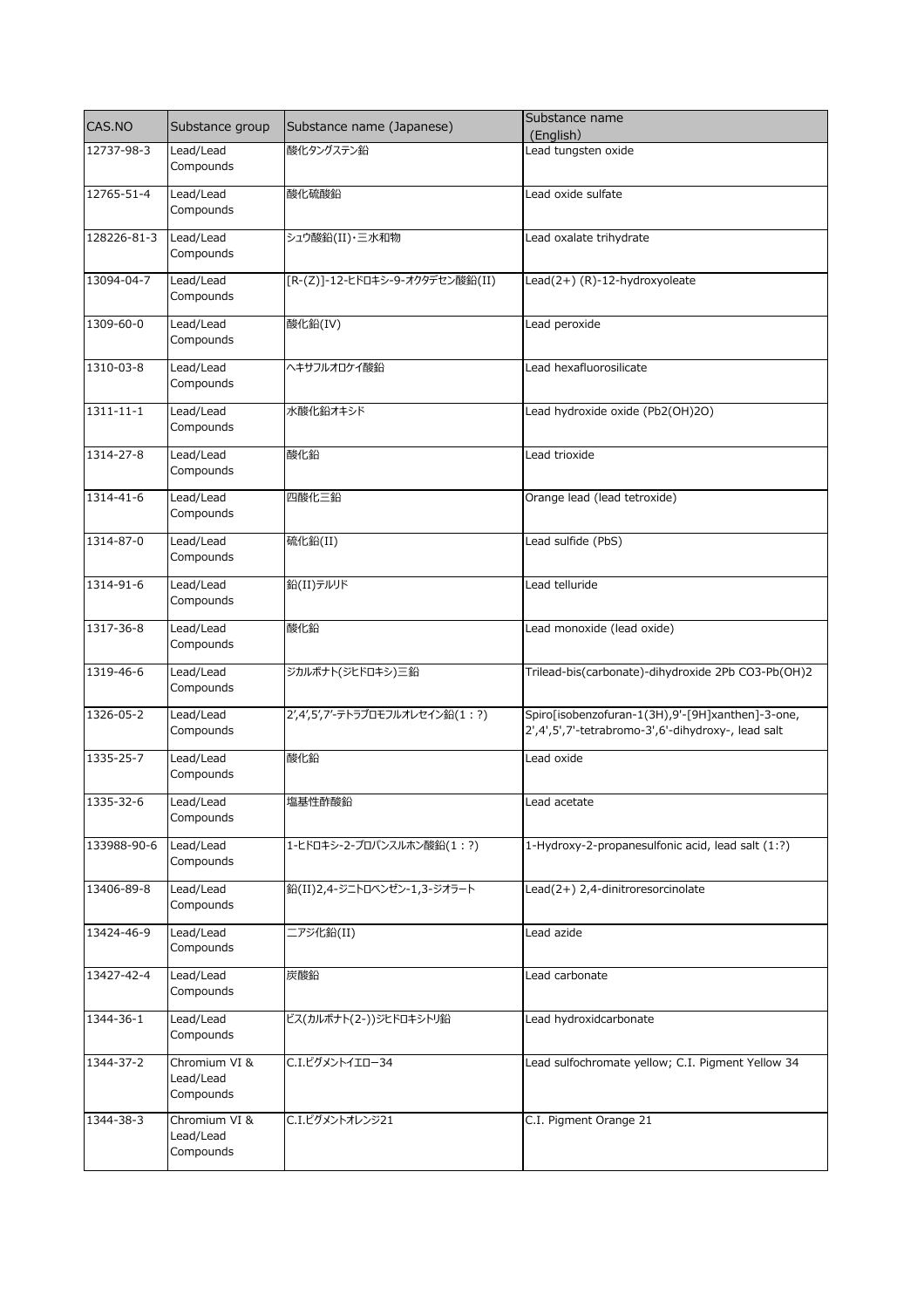| CAS.NO     | Substance group | Substance name (Japanese)       | Substance name                                         |
|------------|-----------------|---------------------------------|--------------------------------------------------------|
| 1344-40-7  | Lead/Lead       | ビス(酸化水酸化亜リン酸三鉛)一水和物             | (English)<br>Lead oxide phosphonate, hemihydrate       |
|            | Compounds       |                                 |                                                        |
| 13453-57-1 | Lead/Lead       | 亜塩素酸鉛 (II)                      | Lead dichlorite                                        |
|            | Compounds       |                                 |                                                        |
| 13453-62-8 | Lead/Lead       | 二過塩素酸鉛三水和物                      | Lead diperchlorate trihydrate                          |
|            | Compounds       |                                 |                                                        |
| 13453-65-1 | Lead/Lead       | 亜リン酸鉛                           | Phosphonic acid, lead(2+) salt (1:1)                   |
|            | Compounds       |                                 |                                                        |
| 13453-66-2 | Lead/Lead       | 二りん酸二鉛(II)                      | Lead pyrophosphate                                     |
|            | Compounds       |                                 |                                                        |
| 13463-30-4 | Lead/Lead       | 鉛(IV)テトラクロリド                    | Lead tetrachloride                                     |
|            | Compounds       |                                 |                                                        |
| 13478-50-7 | Lead/Lead       | チオ硫酸鉛(II)                       | Lead thiosulfate                                       |
|            | Compounds       |                                 |                                                        |
| 13510-89-9 | Lead/Lead       | アンチモン(V)酸鉛                      | Lead antimonate                                        |
|            | Compounds       |                                 |                                                        |
| 13510-96-8 | Lead/Lead       | -塩素酸鉛一水和物                       | Lead dichlorate monohydrate                            |
|            | Compounds       |                                 |                                                        |
| 13566-17-1 | Lead/Lead       | ケイ酸鉛(II)                        | Lead silicate                                          |
|            | Compounds       |                                 |                                                        |
| 13637-76-8 | Lead/Lead       | ビス過塩素酸鉛(II)                     | Lead perchlorate                                       |
|            | Compounds       |                                 |                                                        |
| 13698-55-0 | Lead/Lead       | [(E)-2-ブテン二酸]ジアニオン/鉛            | 2-Butenedioic acid (E)-, lead salt                     |
|            | Compounds       |                                 |                                                        |
| 13701-91-2 | Lead/Lead       | テトラブロモ鉛                         | Tetrabromolead                                         |
|            | Compounds       |                                 |                                                        |
| 13767-78-7 | Lead/Lead       | ビス(アミド硫酸)鉛(II)                  | Lead disulphamidate                                    |
|            | Compounds       |                                 |                                                        |
| 13814-96-5 | Lead/Lead       | ビス(テトラフルオロホウ酸)鉛                 | Lead bis(tetrafluoroborate)                            |
|            | Compounds       |                                 |                                                        |
| 13826-65-8 | Lead/Lead       | [亜硝酸鉛(II)                       | Nitrous acid, lead(2+) salt                            |
|            | Compounds       |                                 |                                                        |
| 13845-35-7 | Lead/Lead       | メタテルル酸鉛(II)                     | Lead tellurite                                         |
|            | Compounds       |                                 |                                                        |
| 14450-60-3 | Lead/Lead       | 2-ヒドロキシ-1,2,3-プロパントリカルボキシラート/鉛  | 1,2,3-Propanetricarboxylic acid, 2-hydroxy-, lead salt |
|            | Compounds       |                                 |                                                        |
| 14466-01-4 | Lead/Lead       | プロペノアート/鉛                       | Lead acrylate                                          |
|            | Compounds       |                                 |                                                        |
| 14720-53-7 | Lead/Lead       | メタホウ酸鉛(II)                      | Lead borate                                            |
|            | Compounds       |                                 |                                                        |
| 14846-40-3 | Lead/Lead       | テトラキス(1-メチルエチル)プルンバン            | Plumbane, tetrakis(1-methylethyl)-                     |
|            | Compounds       |                                 |                                                        |
| 15187-16-3 | Lead/Lead       | フタロシアニナト鉛(II)                   | Lead, [29H,31H-phthalocyaninato(2-)-                   |
|            | Compounds       |                                 | N29, N30, N31, N32] -, (SP-4-1) -                      |
| 1520-78-1  | Lead/Lead       | トリメチルクロロプルンバン                   | Chlorotrimethylplumbane                                |
|            | Compounds       |                                 |                                                        |
| 15245-44-0 | Lead/Lead       | 鉛(II)=2,4,6-トリニトロベンゼン-1,3-ジオラート | Lead 2,4,6-trinitroresorcinoxide, lead styphnate       |
|            | Compounds       |                                 |                                                        |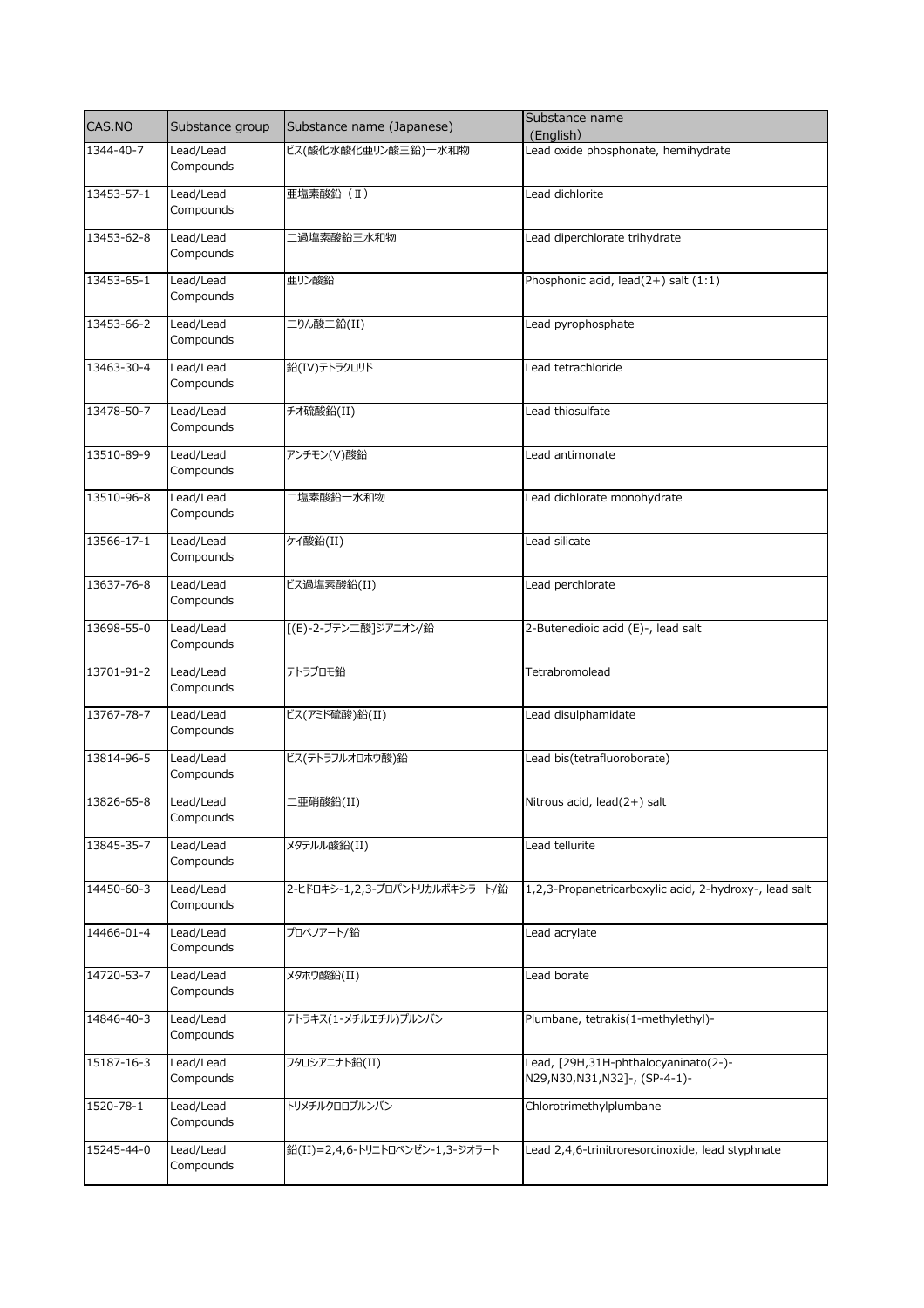| CAS.NO     | Substance group        | Substance name (Japanese) | Substance name                                 |
|------------|------------------------|---------------------------|------------------------------------------------|
|            | Lead/Lead              | ビス(アセチルアセトナト-O,O')鉛       | (English)<br>Bis(pentane-2,4-dionato-O,O')lead |
| 15282-88-9 | Compounds              |                           |                                                |
| 15306-30-6 | Lead/Lead<br>Compounds | ラウリン酸鉛(1:?)               | Lauric acid, lead salt                         |
| 15347-55-4 | Lead/Lead<br>Compounds | オレイン酸鉛(1:?)               | 9-Octadecenoic acid (Z)-, lead salt            |
| 15347-57-6 | Lead/Lead<br>Compounds | 酢酸鉛(1:?)                  | Lead acetate                                   |
| 15516-84-4 | Lead/Lead<br>Compounds | 4-メチル安息香酸鉛(IV)            | 4-Methylbenzoic acid, lead(4+) salt (4:1)      |
| 15521-60-5 | Lead/Lead<br>Compounds | 亜リン酸鉛                     | Phosphonic acid, lead(2+) salt (2:1)           |
| 15576-47-3 | Lead/Lead<br>Compounds | 臭化鉛 (PbBr)                | Lead bromide (PbBr)                            |
| 15696-43-2 | Lead/Lead<br>Compounds | オクタン酸鉛(1:?)               | Octanoic acid, lead salt                       |
| 15739-80-7 | Lead/Lead<br>Compounds | 硫酸鉛(1:?)                  | Pbx SO4                                        |
| 15748-73-9 | Lead/Lead<br>Compounds | ビス[2-(ヒドロキシ-O)ベンゾアト-O]鉛   | Lead, bis(2-hydroxybenzoato-O1,O2)-, (T-4)-    |
| 15773-52-1 | Lead/Lead<br>Compounds | デカン酸鉛(II)                 | Lead(2+) decanoate                             |
| 15773-53-2 | Lead/Lead<br>Compounds | ヘキサン酸鉛(II)                | Lead dihexanoate                               |
| 15773-55-4 | Lead/Lead<br>Compounds | ラウリン酸鉛(II)                | Dodecanoic acid, lead(2+) salt                 |
| 15773-56-5 | Lead/Lead<br>Compounds | パルミチン酸鉛(II)               | Lead dipalmitate                               |
| 15843-48-8 | Lead/Lead<br>Compounds | シュウ酸鉛(1:?)                | Oxalic acid, lead salt (1:?)                   |
| 15845-52-0 | Lead/Lead<br>Compounds | リン酸水素鉛(II)                | Phosphoric acid, lead(2+) salt (1:1)           |
| 15851-47-5 | Lead/Lead<br>Compounds | 亜テルル酸鉛(II)                | Telluric acid (H2TeO3), lead(2+) salt (1:1)    |
| 15906-71-5 | Lead/Lead<br>Compounds | ケイ酸鉛                      | Silicic acid (H4SiO4), lead salt               |
| 15907-04-7 | Lead/Lead<br>Compounds | 安息香酸鉛(1:?)                | Lead benzoate                                  |
| 16038-76-9 | Lead/Lead<br>Compounds | 亜リン酸鉛(1:?)                | Phosphonic acid, lead salt                     |
| 16183-12-3 | Lead/Lead<br>Compounds | フタル酸鉛                     | Lead phthalate                                 |
| 16450-50-3 | Lead/Lead<br>Compounds | 四酸化鉛ニアンチモン                | Diantimony lead tetroxide                      |
| 16996-40-0 | Lead/Lead<br>Compounds | 2-エチルヘキサン酸鉛(1:?)          | Lead 2-ethylhexoate                            |
| 16996-51-3 | Lead/Lead<br>Compounds | リノール酸鉛(1:?)               | Lead linoleate                                 |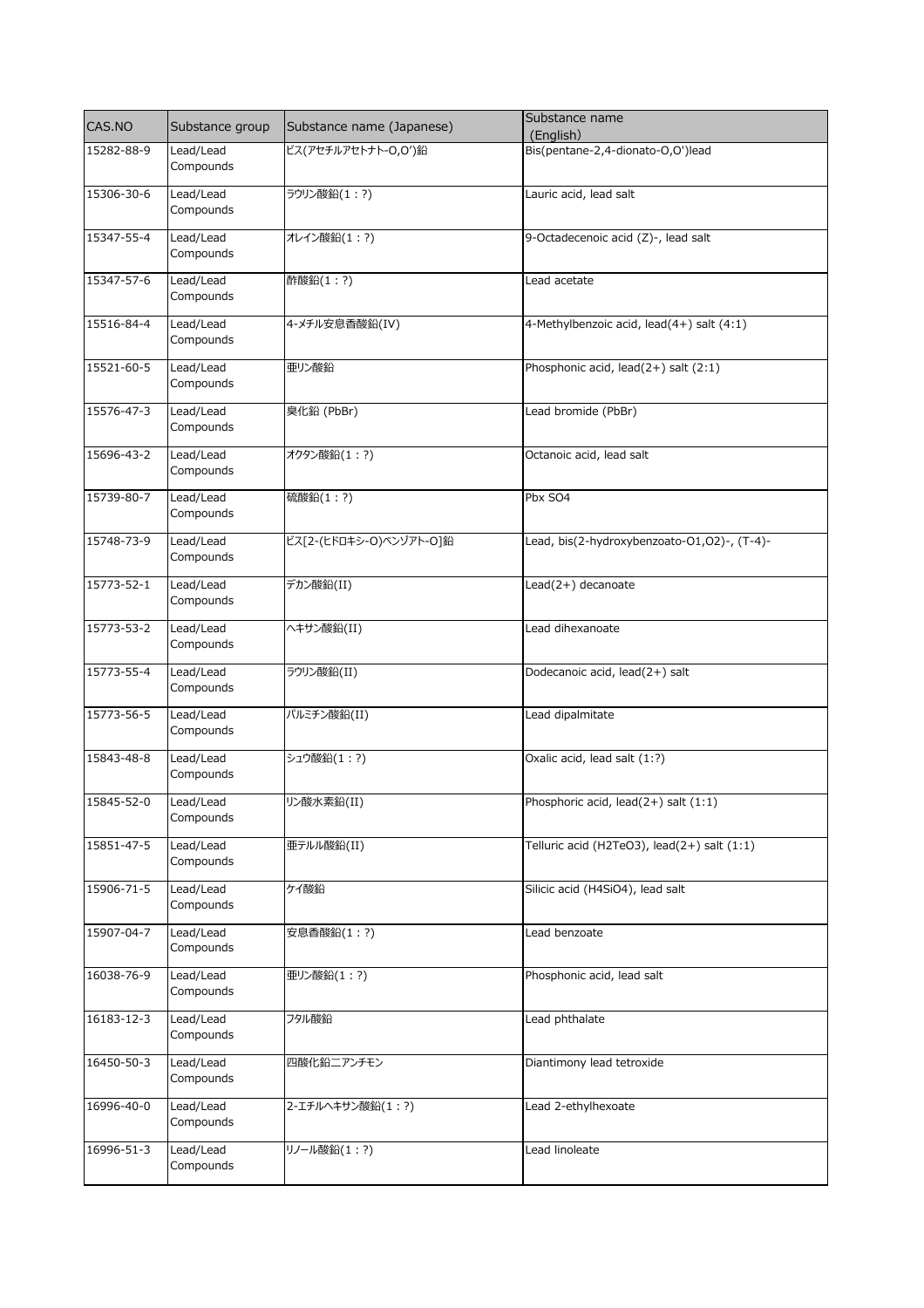| CAS.NO     | Substance group                         | Substance name (Japanese)                                                                   | Substance name<br>(English)                                                                                                                            |
|------------|-----------------------------------------|---------------------------------------------------------------------------------------------|--------------------------------------------------------------------------------------------------------------------------------------------------------|
| 17406-54-1 | Lead/Lead<br>Compounds                  | (Z)-2-ブテン二酸鉛(II)                                                                            | Lead(II) maleate                                                                                                                                       |
| 17549-30-3 | Lead/Lead<br>Compounds                  | ビス(ジエチルジチオカルバミド酸)鉛(II)                                                                      | Bis(diethyldithiocarbamato-S,S')lead                                                                                                                   |
| 17570-76-2 | Lead/Lead<br>Compounds                  | 鉛(II)=ジメタンスルホナート                                                                            | Lead(II) methanesulphonate                                                                                                                             |
| 1762-26-1  | Lead/Lead<br>Compounds                  | エチルトリメチルプルンバン                                                                               | Plumbane, ethyltrimethyl-                                                                                                                              |
| 1762-27-2  | Lead/Lead<br>Compounds                  | ジエチルジメチル鉛(IV)                                                                               | Plumbane, diethyldimethyl-                                                                                                                             |
| 1762-28-3  | Lead/Lead<br>Compounds                  | メチルトリエチルプルンバン                                                                               | Plumbane, triethylmethyl-                                                                                                                              |
| 17976-43-1 | Lead/Lead<br>Compounds                  | 13H-6,8,10,12-テトラオキサ-7,9,11-トリプルンバ<br>(II)-5H-ベンゾシクロウンデセン-5,13-ジオン                          | Lead, [.mu.-[1,2-benzenedicarboxylato(2-)-01:02]]di-<br>-mu.-oxotri-, cyclo.                                                                           |
| 18454-12-1 | Chromium VI &<br>Lead/Lead<br>Compounds | クロム酸化鉛                                                                                      | Lead chromate oxide                                                                                                                                    |
| 18608-34-9 | Lead/Lead<br>Compounds                  | 1,2-ベンゼンジカルボン酸, 鉛(2+)塩                                                                      | 1,2-Benzenedicarboxylic acid, lead(2+) salt                                                                                                            |
| 18917-82-3 | Lead/Lead<br>Compounds                  | 工乳酸鉛                                                                                        | Lead dilactate                                                                                                                                         |
| 19010-66-3 | Lead/Lead<br>Compounds                  | ジメチルジチオカルバミン酸鉛                                                                              | Lead dimethyldithiocarbamate                                                                                                                           |
| 19136-34-6 | Lead/Lead<br>Compounds                  | (Z)-2-ブテン二酸/鉛                                                                               | Lead maleate                                                                                                                                           |
| 1920-90-7  | Lead/Lead<br>Compounds                  | テトラブチル鉛(IV)                                                                                 | Plumbane, tetrabutyl-                                                                                                                                  |
| 19528-55-3 | Lead/Lead<br>Compounds                  | パルミチン酸鉛(1:?)                                                                                | Lead palmitate                                                                                                                                         |
| 19651-80-0 | Lead/Lead<br>Compounds                  | 4,5-ジヒドロ-4,8,10,15-テトラニトロ-7,11-メテノ-<br>11H-テトラゾロ[1,5-c][1,7,3,5,2,6]ジオキサジア<br>ザジプルンバシクロドデシン | 7,11-Metheno-11H,13H-tetrazolo[1,5-<br>c][1,7,3,5,2,6]dioxadiazadiplumbacyclododecine,<br>5,5,13,13-tetradehydro-4,5-dihydro-4,8,10,15-<br>tetranitro- |
| 19783-14-3 | Lead/Lead<br>Compounds                  | 水酸化鉛(II)                                                                                    | Lead hydroxide                                                                                                                                         |
| 20383-42-0 | Lead/Lead<br>Compounds                  | ホスホロジチオ酸 O,O-ビス(1,3-ジメチルブチル), 鉛<br>塩                                                        | Phosphorodithioate O,O-bis(1,3-dimethylbutyl), lead<br>salt                                                                                            |
| 20403-41-2 | Lead/Lead<br>Compounds                  | テトラデカン酸/鉛,(1:x)                                                                             | Lead myristate                                                                                                                                         |
| 20403-42-3 | Lead/Lead<br>Compounds                  | セバシン酸鉛(1:?)                                                                                 | Decanoic acid, lead salt                                                                                                                               |
| 20534-94-5 | Lead/Lead<br>Compounds                  | フェノール鉛(II)塩                                                                                 | Phenol, $lead(2+)$ salt $(2:1)$                                                                                                                        |
| 20837-86-9 | Lead/Lead<br>Compounds                  | シアナミドと鉛の塩(1:1)                                                                              | Lead cyanamidate                                                                                                                                       |
| 20890-10-2 | Lead/Lead<br>Compounds                  | シアナミド鉛                                                                                      | Lead cyanamidate                                                                                                                                       |
| 20936-32-7 | Lead/Lead<br>Compounds                  | 2,4-ジヒドロキシ安息香酸鉛(1:?)                                                                        | Lead 2,4-dihydroxybenzoate                                                                                                                             |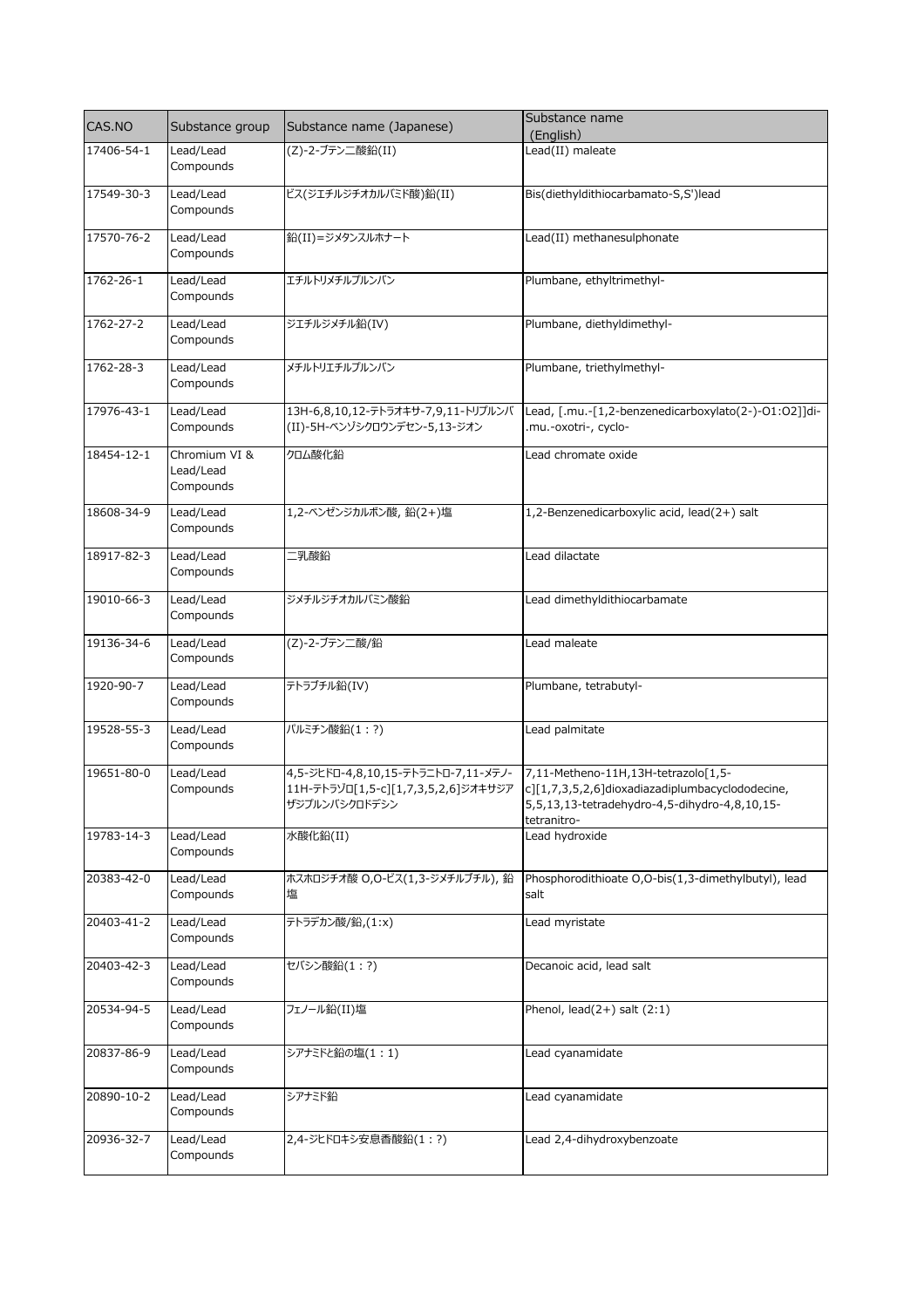| CAS.NO         | Substance group        | Substance name (Japanese)          | Substance name<br>(English)                            |
|----------------|------------------------|------------------------------------|--------------------------------------------------------|
| 2117-69-3      | Lead/Lead              | ジフェニル鉛(IV)ジクロリド                    | Diphenyllead dichloride                                |
|                | Compounds              |                                    |                                                        |
| 22569-74-0     | Lead/Lead              | ケイ酸鉛                               | Lead silicate                                          |
|                | Compounds              |                                    |                                                        |
| 22904-40-1     | Lead/Lead              | N, N'-(1,2-エタンジイル)ビス[N-(カルボキシメチル)グ | Glycine, N,N'-1,2-ethanediylbis[N-(carboxymethyl)-,    |
|                | Compounds              | リシン]/鉛(II)/ナトリウム,(1:1:2)           | $lead(2+)$ sodiumsalt $(1:1:2)$                        |
| 23621-79-6     | Lead/Lead              | 3,5,5-トリメチルヘキサン酸鉛(1:?)             | Hexanoic acid, 3,5,5-trimethyl-, lead salt             |
|                | Compounds              |                                    |                                                        |
| 2388-00-3      | Lead/Lead              | ヘキサエチルジプルンバン                       | Diplumbane, hexaethyl-                                 |
|                | Compounds              |                                    |                                                        |
| 24824-71-3     | Lead/Lead              | ホスホン酸, 鉛(2+)塩                      | Phosphonic acid, lead(2+) salt                         |
|                | Compounds              |                                    |                                                        |
| 25510-11-6     | Lead/Lead              | 炭酸鉛(II)(1:?)                       | Carbonic acid, lead(2+) salt                           |
|                | Compounds              |                                    |                                                        |
|                |                        |                                    |                                                        |
| 25659-31-8     | Lead/Lead<br>Compounds | ビスよう素酸鉛(II)                        | Lead iodate                                            |
|                |                        |                                    |                                                        |
| 25721-38-4     | Lead/Lead              | ピクリン酸鉛                             | Lead picrate                                           |
|                | Compounds              |                                    |                                                        |
| 25808-74-6     | Lead/Lead              | 六フッ化ケイ酸鉛(II)                       | Lead hexafluorosilicate                                |
|                | Compounds              |                                    |                                                        |
| 2587-82-8      | Lead/Lead              | アセトキシトリブチルプルンバン                    | Acetoxytributylplumbane                                |
|                | Compounds              |                                    |                                                        |
| 25987-03-5     | Lead/Lead              | フェノール鉛塩(1:?)                       | Phenol, lead salt (1:?)                                |
|                | Compounds              |                                    |                                                        |
| 26265-65-6     | Lead/Lead              | チオ硫酸, 鉛塩                           | Thiosulphuric acid, lead salt                          |
|                | Compounds              |                                    |                                                        |
| 27253-28-7     | Lead/Lead              | 錫(II)=7,7-ジメチルオクタノアート              | Lead neodecanoate                                      |
|                | Compounds              |                                    |                                                        |
|                |                        |                                    |                                                        |
| 27253-41-4     | Lead/Lead<br>Compounds | 鉛(II)=7-メチルオクタノアート                 | Isononanoic acid, lead salt                            |
|                |                        |                                    |                                                        |
| 27496-91-9     | Lead/Lead<br>Compounds | メチル安息香酸鉛(II)                       | Lead bis(methylbenzoate)                               |
|                |                        |                                    |                                                        |
| 28267-01-8     | Lead/Lead              | 鉛(2+)=テトラコサノアート                    | Lead(2+) tetracosanoate                                |
|                | Compounds              |                                    |                                                        |
| 29473-77-6     | Lead/Lead              | デカン二酸鉛(II)                         | Lead sebacate                                          |
|                | Compounds              |                                    |                                                        |
| 29597-84-0     | Lead/Lead              | ビス(ドコサン酸)鉛(II)                     | Lead didocosanoate                                     |
|                | Compounds              |                                    |                                                        |
| 30051-53-7     | Lead/Lead              | ビス(ジイソプロピルジチオカルバマト)鉛               | (T-4)-Bis[bis(1-methylethyl)carbamodithioato-S,S']lead |
|                | Compounds              |                                    |                                                        |
| $301 - 04 - 2$ | Lead/Lead              | 酢酸鉛(II)                            | Lead di(acetate)                                       |
|                | Compounds              |                                    |                                                        |
| 301-08-6       | Lead/Lead              | 2-エチルヘキサン酸鉛(II)                    | Hexanoic acid, 2-ethyl-, lead(2+) salt                 |
|                | Compounds              |                                    |                                                        |
|                |                        |                                    |                                                        |
| 32112-52-0     | Lead/Lead<br>Compounds | ビス(テトラデカン酸)鉛(II)                   | Lead dimyristate                                       |
|                |                        |                                    |                                                        |
| 3249-61-4      | Lead/Lead              | ドコサン酸/鉛,(1:x)                      | Docosanoic acid, lead salt                             |
|                | Compounds              |                                    |                                                        |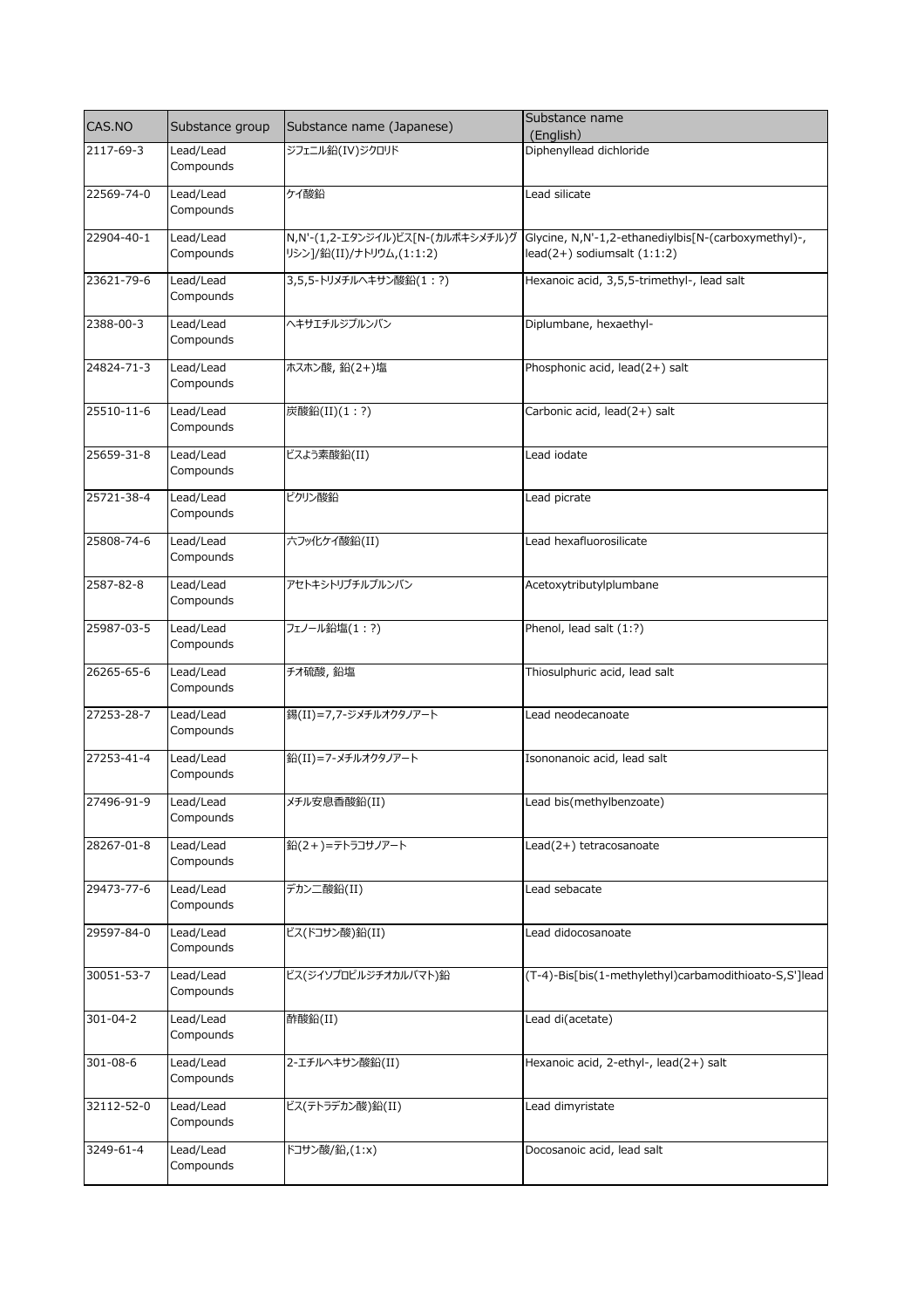| CAS.NO     | Substance group                                          | Substance name (Japanese)         | Substance name                                    |
|------------|----------------------------------------------------------|-----------------------------------|---------------------------------------------------|
|            |                                                          |                                   | (English)                                         |
| 33627-12-2 | Lead/Lead<br>Compounds                                   | リノール酸鉛(II)                        | Lead dilinoleate                                  |
| 34018-28-5 | Lead/Lead<br>Compounds                                   | 二臭素酸鉛(II)                         | Lead dibromate                                    |
| 34295-32-4 | Lead/Lead<br>Compounds                                   | 2-メチル安息香酸鉛(IV)                    | 2-Methylbenzoic acid, lead(4+) salt (4:1)         |
| 3440-75-3  | Lead/Lead<br>Compounds                                   | テトラプロピルプルンバン                      | Tetrapropyl lead                                  |
| 35029-96-0 | Lead/Lead<br>Compounds                                   | 鉛(II)ジ(メタンチオラート)                  | Lead (II) methylthiolate                          |
| 35112-70-0 | Lead/Lead<br>Compounds                                   | シアナミド鉛                            | Lead cyanamide                                    |
| 35498-15-8 | Lead/Lead<br>Compounds                                   | ホウ酸鉛                              | Orthoboric acid, lead(2+) salt                    |
| 35837-70-8 | Lead/Lead<br>Compounds                                   | 3,5,5-トリメチルヘキサン酸鉛(II)             | Lead bis(3,5,5-trimethylhexanoate)                |
| 36501-84-5 | Lead/Lead<br>Compounds                                   | ビス(ジペンチルカルバモジチオアト-S,S')-, (T-4)-鉛 | Lead, bis(dipentylcarbamodithioato-S,S')-, (T-4)- |
| 3687-31-8  | Lead/Lead<br>Compounds &<br>Arsenic/Arsenic<br>Compounds | ビス(ヒ酸)三鉛(II)                      | Trilead diarsenate                                |
| 37194-88-0 | Lead/Lead<br>Compounds                                   | 酸化ルテニウム鉛 (プブルオ3)                  | Lead ruthenium oxide (PbRuO3)                     |
| 37240-96-3 | Lead/Lead<br>Compounds                                   | 七酸化ニロジウム二鉛                        | Dilead dirhodium heptaoxide                       |
| 38787-87-0 | Lead/Lead<br>Compounds                                   | イソフタル酸鉛(II)                       | Lead isophthalate                                 |
| 39345-91-0 | Lead/Lead<br>Compounds                                   | 水酸化鉛                              | Lead hydroxide                                    |
| 39412-44-7 | Lead/Lead<br>Compounds                                   | 鉛/スズ 合金                           | Lead/Tin alloy                                    |
| 41234-07-5 | Lead/Lead<br>Compounds                                   | ノナン酸の鉛塩                           | Lead salt of nonanoic acid                        |
| 41453-50-3 | Lead/Lead<br>Compounds                                   | 2,4-ジヒドロキシ安息香酸鉛(II)               | Lead b-resorcylate                                |
| 41556-46-1 | Lead/Lead<br>Compounds                                   | ビス(1-ピペリジンカルボジチオアト-S,S')鉛         | Lead bis(piperidine-1-carbodithioate)             |
| 42558-73-6 | Lead/Lead<br>Compounds                                   | プロパン酸/鉛,(1:x)                     | Lead propionate                                   |
| 42579-89-5 | Lead/Lead<br>Compounds                                   | バリウム/鉛/硫酸,(1:x:x)                 | Sulfuric acid, barium lead salt                   |
| 50319-14-7 | Lead/Lead<br>Compounds                                   | フェノール, 2-メチルジニトロ-, 鉛塩             | Phenol, 2-methyldinitro-, lead salt               |
| 50825-29-1 | Lead/Lead<br>Compounds                                   | シクロヘキサンカルボン酸/鉛                    | Lead naphthalate                                  |
| 51105-45-4 | Lead/Lead<br>Compounds                                   | 3-(トリフェニルプルンビル)-1H-ピラゾール          | 3-(Triphenylplumbyl)-1H-pyrazole                  |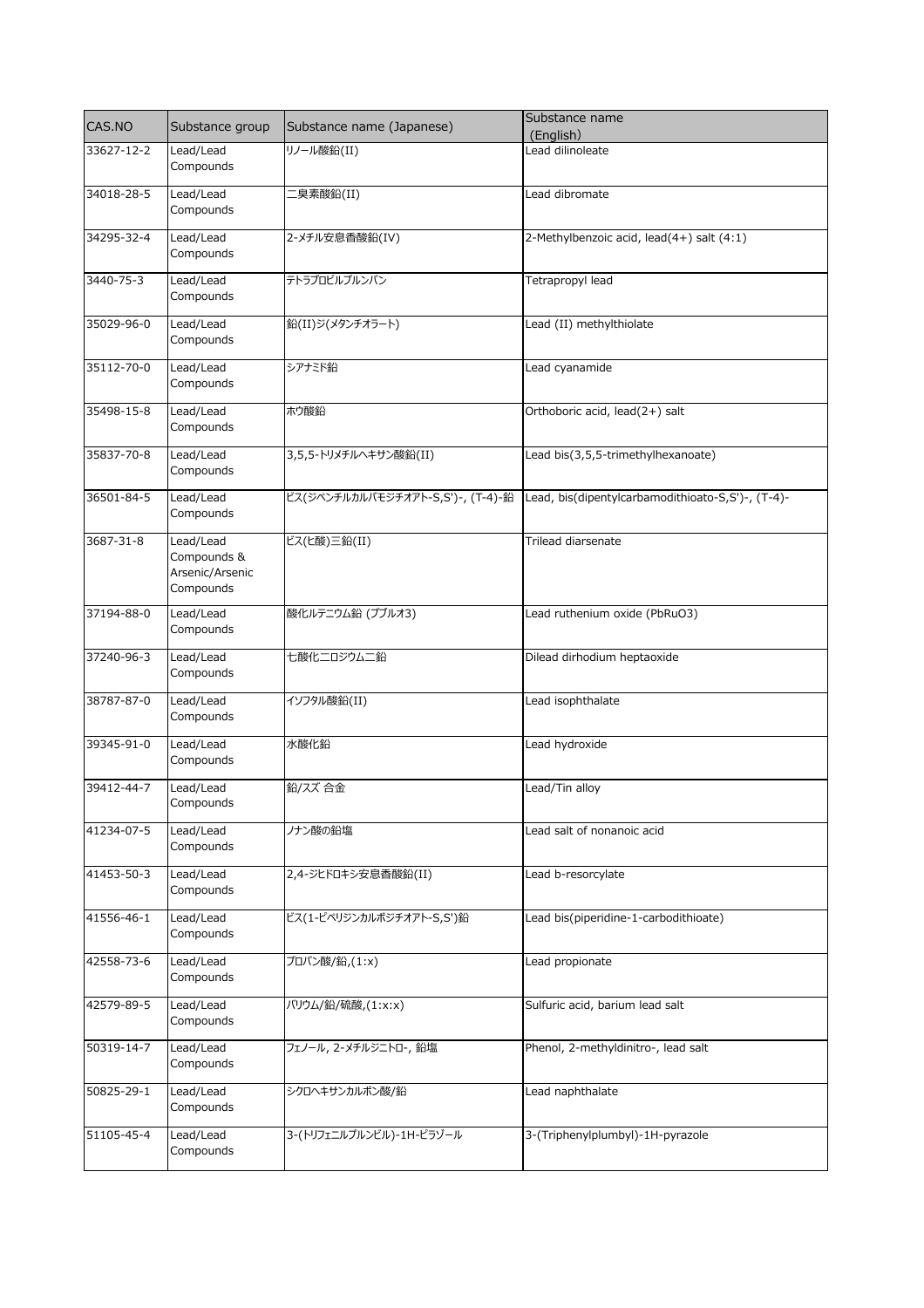| CAS.NO         | Substance group                                          | Substance name (Japanese)                                             | Substance name<br>(English)                                              |
|----------------|----------------------------------------------------------|-----------------------------------------------------------------------|--------------------------------------------------------------------------|
| $512 - 26 - 5$ | Lead/Lead<br>Compounds                                   | 2-ヒドロキシ-1,2,3-プロパントリカルボキシラート/鉛<br>(II), (2:3)                         | 1,2,3-Propanetricarboxylic acid, 2-hydroxy-, lead(2+)<br>salt (2:3)      |
| 51317-24-9     | Lead/Lead<br>Compounds                                   | ニトロレソルシン酸鉛                                                            | Lead nitroresorcinate                                                    |
| 51325-28-1     | Lead/Lead<br>Compounds                                   | 2,4,6-トリニトロ-1,3,5-ベンゼントリオール/鉛,(1:x) Trinitrophloroglucinol, lead salt |                                                                          |
| 51404-69-4     | Lead/Lead<br>Compounds                                   | 酢酸と鉛の塩(塩基性)                                                           | Acetic acid, lead salt, basic                                            |
| 51899-02-6     | Chromium VI &<br>Lead/Lead<br>Compounds                  | クロム酸硫酸鉛 (Pb9(CrO4)5(SO4)4)                                            | Lead chromate sulfate (Pb9(CrO4)5(SO4)4)                                 |
| 52080-60-1     | Lead/Lead<br>Compounds                                   | オクタデカン酸, 鉛(2+)塩, 三塩基酸                                                 | Octadecanoic acid, lead(2+) salt, tribasic                               |
| 52231-92-2     | Lead/Lead<br>Compounds                                   | 塩基性亜硫酸鉛                                                               | Sulfurous acid, lead salt, basic                                         |
| 52337-73-2     | Lead/Lead<br>Compounds                                   | 2-メチル安息香酸鉛(II)                                                        | Lead bis(2-methylbenzoate)                                               |
| 52609-46-8     | Lead/Lead<br>Compounds                                   | 2-メチルプロペン酸/鉛,(1:x)                                                    | Lead methacrylate                                                        |
| 52652-59-2     | Lead/Lead<br>Compounds                                   | 1,2-ビス(オクタデカノイルオキシ)-1,2-ジオキソジプル<br>ンバン                                | Lead stearate dibasic                                                    |
| 52732-72-6     | Lead/Lead<br>Compounds                                   | 塩基性硫酸鉛                                                                | Sulfuric acid, lead salt, tetrabasic                                     |
| 52847-85-5     | Lead/Lead<br>Compounds                                   | ビス(7-メチルオクタン酸)鉛(II)                                                   | Lead bis(isononanoate)                                                   |
| 53113-58-9     | Lead/Lead<br>Compounds                                   | [N,N-ビス(カルボキシメチル)グリシナト(3-)-<br>N, O, O', O''] 鉛酸ナトリウム                 | (T-4)-Sodium [N,N-bis(carboxymethyl)glycinato(3-)-<br>N,O,O',O"]plumbate |
| 53404-12-9     | Lead/Lead<br>Compounds &<br>Arsenic/Arsenic<br>Compounds | L酸, 鉛 (4+)塩                                                           | Arsenic acid, lead (4+) salt                                             |
| 53807-64-0     | Lead/Lead<br>Compounds                                   | 塩基性リン酸鉛                                                               | Phosphonic acid, lead salt, basic                                        |
| 54554-36-8     | Lead/Lead<br>Compounds                                   | 1,3,5-トリアジン-2,4,6(1H,3H,5H)-トリオン/鉛                                    | 1,3,5-Triazine-2,4,6(1H,3H,5H)-trione, lead salt                         |
| 546-67-8       | Lead/Lead<br>Compounds                                   | 酢酸鉛(IV)                                                               | Lead (IV) acetate                                                        |
| 56189-09-4     | Lead/Lead<br>Compounds                                   | ビス(ステアリン酸)ジオキソ二鉛                                                      | Dibasic lead stearate                                                    |
| 56572-83-9     | Lead/Lead<br>Compounds                                   | 酸化ジルコニウムチタンニオブ鉛                                                       | Lead niobium titanium zirconium oxide                                    |
| 5711-19-3      | Lead/Lead<br>Compounds                                   | アセチルオキシトリメチル鉛(IV)                                                     | Acetoxytrimethylplumbane                                                 |
| 57142-78-6     | Lead/Lead<br>Compounds                                   | フタル酸オキソ二鉛                                                             | Lead, [1,2-benzenedicarboxylato(2-)]oxodi-                               |
| 58274-53-6     | Lead/Lead<br>Compounds                                   | 4-メチル安息香酸鉛(II)                                                        | Lead bis(4-methylbenzoate)                                               |
| 58405-97-3     | Lead/Lead<br>Compounds                                   | 12-ヒドロキシオクタデカン酸鉛(II)                                                  | Lead bis(12-hydroxystearate)                                             |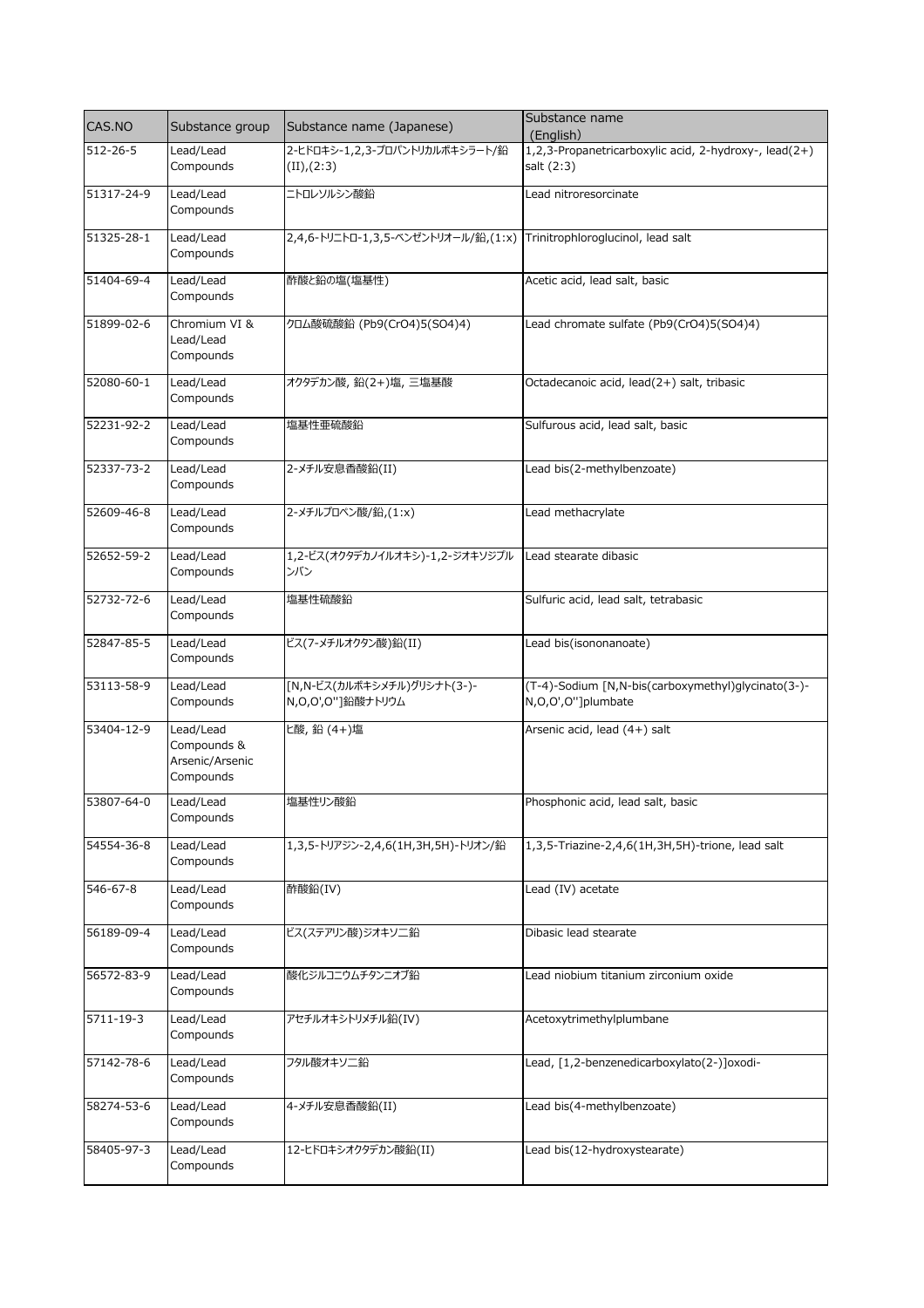| CAS.NO     | Substance group                                        | Substance name (Japanese)   | Substance name                                                                                                     |
|------------|--------------------------------------------------------|-----------------------------|--------------------------------------------------------------------------------------------------------------------|
| 592-05-2   | Lead/Lead                                              | 鉛(II)ジシアニド                  | (English)<br>Lead cyanide                                                                                          |
|            | Compounds                                              |                             |                                                                                                                    |
| 592-87-0   | Lead/Lead<br>Compounds                                 | チオシアン酸鉛(II)                 | Lead thiocyanate                                                                                                   |
| 595-89-1   | Lead/Lead<br>Compounds                                 | テトラフェニル鉛(IV)                | Tetraphenyllead                                                                                                    |
| 598-63-0   | Lead/Lead<br>Compounds                                 | 炭酸鉛(II)                     | Neutral anhydrous carbonate (PbCO3)                                                                                |
| 60580-60-1 | Lead/Lead<br>Compounds                                 | 5-ニトロ-1,3-ベンゼンジカルボン酸鉛(II)   | Lead 5-nitroterephthalate                                                                                          |
| 6080-56-4  | Lead/Lead<br>Compounds                                 | 二酢酸鉛(II)・3水和物               | Lead (II) acetate, trihydrate                                                                                      |
| 6107-83-1  | Lead/Lead<br>Compounds                                 | 塩 (2:3), 三水和物               | 1,2,3-プロパントリカルボン酸, 2-ヒドロキシ-, 鉛(2+) 1,2,3-Propanetricarboxylic acid, 2-hydroxy-, lead(2+)<br>salt (2:3), trihydrate |
| 6107-93-3  | Lead/Lead<br>Compounds                                 | サリチル酸, 鉛 (II)               | Salicylate, lead (II)                                                                                              |
| 61461-40-3 | Lead/Lead<br>Compounds                                 | 酸化ジルコニウムチタンストロンチウム鉛         | Lead strontium titanium zirconium oxide                                                                            |
| 61788-52-1 | Lead/Lead<br>Compounds                                 | ナフテン酸, 鉛 マンガン塩              | Naphthenic acids, lead manganese salts                                                                             |
| 61788-53-2 | Lead/Lead<br>Compounds                                 | 脂肪酸, タール油, 鉛 マンガン塩          | Fatty acids, tall-oil, lead manganese salts                                                                        |
| 61788-54-3 | Lead/Lead<br>Compounds                                 | 脂肪酸, タール油, 鉛塩               | Fatty acids, tall-oil, lead salts                                                                                  |
| 61789-50-2 | Lead/Lead<br>Compounds &<br>Cobalt/Cobalt<br>Compounds | ナフテン酸コバルト、鉛、マンガン塩           | Naphthenic acid, cobalt lead manganese salt                                                                        |
| 61790-14-5 | Lead/Lead<br>Compounds                                 | ナフテン酸鉛(1:?)                 | Lead naphthenate                                                                                                   |
| 61867-68-3 | Lead/Lead<br>Compounds                                 | ナフタレンスルホン酸, ジノニル-, 鉛(2+)塩   | Naphthalenesulfonic acid, dinonyl-, lead(2+) salt                                                                  |
| 62229-08-7 | Lead/Lead<br>Compounds                                 | 亜硫酸と鉛の塩(二塩基性)               | Sulfurous acid, lead salt, dibasic                                                                                 |
| 62451-77-8 | Lead/Lead<br>Compounds                                 | ビス(o-アセトキシベンゾアト)鉛           | Bis(o-acetoxybenzoato)lead                                                                                         |
| 62637-99-4 | Lead/Lead<br>Compounds                                 | ビス(シクロヘキサンブタン酸)鉛(II)        | Cyclohexanebutanoic acid, lead(2+) salt                                                                            |
| 63399-94-0 | Lead/Lead<br>Compounds                                 | ヘプタデカン酸鉛(II)                | Lead(2+) heptadecanoate                                                                                            |
| 63400-07-7 | Lead/Lead<br>Compounds                                 | ウンデカン酸鉛(II)                 | Lead(2+) diundecanoate                                                                                             |
| 63400-08-8 | Lead/Lead<br>Compounds                                 | ノナン酸鉛(II)                   | Lead(2+) dinonanoate                                                                                               |
| 63568-30-9 | Lead/Lead<br>Compounds                                 | 鉛(2+)=ビス(ジイソノニルナフタレンスルホナート) | Naphthalenesulfonic acid, diisononyl-, lead(2+) salt                                                               |
| 64504-12-7 | Lead/Lead<br>Compounds                                 | イソオクタン酸鉛(1:?)               | Isooctanoic acid, lead salt                                                                                        |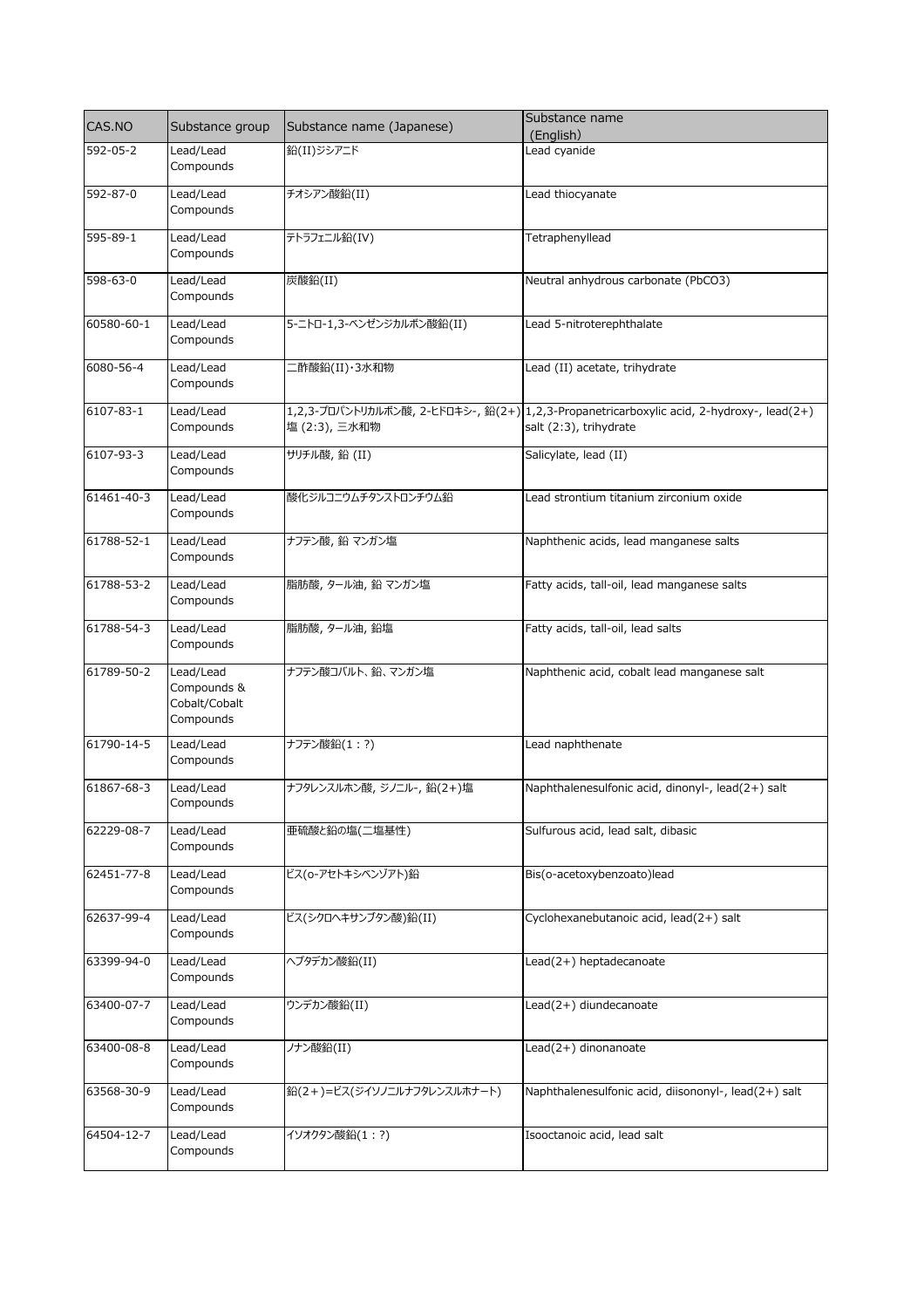|            |                                                        |                                                                                                                                                   | Substance name                                                                                                                                                                                                                      |
|------------|--------------------------------------------------------|---------------------------------------------------------------------------------------------------------------------------------------------------|-------------------------------------------------------------------------------------------------------------------------------------------------------------------------------------------------------------------------------------|
| CAS.NO     | Substance group                                        | Substance name (Japanese)                                                                                                                         | (English)                                                                                                                                                                                                                           |
| 6477-64-1  | Lead/Lead<br>Compounds                                 | 鉛(II)=ジピクラート                                                                                                                                      | Lead dipicrate                                                                                                                                                                                                                      |
| 65119-94-0 | Lead/Lead<br>Compounds                                 | 鉛(II)ジ(1-ブタノラート)                                                                                                                                  | Lead dibutanolate                                                                                                                                                                                                                   |
| 65121-76-8 | Lead/Lead<br>Compounds                                 | 鉛(II)ジ(2-メチル-4,6-ジニトロフェノラート)                                                                                                                      | Lead(2+) 4,6-dinitro-o-cresolate                                                                                                                                                                                                    |
| 65127-78-8 | Lead/Lead<br>Compounds                                 | 12-ヒドロキシオクタデカン酸鉛(1:?)                                                                                                                             | Lead 12-hydroxyoctadecanoate                                                                                                                                                                                                        |
| 65151-08-8 | Lead/Lead<br>Compounds                                 | テトラキス(1-メチルプロピル)プルンバン                                                                                                                             | Plumbane, tetrakis(1-methylpropyl)-                                                                                                                                                                                                 |
| 65229-22-3 | Lead/Lead<br>Compounds                                 | 酸化ルテニウム鉛ビスマス                                                                                                                                      | Bismuth lead ruthenium oxide                                                                                                                                                                                                        |
| 65997-17-3 | Lead/Lead<br>Compounds                                 | ガラス酸化物                                                                                                                                            | Glass, oxide, chemicals                                                                                                                                                                                                             |
| 67674-14-0 | Lead/Lead<br>Compounds                                 | ペトロラタム                                                                                                                                            | Petrolatum, petroleum, oxidized, lead salt                                                                                                                                                                                          |
| 67711-86-8 | Lead/Lead<br>Compounds                                 | ケイ酸硫酸鉛                                                                                                                                            | Lead silicate sulfate                                                                                                                                                                                                               |
| 67711-91-5 | Lead/Lead<br>Compounds                                 | マット, 銅                                                                                                                                            | Matte, copper                                                                                                                                                                                                                       |
| 68130-19-8 | Lead/Lead<br>Compounds &<br>Nickel/Nickel<br>Compounds | ケイ酸, 鉛 ニッケル塩                                                                                                                                      | Silicic acid, lead nickel salt                                                                                                                                                                                                      |
| 68131-60-2 | Lead/Lead<br>Compounds                                 | 脂肪酸(C=12~18)の鉛塩                                                                                                                                   | Fatty acids, C12-18, lead salts                                                                                                                                                                                                     |
| 68152-99-8 | Lead/Lead<br>Compounds                                 | 亜麻仁油と酸化鉛 (Pb3O4)、マスチック樹脂との反<br>応生成物                                                                                                               | Linseed oil, reaction products with lead oxide (Pb3O4)<br>and mastic                                                                                                                                                                |
| 68155-47-5 | Lead/Lead<br>Compounds                                 | 2-メチル-2-プロペン酸メチルとエテニルベンゼン, ビス<br>(2-メチル-2-プロペノアート)鉛(2+), a-(2-メチル-1-<br>オキソ-2-プロペニル)-ω-[(2-メチル-1-オキソ-2-プロ<br>ペニル)オキシ]ポリ(オキシ-1,2-エタンジイル)との共重<br>合物 | 2-Propenoic acid, 2-methyl-, methyl ester, polymer<br>with ethenylbenzene, lead(2+) bis(2-methyl-2-<br>propenoate) and .alpha.-(2-methyl-1-oxo-2-propenyl)-<br>.omega.-[(2-methyl-1-oxo-2-propenyl)oxy]poly(oxy-<br>1,2-ethanediyl) |
| 68187-37-1 | Lead/Lead<br>Compounds                                 | トール油脂肪酸2-エチルヘキサン酸鉛                                                                                                                                | Lead, 2-ethylhexanoate tall-oil fatty acids complexes                                                                                                                                                                               |
| 6838-85-3  | Lead/Lead<br>Compounds                                 | フタル酸鉛(II)                                                                                                                                         | Lead phthalate                                                                                                                                                                                                                      |
| 68409-79-0 | Lead/Lead<br>Compounds                                 | 脂肪酸鉛 (炭素数C8-10, 分岐型)                                                                                                                              | Fatty acids, C8-10-branched, lead salts, basic                                                                                                                                                                                      |
| 68411-07-4 | Lead/Lead<br>Compounds                                 | β-レソルシル酸サリチル酸銅,鉛錯体                                                                                                                                | Copper, .beta.-resorcylate salicylate lead complexes                                                                                                                                                                                |
| 68411-78-9 | Lead/Lead<br>Compounds                                 | 酸化鉛 (PbO),鉛-含有                                                                                                                                    | Lead oxide (PbO), lead-contg.                                                                                                                                                                                                       |
| 68515-80-0 | Lead/Lead<br>Compounds                                 | イソオクタン酸ナフテン酸鉛,錯体                                                                                                                                  | Lead, isooctanoate naphthenate complexes                                                                                                                                                                                            |
| 68586-21-0 | Lead/Lead<br>Compounds                                 | フェノール, ドデシル-, 鉛(2+)塩                                                                                                                              | Phenol, dodecyl-, lead(2+) salt                                                                                                                                                                                                     |
| 68603-83-8 | Lead/Lead<br>Compounds                                 | 脂肪酸, C6-19-分岐型, 鉛塩, 塩基酸                                                                                                                           | Fatty acids, C6-19-branched, lead salts, basic                                                                                                                                                                                      |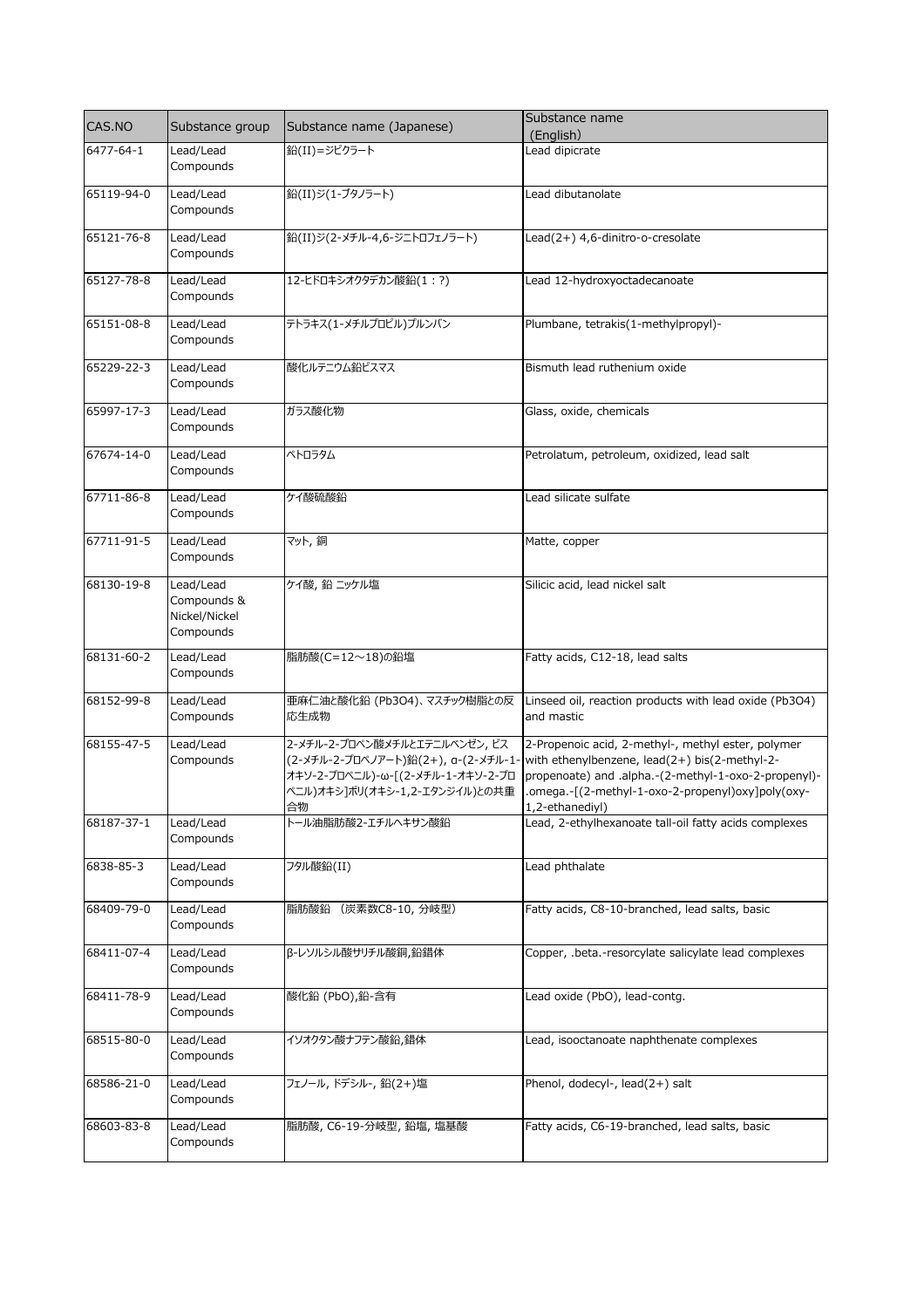| CAS.NO     | Substance group                             | Substance name (Japanese)                              | Substance name<br>(English)                                                                                                                                                                                                                                                  |
|------------|---------------------------------------------|--------------------------------------------------------|------------------------------------------------------------------------------------------------------------------------------------------------------------------------------------------------------------------------------------------------------------------------------|
| 68604-05-7 | Lead/Lead<br>Compounds                      | キャスター・オイル, 無水, ロジン, カルシウム 鉛 亜鉛<br>塩とのポリマー              | Castor oil, dehydrated, polymer with rosin, calcium<br>lead zinc salt                                                                                                                                                                                                        |
| 68610-17-3 | Lead/Lead<br>Compounds                      | プルンバン, エチルメチル誘導体                                       | Plumbane, ethyl methyl derivitives                                                                                                                                                                                                                                           |
| 68784-75-8 | Lead/Lead<br>Compounds                      | ケイ酸とバリウムの塩(1:1)(鉛ドープ)                                  | Silicic acid (H2Si2O5), barium salt (1:1), lead-doped<br>[with lead (Pb) content above the applicable generic<br>concentration limit for 'toxicity for reproduction' Repr.<br>1A (CLP) or category 1 (DSD), the substance is a<br>member of the group entry of lead compound |
| 68901-11-1 | Lead/Lead<br>Compounds                      | テニル)-2-(3-メチル-2-オキソブチル)-2,4-シクロヘキ<br>サジエン-1-オン/鉛,(1:x) | (6R)-3,5,6β-トリヒドロキシ-4,6-ビス(3-メチル-2-ブ 2,4-Cyclohexadien-1-one, 3,5,6-trihydroxy-4,6-bis(3-<br>methyl-2-butenyl)-2-(3-methyl-2-oxobutyl)-, lead salt,<br>(R)-                                                                                                                  |
| 68901-12-2 | Lead/Lead<br>Compounds                      | q-D-グルコピラノース1-りん酸/鉛,(1:x)                              | .alpha.-D-Glucopyranose, 1-(dihydrogen phosphate),<br>lead salt                                                                                                                                                                                                              |
| 68989-89-9 | Lead/Lead<br>Compounds                      | ギルソナイト, リンシード・オイルとのポリマー, 鉛塩                            | Gilsonite, polymer with linseed oil, lead salt                                                                                                                                                                                                                               |
| 68990-75-0 | Lead/Lead<br>Compounds                      | リンシード・オイル, キリ油とのポリマー, 鉛塩                               | Linseed oil, polymer with tung oil, lead salt                                                                                                                                                                                                                                |
| 69011-06-9 | Lead/Lead<br>Compounds                      | ジオキソ(フタラト)三鉛                                           | [Phthalato(2-)]dioxotrilead                                                                                                                                                                                                                                                  |
| 69011-07-0 | Chromium VI &<br>Lead/Lead<br>Compounds     | クロム酸ケイ酸鉛                                               | Lead chromate silicate (Pb3(CrO4)(SiO4))                                                                                                                                                                                                                                     |
| 69011-59-2 | Lead/Lead<br>Compounds &<br>Arsenic/Arsenic | ドロス中の鉛合金                                               | Lead alloy, dross                                                                                                                                                                                                                                                            |
| 69011-60-5 | Lead/Lead<br>Compounds                      | はんだドロス中の鉛合金                                            | Lead alloy, Pb, Sn, dross                                                                                                                                                                                                                                                    |
| 69012-70-0 | Lead/Lead<br>Compounds                      | か焼亜鉛の浸出残留物                                             | Leach residues, zinc ore-calcine                                                                                                                                                                                                                                             |
| 69029-45-4 | Lead/Lead<br>Compounds                      | アンチモンリッチドロス中の鉛                                         | Lead, dross, antimony-rich                                                                                                                                                                                                                                                   |
| 69029-46-5 | Lead/Lead<br>Compounds                      | ビスマスリッチドロス中の鉛                                          | Lead, dross, bismuth-rich                                                                                                                                                                                                                                                    |
| 69029-50-1 | Lead/Lead<br>Compounds                      | アンチモン鉛                                                 | Lead, antimonial                                                                                                                                                                                                                                                             |
| 69029-51-2 | Lead/Lead<br>Compounds                      | ドロス中のアンチモン鉛                                            | Lead, antimonial, dross                                                                                                                                                                                                                                                      |
| 69029-52-3 | Lead/Lead<br>Compounds                      | ドロス中の鉛                                                 | Lead, dross                                                                                                                                                                                                                                                                  |
| 69029-53-4 | Lead/Lead<br>Compounds                      | 酸化鉛 (PbO),レトルト                                         | Lead oxide (PbO), retort                                                                                                                                                                                                                                                     |
| 69029-58-9 | Lead/Lead<br>Compounds                      | スラグ, 鉛 反射炉 精錬                                          | Slags, lead reverbatory smelting                                                                                                                                                                                                                                             |
| 69029-67-0 | Lead/Lead<br>Compounds                      | 煙塵, 鉛-精錬                                               | Flue dust, lead-refining                                                                                                                                                                                                                                                     |
| 69029-71-6 | Lead/Lead<br>Compounds                      | 鉛 スラグの浸出残留物                                            | Leach residues, lead slag                                                                                                                                                                                                                                                    |
| 69029-74-9 | Lead/Lead<br>Compounds                      | か焼鉛選鉱                                                  | Calcines, lead ore conc.                                                                                                                                                                                                                                                     |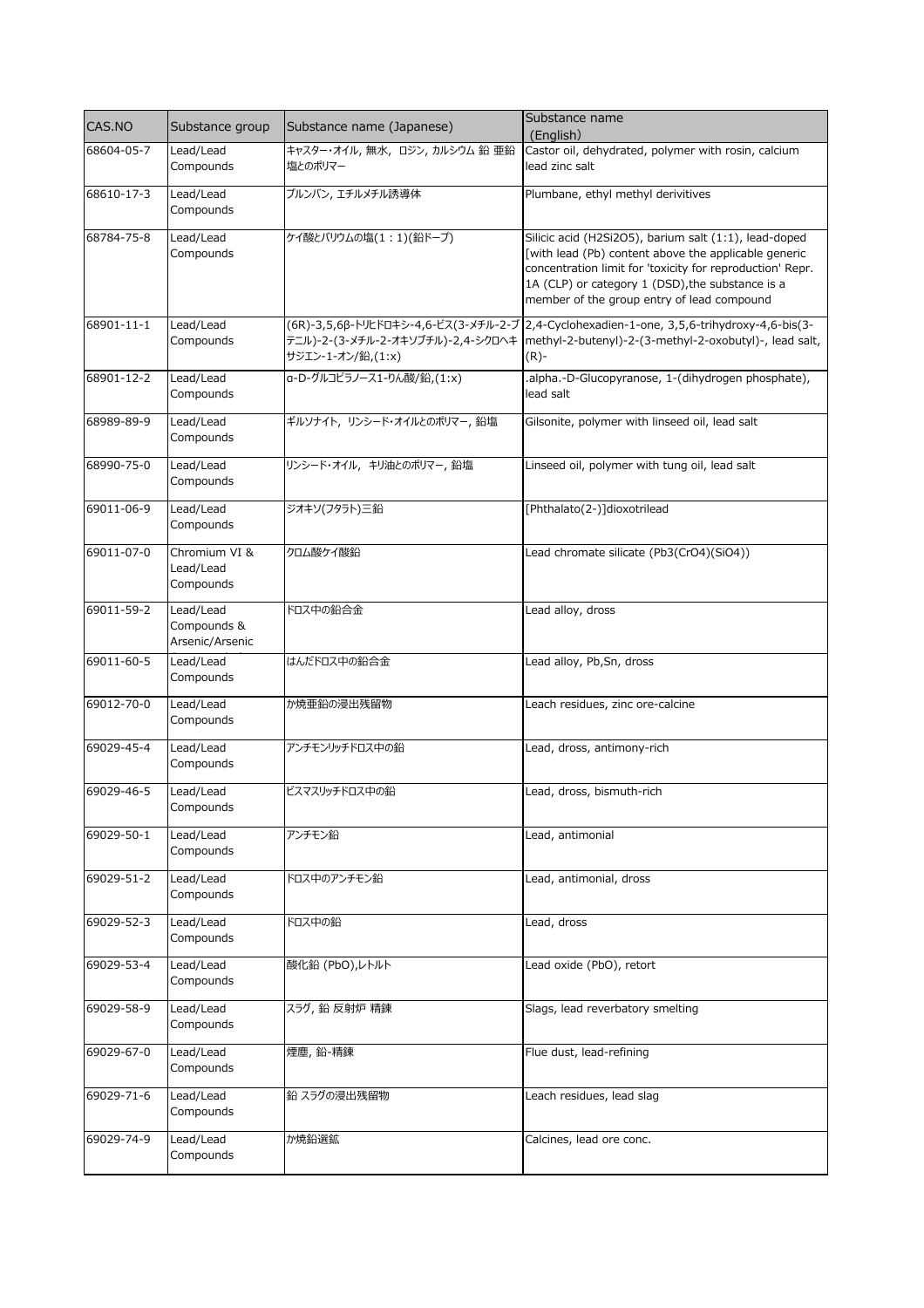| CAS.NO     | Substance group        | Substance name (Japanese)            | Substance name                                              |
|------------|------------------------|--------------------------------------|-------------------------------------------------------------|
| 69029-84-1 | Lead/Lead              | スラグ, 鉛 精錬                            | (English)<br>Slags, lead smelting                           |
|            | Compounds              |                                      |                                                             |
| 69090-73-9 | Lead/Lead<br>Compounds | ビス[ビス(2-メチルプロピル)カルバモジチオアト-S,S']<br>鉛 | (T-4)-Bis[bis(2-methylpropyl)carbamodithioato-<br>S,S']lead |
| 69227-11-8 | Lead/Lead<br>Compounds | 銅リッチドロス中の鉛                           | Lead, dross, copper-rich                                    |
| 6928-68-3  | Lead/Lead<br>Compounds | ジフェニルジアセトキシプルンバン                     | Diacetoxydiphenylplumbane                                   |
| 69637-83-8 | Lead/Lead<br>Compounds | ビス[(E)-9-オクタデセン酸]鉛(II)               | Lead(2+) di[(E)-octadec-9-enoate]                           |
| 70084-67-2 | Lead/Lead<br>Compounds | C6-19-分岐型 カルボン酸 ナフテン酸 鉛              | Lead, C6-19-branched carboxylate naphthenate<br>complexes   |
| 70268-38-1 | Lead/Lead<br>Compounds | 1,3-ベンゼンジオール, ニトロ-, 鉛(2+)塩 (1:1)     | 1,3-Benzenediol, nitro-, lead(2+) salt (1:1)                |
| 70321-55-0 | Lead/Lead<br>Compounds | デカン酸オクタン酸鉛,錯体                        | Lead, decanoate octanoate complexes                         |
| 70513-89-2 | Lead/Lead<br>Compounds | アルキル鉛, 製造廃棄物                         | Lead, alkyls, manufacturing wastes                          |
| 70514-05-5 | Lead/Lead<br>Compounds | 煙塵,鉛溶鉱炉                              | Flue dust, lead blast furnace                               |
| 70514-37-3 | Lead/Lead<br>Compounds | 焼結鉛ダストスクラバーのスライムとスラッジ                | Slimes and sludges, lead sinter dust scrubber               |
| 7056-83-9  | Lead/Lead<br>Compounds | ぎ酸/鉛,(1:x)                           | Formic acid, lead salt                                      |
| 70727-02-5 | Lead/Lead<br>Compounds | イソステアリン酸鉛(II)                        | Lead(2+) isooctadecanoate                                   |
| 70995-63-0 | Lead/Lead<br>Compounds | ビス(ジプロピルカルバモジチオアト-S,S')鉛             | (T-4)-Bis(dipropylcarbamodithioato-S,S')lead                |
| 71684-29-2 | Lead/Lead<br>Compounds | ネオデカン酸鉛(II)                          | Lead(2+) neodecanoate                                       |
| 71686-03-8 | Lead/Lead<br>Compounds | (E)-2-ブテン二酸鉛(II)                     | Lead(II) fumarate                                           |
| 71753-04-3 | Lead/Lead<br>Compounds | ヒドロキシ(ネオデカノアト-O)鉛                    | Hydroxy(neodecanoato-O)lead                                 |
| 72437-77-5 | Lead/Lead<br>Compounds | 2-ヒドロキシエタンスルホン酸鉛(II)                 | Lead bis(2-hydroxyethanesulfonate)                          |
| 72586-00-6 | Lead/Lead<br>Compounds | ノニルフェノール鉛(II)塩                       | Lead bis(nonylphenolate)                                    |
| 7319-86-0  | Lead/Lead<br>Compounds | オクタン酸鉛(II)                           | Lead(2+) octanoate                                          |
| 7428-48-0  | Lead/Lead<br>Compounds | ステアリン酸鉛(1:?)                         | Lead stearate                                               |
| 7439-92-1  | Lead/Lead<br>Compounds | 鉛                                    | Lead                                                        |
| 7446-14-2  | Lead/Lead<br>Compounds | 硫酸鉛(II)                              | PbSO4                                                       |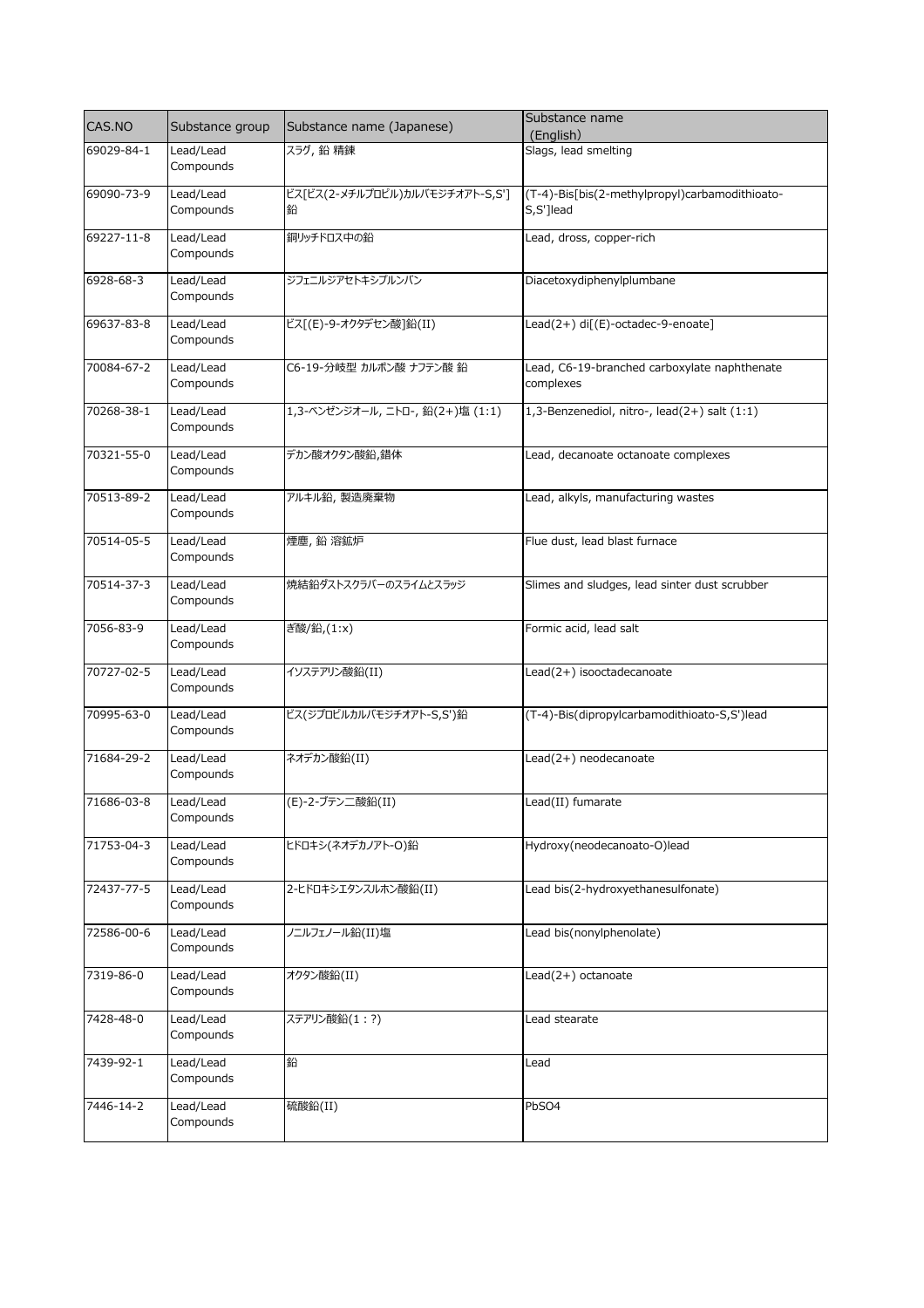| CAS.NO        | Substance group                                            | Substance name (Japanese)         | Substance name                                                                                                       |
|---------------|------------------------------------------------------------|-----------------------------------|----------------------------------------------------------------------------------------------------------------------|
| 7446-15-3     | Lead/Lead                                                  | セレン酸/鉛,(1:1)                      | (English)<br>Lead selenate                                                                                           |
|               | Compounds &<br>Selenium/Selenium<br>Compounds              |                                   |                                                                                                                      |
| 7446-27-7     | Lead/Lead<br>Compounds                                     | リン酸鉛(II)                          | Trilead bis(orthophosphate)                                                                                          |
| 7488-51-9     | Lead/Lead<br>Compounds &<br>Selenium/Selenium<br>Compounds | 亜セレン酸鉛(II)                        | Lead selenite                                                                                                        |
| $75 - 74 - 1$ | Lead/Lead<br>Compounds                                     | テトラメチル鉛(IV)                       | Tetramethyl lead                                                                                                     |
| 75790-73-7    | Lead/Lead<br>Compounds                                     | ビス(ジフェニルカルバモジチオアト-S,S')-, (T-4)-鉛 | Lead, bis(diphenylcarbamodithioato-S,S')-, (T-4)-                                                                    |
| 7645-25-2     | Lead/Lead<br>Compounds &<br>Arsenic/Arsenic<br>Compounds   | ひ酸/鉛, (1:x)                       | Lead arsenate, unspecified                                                                                           |
| 76835-98-8    | Lead/Lead<br>Compounds                                     | 22-トリコセン酸鉛(II)                    | Lead(2+) ditricos-22-enoate                                                                                          |
| 76925-97-8    | Lead/Lead<br>Compounds                                     | 2-メチル安息香酸鉛(1:?)                   | 2-Methylbenzoic acid, lead salt (1:?)                                                                                |
| 7717-46-6     | Lead/Lead<br>Compounds                                     | ステアリン酸鉛(IV)                       | Lead(4+) stearate                                                                                                    |
| 7758-95-4     | Lead/Lead<br>Compounds                                     | 塩化鉛(II)                           | Lead chloride                                                                                                        |
| 7758-97-6     | Chromium VI &<br>Lead/Lead<br>Compounds                    | テトラオキシドクロム酸鉛(II)                  | Lead chromate                                                                                                        |
| 7783-46-2     | Lead/Lead<br>Compounds                                     | フッ化鉛(II)                          | Lead fluoride                                                                                                        |
| 7783-59-7     | Lead/Lead<br>Compounds                                     | 四フッ化鉛                             | Lead(IV) fluoride                                                                                                    |
| 7784-40-9     | Lead/Lead<br>Compounds &<br>Arsenic/Arsenic<br>Compounds   | ヒ酸水素鉛(II)                         | Lead hydrogen arsenate                                                                                               |
| 78-00-2       | Lead/Lead<br>Compounds                                     | テトラエチル鉛                           | Tetraethyllead                                                                                                       |
| 78690-68-3    | Lead/Lead<br>Compounds                                     | ライトファーストピグメントモリブデン酸鉛オレンジOS        | Pigment Lightfast Lead-Molybdate Orange OS (9CI)                                                                     |
| 79357-62-3    | Lead/Lead<br>Compounds                                     | オキソジ-鉛 一水和物                       | (2-メチル-4,6-ジニトロフェノラト-O1)(ニトラト-O)-µ- Lead, (2-methyl-4,6-dinitrophenolato-O1)(nitrato-O)-<br>.mu.-oxodi-, monohydrate |
| 79803-79-5    | Lead/Lead<br>Compounds                                     | 脂肪酸(炭素数C3-13)ナフテン酸鉛               | Lead, C3-13-fatty acid naphthenate complexes                                                                         |
| 8006-61-9     | Lead/Lead<br>Compounds                                     | 天然ガソリン                            | Gasoline, natural; Low boiling point naphtha                                                                         |
| 8012-00-8     | Lead/Lead<br>Compounds                                     | C.I. ピグメント イエロー 41                | Pyrochlore, antimony lead yellow                                                                                     |
| 811-54-1      | Lead/Lead<br>Compounds                                     | ニぎ酸鉛(II)                          | Lead formate                                                                                                         |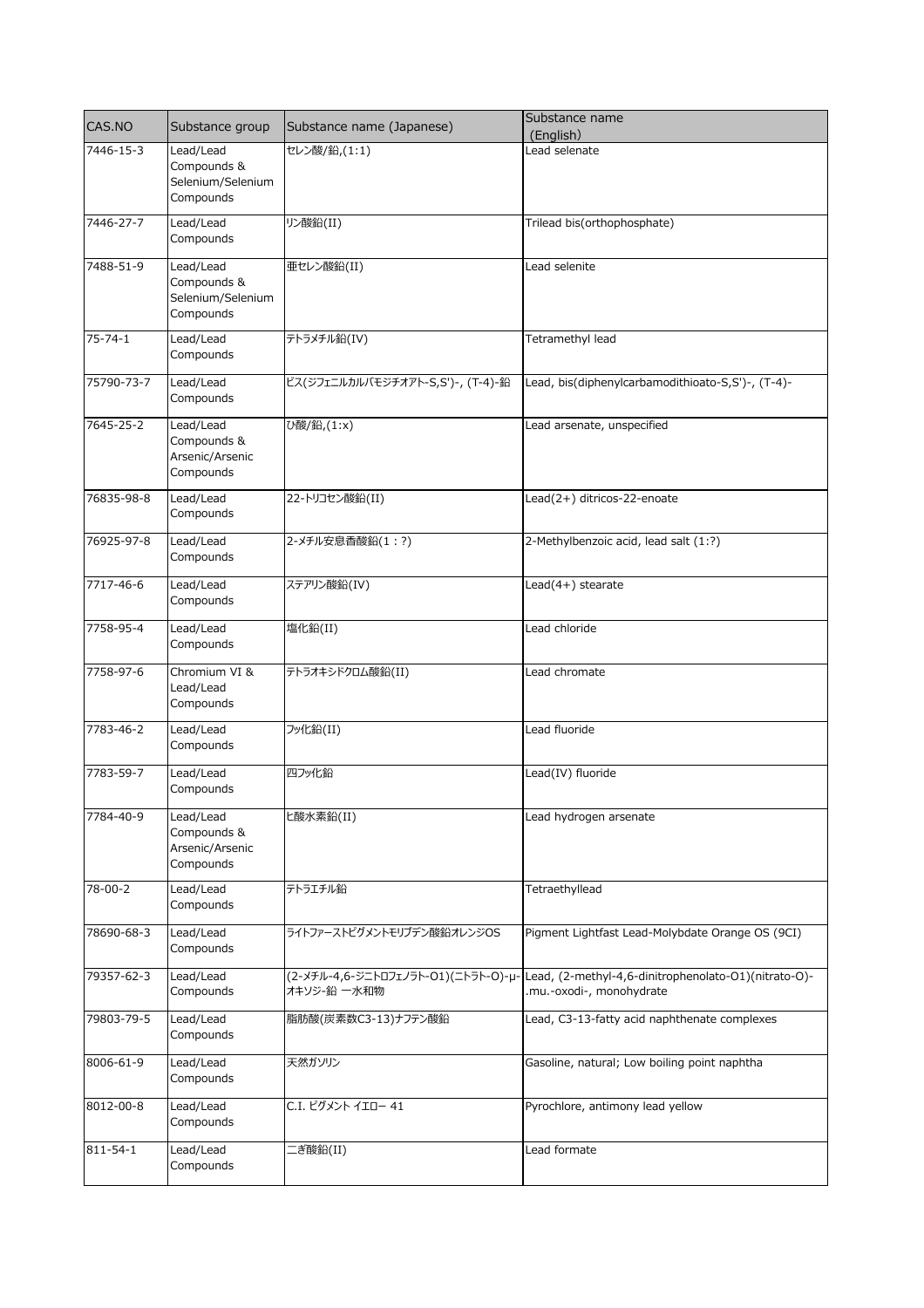| CAS.NO     | Substance group        | Substance name (Japanese)                     | Substance name<br>(English)                                                |
|------------|------------------------|-----------------------------------------------|----------------------------------------------------------------------------|
| 81412-57-9 | Lead/Lead<br>Compounds | 脂肪酸, C9-11-分岐型, 鉛塩                            | Fatty acids, C9-11-branched, lead salts                                    |
| 814-70-0   | Lead/Lead<br>Compounds | ジプロパン酸鉛(II)                                   | Lead dipropionate                                                          |
| 814-93-7   | Lead/Lead<br>Compounds | シュウ酸鉛(II)                                     | Lead oxalate                                                               |
| 815-84-9   | Lead/Lead<br>Compounds | (2R,3R)-2,3-ジヒドロキシブタン二酸1,4-鉛(II)              | Butanedioic acid, 2,3-dihydroxy- [R-(R*,R*)]-,<br>$lead(2+)$ salt $(1:1)$  |
| 816-68-2   | Lead/Lead<br>Compounds | ヒドロキシブタン二酸鉛(II)                               | Lead malate                                                                |
| 819-73-8   | Lead/Lead<br>Compounds | 二酪酸鉛(II)                                      | Lead dibutyrate                                                            |
| 82696-30-8 | Lead/Lead<br>Compounds | ヒドロキシベンゼンスルホン酸鉛(1:?)                          | Hydroxybenzenesulfonic acid, lead salt (1:?)                               |
| 83689-82-1 | Lead/Lead<br>Compounds | ヘキサフルオロケイ酸(2-), 鉛(2+) (1:1), 四水和<br>物         | Hexafluorosilicate(2-), lead(2+) (1:1), tetrahydrate                       |
| 83711-45-9 | Lead/Lead<br>Compounds | カルボン酸(炭素数C5-23、分岐型) 脂肪酸 (炭素<br>数C4-10) ナフテン酸鉛 | Lead, C5-23-branched carboxylate C4-10-fatty acid<br>naphthenate complexes |
| 83711-46-0 | Lead/Lead<br>Compounds | カルボン酸(炭素数C5-23、分岐型) ナフテン酸鉛                    | Lead, C5-23-branched carboxylate naphthenate<br>complexes                  |
| 83711-47-1 | Lead/Lead<br>Compounds | カルボン酸(炭素数C5-23、分岐型) ナフテン酸オクタ<br>ン酸鉛           | Lead, C5-23-branched carboxylate naphthenate<br>octanoate complexes        |
| 84066-98-8 | Lead/Lead<br>Compounds | C5-23-分岐型 カルボン酸 C4-10-脂肪酸鉛                    | Lead, C5-23-branched carboxylate C4-10-fatty acid<br>complexes             |
| 84066-99-9 | Lead/Lead<br>Compounds | C5-23-分岐型 カルボン酸 オクタン酸鉛                        | Lead, C5-23-branched carboxylate octanoate<br>complexes                    |
| 84067-00-5 | Lead/Lead<br>Compounds | C4-10-脂肪酸 ナフテン酸鉛                              | Lead, C4-10-fatty acid naphthenate complexes                               |
| 84394-98-9 | Lead/Lead<br>Compounds | 鉛(II)ビス(4-オクチルフェノラート)                         | Lead bis(p-octylphenolate)                                                 |
| 84776-36-3 | Lead/Lead<br>Compounds | 脂肪酸, C8-18 及び C18-不飽和 鉛塩                      | Fatty acids, C8-18 and C18-unsaturated, lead salts                         |
| 84776-53-4 | Lead/Lead<br>Compounds | 脂肪酸, C8-12, 鉛塩                                | Fatty acids, C8-12, lead salts                                             |
| 84776-54-5 | Lead/Lead<br>Compounds | 脂肪酸, C18-24, 鉛塩                               | Fatty acids, C18-24, lead salts                                            |
| 84837-22-9 | Lead/Lead<br>Compounds | [μ-(4,6-ジニトロレソルシノラト(2-)-01,03)]ジヒド<br>ロキシ二鉛   | [.mu.-(4,6-Dinitroresorcinolato(2-)-<br>O1,03)]dihydroxydilead             |
| 84852-34-6 | Lead/Lead<br>Compounds | イソデカン酸鉛(II)                                   | Lead(II) isodecanoate                                                      |
| 84929-94-2 | Lead/Lead<br>Compounds | イソノナン酸イソオクタン酸鉛,錯体,塩基酸                         | Lead, isononanoate isooctanoate complexes, basic                           |
| 84929-95-3 | Lead/Lead<br>Compounds | イソオクタン酸ネオデカン酸鉛,錯体,塩基酸                         | Lead, isooctanoate neodecanoate complexes, basic                           |
| 84929-96-4 | Lead/Lead<br>Compounds | ナフテン酸ネオデカン酸鉛,錯体,塩基酸                           | Lead, naphthenate neodecanoate complexes, basic                            |
| 84929-97-5 | Lead/Lead<br>Compounds | イソノナン酸ナフテン酸鉛,錯体                               | Lead, isononanoate naphthenate complexes                                   |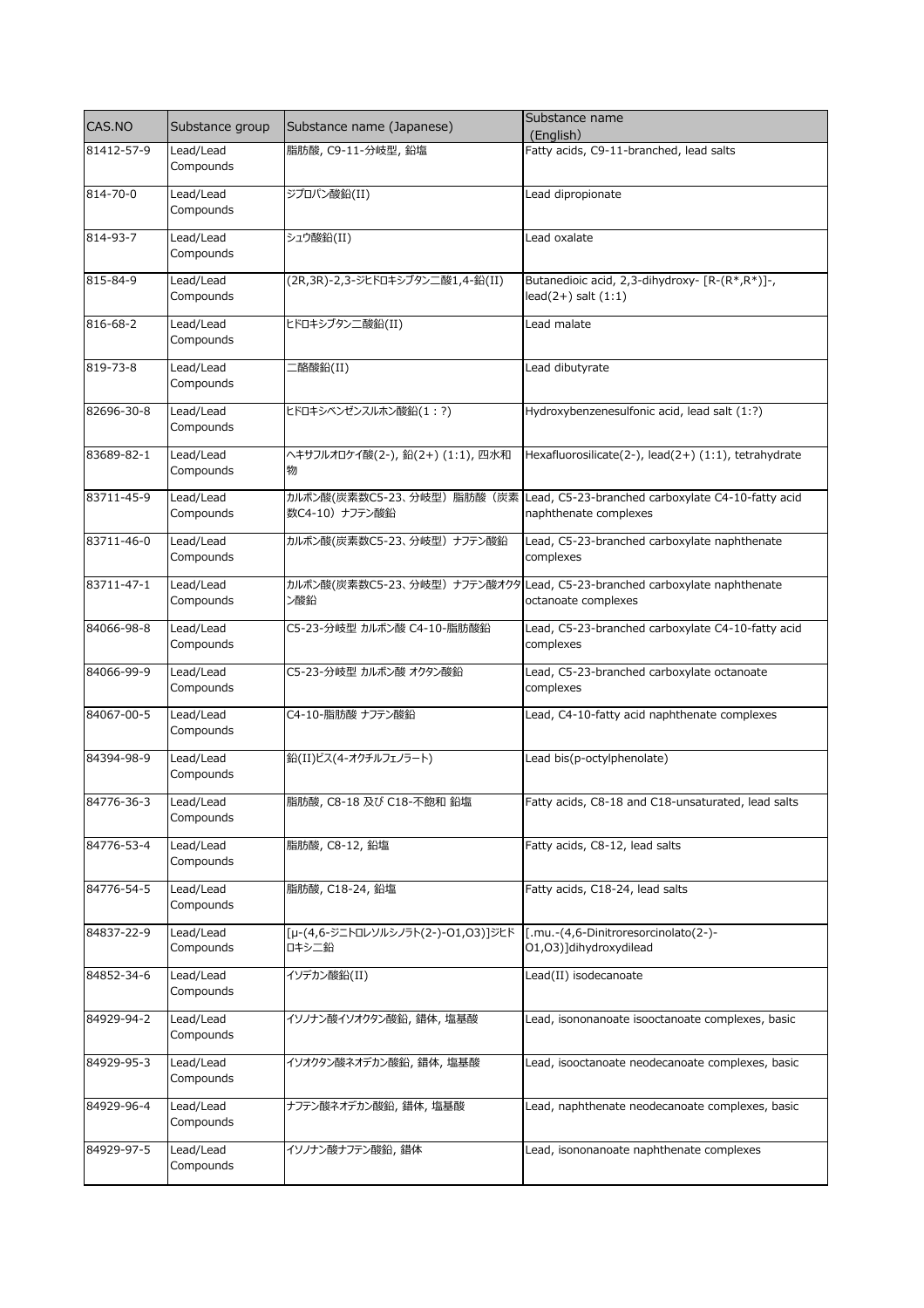| CAS.NO     | Substance group        | Substance name (Japanese)                        | Substance name<br>(English)                                                               |
|------------|------------------------|--------------------------------------------------|-------------------------------------------------------------------------------------------|
| 84961-75-1 | Lead/Lead<br>Compounds | ベンゼンスルホン酸, 4-C10-13-sec-アルキル 誘導<br>体, 鉛(2+)塩     | Benzenesulfonic acid, 4-C10-13-sec-alkyl derivitives,<br>$lead(2+)$ salts                 |
| 85049-42-9 | Lead/Lead<br>Compounds | 脂肪酸, C8-10-分岐型, 鉛塩                               | Fatty acids, C8-10-branched, lead salts                                                   |
| 85292-77-9 | Lead/Lead<br>Compounds | 4-(1,1-ジメチルエチル)安息香酸鉛(II)                         | Lead(2+) 4-(1,1-dimethylethyl)benzoate                                                    |
| 85392-77-4 | Lead/Lead<br>Compounds | ビス(5-オキソ-L-プロリン)鉛(II)                            | Lead bis(5-oxo-L-prolinate)                                                               |
| 85392-78-5 | Lead/Lead<br>Compounds | rac-(R*)-5-オキソ-2-ピロリジンカルボン酸/鉛<br>(II), (2:1)     | Lead bis(5-oxo-DL-prolinate)                                                              |
| 85865-91-4 | Lead/Lead<br>Compounds | ビス(テトラコシルベンゼンスルホン酸)鉛                             | Lead bis(tetracosylbenzenesulphonate)                                                     |
| 85865-92-5 | Lead/Lead<br>Compounds | ビス「ジドデシルベンゼンスルホン酸]鉛                              | Lead bis[didodecylbenzenesulphonate]                                                      |
| 867-47-0   | Lead/Lead<br>Compounds | ジプロペン酸鉛(II)                                      | Lead(2+) acrylate                                                                         |
| 873-54-1   | Lead/Lead<br>Compounds | 安息香酸鉛(II)                                        | Lead dibenzoate                                                                           |
| 87835-32-3 | Lead/Lead<br>Compounds | 2-プロピルペンタン酸鉛(II)                                 | $Lead(2+)$ 2-propylpentanoate                                                             |
| 87903-39-7 | Lead/Lead<br>Compounds | ヒドロキシサリチル酸鉛                                      | Lead hydroxysalicylate                                                                    |
| 9008-26-8  | Lead/Lead<br>Compounds | 樹脂酸 及びロジン酸, 鉛塩                                   | Resin acids and Rosin acids, lead salts                                                   |
| 90193-83-2 | Lead/Lead<br>Compounds | 1,2-ベンゼンジカルボン酸, 鉛(2+)塩, 塩基酸                      | 1,2-Benzenedicarboxylic acid, lead(2+) salt, basic                                        |
| 90268-59-0 | Lead/Lead<br>Compounds | 2-ブテン二酸 (E)-, 鉛(2+)塩, 塩基酸                        | 2-Butenedioic acid (E)-, lead(2+) salt, basic                                             |
| 90268-66-9 | Lead/Lead<br>Compounds | 2-ブテン二酸 (Z)-, 鉛(2+)塩, 塩基酸                        | 2-Butenedioic acid (Z)-, lead(2+) salt, basic                                             |
| 90342-24-8 | Lead/Lead<br>Compounds | デカン酸, 分岐型, 鉛塩                                    | Decanoic acid, branched, lead salts                                                       |
| 90342-56-6 | Lead/Lead<br>Compounds | ドデカン酸, 鉛塩, 塩基酸                                   | Dodecanoic acid, lead salt, basic                                                         |
| 90388-09-3 | Lead/Lead<br>Compounds | ヘキサデカン酸, 鉛塩, 塩基酸                                 | Hexadecanoic acid, lead salt, basic                                                       |
| 90388-10-6 | Lead/Lead<br>Compounds | ヘキサデカン酸, 鉛(2+)塩, 塩基酸                             | Hexadecanoic acid, lead(2+) salt, basic                                                   |
| 90388-15-1 | Lead/Lead<br>Compounds | 9-ヘキサデセン酸, 鉛(2+)塩, (Z)-, 塩基酸                     | 9-Hexadecenoic acid, lead(2+) salt, (Z)-, basic                                           |
| 90431-14-4 | Lead/Lead<br>Compounds | イソデカン酸, 鉛塩, 塩基酸                                  | Isodecanoic acid, lead salt, basic                                                        |
| 90431-21-3 | Lead/Lead<br>Compounds | イソノナン酸, 鉛塩, 塩基酸                                  | Isononanoic acid, lead salt, basic                                                        |
| 90431-26-8 | Lead/Lead<br>Compounds | イソオクタン酸, 鉛塩, 塩基酸                                 | Isooctanoic acid, lead salt, basic                                                        |
| 90431-27-9 | Lead/Lead<br>Compounds | 脂肪酸(炭素数C8-10、分岐型)ネオ脂肪酸(炭素<br>数C9-11)ナフテン酸鉛(過塩基性) | Lead, C8-10-branched fatty acids C9-11-neofatty acids<br>naphthenate complexes, overbased |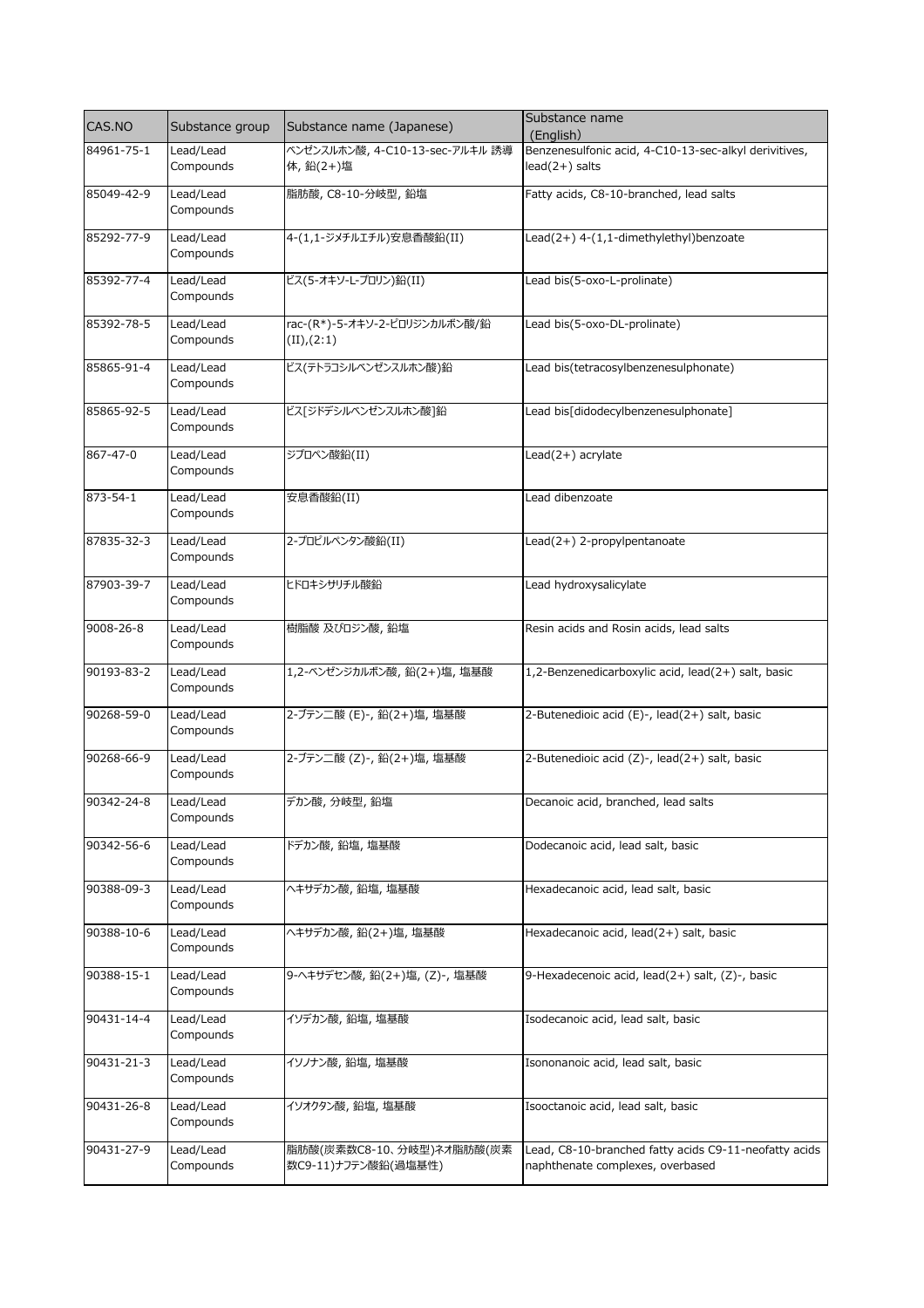| CAS.NO           | Substance group        | Substance name (Japanese)              | Substance name<br>(English)                                                    |
|------------------|------------------------|----------------------------------------|--------------------------------------------------------------------------------|
| 90431-28-0       | Lead/Lead<br>Compounds | C8-10-分岐型 脂肪酸 C9-11-ネオファッチ酸 ナフテ<br>ン酸鉛 | Lead, C8-10-branched fatty acids C9-11-neofatty acids<br>naphthenate complexes |
| 90431-30-4       | Lead/Lead<br>Compounds | 2-エチルヘキサン酸イソデカン酸鉛,錯体,塩基酸               | Lead, 2-ethylhexanoate isodecanoate complexes, basic                           |
| 90431-31-5       | Lead/Lead<br>Compounds | 2-エチルヘキサン酸イソノナン酸鉛,錯体,塩基酸               | Lead, 2-ethylhexanoate isononanoate complexes, basic                           |
| 90431-32-6       | Lead/Lead<br>Compounds | 2-エチルヘキサン酸イソオクタン酸鉛,錯体,塩基酸              | Lead, 2-ethylhexanoate isooctanoate complexes, basic                           |
| 90431-33-7       | Lead/Lead<br>Compounds | 2-エチルヘキサン酸ナフテン酸鉛,錯体                    | Lead, 2-ethylhexanoate naphthenate complexes                                   |
| 90431-34-8       | Lead/Lead<br>Compounds | 2-エチルヘキサン酸ナフテン酸鉛, 錯体, 塩基酸              | Lead, 2-ethylhexanoate naphthenate complexes, basic                            |
| 90431-35-9       | Lead/Lead<br>Compounds | 2-エチルヘキサン酸ネオデカン酸鉛,錯体,塩基酸               | Lead, 2-ethylhexanoate neodecanoate complexes, basic                           |
| 90431-36-0       | Lead/Lead<br>Compounds | イソデカン酸イソノナン酸鉛,錯体,塩基酸                   | Lead, isodecanoate isononanoate complexes, basic                               |
| 90431-37-1       | Lead/Lead<br>Compounds | イソデカン酸イソオクタン酸鉛, 錯体, 塩基酸                | Lead, isodecanoate isooctanoate complexes, basic                               |
| 90431-38-2       | Lead/Lead<br>Compounds | イソデカン酸ナフテン酸鉛, 錯体                       | Lead, isodecanoate naphthenate complexes                                       |
| 90431-39-3       | Lead/Lead<br>Compounds | イソデカン酸ネオデカン酸鉛,錯体,塩基酸                   | Lead, isodecanoate neodecanoate complexes, basic                               |
| 90431-40-6       | Lead/Lead<br>Compounds | イソノナン酸ナフテン酸鉛, 錯体, 塩基酸                  | Lead, isononanoate naphthenate complexes, basic                                |
| 90431-41-7       | Lead/Lead<br>Compounds | イソノナン酸ネオデカン酸鉛,錯体,塩基酸                   | Lead, isononanoate neodecanoate complexes, basic                               |
| 90431-42-8       | Lead/Lead<br>Compounds | イソオクタン酸ナフテン酸鉛,錯体,塩基酸                   | Lead, isooctanoate naphthenate complexes, basic                                |
| 90431-43-9       | Lead/Lead<br>Compounds | ナフテン酸ネオデカン酸鉛,錯体                        | Lead, naphthenate neodecanoate complexes                                       |
| 90431-44-0       | Lead/Lead<br>Compounds | ネオノナン酸ネオウンデカン酸鉛,錯体,塩基酸                 | Lead, neononanoate neoundecanoate complexes, basic                             |
| 90459-25-9       | Lead/Lead<br>Compounds | ネオデカン酸, 鉛塩, 塩基酸                        | Neodecanoic acid, lead salt, basic                                             |
| 90459-26-0       | Lead/Lead<br>Compounds | ネオノナン酸, 鉛塩, 塩基酸                        | Neononanoic acid, lead salt, basic                                             |
| $90459 - 28 - 2$ | Lead/Lead<br>Compounds | ネオウンデカン酸, 鉛塩, 塩基酸                      | Neoundecanoic acid, lead salt, basic                                           |
| 90459-51-1       | Lead/Lead<br>Compounds | オクタデカン酸, 鉛塩, 塩基酸                       | Octadecanoic acid, lead salt, basic                                            |
| 90459-52-2       | Lead/Lead<br>Compounds | オクタデカン酸, 鉛(2+)塩, 塩基酸                   | Octadecanoic acid, lead(2+) salt, basic                                        |
| 90459-88-4       | Lead/Lead<br>Compounds | 9-オクタデセン酸 (Z)-, 鉛塩, 塩基酸                | 9-Octadecenoic acid (Z)-, lead salt, basic                                     |
| 90552-19-5       | Lead/Lead<br>Compounds | 2-プロペン酸, 2-メチル-, 鉛塩, 塩基酸               | 2-Propenoic acid, 2-methyl-, lead salt, basic                                  |
| 90583-07-6       | Lead/Lead<br>Compounds | 硫酸, 鉛(2+)塩, 塩基酸                        | Sulfuric acid, lead(2+) salt, basic                                            |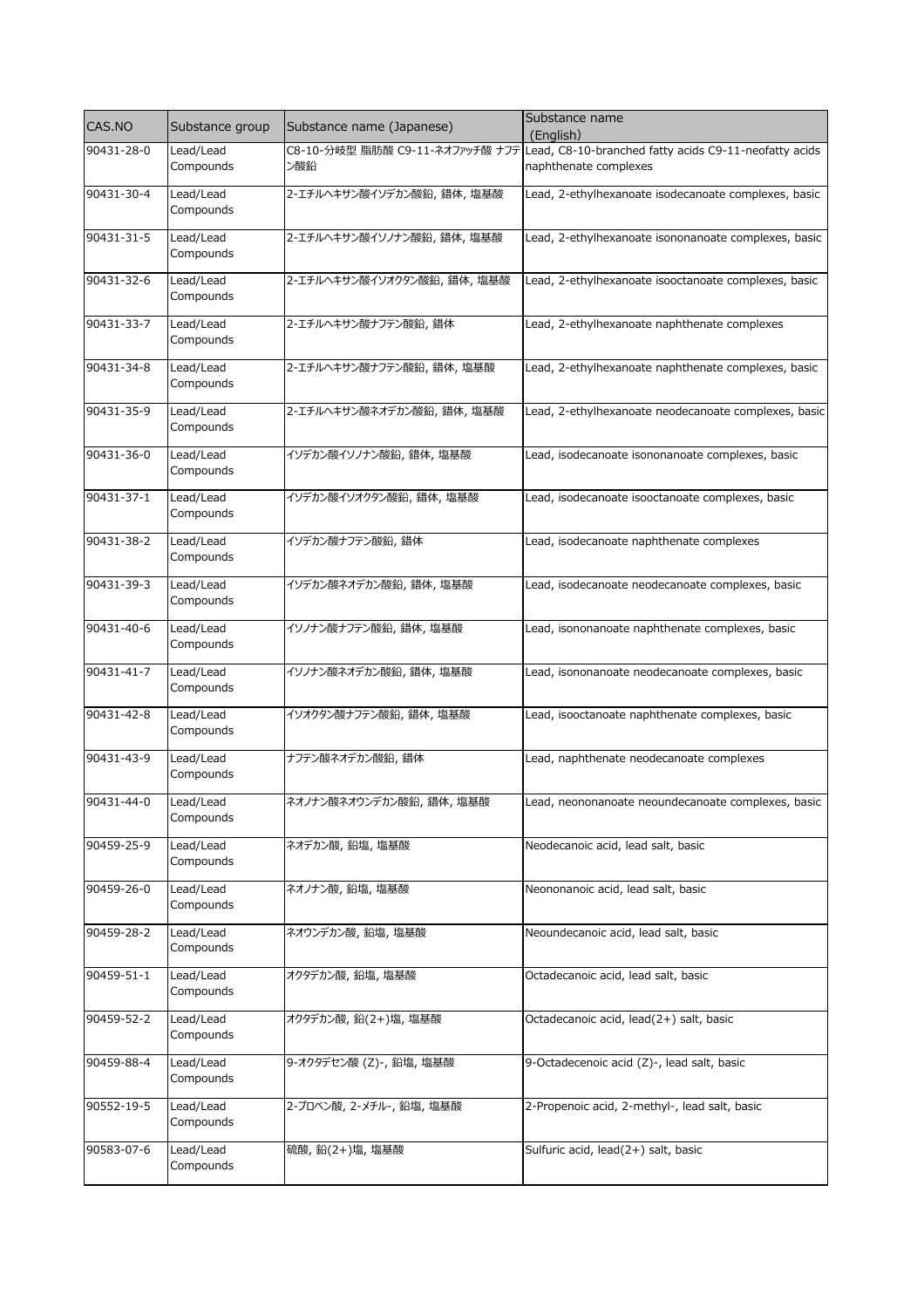| CAS.NO     | Substance group        | Substance name (Japanese)                | Substance name<br>(English)                                                   |
|------------|------------------------|------------------------------------------|-------------------------------------------------------------------------------|
| 90583-37-2 | Lead/Lead<br>Compounds | 亜硫酸, 鉛(2+)塩, 塩基酸                         | Sulfurous acid, lead(2+) salt, basic                                          |
| 90583-65-6 | Lead/Lead<br>Compounds | テトラデカン酸, 鉛塩, 塩基酸                         | Tetradecanoic acid, lead salt, basic                                          |
| 91002-20-9 | Lead/Lead<br>Compounds | 脂肪酸, C6-19-分岐型, 鉛塩                       | Fatty acids, C6- 19-branched, lead salts                                      |
| 91031-60-6 | Lead/Lead<br>Compounds | 脂肪酸, C8-9, 鉛塩                            | Fatty acids, C8-9, lead salts                                                 |
| 91031-61-7 | Lead/Lead<br>Compounds | 脂肪酸, C8-10, 鉛塩                           | Fatty acids, C8-10, lead salts                                                |
| 91031-62-8 | Lead/Lead<br>Compounds | 脂肪酸(C16-C18)と鉛の塩                         | Fatty acids, C16-18, lead salts                                               |
| 91078-81-8 | Lead/Lead<br>Compounds | ナフテン酸, 鉛 (2+)塩                           | Naphthenic acids, lead (2+) salts                                             |
| 91187-55-2 | Lead/Lead<br>Compounds | 2-ブチル安息香酸鉛(II)                           | Lead bis(2-butylbenzoate)                                                     |
| 91671-82-8 | Lead/Lead<br>Compounds | イソデカン酸, 鉛(2+)塩, 塩基酸                      | Isodecanoic acid, lead(2+) salt, basic                                        |
| 91671-83-9 | Lead/Lead<br>Compounds | イソオクタン酸, 鉛(2+)塩, 塩基酸                     | Isooctanoic acid, lead(2+) salt, basic                                        |
| 91671-84-0 | Lead/Lead<br>Compounds | イソウンデカン酸, 鉛(2+)塩, 塩基酸                    | Isoundecanoic acid, lead(2+) salt, basic                                      |
| 91697-36-8 | Lead/Lead<br>Compounds | 脂肪酸, キャスター・オイル, 水素化物, 鉛塩                 | Fatty acids, castor-oil, hydrogenated, lead salts                             |
| 91783-10-7 | Lead/Lead<br>Compounds | ホスホロジチオ酸の(ジブチル及びジペンチル)の混合エ<br>ステルの鉛(2+)塩 | Phosphorodithioic acid, mixed O,O-bis(bu and pentyl)<br>esters, lead(2+) salt |
| 92044-89-8 | Lead/Lead<br>Compounds | 脂肪酸, ココ, 鉛塩                              | Fatty acids, coco, lead salts                                                 |
| 92045-67-5 | Lead/Lead<br>Compounds | ナフテン酸, 鉛塩, 塩基酸                           | Naphthenic acids, lead salts, basic                                           |
| 92200-92-5 | Lead/Lead<br>Compounds | C4-10-脂肪酸 オクタン酸鉛                         | Lead, C4-10-fatty acid octanoate complexes                                    |
| 93165-26-5 | Lead/Lead<br>Compounds | 脂肪酸, C14-26, 鉛塩                          | Fatty acids, C14-26, lead salts                                               |
| 93821-72-8 | Lead/Lead<br>Compounds | スパイス, 鉛-亜鉛                               | Speiss, lead-zinc                                                             |
| 93839-98-6 | Lead/Lead<br>Compounds | 3-アセトキシフタル酸鉛(II)                         | Lead 3-(acetamido)phthalate                                                   |
| 93840-04-1 | Lead/Lead<br>Compounds | 鉛(II)ビス(2-エチル-1-ヘキサノラート)                 | Lead bis(2-ethylhexanolate)                                                   |
| 93858-23-2 | Lead/Lead<br>Compounds | 鉛(II)4,4'-(1-メチルエチリデン)ビス(フェノラート)         | Lead(2+) 4,4'-isopropylidenebisphenolate                                      |
| 93858-24-3 | Lead/Lead<br>Compounds | ビス[(Z)-9-ヘキサデセン酸]鉛(II)                   | Lead(2+)(Z)-hexadec-9-enoate                                                  |
| 93892-65-0 | Lead/Lead<br>Compounds | ビス(N-エチル-N-フェニルカルバモジチオアト-S,S')鉛          | Carbamodithioic acid, ethylphenyl-, lead(2+) salt                             |
| 93894-48-5 | Lead/Lead<br>Compounds | ネオノナン酸鉛(II)                              | Lead(2+) neononanoate                                                         |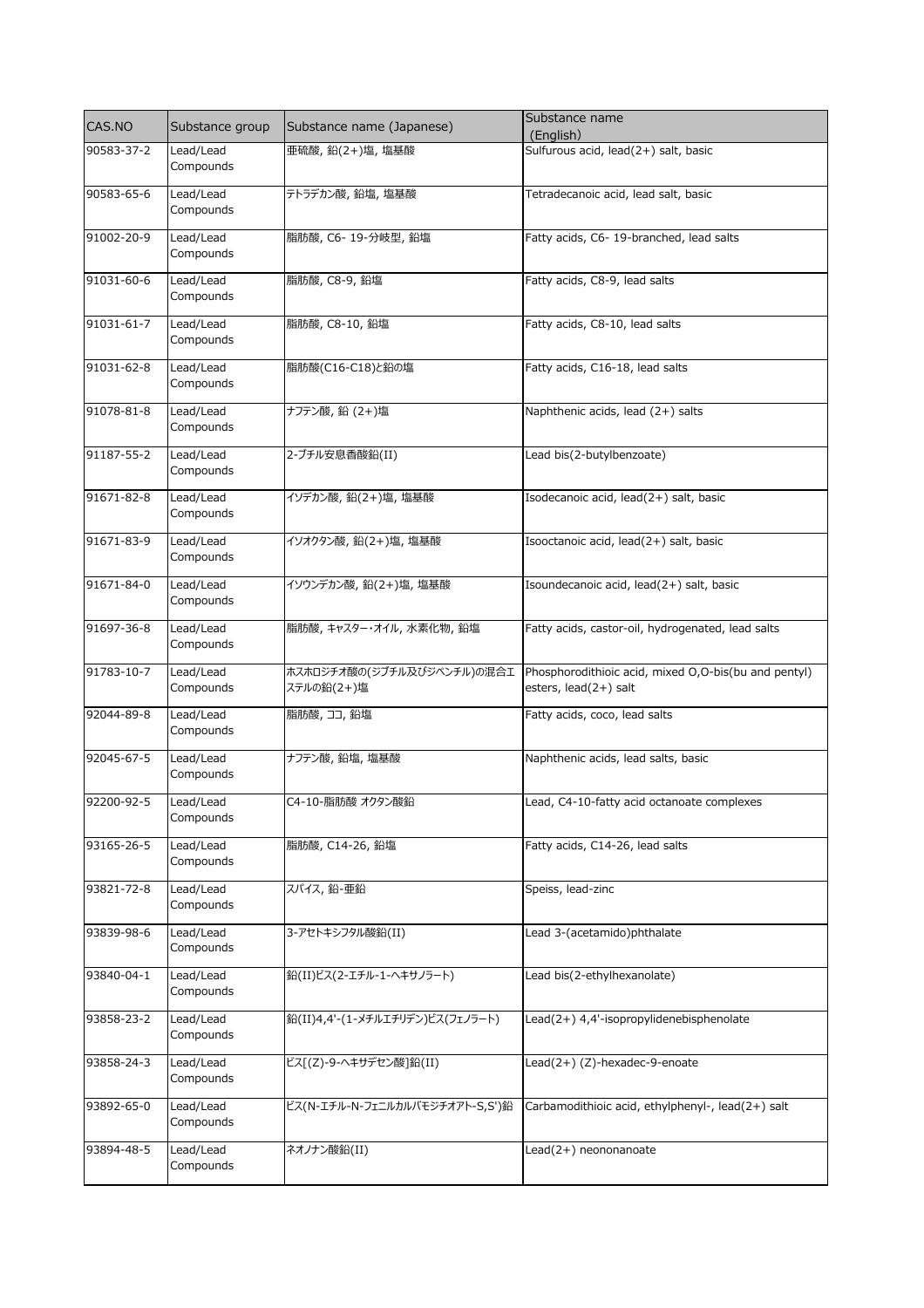| CAS.NO     | Substance group        | Substance name (Japanese)                                                             | Substance name<br>(English)                                                                          |
|------------|------------------------|---------------------------------------------------------------------------------------|------------------------------------------------------------------------------------------------------|
| 93894-49-6 | Lead/Lead<br>Compounds | ネオウンデカン酸鉛(II)                                                                         | Lead(2+) neoundecanoate                                                                              |
| 93894-64-5 | Lead/Lead<br>Compounds | (ネオノナノアト-O)(ネオウンデカノアト-O)鉛                                                             | (Neononanoato-O)(neoundecanoato-O)lead                                                               |
| 93925-27-0 | Lead/Lead<br>Compounds | 塩                                                                                     | リン酸, ブチル /へキシル 混合 ジエステルス, 鉛(2+) Phosphoric acid, mixed butyl and hexyl diesters,<br>$lead(2+)$ salts |
| 93965-29-8 | Lead/Lead<br>Compounds | イソウンデカン酸鉛(II)                                                                         | Lead bis(isoundecanoate)                                                                             |
| 93966-37-1 | Lead/Lead<br>Compounds | トリコサン酸/鉛,(1:x)                                                                        | Lead bis(tricosanoate)                                                                               |
| 93966-38-2 | Lead/Lead<br>Compounds | テトラコサン酸鉛(1:?)                                                                         | Lead tetracosanoate                                                                                  |
| 93966-74-6 | Lead/Lead<br>Compounds | ペンタデカン酸鉛(1:?)                                                                         | Lead pentadecanoate                                                                                  |
| 93981-67-0 | Lead/Lead<br>Compounds | イソオクタン酸鉛(II)                                                                          | Lead(II) isooctanoate                                                                                |
| 94006-20-9 | Lead/Lead<br>Compounds | ヘキサコサン酸/鉛,(1:x)                                                                       | Hexacosanoic acid, lead salt                                                                         |
| 94015-57-3 | Lead/Lead<br>Compounds | [µ-[[5,5'-アゾビス[1H-テトラゾラト]](2-)]]ジヒドロ  [.mu.-[[5,5'-Azobis[1H-tetrazolato]](2-<br>キシ二鉛 | )]]dihydroxydilead                                                                                   |
| 94232-40-3 | Lead/Lead<br>Compounds | ビス(10-ウンデセン酸)鉛(II)                                                                    | Lead diundec-10-enoate                                                                               |
| 94246-84-1 | Lead/Lead<br>Compounds | (イソノナノアト-O)(イソオクタノアト-O)鉛                                                              | (Isononanoato-O)(isooctanoato-O)lead                                                                 |
| 94246-85-2 | Lead/Lead<br>Compounds | (イソデカノアト-O)(イソオクタノアト-O)鉛                                                              | (Isodecanoato-O)(isooctanoato-O)lead                                                                 |
| 94246-86-3 | Lead/Lead<br>Compounds | (イソデカノアト-O)(イソノナノアト-O)鉛                                                               | (Isodecanoato-O)(isononanoato-O)lead                                                                 |
| 94246-87-4 | Lead/Lead<br>Compounds | (イソデカノアト-O)(ネオデカノアト-O)鉛                                                               | (Isodecanoato-O)(neodecanoato-O)lead                                                                 |
| 94246-90-9 | Lead/Lead<br>Compounds | (2-エチルヘキサノアト-O)(イソオクタノアト-O)鉛                                                          | (2-Ethylhexanoato-O)(isooctanoato-O)lead                                                             |
| 94246-91-0 | Lead/Lead<br>Compounds | (2-エチルヘキサノアト-O)(イソノナノアト-O)鉛                                                           | (2-Ethylhexanoato-O)(isononanoato-O)lead                                                             |
| 94246-92-1 | Lead/Lead<br>Compounds | (2-エチルヘキサノアト-O)(イソデカノアト-O)鉛                                                           | (2-Ethylhexanoato-O)(isodecanoato-O)lead                                                             |
| 94246-93-2 | Lead/Lead<br>Compounds | (2-エチルヘキサノアト-O)(ネオデカノアト-O)鉛                                                           | (2-Ethylhexanoato-O)(neodecanoato-O)lead                                                             |
| 94266-31-6 | Lead/Lead<br>Compounds | ビスイコサン酸鉛(II)                                                                          | Lead icosanoate (1:2)                                                                                |
| 94266-32-7 | Lead/Lead<br>Compounds | イコサン酸/鉛,(1:x)                                                                         | Lead icosanoate                                                                                      |
| 94349-78-7 | Lead/Lead<br>Compounds | 脂肪酸,獣脂,酸化鉛との反応生成物                                                                     | Fatty acids, tallow, reaction products with lead oxide                                               |
| 94481-58-0 | Lead/Lead<br>Compounds | (イソノナノアト-O)(ネオデカノアト-O)鉛                                                               | (Isononanoato-O)(neodecanoato-O)lead                                                                 |
| 94551-60-7 | Lead/Lead<br>Compounds | 亜鉛ドロス中の鉛                                                                              | Lead, zinc dross                                                                                     |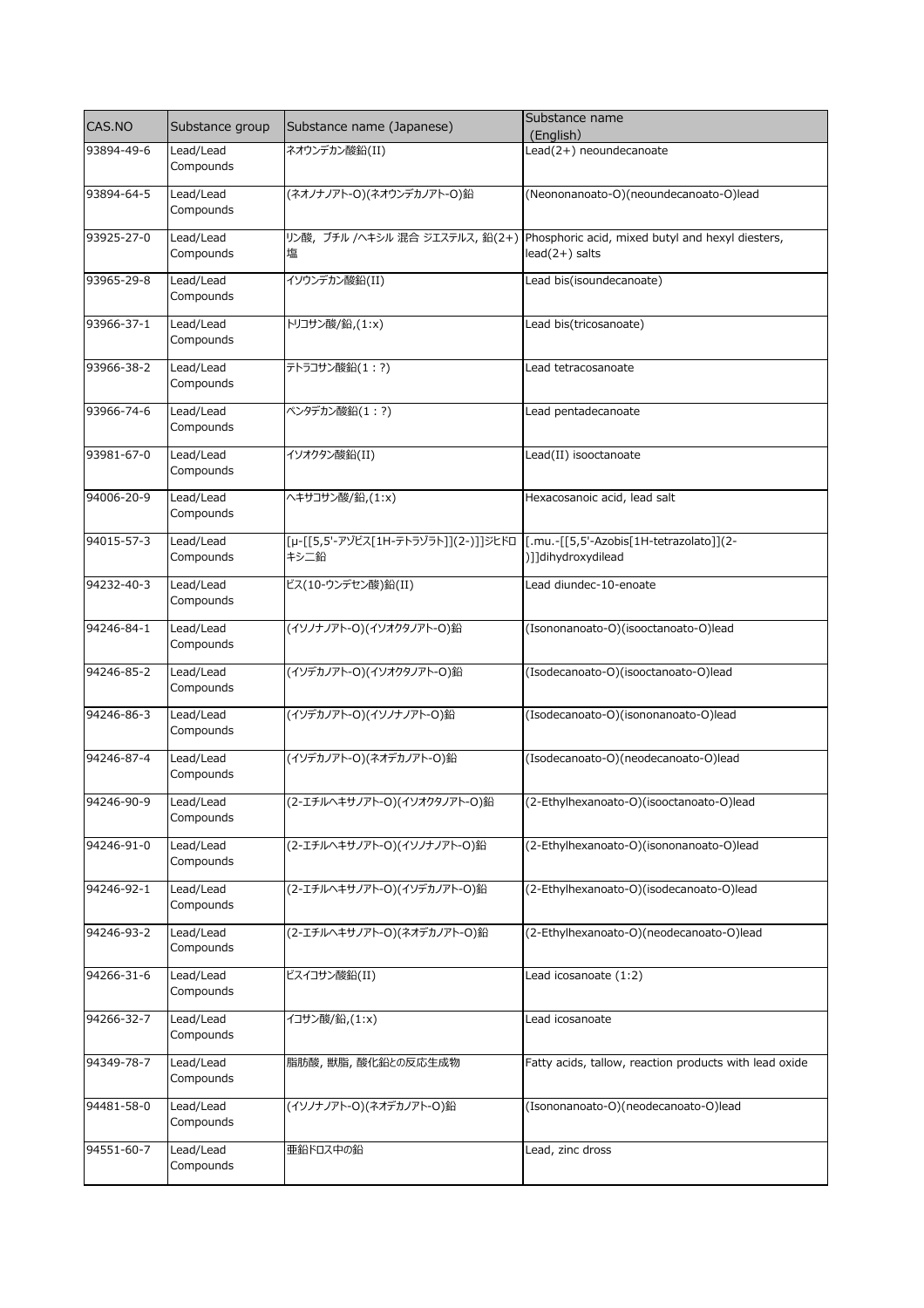| CAS.NO         | Substance group                               | Substance name (Japanese)                        | Substance name                                                                                                  |
|----------------|-----------------------------------------------|--------------------------------------------------|-----------------------------------------------------------------------------------------------------------------|
|                |                                               |                                                  | (English)                                                                                                       |
| 95860-12-1     | Lead/Lead<br>Compounds                        | ビス(メタンスルホン酸)鉛(II)                                | Methanesulfonic acid, lead salt (1:?)                                                                           |
| 95892-13-0     | Lead/Lead<br>Compounds                        | イソヘキサデカン酸鉛(II)                                   | Lead(2+) isohexadecanoate                                                                                       |
| 96471-22-6     | Lead/Lead<br>Compounds                        | ジ-µ-ヒドロキシ(2-メチル-4,6-ジニトロフェノラト-<br>01)(ニトラト-0)ジ-鉛 | Lead, di-.mu.-hydroxy(2-methyl-4,6-dinitrophenolato-<br>O1)(nitrato-O)di-                                       |
| 97808-88-3     | Lead/Lead<br>Compounds                        | 鉛,地金                                             | Lead, bullion                                                                                                   |
| 97889-90-2     | Lead/Lead<br>Compounds                        | フッ化水酸化鉛                                          | Lead fluoride hydroxide                                                                                         |
| 97952-39-1     | Lead/Lead<br>Compounds                        | 7-メチルオクタン酸鉛(1:?)                                 | 7-Methyloctanoic acid, lead salt                                                                                |
| 97953-08-7     | Lead/Lead<br>Compounds                        | 硝酸, 鉛(2+)塩, 酸化スズナトリウムとの反応生成<br>物                 | Nitric acid, lead(2+) salt, reaction products with<br>sodium tin oxide                                          |
| 99328-54-8     | Lead/Lead<br>Compounds                        | 硫酸, バリウム塩 (1:1), 鉛ドープ                            | Sulfuric acid, barium salt (1:1), lead-doped                                                                    |
| 99749-31-2     | Lead/Lead<br>Compounds                        | の反応生成物                                           | 過塩素酸, 鉛 オキシド (pbo) とトリエタノールアミンと Perchloric acid, reaction products with lead oxide (pbo)<br>and triethanolamine |
|                | Lead/Lead<br>Compounds                        | 鉛化合物                                             | lead compounds                                                                                                  |
| -              | Lead/Lead<br>Compounds                        | アルキル鉛化合物                                         | Lead alkyls                                                                                                     |
| $90 - 03 - 9$  | Mercury/Mercury<br>Compounds                  | クロロ(2-ヒドロキシフェニル)水銀(II)                           | Chloro(o-hydroxyphenyl)mercury                                                                                  |
| 2949-11-3      | Mercury/Mercury<br>Compounds                  | しゅう酸二水銀(I)                                       | Dimercury(I) oxalate                                                                                            |
| 3198-04-7      | Mercury/Mercury<br>Compounds                  | ナトリウムp-[クロロメルクリオ(II)]ベンゾアート                      | Sodium 4-chloromercuriobenzoate                                                                                 |
| 7784-03-4      | Mercury/Mercury<br>Compounds                  | 四ヨウ化水銀酸二銀                                        | Mercury disilver tetraiodide                                                                                    |
| 7789-10-8      | Mercury/Mercury<br>Compounds &<br>Chromium VI | クロム酸水銀(II)                                       | Mercury dichromate                                                                                              |
| 8003-05-2      | Mercury/Mercury<br>Compounds                  | 硝酸フェニルメルクリオ(II)/ヒドロキシ(フェニル)水銀<br>(II), (1:1)     | Phenylmercury hydroxide--phenylmercury nitrate                                                                  |
| 10031-18-2     | Mercury/Mercury<br>Compounds                  | ブロモ水銀(I)                                         | Mercury bromide (HgBr)                                                                                          |
| 10045-94-0     | Mercury/Mercury<br>Compounds                  | 二硝酸水銀(II)                                        | Mercuric nitrate                                                                                                |
| 10048-99-4     | Mercury/Mercury<br>Compounds                  | テトラヨード水銀酸バリウム                                    | Barium tetraiodomercurate                                                                                       |
| $100 - 56 - 1$ | Mercury/Mercury<br>Compounds                  | クロロフェニル水銀(II)                                    | Phenylmercury chloride                                                                                          |
| 100-57-2       | Mercury/Mercury<br>Compounds                  | ヒドロキシフェニル水銀(II)                                  | Phenylmercuric hydroxide                                                                                        |
| 10112-91-1     | Mercury/Mercury<br>Compounds                  | 二塩化二水銀(Hg2Cl2)                                   | Mercury chloride                                                                                                |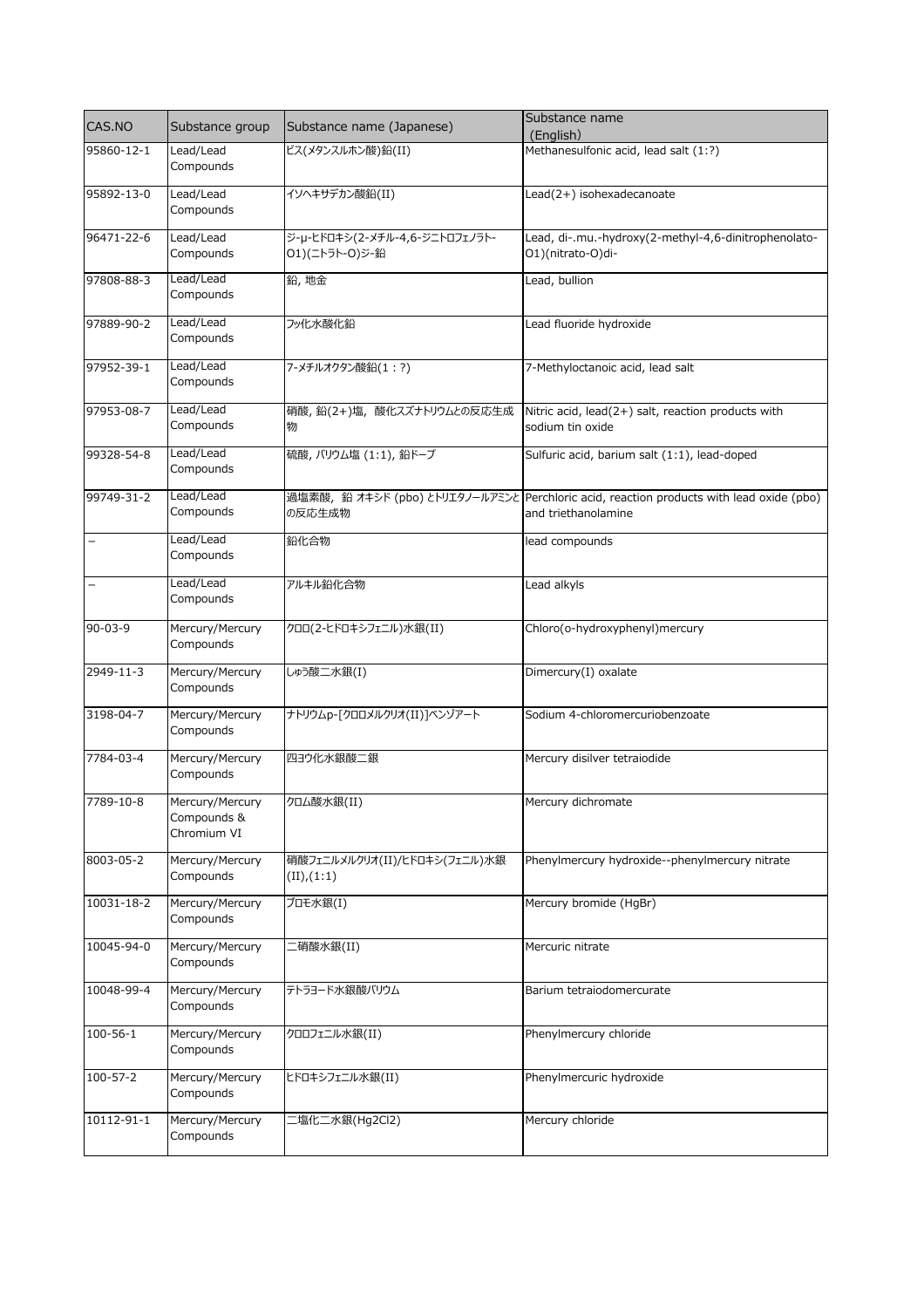| CAS.NO           | Substance group              | Substance name (Japanese)            | Substance name<br>(English)                         |
|------------------|------------------------------|--------------------------------------|-----------------------------------------------------|
| 10124-48-8       | Mercury/Mercury<br>Compounds | アミノ塩化水銀(II)                          | Mercury ammonium chloride                           |
| 102-98-7         | Mercury/Mercury<br>Compounds | フェニル水銀(II)ボラート                       | Dihydrogen [orthoborato(3-)-O]phenylmercurate(2-)   |
| 103-27-5         | Mercury/Mercury<br>Compounds | フェニル水銀(II)プロピオナート                    | Mercury, phenyl(propanoato-O)-                      |
| 103332-13-4      | Mercury/Mercury<br>Compounds | (2-エチルヘキサノアト-O)(1-メトキシシクロヘキシル)<br>水銀 | Mercury, (2-ethylhexanoato-O)(1-methoxycyclohexyl)- |
| 103369-15-9      | Mercury/Mercury<br>Compounds | (1-メトキシシクロヘキシル)(ネオデカノアト-O)水銀         | Mercury, (1-methoxycyclohexyl)(neodecanoato-O)-     |
| 10415-75-5       | Mercury/Mercury<br>Compounds | 硝酸水銀(I)                              | Mercurous nitrate                                   |
| 104325-07-7      | Mercury/Mercury<br>Compounds | (1-メトキシエチル)(9-オクタデセノアト-O)水銀          | Mercury, (1-methoxyethyl)(9-octadecenoato-O)-,      |
| 104325-08-8      | Mercury/Mercury<br>Compounds | (1-メトキシシクロヘキシル)(9-オクタデセノアト-O)水<br>銀  | Mercury, (1-methoxycyclohexyl)(9-octadecenoato-O)-, |
| 104335-53-7      | Mercury/Mercury<br>Compounds | (1-メトキシエチル)(ネオデカノアト-O)水銀             | Mercury, (1-methoxyethyl)(neodecanoato-O)-          |
| 104339-46-0      | Mercury/Mercury<br>Compounds | (2-エチルヘキサノアト-O)(1-メトキシエチル)水銀         | Mercury, (2-ethylhexanoato-O)(1-methoxyethyl)       |
| $10451 - 12 - 4$ | Mercury/Mercury<br>Compounds | 水銀/ホスファート                            | Phosphoric acid, mercury salt                       |
| 104-59-6         | Mercury/Mercury<br>Compounds | [(1-オキソオクタデシル)オキシ]フェニル水銀(II)         | Phenylmercury stearate                              |
| 104-60-9         | Mercury/Mercury<br>Compounds | フェニル水銀(II)=オレアート                     | Mercury, (9-octadecenoato-O)phenyl-, (Z)-           |
| 107-26-6         | Mercury/Mercury<br>Compounds | エチル水銀(II)ブロミド                        | Bromoethylmercury                                   |
| $107 - 27 - 7$   | Mercury/Mercury<br>Compounds | クロロ(エチル)水銀(II)                       | Ethylmercuric chloride                              |
| 108-07-6         | Mercury/Mercury<br>Compounds | メチル水銀(II)アセタート                       | (Acetato-O)methylmercury                            |
| 109-62-6         | Mercury/Mercury<br>Compounds | アセトキシ(エチル)水銀(II)                     | (Acetato-O)ethylmercury                             |
| 11083-41-3       | Mercury/Mercury<br>Compounds | 水銀, チタン (1:3)との化合物                   | Mercury, compound with titanium (1:3)               |
| 115-09-3         | Mercury/Mercury<br>Compounds | メチルクロロ水銀(II)                         | Mercurymethylchloride                               |
| 1184-57-2        | Mercury/Mercury<br>Compounds | メチルメルクリオ(II)ヒドロキシド                   | Methylmercury hydroxide                             |
| 1191-80-6        | Mercury/Mercury<br>Compounds | ビス[(Z)-9-オクタデセノイルオキシ]水銀(II)          | Mercury oleate                                      |
| 1192-89-8        | Mercury/Mercury<br>Compounds | ブロモフェニル水銀(II)                        | Bromophenylmercury                                  |
| 12055-37-7       | Mercury/Mercury<br>Compounds | 水銀, ナトリウムとの化合物 (2:1)                 | Mercury, compound with sodium (2:1)                 |
| 12068-90-5       | Mercury/Mercury<br>Compounds | テルル化水銀                               | Mercury telluride (HgTe)                            |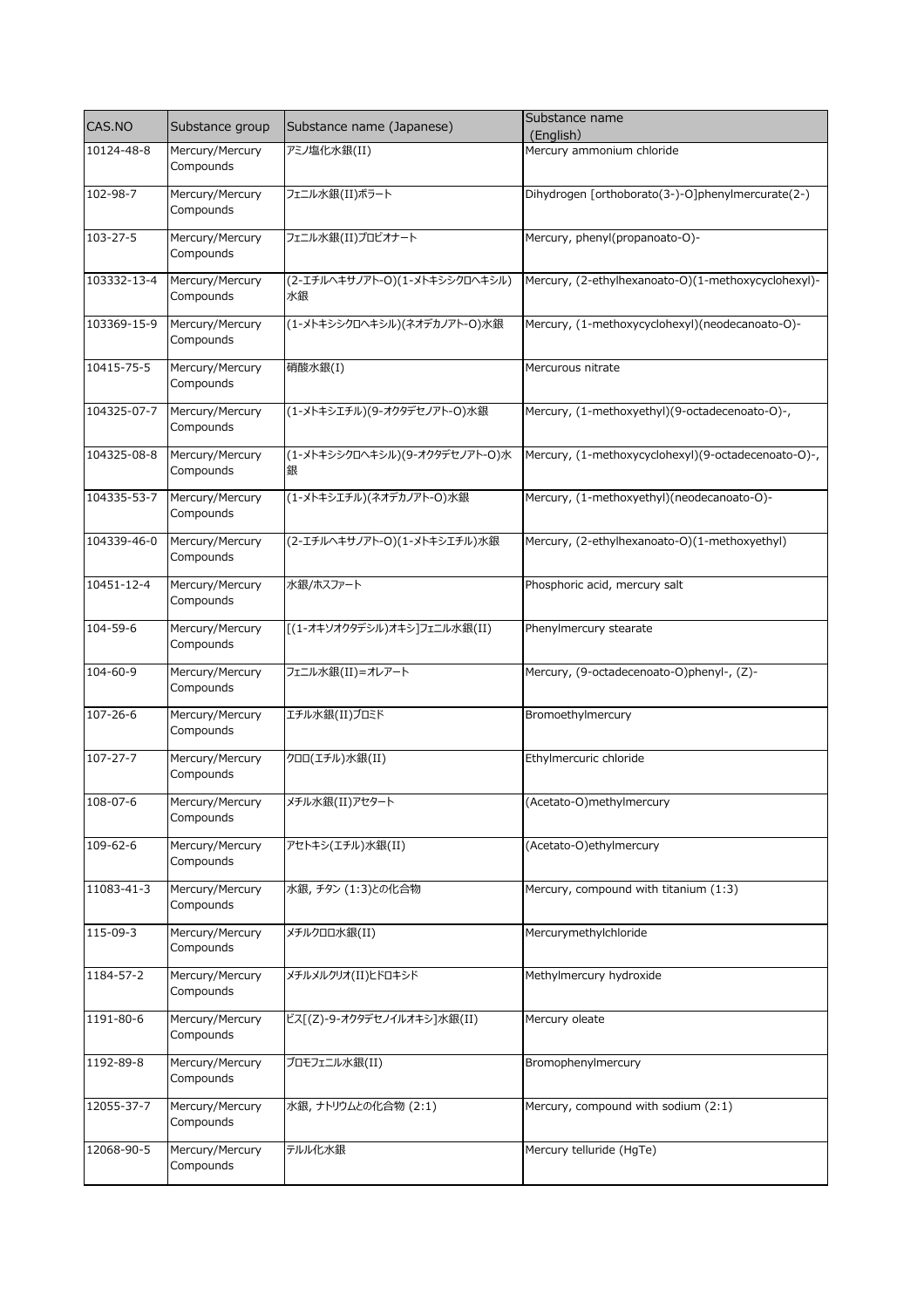| CAS.NO     | Substance group                                                | Substance name (Japanese)                             | Substance name<br>(English)                                                                                                                                        |
|------------|----------------------------------------------------------------|-------------------------------------------------------|--------------------------------------------------------------------------------------------------------------------------------------------------------------------|
| 12136-15-1 | Mercury/Mercury<br>Compounds                                   | 窒化水銀                                                  | Mercury nitride                                                                                                                                                    |
| 122-64-5   | Mercury/Mercury<br>Compounds                                   | フェニル水銀(II)2-ヒドロキシプロピオナート                              | Lactatophenylmercury                                                                                                                                               |
| 12344-40-0 | Mercury/Mercury<br>Compounds                                   | ヨウ化銀水銀                                                | Mercury silver iodide                                                                                                                                              |
| 123-88-6   | Mercury/Mercury<br>Compounds                                   | 2-メトキシエチル水銀(II)クロリド                                   | 2-Methoxyethylmercury chloride                                                                                                                                     |
| 124-01-6   | Mercury/Mercury<br>Compounds                                   | 2-エトキシエチル水銀(II)クロリド                                   | 2-Ethoxyethylmercury chloride                                                                                                                                      |
| 124-08-3   | Mercury/Mercury<br>Compounds                                   | (2-エトキシエチル)水銀(II)アセタート                                | 2-Ethoxyethylmercury acetate                                                                                                                                       |
| 129-16-8   | Mercury/Mercury<br>Compounds                                   | [2',7'-ジブロモ-3',6'-ジ(ソジオオキシ)-3-オキソスピ<br>ル]ヒドロキシ水銀(II)  | Mercury, (2',7'-dibromo-3',6'-dihydroxy-3-<br>ロ[イソベンゾフラン-1(3H),9'-[9H]キサンテン]-4'-イ  oxospiro[isobenzofuran-1(3H),9'-[9H]xanthen ]-4'-<br>yl)hydroxy-, disodium salt |
| 13004-83-6 | Mercury/Mercury<br>Compounds                                   | 炭酸,水銀(2+)塩(1:1)                                       | Carbonic acid, mercury(2+) salt (1:1)                                                                                                                              |
| 1310-88-9  | Mercury/Mercury<br>Compounds                                   | 二水銀アミダートニトラート                                         | Dimercury amidatenitrate                                                                                                                                           |
| 1312-03-4  | Mercury/Mercury<br>Compounds                                   | 酸化水銀スルファート                                            | Mercuric subsulfate                                                                                                                                                |
| 13170-76-8 | Mercury/Mercury<br>Compounds                                   | ビス(2-エチルヘキサン酸)水銀(II)                                  | Hexanoic acid, 2-ethyl-, mercury(2+) salt                                                                                                                          |
| 1320-80-5  | Mercury/Mercury<br>Compounds                                   | クロロ(ヒドロキシフェニル)水銀                                      | Chloro(hydroxyphenyl)mercury                                                                                                                                       |
| 13257-51-7 | Mercury/Mercury<br>Compounds                                   | ビス(トリフルオロアセトキシ)水銀(II)                                 | Mercury bis(trifluoroacetate)                                                                                                                                      |
| 13294-23-0 | Mercury/Mercury<br>Compounds                                   | ビス[(トリメチルシリル)メチル]水銀(II)                               | Bis[(trimethylsilyl)methyl]mercury                                                                                                                                 |
| 13302-00-6 | Mercury/Mercury<br>Compounds                                   | 2-エチルヘキサン酸フェニル水銀(II)                                  | Mercury, (2-ethylhexanoato-O)phenyl-                                                                                                                               |
| 1335-31-5  | Mercury/Mercury<br>Compounds                                   | ニシアン化酸化二水銀                                            | Mercuric oxycyanide                                                                                                                                                |
| 133-58-4   | Mercury/Mercury<br>Compounds                                   | 5-メチル-2-ニトロ-7-オキサ-8-メルクラビシクロ<br>[4.2.0]オクタ-1,3,5-トリエン | 6-Methyl-3-nitrobenzoxamercurate                                                                                                                                   |
| 1336-96-5  | Mercury/Mercury<br>Compounds                                   | ナフテン酸,水銀塩                                             | Naphthenic acids, mercury salts                                                                                                                                    |
| 13444-75-2 | Mercury/Mercury<br>Compounds &<br>Chromium VI                  | クロム酸 (II)水銀                                           | Mercury (II) chromate                                                                                                                                              |
| 1344-48-5  | Mercury/Mercury<br>Compounds                                   | 硫化水銀(II)                                              | Mercury sulfide (HgS)                                                                                                                                              |
| 1345-09-1  | Cadmium/Cadmium<br>Compounds &<br>Mercury/Mercury<br>Compounds | 硫化水銀カドミウム                                             | Cadmium Mercury Sulfide                                                                                                                                            |
| 13465-31-1 | Mercury/Mercury<br>Compounds                                   | 硝酸,水銀(2+)塩,半水和物                                       | Nitric acid, mercury(2+) salt, hemihydrate                                                                                                                         |
| 13465-33-3 | Mercury/Mercury<br>Compounds                                   | 臭素酸水銀(I)                                              | Mercury $(1+)$ bromate                                                                                                                                             |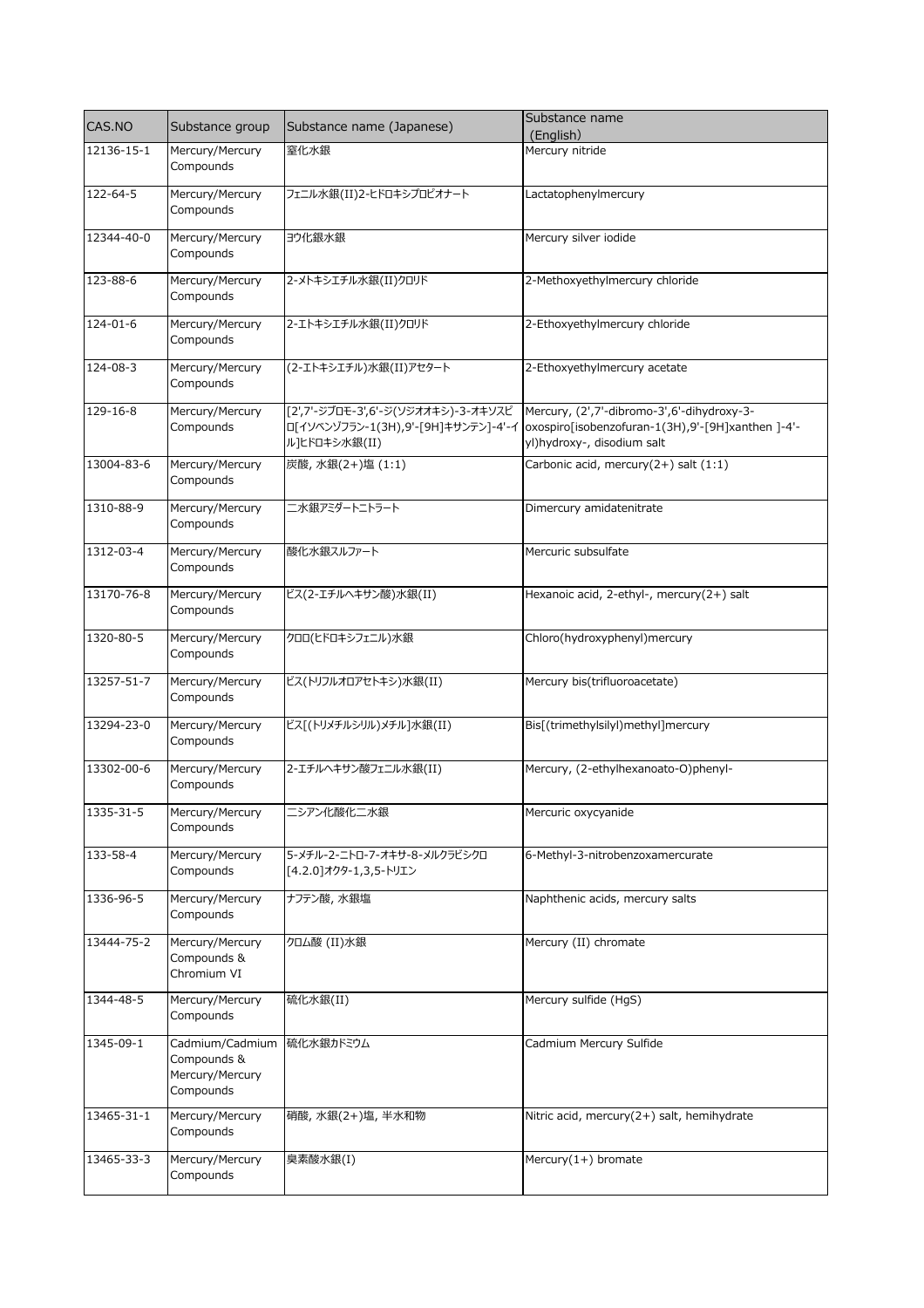| CAS.NO     | Substance group                                                  | Substance name (Japanese)                                | Substance name                                                                    |
|------------|------------------------------------------------------------------|----------------------------------------------------------|-----------------------------------------------------------------------------------|
| 13465-34-4 | Mercury/Mercury                                                  | クロム酸 (I)水銀                                               | (English)<br>Mercury (I) chromate                                                 |
|            | Compounds &<br>Chromium VI                                       |                                                          |                                                                                   |
| 13465-37-7 | Mercury/Mercury<br>Compounds                                     | チオシアン酸水銀                                                 | Mercury thiocyanate                                                               |
| 13766-44-4 | Mercury/Mercury<br>Compounds                                     | 硫酸,水銀塩                                                   | Sulfuric acid, mercury salt                                                       |
| 13876-85-2 | Mercury/Mercury<br>Compounds                                     | テトラヨード水銀酸二銅                                              | Mercurate(2-), tetraiodo-, dicopper(1+), (T-4)-                                   |
| 138-85-2   | Mercury/Mercury<br>Compounds                                     | 4-[ヒドロキシメルクリオ(II)]安息香酸ナトリウム                              | Mercurate(1-), (4-carboxylatophenyl)hydroxy-, sodium                              |
| 13932-02-0 | Mercury/Mercury<br>Compounds                                     | 過塩素酸水銀(I)                                                | Perchloric acid, mercury(1+) salt                                                 |
| 13967-25-4 | Mercury/Mercury<br>Compounds                                     | フルオロメルクリオ(II)水銀(II)フルオリド                                 | Dimercury difluoride                                                              |
| 14066-61-6 | Mercury/Mercury<br>Compounds                                     | 2-カルボキシフェニル(ヒドロキシ)水銀(II)                                 | (2-Carboxyphenyl)hydroxymercury                                                   |
| 14099-12-8 | Mercury/Mercury<br>Compounds                                     | テトラチオシアン酸二カリウム水銀                                         | Mercury dipotassium tetrathiocyanate                                              |
| 141-51-5   | Mercury/Mercury<br>Compounds                                     | ヨード(ヨードメチル)水銀(II)                                        | Mercury, iodo(iodomethyl)-                                                        |
| 14215-33-9 | Mercury/Mercury<br>Compounds                                     | ジアジド水銀(II)                                               | Mercury diazide                                                                   |
| 14235-86-0 | Mercury/Mercury<br>Compounds                                     | 3,3'-メチレンビス[2-ナフタレンスルホン酸]ビス[フェニル Hydrargaphen<br>水銀(II)] |                                                                                   |
| 143-36-2   | Mercury/Mercury<br>Compounds                                     | ヨード(メチル)水銀(II)                                           | Iodomethylmercury                                                                 |
| 14354-56-4 | Mercury/Mercury<br>Compounds                                     | フェニル(キノリン-8-オラト-N1,08)水銀                                 | Phenyl(quinolin-8-olato-N1,O8)mercury                                             |
| 14376-09-1 | Mercury/Mercury<br>Compounds                                     | ジアンミンジクロロ水銀                                              | (T-4)-Diamminedichloromercury                                                     |
| 14459-36-0 | Mercury/Mercury<br>Compounds &<br>Selenium/Selenium<br>Compounds | 亜セレン酸,水銀(2+)塩 (1:1)                                      | Selenious acid, mercury(2+) salt (1:1)                                            |
| 14783-59-6 | Mercury/Mercury<br>Compounds                                     | ビス(フェニルジアゼンカルボチオ酸-2-フェニルヒドラジダ<br>ト-N2,S)-, (T-4)-水銀      | Mercury, bis(phenyldiazenecarbothioic acid 2-<br>phenylhydrazidato-N2,S)-, (T-4)- |
| 14836-60-3 | Mercury/Mercury<br>Compounds                                     | 硝酸 (I)水銀                                                 | Mercury (I) nitrate                                                               |
| 148-61-8   | Mercury/Mercury<br>Compounds                                     | 2-(エチルメルクリオチオ)安息香酸                                       | 2-(Ethylmercuriothio)benzoic acid                                                 |
| 14990-20-6 | Mercury/Mercury<br>Compounds                                     | アジ化水銀 (Hg(N3))                                           | Mercury azide (Hg(N3))                                                            |
| 151-38-2   | Mercury/Mercury<br>Compounds                                     | (アセトキシ)(2-メトキシエチル)水銀(II)                                 | Methoxyethylmercuric acetate                                                      |
| 15385-57-6 | Mercury/Mercury<br>Compounds                                     | ヨードメルクリオ(II)水銀(II)ヨージド                                   | Dimercury diiodide                                                                |
| 15385-58-7 | Mercury/Mercury<br>Compounds                                     | 臭化水銀(I)                                                  | Mercury bromide (Hg2Br2)                                                          |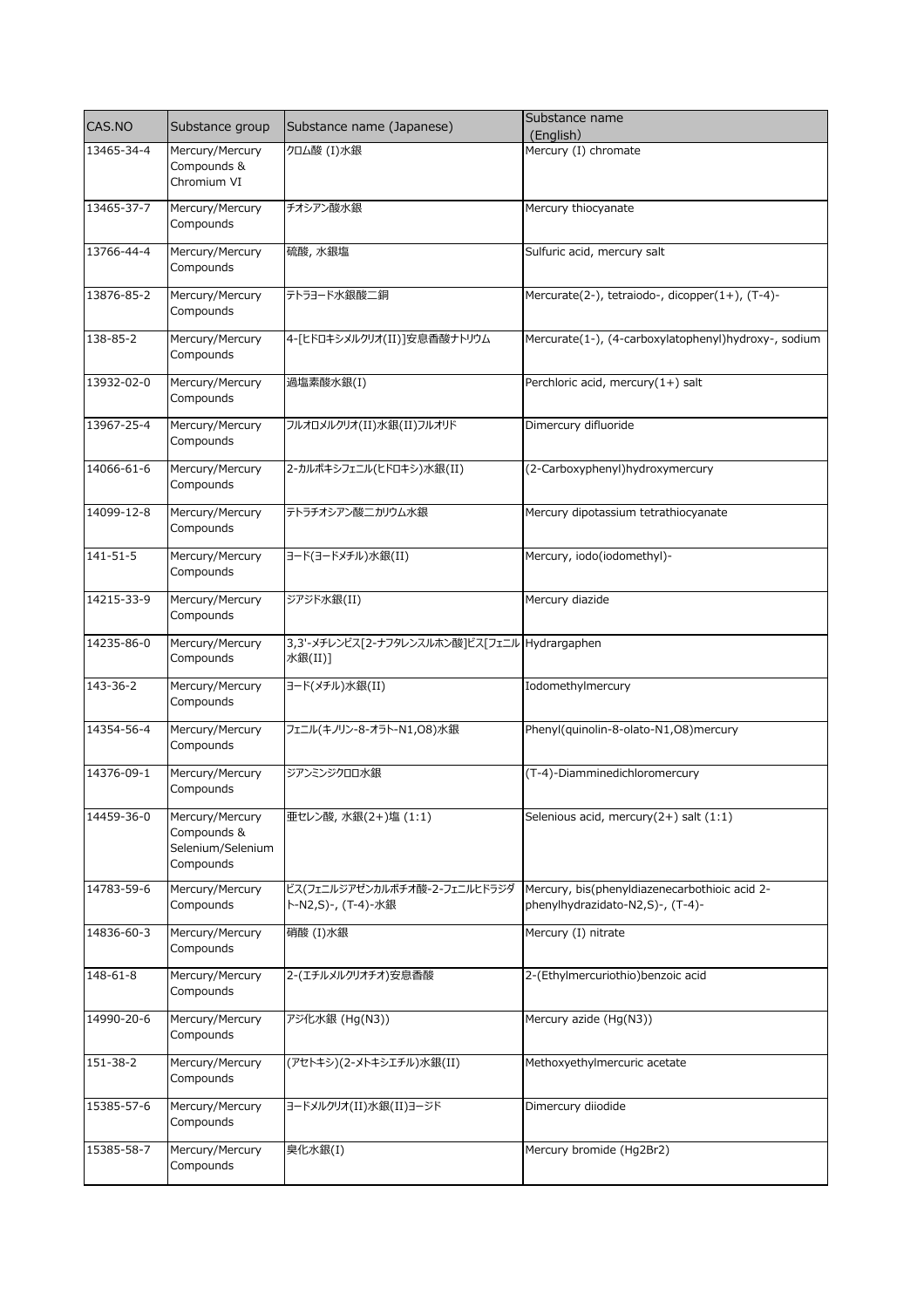| CAS.NO     | Substance group              | Substance name (Japanese)                                                                 | Substance name<br>(English)                                                                           |
|------------|------------------------------|-------------------------------------------------------------------------------------------|-------------------------------------------------------------------------------------------------------|
| 15516-76-4 | Mercury/Mercury<br>Compounds | ビス(4-クロロ安息香酸)水銀(II)                                                                       | Mercury bis(4-chlorobenzoate)                                                                         |
| 15634-23-8 | Mercury/Mercury<br>Compounds | テトラシアノ水銀酸 (T-4)-二タリウム                                                                     | (T-4)-Dithallium tetracyanomercurate                                                                  |
| 15682-88-9 | Mercury/Mercury<br>Compounds | テトラ(シアノ-C)水銀酸(2-)ニナトリウム                                                                   | Disodium tetra(cyano-C)mercurate(2-)                                                                  |
| 15785-93-0 | Mercury/Mercury<br>Compounds | [4-[(2,4-ジニトロフェニル)アミノ]フェニル]メルクリオ<br>(II)クロリド                                              | Mercury, chloro[p-(2,4-dinitroanilino)phenyl]-                                                        |
| 15829-53-5 | Mercury/Mercury<br>Compounds | オキシ二水銀(I)                                                                                 | Mercurous oxide                                                                                       |
| 1600-27-7  | Mercury/Mercury<br>Compounds | 酢酸水銀(II)                                                                                  | Mercuric acetate                                                                                      |
| 16509-11-8 | Mercury/Mercury<br>Compounds | エチル[(5-ソジオオキシカルボニルベンゾオキサゾール-<br>2-イル)チオ]水銀(II)                                            | Otimerate sodium                                                                                      |
| 1785-43-9  | Mercury/Mercury<br>Compounds | クロロ(エチルチオ)水銀(II)                                                                          | Mercury, chloro(ethanethiolato)-                                                                      |
| 18211-85-3 | Mercury/Mercury<br>Compounds | くえん酸/水銀(II),(2:3)                                                                         | Trimercury biscitrate                                                                                 |
| 18832-83-2 | Mercury/Mercury<br>Compounds | ブロモ(2-ヒドロキシプロピル)水銀(II)                                                                    | Bromo(2-hydroxypropyl)mercury                                                                         |
| 18917-83-4 | Mercury/Mercury<br>Compounds | ビス(ラクタト-O1,O2)水銀                                                                          | Bis(lactato-O1,O2)mercury                                                                             |
| 18918-06-4 | Mercury/Mercury<br>Compounds | (ラクタト-01,02)水銀                                                                            | (Lactato-01,02)mercury                                                                                |
| 19367-79-4 | Mercury/Mercury<br>Compounds | メタけい酸ジ[2-メトキシエチルメルクリオ(II)]                                                                | [.mu.-[Metasilicato(2-)-O:O]]bis(2-<br>methoxyethyl)dimercury                                         |
| 19447-62-2 | Mercury/Mercury<br>Compounds | N,N-ジメチル-4'-[アセトキシメルクリオ(II)]アゾベンゼ<br>ン-4-アミン                                              | Mercury, (acetato-O)[4-[[4-<br>(dimethylamino)phenyl]azo]phenyl]-                                     |
| 20582-71-2 | Mercury/Mercury<br>Compounds | 2カリウム・テトラクロロメルクラート(II)                                                                    | Mercurate(2-), tetrachloro-, dipotassium, (T-4)-                                                      |
| 20601-83-6 | Mercury/Mercury<br>Compounds | 水銀(II)セレニド                                                                                | Mercury selenide (HgSe)                                                                               |
| 21259-76-7 | Mercury/Mercury<br>Compounds | [[3-[[(3-ソジオオキシカルボニル-2,2,3-トリメチルシ<br>クロペンチル)カルボニル1アミノ1-2-メトキシプロピル1メル<br>クリオ(II)チオ1酢酸ナトリウム | Mercaptomerin sodium                                                                                  |
| 21908-53-2 | Mercury/Mercury<br>Compounds | 酸化水銀(II)                                                                                  | Mercuric oxide                                                                                        |
| 22330-18-3 | Mercury/Mercury<br>Compounds | トリョード水銀酸(1-)カリウム                                                                          | Potassium triiodomercurate(1-)                                                                        |
| 2235-25-8  | Mercury/Mercury<br>Compounds | ホスホノオキシ(エチル)水銀(II)                                                                        | Ethylmercuric phosphate                                                                               |
| 22450-90-4 | Mercury/Mercury<br>Compounds | アミノフェニル水銀(II)・酢酸                                                                          | Mercury(1+), amminephenyl-, acetate                                                                   |
| 2279-64-3  | Mercury/Mercury<br>Compounds | 1-「フェニルメルクリオ(II)]尿素                                                                       | (Phenylmercurio)urea                                                                                  |
| 22967-92-6 | Mercury/Mercury<br>Compounds | メチル水銀(II)カチオン                                                                             | Methylmercury                                                                                         |
| 23319-66-6 | Mercury/Mercury<br>Compounds | 水銀 乳酸塩                                                                                    | [2,2',2"-ニトリロトリ(エタノール)-N,O,O',O"]フェニル [2,2',2"-Nitrilotri(ethanol)-N,O,O',O"]phenylmercury<br>lactate |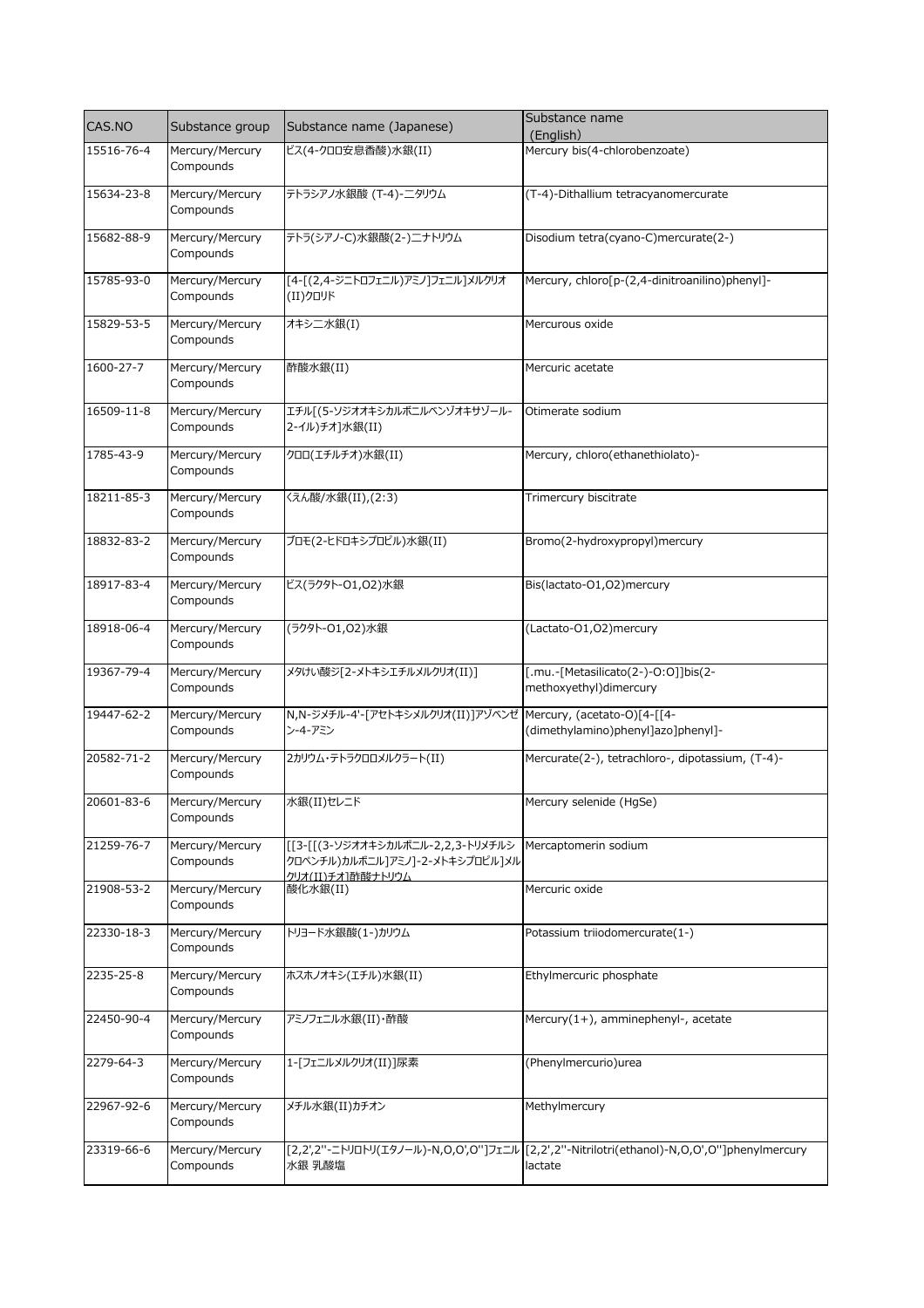| CAS.NO     | Substance group                                              | Substance name (Japanese)                                     | Substance name                                                                                     |
|------------|--------------------------------------------------------------|---------------------------------------------------------------|----------------------------------------------------------------------------------------------------|
|            |                                                              |                                                               | (English)                                                                                          |
| 2440-34-8  | Mercury/Mercury<br>Compounds                                 | (4-メチル-N-フェニルベンゼンスルホンアミダト-N)フェニ<br>ル水銀                        | (4-Methyl-N-phenylbenzenesulfonamidato-<br>N)phenylmercury                                         |
| 2440-42-8  | Mercury/Mercury<br>Compounds                                 | エチル水銀(II)ヨージド                                                 | Ethyliodomercury                                                                                   |
| 2440-45-1  | Mercury/Mercury<br>Compounds                                 | りん酸水素ビス[エチル水銀(II)]                                            | Bis(ethylmercury) hydrogen phosphate                                                               |
| 24579-90-6 | Mercury/Mercury<br>Compounds                                 | (2-ヒドロキシ-5-ニトロフェニル)水銀(II)クロリド                                 | Mercury, chloro(2-hydroxy-5-nitrophenyl)-                                                          |
| 24806-32-4 | Mercury/Mercury<br>Compounds                                 | 2-ドデシルこはく酸ビス[フェニル水銀(II)]                                      | Mercury, [.mu.-[dodecylbutanedioato(2-)-<br>O:O']]diphenyldi-                                      |
| 26522-91-8 | Mercury/Mercury<br>Compounds                                 | ビス(臭素酸)水銀(II)·2水和物                                            | Bromic acid, mercury(2+) salt dihydrate                                                            |
| 26545-49-3 | Mercury/Mercury<br>Compounds                                 | 水銀, (ネオデカノアト-O)フェニル-                                          | Mercury, (neodecanoato-O)phenyl-                                                                   |
| 26552-50-1 | Mercury/Mercury<br>Compounds                                 | [3-[(a-カルボキシラト-o-アニソイル)アミノ]-2-ヒドロ<br>キシプロピル】ヒドロキシ水銀酸(1-)水素    | Hydrogen [3-[(.alpha.-carboxylato-o-anisoyl)amino]-2-<br>hydroxypropyl]hydroxymercurate(1-)        |
| 26719-07-3 | Mercury/Mercury<br>Compounds                                 | ビス(クロロ酢酸)水銀(II)                                               | Mercury(2+) chloroacetate                                                                          |
| 2701-61-3  | Mercury/Mercury<br>Compounds                                 | (マレオイルビスオキシ)ビス[フェニル水銀(II)]                                    | (Maleoyldioxy)bis[phenylmercury]                                                                   |
| 27228-67-7 | Mercury/Mercury<br>Compounds                                 | 四3ウ化水銀酸銅(II)                                                  | (T-4)-Copper tetraiodomercurate                                                                    |
| 27236-65-3 | Mercury/Mercury<br>Compounds                                 | 二水銀                                                           | [µ-[(テトラプロペニル)コハク酸(2-)-O:O']]ジフェニル Diphenyl[.mu.-[(tetrapropenyl)succinato(2-)-<br>0:0']]dimercury |
| 27360-58-3 | Mercury/Mercury<br>Compounds                                 | フェニルメルクリピロカテキン                                                | (Dihydroxyphenyl)phenylmercury                                                                     |
| 27575-47-9 | Mercury/Mercury<br>Compounds                                 | フルオロ水銀(I)                                                     | Mercury fluoride                                                                                   |
| 27605-30-7 | Mercury/Mercury<br>Compounds                                 | [2-エチルヘキシル 水素 マレアト-O']フェニル水銀                                  | [2-Ethylhexyl hydrogen maleato-O']phenylmercury                                                    |
| 27685-51-4 | Mercury/Mercury<br>Compounds &<br>Cobalt/Cobalt<br>Compounds | コバルト酸(2-), テトラキス(チオシアナト-N)-, 水銀<br>$(2+)$ $(1:1)$ , $(T-4)$ - | Cobaltate(2-), tetrakis(thiocyanato-N)-, mercury(2+)<br>$(1:1)$ , $(T-4)$ -                        |
| 2777-37-9  | Mercury/Mercury<br>Compounds                                 | (2-メチルフェニル)水銀(II)クロリド                                         | Chloro-o-tolylmercury                                                                              |
| 28086-13-7 | Mercury/Mercury<br>Compounds                                 | フェニル水銀(II)2-ヒドロキシベンゾアート                                       | Phenylmercury salicylate                                                                           |
| 28953-04-0 | Mercury/Mercury<br>Compounds                                 | ヒドロキシフルオロ水銀(II)                                               | Mercury fluoride hydroxide (HgF(OH))                                                               |
| 2923-15-1  | Mercury/Mercury<br>Compounds                                 | トリフルオロ酢酸水銀(I)                                                 | Mercury(1+) trifluoroacetate                                                                       |
| 29870-72-2 | Compounds &<br>Mercury/Mercury<br>Compounds                  | Cadmium/Cadmium テルル化水銀カドミウム ((Cd,Hg)Te)                       | Cadmium mercury telluride ((Cd,Hg)Te)                                                              |
| 3076-91-3  | Mercury/Mercury<br>Compounds                                 |                                                               | 1-[4-[クロロメルクリオ(II)]フェニルアゾ]-2-ナフトール Chloro[p-[(2-hydroxy-1-naphthyl)azo]phenyl]mercury              |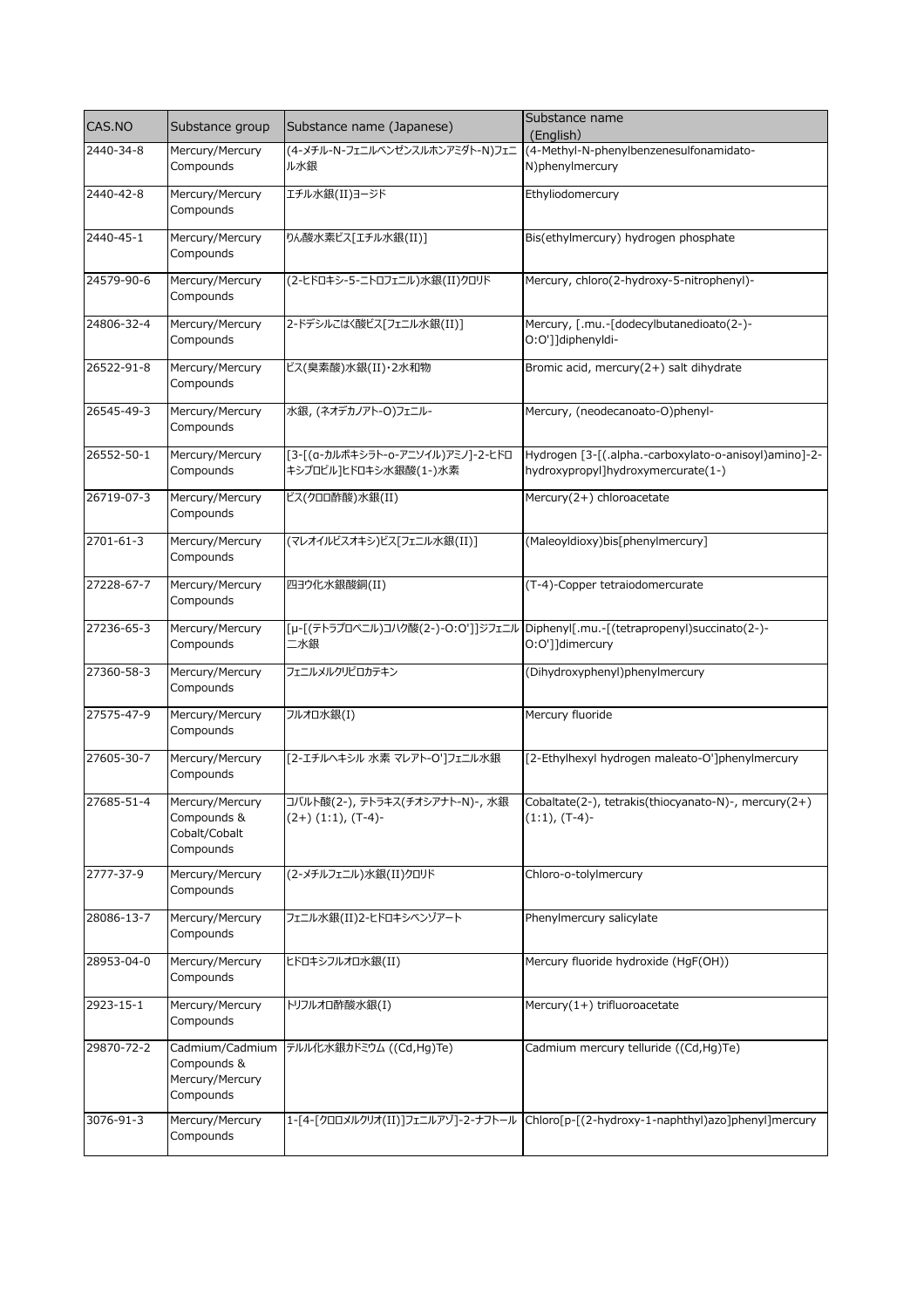| CAS.NO     | Substance group              | Substance name (Japanese)                                                                                                 | Substance name<br>(English)                                                         |
|------------|------------------------------|---------------------------------------------------------------------------------------------------------------------------|-------------------------------------------------------------------------------------|
| 31065-88-0 | Mercury/Mercury<br>Compounds | ヒドロキシ(シアノ)水銀(II)                                                                                                          | Mercury cyanide hydroxide (Hg(CN)(OH))                                              |
| 31224-71-2 | Mercury/Mercury<br>Compounds | メタほう酸フェニル水銀(II)                                                                                                           | (Metaborato-O)phenylmercury                                                         |
| 31632-68-5 | Mercury/Mercury<br>Compounds | フェニル水銀ナフタレンカルボキラート                                                                                                        | [Naphthoato(1-)-O]phenylmercury                                                     |
| 32407-99-1 | Mercury/Mercury<br>Compounds | ジメチルジチオカルバミド酸「フェニル水銀(II)]                                                                                                 | Phenylmercury dimethyldithiocarbamate                                               |
| 3294-57-3  | Mercury/Mercury<br>Compounds | フェニル(トリクロロメチル)水銀(II)                                                                                                      | Mercury, phenyl(trichloromethyl)-                                                   |
| 3294-58-4  | Mercury/Mercury<br>Compounds | (ブロモジクロロメチル)フェニル水銀(II)                                                                                                    | (Bromodichloromethyl)phenylmercury                                                  |
| 3294-60-8  | Mercury/Mercury<br>Compounds | (トリブロモメチル)フェニル水銀(II)                                                                                                      | Phenyl(tribromomethyl)mercury                                                       |
| 33445-15-7 | Mercury/Mercury<br>Compounds | テトラクロロ水銀酸ニアンモニウム                                                                                                          | Diammonium tetrachloromercurate                                                     |
| 33631-63-9 | Mercury/Mercury<br>Compounds | 塩化第二水銀                                                                                                                    | Mercuric chloride                                                                   |
| 33724-17-3 | Mercury/Mercury<br>Compounds | ビス「L-乳酸]水銀(II)                                                                                                            | $\text{Bis}[(+)$ -lactato]mercury                                                   |
| 33770-60-4 | Mercury/Mercury<br>Compounds | 水銀(II)2,5-ジクロロ-3,6-ジオキソ-1,4-シクロヘキ<br>サジエン-1,4-ジオラート                                                                       | Mercury, [2,5-dichloro-3,6-dihydroxy-2,5-<br>cyclohexadiene-1,4-dionato(2-)-01,06]- |
| 3444-13-1  | Mercury/Mercury<br>Compounds | しゅう酸水銀(II)                                                                                                                | Mercury(II) oxalate                                                                 |
| 3570-80-7  | Mercury/Mercury<br>Compounds | 3',6'-ジヒドロキシ-2',7'-ビス[(アセチルオキシ)メルクリ Fluorescein mercuric acetate<br>オ(II)]スピロ[イソベンゾフラン-1(3H),9'-[9H]キサン<br>テン1-3-オン       |                                                                                     |
| 3626-13-9  | Mercury/Mercury<br>Compounds | メチル水銀(II)ベンゾアート                                                                                                           | Methylmercury benzoate                                                              |
| 37020-93-2 | Mercury/Mercury<br>Compounds | シアン化水銀 (Hg(CN))                                                                                                           | Mercury cyanide (Hg(CN))                                                            |
| 37320-91-5 | Mercury/Mercury<br>Compounds | ヨウ化水銀                                                                                                                     | Mercury iodide                                                                      |
| 3810-81-9  | Mercury/Mercury<br>Compounds | 硫酸ビス「メチル水銀(II)]                                                                                                           | Dimethyl[.mu.-[sulphato(2-)-O:O']]dimercury                                         |
| 38232-63-2 | Mercury/Mercury<br>Compounds | アジド水銀(I)                                                                                                                  | Mercurous azide                                                                     |
| 4386-35-0  | Mercury/Mercury<br>Compounds | ヒドロキシ「[3'-ヒドロキシ-2',7'-ジョード-6'-ソジオオキ Meralein sodium<br>シスピロ「3H-2,1-ベンゾオキサチオール-3,9'-[9H]キ<br>サンテン1-1.1-ジオキシド1-4'-イル1水銀(II) |                                                                                     |
| 486-67-9   | Mercury/Mercury<br>Compounds | [3-[[2-(カルボキシメトキシ)ベンゾイル]アミノ]-2-メト<br>キシプロピル】ヒドロキシ水銀(II)                                                                   | Mersalyl acid                                                                       |
| 492-18-2   | Mercury/Mercury<br>Compounds | 「3-「「2-(ソジオオキシカルボニルメトキシ)ベンゾイル]ア<br>ミノ]-2-メトキシプロピル]ヒドロキシ水銀(II)                                                             | Mersalyl                                                                            |
| 498-73-7   | Mercury/Mercury<br>Compounds | 4-(tert-ブチル)-2-クロロメルクリオ(II)フェノール                                                                                          | Mercurobutol                                                                        |
| 502-39-6   | Mercury/Mercury<br>Compounds | 1-[メチルメルクリオ(II)]-3-シアノグアニジン                                                                                               | Methyl mercury dicyandiamide                                                        |
| 506-83-2   | Mercury/Mercury<br>Compounds | ブロモ(メチル)水銀(II)                                                                                                            | Bromomethylmercury                                                                  |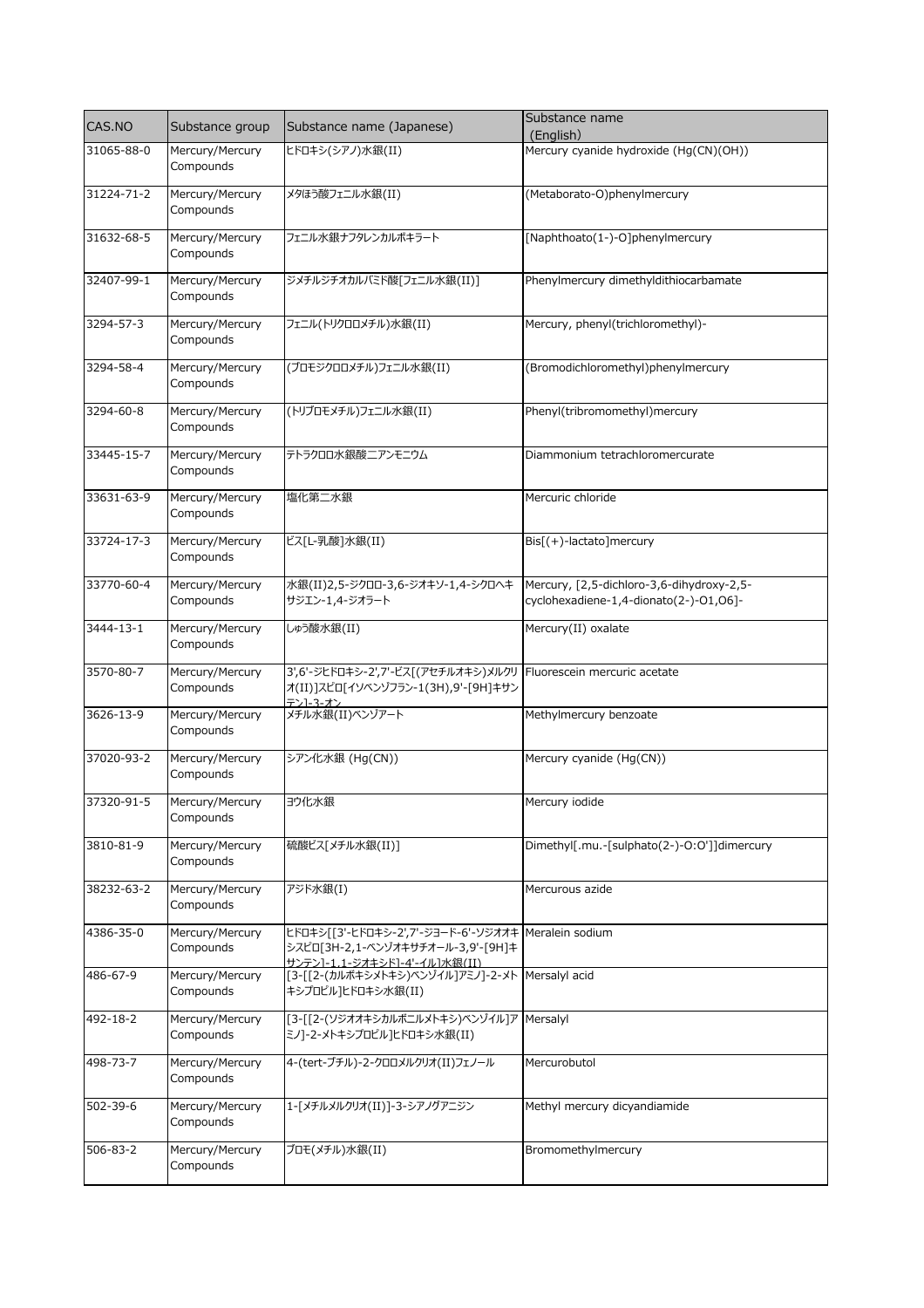| CAS.NO         | Substance group              | Substance name (Japanese)                                                                          | Substance name                                                                                                                                                                 |
|----------------|------------------------------|----------------------------------------------------------------------------------------------------|--------------------------------------------------------------------------------------------------------------------------------------------------------------------------------|
| 51595-71-2     | Mercury/Mercury              | チオビス水銀(I)                                                                                          | (English)<br>Mercury sulfide (Hg2S)                                                                                                                                            |
|                | Compounds                    |                                                                                                    |                                                                                                                                                                                |
| $517 - 16 - 8$ | Mercury/Mercury<br>Compounds | スルホンアミド                                                                                            | N-フェニル-N-[エチルメルクリオ(II)]-4-メチルベンゼン N-(Ethylmercuric)-p-toluenesulphonannilide                                                                                                   |
| 525-30-4       | Mercury/Mercury<br>Compounds | [3-[[2-(カルボキシメトキシ)ベンゾイル]アミノ]-2-ヒド   Mercuderamide<br>ロキシプロピル]ヒドロキシ水銀(II)                           |                                                                                                                                                                                |
| 52795-88-7     | Mercury/Mercury<br>Compounds | ウム                                                                                                 | 2-[ヒドロキシメルクリオ(II)]-6-メチル安息香酸ナトリ (2-Carboxy-m-tolyl)hydroxymercury, monosodium salt                                                                                             |
| 53010-52-9     | Mercury/Mercury<br>Compounds | アジン-N1, N2, N6) -, (OC-6-1'2) -                                                                    | 水銀(2+), ビス(2,4,6-トリ-2-ピリジニル-1,3,5-トリ   Mercury(2+), bis(2,4,6-tri-2-pyridinyl-1,3,5-triazine-<br>N1,N2,N6)-, (OC-6-1'2)-                                                       |
| 5326-00-1      | Mercury/Mercury<br>Compounds | シ1エチル1-                                                                                            | 水銀, ブロモ[1-(メトキシフェニルメチル)-2-オキソ-2-  Mercury, bromo[1-(methoxyphenylmethyl)-2-oxo-2-<br>[(1,7,7-トリメチルビシクロ[2.2.1]ヘプタ-2-イル)オキ  [(1,7,7-trimethylbicyclo[2.2.1]hept-2-yl)oxy]ethyl]- |
| 537-64-4       | Mercury/Mercury<br>Compounds | ジ(p-トリル)水銀(II)                                                                                     | Mercury, bis(4-methylphenyl)-                                                                                                                                                  |
| 539-43-5       | Mercury/Mercury<br>Compounds | p-クロロメルクリオ(II)トルエン                                                                                 | Mercury, chloro(4-methylphenyl)-                                                                                                                                               |
| 54129-03-2     | Mercury/Mercury<br>Compounds | 4-メチル-N-フェニル-N-フェニルメルクリオ(II)ベンゼン<br>スルホンアミド                                                        | [N-(2-Methylphenyl)benzenesulfoneamidato-<br>N]phenylmercury                                                                                                                   |
| 54295-90-8     | Mercury/Mercury<br>Compounds | テトラキス(酢酸-O)[µ-4-(3',6'-ジヒドロキシ-3-オキ<br>ソスピロ[イソベンゾフラン-1(3H),9'-[9H]キサンテ<br>ン]-2',4',5',7'-テトライル)]四水銀 | Tetrakis(acetato-O)[.mu.4-(3',6'-dihydroxy-3-<br>oxospiro[isobenzofuran-1(3H),9'-[9H]xanthene]-<br>2',4',5',7'-tetrayl)]tetramercury                                           |
| $54 - 64 - 8$  | Mercury/Mercury<br>Compounds | 2-(エチルメルクリオ(II)チオ)安息香酸ナトリウム                                                                        | Sodium o-(ethylmercurithio)benzoate                                                                                                                                            |
| $55 - 68 - 5$  | Mercury/Mercury<br>Compounds | フェニル水銀(II)ニトラート                                                                                    | Phenylmercuric nitrate                                                                                                                                                         |
| 55728-51-3     | Mercury/Mercury<br>Compounds | [2',7'-ジブロモ-3',6'-ジヒドロキシ-3-オキソスピロ[イ<br>ドロキシ水銀(II)                                                  | (2',7'-Dibromo-3',6'-dihydroxy-3-<br>ソベンゾフラン-1(3H),9'-[9H]キサンテン]-4'-イル]ヒ  oxospiro[isobenzofuran-1(3H),9'-[9H]xanthen]-4'-<br>yl)hydroxymercury                                |
| 56724-82-4     | Mercury/Mercury<br>Compounds | ヒドラジダト)-                                                                                           | 水銀, フェニル(フェニルジアゼンカルボチオ酸 2-フェニル   Mercury, phenyl(phenyldiazenecarbothioic acid 2-<br>phenylhydrazidato)-                                                                       |
| 5722-59-8      | Mercury/Mercury<br>Compounds | 「ベンゾアト(2-)-C2,01]水銀                                                                                | [Benzoato(2-)-C2,01]mercury                                                                                                                                                    |
| 57363-77-6     | Mercury/Mercury<br>Compounds | 水銀, ナトリウムとの化合物 (4:1)                                                                               | Mercury, compound with sodium (4:1)                                                                                                                                            |
| 583-15-3       | Mercury/Mercury<br>Compounds | 二安息香酸水銀(II)                                                                                        | Mercuric benzoate                                                                                                                                                              |
| 584-18-9       | Mercury/Mercury<br>Compounds | 2-(アセトキシメルクリオ(II))-4-(1,1,3,3-テトラメチ<br>ルブチル)フェノール                                                  | 2-Hydroxy-5-(1,1,3,3-tetramethylbutyl)phenylmercury<br>acetate                                                                                                                 |
| 584-43-0       | Mercury/Mercury<br>Compounds | 2,5-ピロリジンジオン/水銀(II),(2:1)                                                                          | Disuccinimidomercury                                                                                                                                                           |
| 5857-39-6      | Mercury/Mercury<br>Compounds | クロロ2-チエニル水銀(II)                                                                                    | Chloro-2-thienylmercury                                                                                                                                                        |
| 587-85-9       | Mercury/Mercury<br>Compounds | ジフェニル水銀(II)                                                                                        | Diphenylmercury                                                                                                                                                                |
| 589-65-1       | Mercury/Mercury<br>Compounds | こはく酸水銀(II)                                                                                         | Mercury succinate                                                                                                                                                              |
| 5902-76-1      | henolato) mercury            | Methyl(pentachlorop ペンタクロロフェノキシ(メチル)水銀(II)                                                         | Methyl(pentachlorophenolato)mercury                                                                                                                                            |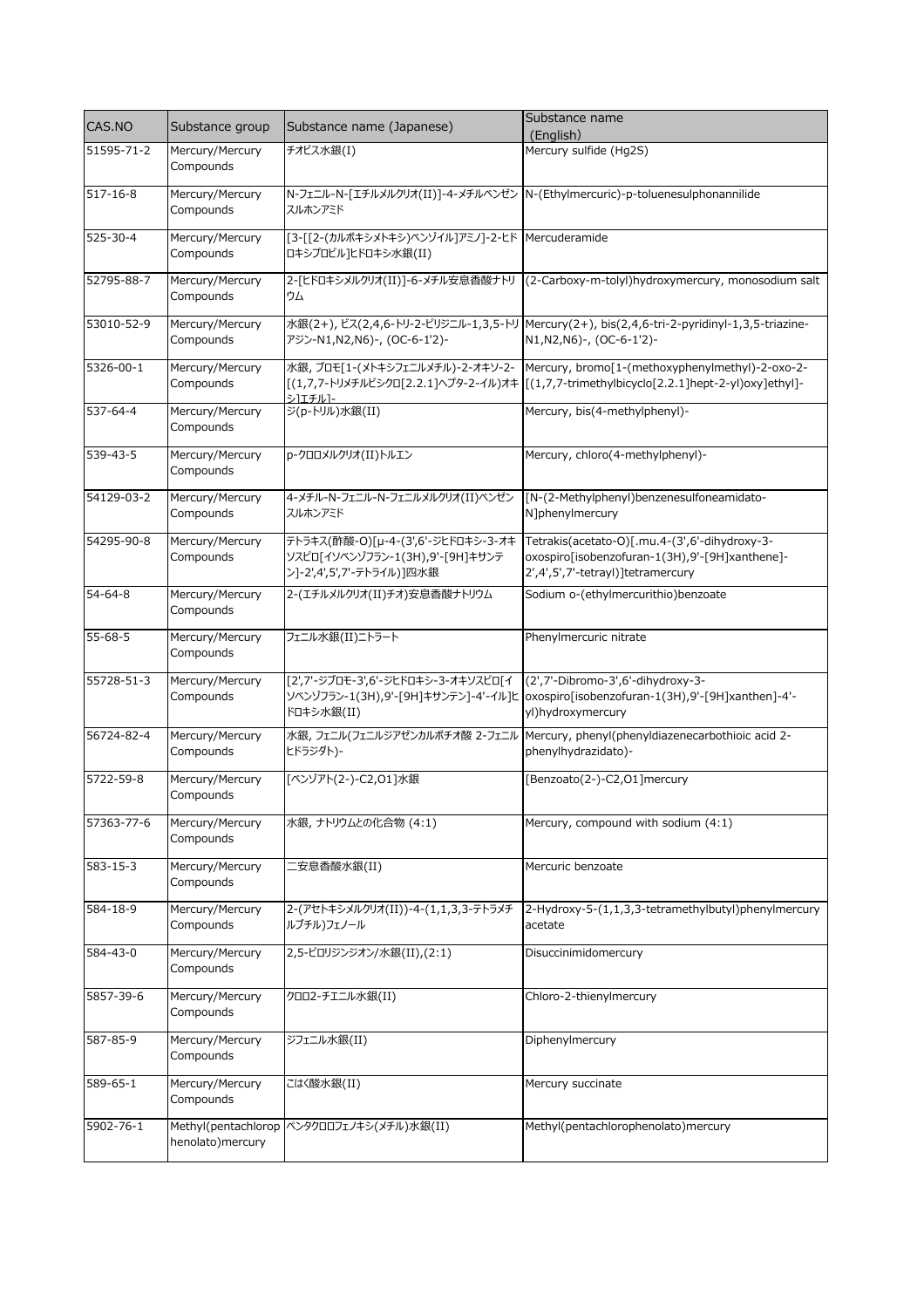| CAS.NO         | Substance group              | Substance name (Japanese)                        | Substance name                                        |
|----------------|------------------------------|--------------------------------------------------|-------------------------------------------------------|
| 591-89-9       | Mercury/Mercury              | テトラシアノ水銀酸二カリウム                                   | (English)<br>Mercuric potassium cyanide               |
|                | Compounds                    |                                                  |                                                       |
| 592-04-1       | Mercury/Mercury              | シアン化水銀(II)                                       | Mercuric cyanide                                      |
|                | Compounds                    |                                                  |                                                       |
| 592-63-2       | Mercury/Mercury              | 酢酸の水銀塩                                           | Mercury acetate                                       |
|                | Compounds                    |                                                  |                                                       |
| 592-85-8       | Mercury/Mercury              | 水銀(II)ビスチオシアナート                                  | Mercuric thiocyanate                                  |
|                | Compounds                    |                                                  |                                                       |
| 593-74-8       | Mercury/Mercury              | ジメチル水銀(II)                                       | Dimethylmercury                                       |
|                | Compounds                    |                                                  |                                                       |
| 5954-14-3      | Mercury/Mercury              | アセチルオキシ「3-(クロロメトキシ)プロピル]水銀(II)                   | Mercury, (acetato-O)[3-(chloromethoxy)propyl-C,O]-    |
|                | Compounds                    |                                                  |                                                       |
| 5955-19-1      | Mercury/Mercury              | (3-メチルフェニル)クロロ水銀(II)                             | Chloro-m-tolylmercury                                 |
|                | Compounds                    |                                                  |                                                       |
| 5964-24-9      | Mercury/Mercury              | エチルマーキュリーチオフェノール-p-スルホン酸ナトリウム Sodium timerfonate |                                                       |
|                | Compounds                    |                                                  |                                                       |
| 5970-32-1      | Mercury/Mercury              | 4H-1,3,2-ベンゾジオキサメルクリン-4-オン                       | Mercury salicylate                                    |
|                | Compounds                    |                                                  |                                                       |
| $59 - 85 - 8$  | Mercury/Mercury              | 4-クロロメルクリオ(II)安息香酸                               | Mercurate(1-), (4-carboxylatophenyl)chloro-, hydrogen |
|                | Compounds                    |                                                  |                                                       |
| 616-99-9       | Mercury/Mercury              | ビス(2-メチルフェニル)水銀(II)                              | Di-o-tolylmercury                                     |
|                | Compounds                    |                                                  |                                                       |
| 61792-06-1     | Mercury/Mercury              | [(2-ヒドロキシエチル)アミノ]フェニル水銀 酢酸塩                      | [(2-Hydroxyethyl)amino]phenylmercury acetate          |
|                | Compounds                    |                                                  |                                                       |
| 623-07-4       | Mercury/Mercury              | クロロ(4-ヒドロキシフェニル)水銀(II)                           | Mercury, chloro(4-hydroxyphenyl)-                     |
|                | Compounds                    |                                                  |                                                       |
| $62 - 37 - 3$  | Mercury/Mercury<br>Compounds | [3-[(アミノカルボニル)アミノ]-2-メトキシプロピル]クロ<br>□水銀(II)      | Chlormerodrin                                         |
|                |                              |                                                  |                                                       |
| 62-38-4        | Mercury/Mercury<br>Compounds | (アセタト-KO)(フェニル)水銀                                | Phenylmercuric acetate                                |
|                |                              |                                                  |                                                       |
| 62638-02-2     | Mercury/Mercury<br>Compounds | ビス(シクロヘキサンブタン酸)水銀(II)                            | Cyclohexanebutanoic acid, mercury(2+) salt            |
|                |                              |                                                  |                                                       |
| 6273-99-0      | Mercury/Mercury<br>Compounds | [µ-[オルトボラト(2-)-O:O']]ジフェニル二水銀                    | [.mu.-[Orthoborato(2-)-O:O']]diphenyldimercury        |
|                |                              |                                                  |                                                       |
| $627 - 44 - 1$ | Mercury/Mercury<br>Compounds | ジエチル水銀(II)                                       | Diethylmercury                                        |
| 6283-24-5      | Mercury/Mercury              | 酢酸4-アミノフェニルメルクリオ(II)                             | Mercury, (acetato-O)(4-aminophenyl)-                  |
|                | Compounds                    |                                                  |                                                       |
| 628-86-4       | Mercury/Mercury              | 二雷酸水銀(II)                                        | Mercury-difulminate                                   |
|                | Compounds                    |                                                  |                                                       |
| 629-35-6       | Mercury/Mercury              | ジブチル水銀(II)                                       | Mercury, dibutyl-                                     |
|                | Compounds                    |                                                  |                                                       |
| 631-60-7       | Mercury/Mercury              | 酢酸水銀(I)                                          | Mercurous acetate                                     |
|                | Compounds                    |                                                  |                                                       |
| 63325-16-6     | Mercury/Mercury              | 水銀酸(2-), テトラヨード-, (T-4)-, 二水素, 5-ヨー              | Mercurate(2-), tetraiodo-, (T-4)-, dihydrogen,        |
|                | Compounds                    | ドー2-ピリジンアミンとの化合物 (1:2)                           | compound with 5-iodo-2-pyridinamine (1:2)             |
| 63468-53-1     | Mercury/Mercury              | アセチルオキシ(2-ヒドロキシ-5-ニトロフェニル)水銀                     | Mercury, (acetato-O)(2-hydroxy-5-nitrophenyl)-        |
|                | Compounds                    | (II)                                             |                                                       |
|                |                              |                                                  |                                                       |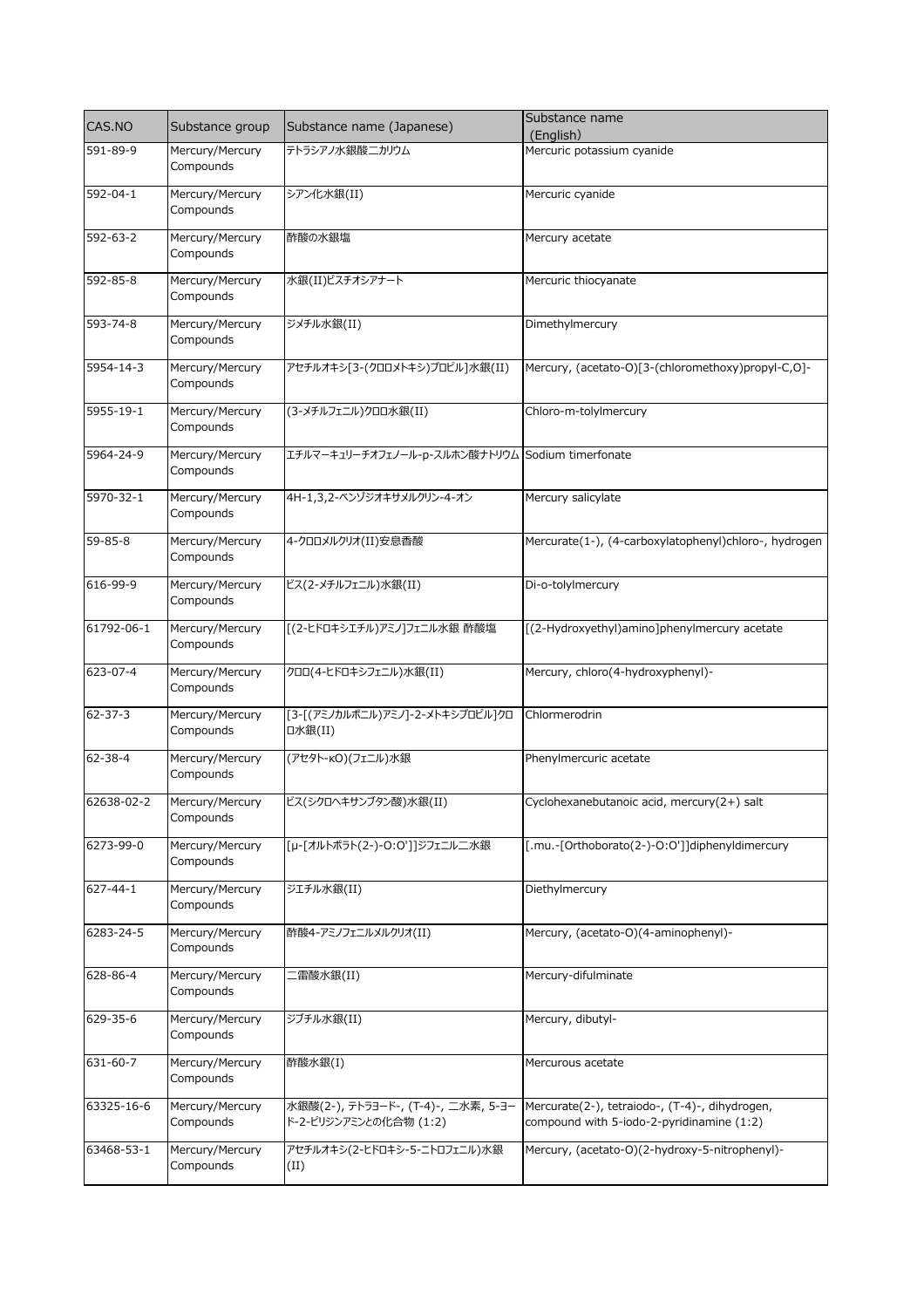| CAS.NO     | Substance group                               | Substance name (Japanese)                                                               | Substance name                                                                              |
|------------|-----------------------------------------------|-----------------------------------------------------------------------------------------|---------------------------------------------------------------------------------------------|
| 63549-47-3 | Mercury/Mercury                               | 水銀, ビス(アセタト-O)(ベンゼンアミン)-                                                                | (English)                                                                                   |
|            | Compounds                                     |                                                                                         | Mercury, bis(acetato-O)(benzenamine)-                                                       |
| 63937-14-4 | Mercury/Mercury<br>Compounds                  | グルコン酸水銀                                                                                 | Mercury gluconate                                                                           |
| 64491-92-5 | Mercury/Mercury<br>Compounds                  | [メタシリカト(2-)-O](2-メトキシエチル)水銀酸(1-)<br>水素                                                  | Hydrogen [metasilicato(2-)-O](2-<br>methoxyethyl)mercurate(1-)                              |
| 645-99-8   | Mercury/Mercury<br>Compounds                  | ビス(オクタデカン酸)水銀(II)                                                                       | Mercury distearate, pure                                                                    |
| 6795-81-9  | Mercury/Mercury<br>Compounds                  | ビス(トリクロロメチル)水銀(II)                                                                      | Bis(trichloromethyl)mercury                                                                 |
| 68201-97-8 | Mercury/Mercury<br>Compounds                  | 水銀, (アセタト-O)ジアンミンフェニル-, (T-4)-                                                          | Mercury, (acetato-O)diamminephenyl-, (T-4)-                                                 |
| 68833-55-6 | Mercury/Mercury<br>Compounds                  | アセチレン化水銀                                                                                | Mercury acetylide                                                                           |
| 71720-55-3 | Mercury/Mercury<br>Compounds                  | 硫酸エチル=水銀(I)                                                                             | Mercury(1+) ethyl sulphate                                                                  |
| 72379-35-2 | Mercury/Mercury<br>Compounds                  | 水銀酸(1-), トリヨード-, 水素, 3-メチル-2(3H)-ベ<br>ンゾチアゾールイミンとの化合物 (1:1)                             | Mercurate(1-), triiodo-, hydrogen, compound with 3-<br>methyl-2(3H)-benzothiazolimine (1:1) |
| 7439-97-6  | Mercury/Mercury<br>Compounds                  | 水銀                                                                                      | Mercury                                                                                     |
| 7487-94-7  | Mercury/Mercury<br>Compounds                  | 塩化水銀(II)                                                                                | Mercuric chloride                                                                           |
| 7546-30-7  | Mercury/Mercury<br>Compounds                  | 塩化水銀(HgCl)                                                                              | Mercurous chloride                                                                          |
| 7548-26-7  | Mercury/Mercury<br>Compounds                  | 水銀, (2-メルカプトアセトアミダト-O,S)メチル                                                             | Mercury, (2-mercaptoacetamidato-O,S)methyl                                                  |
| 7616-83-3  | Mercury/Mercury<br>Compounds &<br>Perchlorate | 二過塩素酸水銀(II)                                                                             | Perchloric acid, mercury(2+) salt                                                           |
| 7620-30-6  | Mercury/Mercury<br>Compounds                  | [3-[[(3-カルボキシラトプロピオンアミド)カルボニル]アミ Sodium [3-[[(3-<br>ノ]-2-メトキシプロピル]ヒドロキシ水銀酸(1-)ナトリウ<br>↳ | carboxylatopropionamido)carbonyl]amino]-2-<br>methoxypropyl]hydroxymercurate(1-)            |
| 7756-49-2  | Mercury/Mercury<br>Compounds                  | ビスリノール酸水銀(II)                                                                           | Mercury(2+)(9Z,12Z)-octadeca-9,12-dienoate                                                  |
| 7774-29-0  | Mercury/Mercury<br>Compounds                  | ヨウ化水銀(II)                                                                               | Mercuric iodide                                                                             |
| 7782-86-7  | Mercury/Mercury<br>Compounds                  | 硝酸水銀(I)·水和物                                                                             | Nitric acid, mercury(1+) salt monohydrate                                                   |
| 7783-30-4  | Mercury/Mercury<br>Compounds                  | ヨード水銀(I)                                                                                | Mercurous iodide                                                                            |
| 7783-32-6  | Mercury/Mercury<br>Compounds                  | ビスよう素酸水銀(II)                                                                            | Mercury diiodate                                                                            |
| 7783-33-7  | Mercury/Mercury<br>Compounds                  | テトラヨード水銀酸二カリウム                                                                          | Mercury(II) potassium iodide                                                                |
| 7783-34-8  | Mercury/Mercury<br>Compounds                  | 硝酸水銀・水和物                                                                                | Mercury (II) nitrate, monohydrate                                                           |
| 7783-35-9  | Mercury/Mercury<br>Compounds                  | 硫酸水銀(II)                                                                                | Mercuric sulfate                                                                            |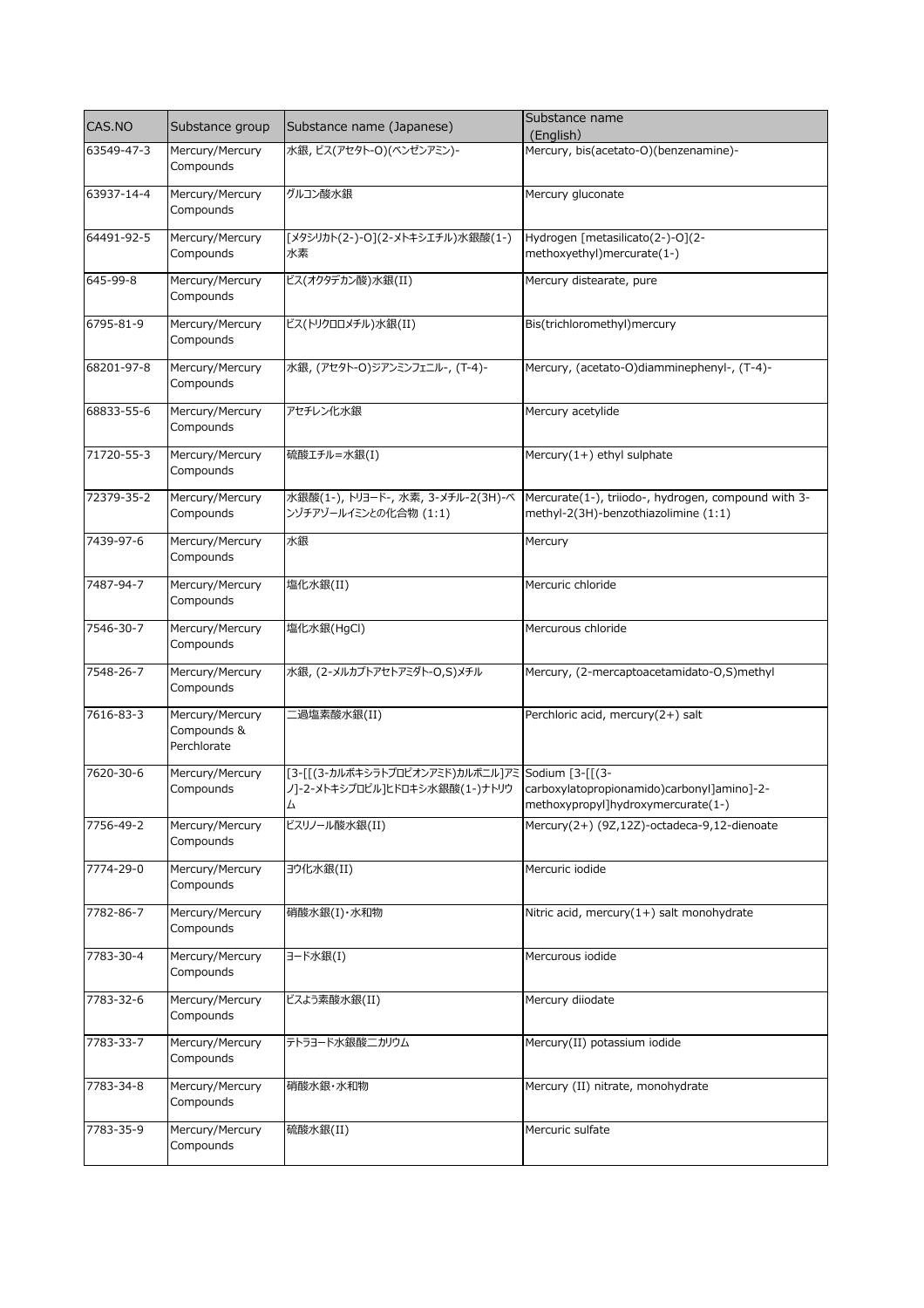| CAS.NO        | Substance group                                                | Substance name (Japanese)                                                            | Substance name                                                                   |
|---------------|----------------------------------------------------------------|--------------------------------------------------------------------------------------|----------------------------------------------------------------------------------|
|               |                                                                |                                                                                      | (English)                                                                        |
| 7783-36-0     | Mercury/Mercury<br>Compounds                                   | 硫酸二水銀(I)                                                                             | Mercurous sulfate                                                                |
| 7783-39-3     | Mercury/Mercury<br>Compounds                                   | ジフルオロ水銀(II)                                                                          | Mercury fluoride (HgF2)                                                          |
| 7784-37-4     | Mercury/Mercury<br>Compounds &<br>Arsenic/Arsenic<br>Compounds | ひ酸水銀(I)                                                                              | Mercuric arsenate                                                                |
| 7789-47-1     | Mercury/Mercury<br>Compounds                                   | ジブロモ水銀(II)                                                                           | Mercuric bromide                                                                 |
| 84029-43-6    | Mercury/Mercury<br>Compounds                                   | ビス(アセタト-Ο)[μ-[1,3-ジオキサン-2,5-ジイルビス<br>(メチレン)-c:c',O,O']]二水銀                           | Bis(acetato-O)[.mu.-[1,3-dioxane-2,5-<br>diylbis(methylene)-c:c',O,O']]dimercury |
| $86 - 85 - 1$ | Mercury/Mercury<br>Compounds                                   | 水銀, メチル(8-キノリノラト-N1,08)-                                                             | Mercury, methyl(8-quinolinolato-N1,O8)-                                          |
| 90584-88-6    | Mercury/Mercury<br>Compounds                                   | 水銀, クロロ[2-(2-シクロヘキセン-1-イル)-3-ベンゾフ Mercury, chloro[2-(2-cyclohexen-1-yl)-3-<br>ラニル]-  | benzofuranyl]-                                                                   |
| 93820-20-3    | Mercury/Mercury<br>Compounds                                   | ジヨード(5-ヨードピリジン-2-アミン-N1)水銀                                                           | Diiodo(5-iodopyridin-2-amine-N1)mercury                                          |
| 93882-20-3    | Mercury/Mercury<br>Compounds                                   | [µ-[[4,4'-(オキシジエチレン) ビス(ドデセニルスクシナ  [.mu.-[[4,4'-(Oxydiethylene)<br>ト)](2-)]]ジフェニル二水銀 | bis(dodecenylsuccinato)](2-)]]diphenyldimercury                                  |
| 94022-47-6    | Mercury/Mercury<br>Compounds                                   | 硝酸/水銀(I)/タリウム(I),(2:1:1)                                                             | Mercury thallium dinitrate                                                       |
| 94070-92-5    | Mercury/Mercury<br>Compounds                                   | [µ-[(オキシジエチレン ブタ-2-エンジオアト)(2-)]]ジ<br>フェニル二水銀                                         | [.mu.-[(Oxydiethylene but-2-enedioato)(2-<br>)]]diphenyldimercury                |
| 94238-21-8    | Mercury/Mercury<br>Compounds                                   | 亜硫酸,水銀(2+)塩 (1:1)                                                                    | Sulfurous acid, mercury(2+) salt (1:1)                                           |
| 94276-38-7    | Mercury/Mercury<br>Compounds                                   | ビス(5-オキソ-DL-プロリナト-N1,02)水銀                                                           | Bis(5-oxo-DL-prolinato-N1,O2)mercury                                             |
| 94277-53-9    | Mercury/Mercury<br>Compounds                                   | μ-ヒドロキシ[μ-[オルトボラト(3-)-O:O']]ジフェニル<br>二水銀酸(1-)水素                                      | Hydrogen .mu.-hydroxy[.mu.-[orthoborato(3-)-<br>O:O']]diphenyldimercurate(1-)    |
| $94 - 43 - 9$ | Mercury/Mercury<br>Compounds                                   | (ベンゾイルオキシ)フェニル水銀(II)                                                                 | Phenylmercury benzoate                                                           |
| 94481-62-6    | Mercury/Mercury<br>Compounds                                   | ビス(5-オキソ-L-プロリナト-N1,02)水銀                                                            | Bis(5-oxo-L-prolinato-N1,O2)mercury                                              |
|               | Mercury/Mercury<br>Compounds                                   | 水銀化合物                                                                                | Mercury compounds                                                                |
| 2052-07-5     | Polybrominated<br>Biphenyls (PBBs)                             | 2-ブロモビフェニル                                                                           | 2-Bromobiphenyl                                                                  |
| 115245-06-2   | Polybrominated<br>Biphenyls (PBBs)                             | 2,3-ジブロモビフェニル                                                                        | 2,3-Dibromobiphenyl                                                              |
| 115245-07-3   | Polybrominated<br>Biphenyls (PBBs)                             | 2,4,5-トリブロモビフェニル                                                                     | 2,4,5-Tribromobiphenyl                                                           |
| 115245-08-4   | Polybrominated<br>Biphenyls (PBBs)                             | 3,4,5-トリブロモビフェニル                                                                     | 3,4,5-Tribromobiphenyl                                                           |
| 115245-09-5   | Polybrominated<br>Biphenyls (PBBs)                             | 2,3,4,5-テトラブロモビフェニル                                                                  | 2,3,4,5-Tetrabromobiphenyl                                                       |
| 115245-10-8   | Polybrominated<br>Biphenyls (PBBs)                             | 2,3,4,6-テトラブロモビフェニル                                                                  | 2,3,4,6-Tetrabromobiphenyl                                                       |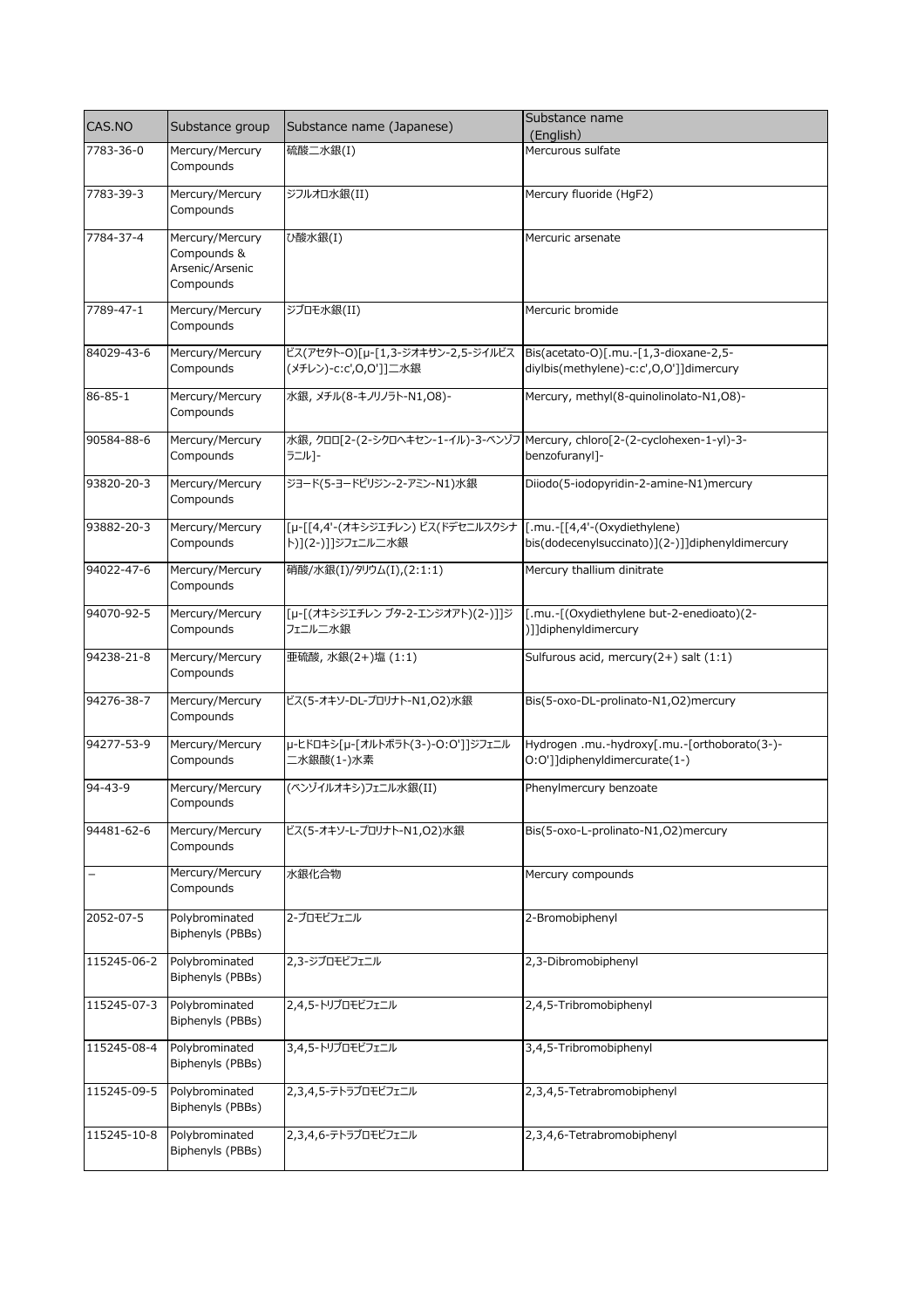| CAS.NO      | Substance group                    | Substance name (Japanese)  | Substance name<br>(English)                                                          |
|-------------|------------------------------------|----------------------------|--------------------------------------------------------------------------------------|
| 119264-50-5 | Polybrominated<br>Biphenyls (PBBs) | 2,2',3,3',4,6'-ヘキサブロモビフェニル | 2,2',3,3',4,6'-Hexabromobiphenyl                                                     |
| 119264-51-6 | Polybrominated<br>Biphenyls (PBBs) | 2,2',3,3',5,6'-ヘキサブロモビフェニル | 2,2',3,3',5,6'-Hexabromobiphenyl                                                     |
| 119264-52-7 | Polybrominated<br>Biphenyls (PBBs) | 2,2',3,4,5',6-ヘキサブロモビフェニル  | 2,2',3,4,5',6-Hexabromobiphenyl                                                      |
| 119264-53-8 | Polybrominated<br>Biphenyls (PBBs) | 2,2',3,5,5',6-ヘキサブロモビフェニル  | 2,2',3,5,5',6-Hexabromobiphenyl                                                      |
| 120991-47-1 | Polybrominated<br>Biphenyls (PBBs) | 2,2',3,4,5,5'-ヘキサブロモビフェニル  | 2,2',3,4,5,5'-Hexabromobiphenyl                                                      |
| 120991-48-2 | Polybrominated<br>Biphenyls (PBBs) | 2,3,3',4,5,5'-ヘキサブロモビフェニル  | 2,3,3',4,5,5'-Hexabromobiphenyl                                                      |
| 13029-09-9  | Polybrominated<br>Biphenyls (PBBs) | 2,2'-ジブロモビフェニル             | 1,1'-Biphenyl, 2,2'-dibromo-                                                         |
| 13654-09-6  | Polybrominated<br>Biphenyls (PBBs) | デカブロモビフェニル                 | Decabromobiphenyl                                                                    |
| 144978-86-9 | Polybrominated<br>Biphenyls (PBBs) | 2,3',4-トリブロモビフェニル          | 2,3',4-Tribromobiphenyl                                                              |
| 144978-89-2 | Polybrominated<br>Biphenyls (PBBs) | 2,3,3',4',6-ペンタブロモビフェニル    | 2,3,3',4',6-Pentabromobiphenyl                                                       |
| 144978-90-5 | Polybrominated<br>Biphenyls (PBBs) | 2,2',4-トリブロモビフェニル          | 2,2',4-Tribromobiphenyl                                                              |
| 14957-65-4  | Polybrominated<br>Biphenyls (PBBs) |                            | 4,4',6,6'-テトラブロモ-1,1'-ビフェニル-2,2'-ジオール  4,4',6,6'-Tetrabromo[1,1'-biphenyl]-2,2'-diol |
| 16372-96-6  | Polybrominated<br>Biphenyls (PBBs) | 3,5-ジブロモビフェニル              | 3,5-Dibromobiphenyl                                                                  |
| 16400-50-3  | Polybrominated<br>Biphenyls (PBBs) | 3,3',5,5'-テトラブロモビフェニル      | 1,1'-Biphenyl, 3,3',5,5'-tetrabromo-                                                 |
| 16400-51-4  | Polybrominated<br>Biphenyls (PBBs) | 3,3'-ジブロモビフェニル             | 1,1'-Biphenyl, 3,3'-dibromo-                                                         |
| 2113-57-7   | Polybrominated<br>Biphenyls (PBBs) | 3-ブロモビフェニル                 | 3-Bromobiphenyl                                                                      |
| 27479-65-8  | Polybrominated<br>Biphenyls (PBBs) | Ar, Ar'-ジブロモビフェニル          | Ar, Ar'-Dibromobiphenyl                                                              |
| 27753-52-2  | Polybrominated<br>Biphenyls (PBBs) | ノナブロモ-1,1ビフェニル             | Nonabiphenyl                                                                         |
| 27858-07-7  | Polybrominated<br>Biphenyls (PBBs) | オクタブロモビフェニル                | Octabromobiphenyl                                                                    |
| 35194-78-6  | Polybrominated<br>Biphenyls (PBBs) | ヘプタブロモビフェニル                | Heptabromobiphenyl                                                                   |
| 36355-01-8  | Polybrominated<br>Biphenyls (PBBs) | ヘキサブロモビフェニル                | Hexabromobiphenyl                                                                    |
| 36402-15-0  | Polybrominated<br>Biphenyls (PBBs) | 2,2',4,4',5,6'-ヘキサブロモビフェニル | 2,2',4,4',5,6'-Hexabromobiphenyl                                                     |
| 38421-62-4  | Polybrominated<br>Biphenyls (PBBs) | 2,3,4,5,6-ペンタブロモビフェニル      | 1,1'-Biphenyl, 2,3,4,5,6-pentabromo-                                                 |
| 40088-45-7  | Polybrominated<br>Biphenyls (PBBs) | テトラブロモビフェニル                | 1,1'-Biphenyl, 2,3,3',4'-tetrabromo-                                                 |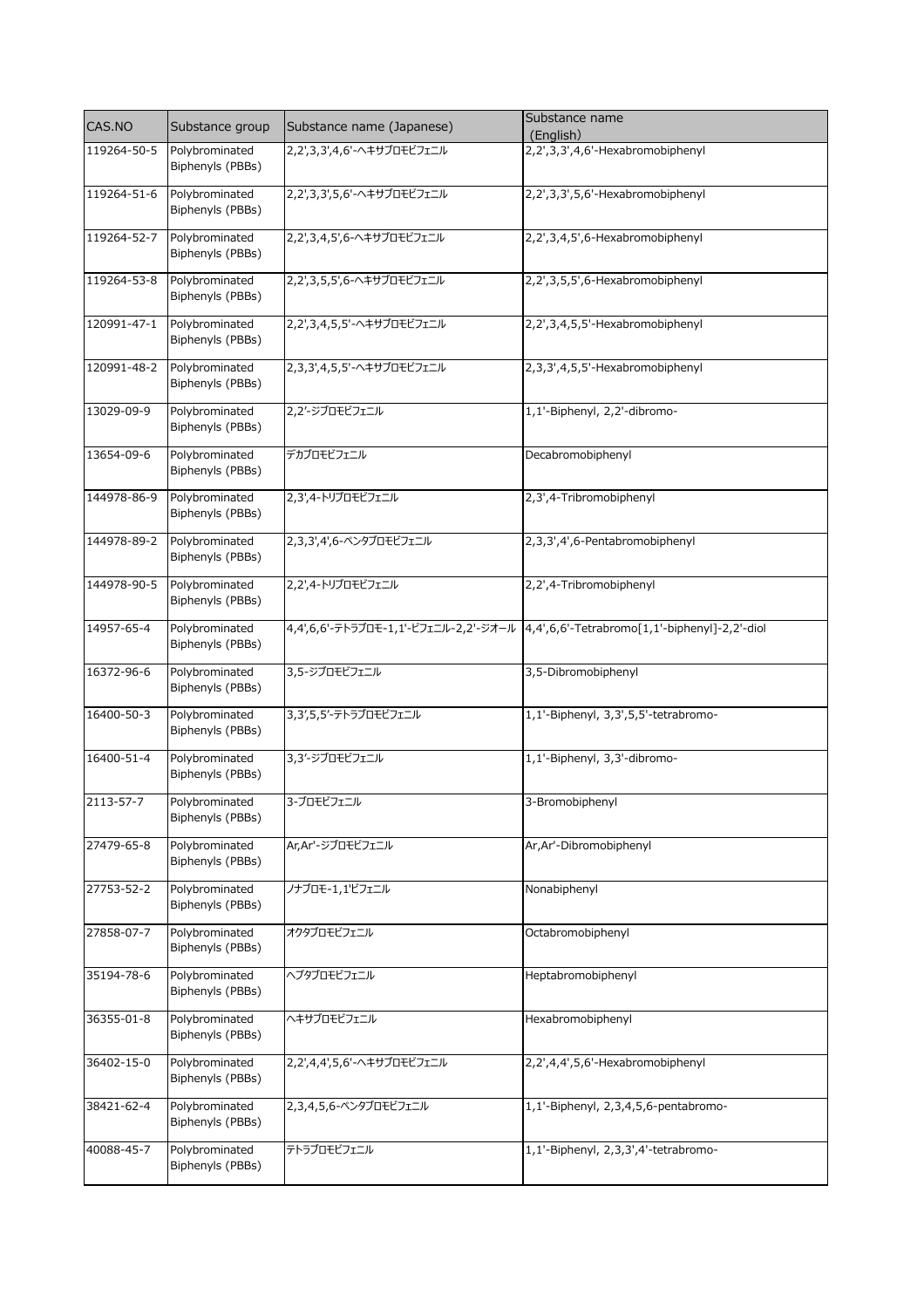| CAS.NO      | Substance group                    | Substance name (Japanese)      | Substance name<br>(English)                       |
|-------------|------------------------------------|--------------------------------|---------------------------------------------------|
| 49602-90-6  | Polybrominated<br>Biphenyls (PBBs) | 2,3'-ジブロモビフェニル                 | 1,1'-Biphenyl, 2,3'-dibromo-                      |
| 49602-91-7  | Polybrominated<br>Biphenyls (PBBs) | 2,4'-ジブロモビフェニル                 | 1,1'-Biphenyl, 2,4'-dibromo-                      |
| 507241-82-9 | Polybrominated<br>Biphenyls (PBBs) | 2,2',6-トリブロモビフェニル              | 2,2',6-Tribromobiphenyl                           |
| 51202-79-0  | Polybrominated<br>Biphenyls (PBBs) | トリブロモビフェニル                     | Tribromobiphenyl                                  |
| 53592-10-2  | Polybrominated<br>Biphenyls (PBBs) | 2,4-ジブロモビフェニル                  | 1,1'-Biphenyl, 2,4-dibromo-                       |
| 55066-76-7  | Polybrominated<br>Biphenyls (PBBs) | 2,2',3,3',5,5'-ヘキサブロモビフェニル     | 2,2',3,3',5,5'-Hexabromobiphenyl                  |
| 56307-79-0  | Polybrominated<br>Biphenyls (PBBs) | ペンタブロモビフェニル                    | Pentabrphenyl                                     |
| 57186-90-0  | Polybrominated<br>Biphenyls (PBBs) | 3,4'-ジブロモビフェニル                 | 1,1'-Biphenyl, 3,4'-dibromo-                      |
| 57422-77-2  | Polybrominated<br>Biphenyls (PBBs) | 2,5-ジブロモビフェニル                  | 1,1'-Biphenyl, 2,5-dibromo-                       |
| 59080-32-9  | Polybrominated<br>Biphenyls (PBBs) | 2,6-ジブロモビフェニル                  | 1,1'-Biphenyl, 2,6-dibromo-                       |
| 59080-33-0  | Polybrominated<br>Biphenyls (PBBs) | 2,4,6-トリブロモビフェニル               | 1,1'-Biphenyl, 2,4,6-tribromo-                    |
| 59080-34-1  | Polybrominated<br>Biphenyls (PBBs) | 2,2',5-トリブロモビフェニル              | 1,1'-Biphenyl, 2,2',5-tribromo-                   |
| 59080-35-2  | Polybrominated<br>Biphenyls (PBBs) | 2,3',5-トリブロモビフェニル              | 1,1'-Biphenyl, 2,3',5-tribromo-                   |
| 59080-36-3  | Polybrominated<br>Biphenyls (PBBs) | 2,4',5-トリブロモビフェニル              | 1,1'-Biphenyl, 2,4',5-tribromo-                   |
| 59080-37-4  | Polybrominated<br>Biphenyls (PBBs) | 2,2',5,5'-テトラブロモビフェニル          | 1,1'-Biphenyl, 2,2',5,5'-tetrabromo-              |
| 59080-38-5  | Polybrominated<br>Biphenyls (PBBs) | 2,3',4',5-テトラブロモビフェニル          | 1,1'-Biphenyl, 2,3',4',5-tetrabromo-              |
| 59080-39-6  | Polybrominated<br>Biphenyls (PBBs) | 2,2',4,5',6-ペンタブロモビフェニル        | 1,1'-Biphenyl, 2,2',4,5',6-pentabromo-            |
| 59080-40-9  | Polybrominated<br>Biphenyls (PBBs) | 2,2',4,4',5,5'-ヘキサブロモビフェニル     | 1,1'-Biphenyl, 2,2',4,4',5,5'-hexabromo-          |
| 59261-08-4  | Polybrominated<br>Biphenyls (PBBs) | 2,2',4,4',6,6'-ヘキサブロモビフェニル     | 2,2',4,4',6,6'-Hexabromobiphenyl                  |
| 59536-65-1  | Polybrominated<br>Biphenyls (PBBs) | ポリ臭化ビフェニル(PBB); FireMaster BP6 | Polybromobiphenyls; Polybrominatedbiphenyls (PBB) |
| 59589-92-3  | Polybrominated<br>Biphenyls (PBBs) | 3,4,4',5-テトラブロモビフェニル           | 1,1'-Biphenyl, 3,4,4',5-tetrabromo-               |
| 60044-24-8  | Polybrominated<br>Biphenyls (PBBs) | 2,2',4,5'-テトラブロモビフェニル          | 1,1'-Biphenyl, 2,2',4,5'-tetrabromo-              |
| 60044-25-9  | Polybrominated<br>Biphenyls (PBBs) | 2,2',5,6'-テトラブロモビフェニル          | 1,1'-Biphenyl, 2,2',5,6'-tetrabromo-              |
| 60044-26-0  | Polybrominated<br>Biphenyls (PBBs) | 3,3',4,4',5,5'-ヘキサブロモビフェニル     | 3,3',4,4',5,5'-Hexabromobiphenyl                  |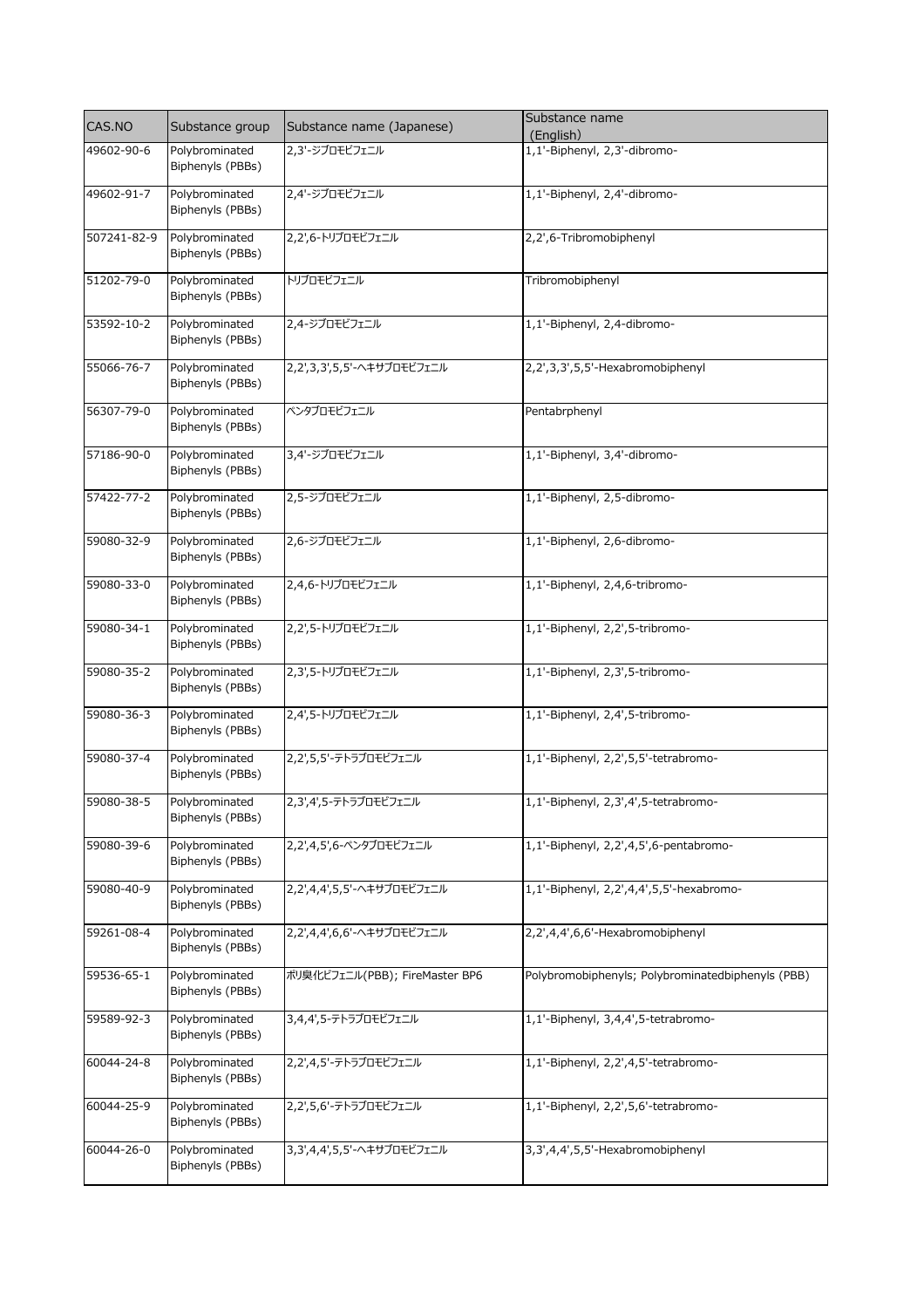| CAS.NO     | Substance group                    | Substance name (Japanese)                        | Substance name                                                                                                                                                        |
|------------|------------------------------------|--------------------------------------------------|-----------------------------------------------------------------------------------------------------------------------------------------------------------------------|
|            |                                    |                                                  | (English)                                                                                                                                                             |
| 60108-72-7 | Polybrominated<br>Biphenyls (PBBs) | 3,4-ジブロモビフェニル                                    | 1,1'-Biphenyl, 3,4-dibromo-                                                                                                                                           |
| 61288-13-9 | Polybrominated<br>Biphenyls (PBBs) | ブロムカール 80                                        | Bromkal 80                                                                                                                                                            |
| 64258-02-2 | Polybrominated<br>Biphenyls (PBBs) | 2,4,4',6-テトラブロモビフェニル                             | 1,1'-Biphenyl, 2,4,4',6-tetrabromo-                                                                                                                                   |
| 64258-03-3 | Polybrominated<br>Biphenyls (PBBs) | 2,4',6-トリブロモビフェニル                                | 1,1'-Biphenyl, 2,4',6-tribromo-                                                                                                                                       |
| 6430-90-6  | Polybrominated<br>Biphenyls (PBBs) | 2,4,4'-トリブロモビフェニル                                | 2,4,4'-Tribromobiphenyl                                                                                                                                               |
| 66115-57-9 | Polybrominated<br>Biphenyls (PBBs) | 2,2',4,4'-テトラブロモビフェニル                            | 1,1'-Biphenyl, 2,2',4,4'-tetrabromo-                                                                                                                                  |
| 6683-35-8  | Polybrominated<br>Biphenyls (PBBs) | 3,4,4'-トリブロモビフェニル                                | 3,4,4'-Tribromobiphenyl                                                                                                                                               |
| 67774-32-7 | Polybrominated<br>Biphenyls (PBBs) | ファイヤーマスター FF-1                                   | Firemaster FF-1                                                                                                                                                       |
| 67888-96-4 | Polybrominated<br>Biphenyls (PBBs) | 2,2',4,5,5'-ペンタブロモビフェニル                          | 1,1'-Biphenyl, 2,2',4,5,5'-pentabromo-                                                                                                                                |
| 67888-97-5 | Polybrominated<br>Biphenyls (PBBs) | 2,3',4,4',5-ペンタブロモビフェニル                          | 2,3',4,4',5-Pentabromobiphenyl                                                                                                                                        |
| 67888-98-6 | Polybrominated<br>Biphenyls (PBBs) | 2,2',3,4,4',5'-ヘキサブロモビフェニル                       | 2,2',3,4,4',5'-Hexabromobiphenyl                                                                                                                                      |
| 67888-99-7 | Polybrominated<br>Biphenyls (PBBs) | 2,3',4,4',5,5'-ヘキサブロモビフェニル                       | 2,3',4,4',5,5'-Hexabromobiphenyl                                                                                                                                      |
| 68758-75-8 | Polybrominated<br>Biphenyls (PBBs) | ロメチル)オキシラン と4,4'-(1-メチルエチリデン)ビス<br>「フェノール]とのポリマー | [1,1'-ビフェニル]-ar,ar'-ジオール, テトラブロモ-, (クロ  [1,1'-Biphenyl]-ar,ar'-diol, tetrabromo-, polymer with<br>(chloromethyl) oxirane and 4,4'-(1-<br>methylethylidene)bis[phenol] |
| 69278-59-7 | Polybrominated<br>Biphenyls (PBBs) | 2,2',3,4',5',6-ヘキサブロモビフェニル                       | 2,2',3,4',5',6-Hexabromobiphenyl                                                                                                                                      |
| 72416-87-6 | Polybrominated<br>Biphenyls (PBBs) | 3,4',5-トリブロモビフェニル                                | 3,4',5-Tribromobiphenyl                                                                                                                                               |
| 73141-48-7 | Polybrominated<br>Biphenyls (PBBs) | 2,2',3,4',5'-ペンタブロモビフェニル                         | 1,1'-Biphenyl, 2,2', 3,4', 5'-pentabromo-                                                                                                                             |
| 74114-77-5 | Polybrominated<br>Biphenyls (PBBs) | 2,3',4,4',5'-ペンタブロモビフェニル                         | 1,1'-Biphenyl, 2',3,4,4',5-pentabromo-                                                                                                                                |
| 77102-82-0 | Polybrominated<br>Biphenyls (PBBs) | 3,3',4,4'-テトラブロモビフェニル                            | 1,1'-Biphenyl, 3,3',4,4'-tetrabromo-                                                                                                                                  |
| 77607-09-1 | Polybrominated<br>Biphenyls (PBBs) | 2,3,3',4,4',5-ヘキサブロモビフェニル                        | 2,3,3',4,4',5-Hexabromobiphenyl                                                                                                                                       |
| 77910-04-4 | Polybrominated<br>Biphenyls (PBBs) | 2,2',3,4,6-ペンタブロモビフェニル                           | 1,1'-Biphenyl, 2,2',3,4,6-pentabromo-                                                                                                                                 |
| 80274-92-6 | Polybrominated<br>Biphenyls (PBBs) | 2,2',4,5,6'-ペンタブロモビフェニル                          | 1,1'-Biphenyl, 2,2',4,5,6'-pentabromo-                                                                                                                                |
| 80407-70-1 | Polybrominated<br>Biphenyls (PBBs) | 2,3',4,5,5'-ペンタブロモビフェニル                          | 2,3',4,5,5'-Pentabromobiphenyl                                                                                                                                        |
| 81381-52-4 | Polybrominated<br>Biphenyls (PBBs) | 2,2',3,4,4',5-ヘキサブロモビフェニル                        | 2,2',3,4,4',5-Hexabromobiphenyl                                                                                                                                       |
| 81397-99-1 | Polybrominated<br>Biphenyls (PBBs) | 2,2',4,4',5-ペンタブロモビフェニル                          | 1,1'-Biphenyl, 2,2',4,4',5-pentabromo-                                                                                                                                |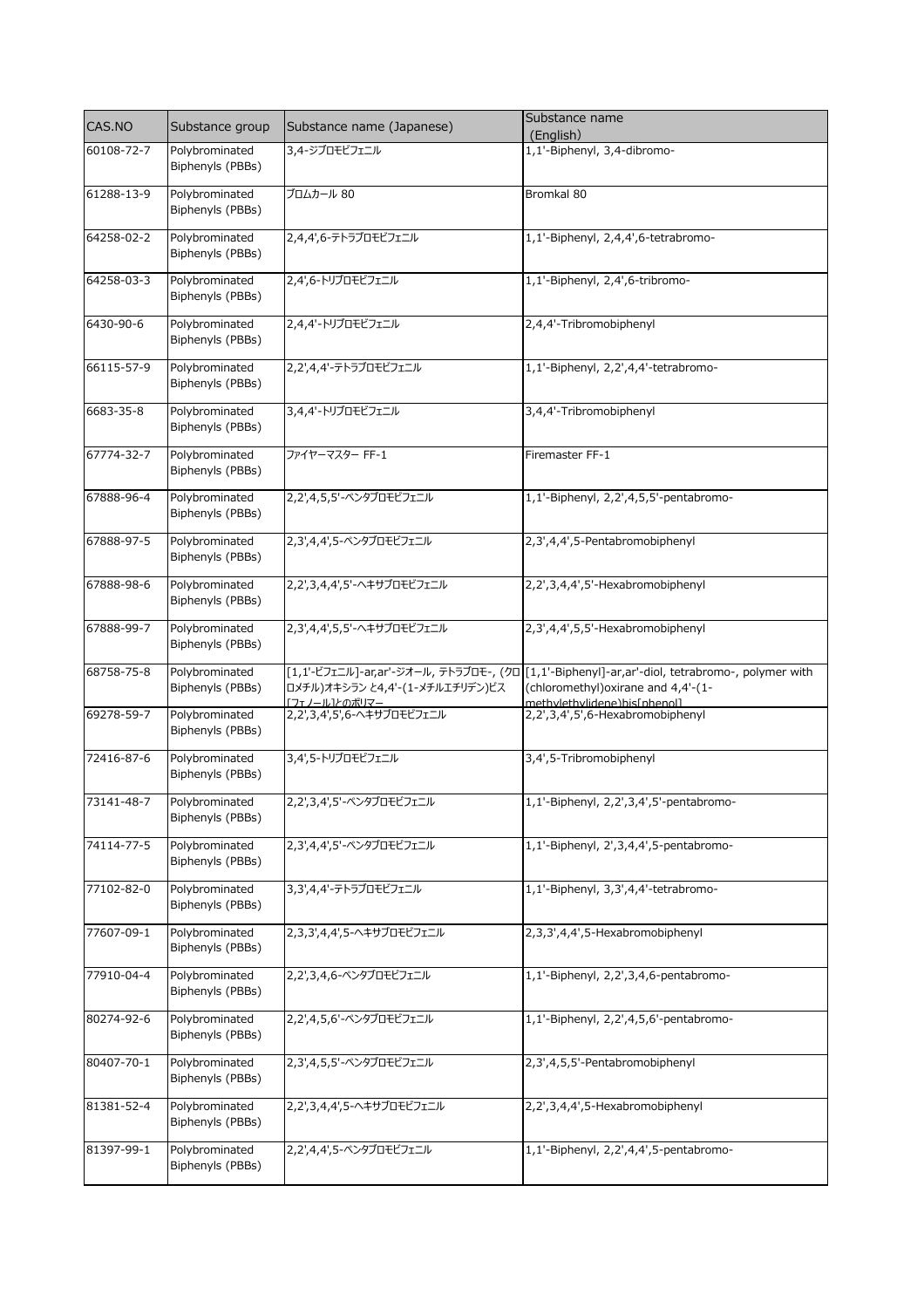| CAS.NO        |                                             |                            | Substance name                                                                                  |
|---------------|---------------------------------------------|----------------------------|-------------------------------------------------------------------------------------------------|
|               | Substance group                             | Substance name (Japanese)  | (English)                                                                                       |
| 81902-33-2    | Polybrominated<br>Biphenyls (PBBs)          | 3,3',4,5,5'-ペンタブロモビフェニル    | 3,3',4,5,5'-Pentabromobiphenyl                                                                  |
| 82865-89-2    | Polybrominated<br>Biphenyls (PBBs)          | 2,2',3,3',4,4'-ヘキサブロモビフェニル | 2,2',3,3',4,4'-Hexabromobiphenyl                                                                |
| 82865-90-5    | Polybrominated<br>Biphenyls (PBBs)          | 2,2',3,3',4,5'-ヘキサブロモビフェニル | 2,2',3,3',4,5'-Hexabromobiphenyl                                                                |
| 82865-91-6    | Polybrominated<br>Biphenyls (PBBs)          | 2,3,3',4',5',6-ヘキサブロモビフェニル | 2,3,3',4',5',6-Hexabromobiphenyl                                                                |
| 83929-69-5    | Polybrominated<br>Biphenyls (PBBs)          | ビフェニル                      | 2,2',3,3',5,5',6,6'-オクタブロモ-4-フェノキシ-1,1'-  2,2',3,3',5,5',6,6'-Octabromo-4-phenoxy-1,1'-biphenyl |
| 84303-45-7    | Polybrominated<br>Biphenyls (PBBs)          | 2,3',4,4'-テトラブロモビフェニル      | 1,1'-Biphenyl, 2,3',4,4'-tetrabromo-                                                            |
| 84303-46-8    | Polybrominated<br>Biphenyls (PBBs)          | 3,3',4,4',5-ペンタブロモビフェニル    | 3,3',4,4',5-Pentabromobiphenyl                                                                  |
| 84303-47-9    | Polybrominated<br>Biphenyls (PBBs)          | 2,3,3',4,4',5'-ヘキサブロモビフェニル | 2,3,3',4,4',5'-Hexabromobiphenyl                                                                |
| 84303-48-0    | Polybrominated<br>Biphenyls (PBBs)          | 2,3',4,4',5',6-ヘキサブロモビフェニル | 2,3',4,4',5',6-Hexabromobiphenyl                                                                |
| 86029-64-3    | Polybrominated<br>Biphenyls (PBBs)          | 2,3',4,4',6-ペンタブロモビフェニル    | 2,3',4,4',6-Pentabromobiphenyl                                                                  |
| 88700-05-4    | Polybrominated<br>Biphenyls (PBBs)          | 2,2',3,5',6-ペンタブロモビフェニル    | 1,1'-Biphenyl, 2,2',3,5',6-pentabromo-                                                          |
| $92 - 66 - 0$ | Polybrominated<br>Biphenyls (PBBs)          | 4-ブロモビフェニル                 | 4-Bromobiphenyl                                                                                 |
| 92-86-4       | Polybrominated<br>Biphenyls (PBBs)          | 4,4'-ジブロモビフェニル             | 1,1'-Biphenyl, 4,4'-dibromo-                                                                    |
| 93261-83-7    | Polybrominated<br>Biphenyls (PBBs)          | 2,2',3,4',6,6'-ヘキサブロモビフェニル | 2,2',3,4',6,6'-Hexabromobiphenyl                                                                |
| 96551-70-1    | Polybrominated<br>Biphenyls (PBBs)          | 2,3,4,4',5-ペンタブロモビフェニル     | 1,1'-Biphenyl, 2,3,4,4',5-pentabromo-                                                           |
| 97038-95-4    | Polybrominated<br>Biphenyls (PBBs)          | 2,2',4,6'-テトラブロモビフェニル      | 1,1'-Biphenyl, 2,2',4,6'-tetrabromo-                                                            |
| 97038-96-5    | Polybrominated<br>Biphenyls (PBBs)          | 2,2',6,6'-テトラブロモビフェニル      | 1,1'-Biphenyl, 2,2',6,6'-tetrabromo-                                                            |
| 97038-97-6    | Polybrominated<br>Biphenyls (PBBs)          | 2,2',4,4',6-ペンタブロモビフェニル    | 1,1'-Biphenyl, 2,2',4,4',6-pentabromo-                                                          |
| 97038-98-7    | Polybrominated<br>Biphenyls (PBBs)          | 3,3',4,5'-テトラブロモビフェニル      | 1,1'-Biphenyl, 3,3',4,5'-tetrabromo-                                                            |
| 97038-99-8    | Polybrominated<br>Biphenyls (PBBs)          | 2,3,3',4-テトラブロモビフェニル       | 2,3,3',4-Tetrabromobiphenyl                                                                     |
| 97063-75-7    | Polybrominated<br>Biphenyls (PBBs)          | 2,2',4,6,6'-ペンタブロモビフェニル    | 1,1'-Biphenyl, 2,2',4,6,6'-pentabromo-                                                          |
|               | Polybrominated<br>Biphenyls (PBBs)          | ポリブロモビフェニル(PBB)類           | Polybrominated biphenyls (PBB)                                                                  |
| 101-55-3      | Polybrominated<br>Diphenylethers<br>(PBDEs) | 4-ブロモフェニルフェニルエーテル          | Bromodiphenyl ether                                                                             |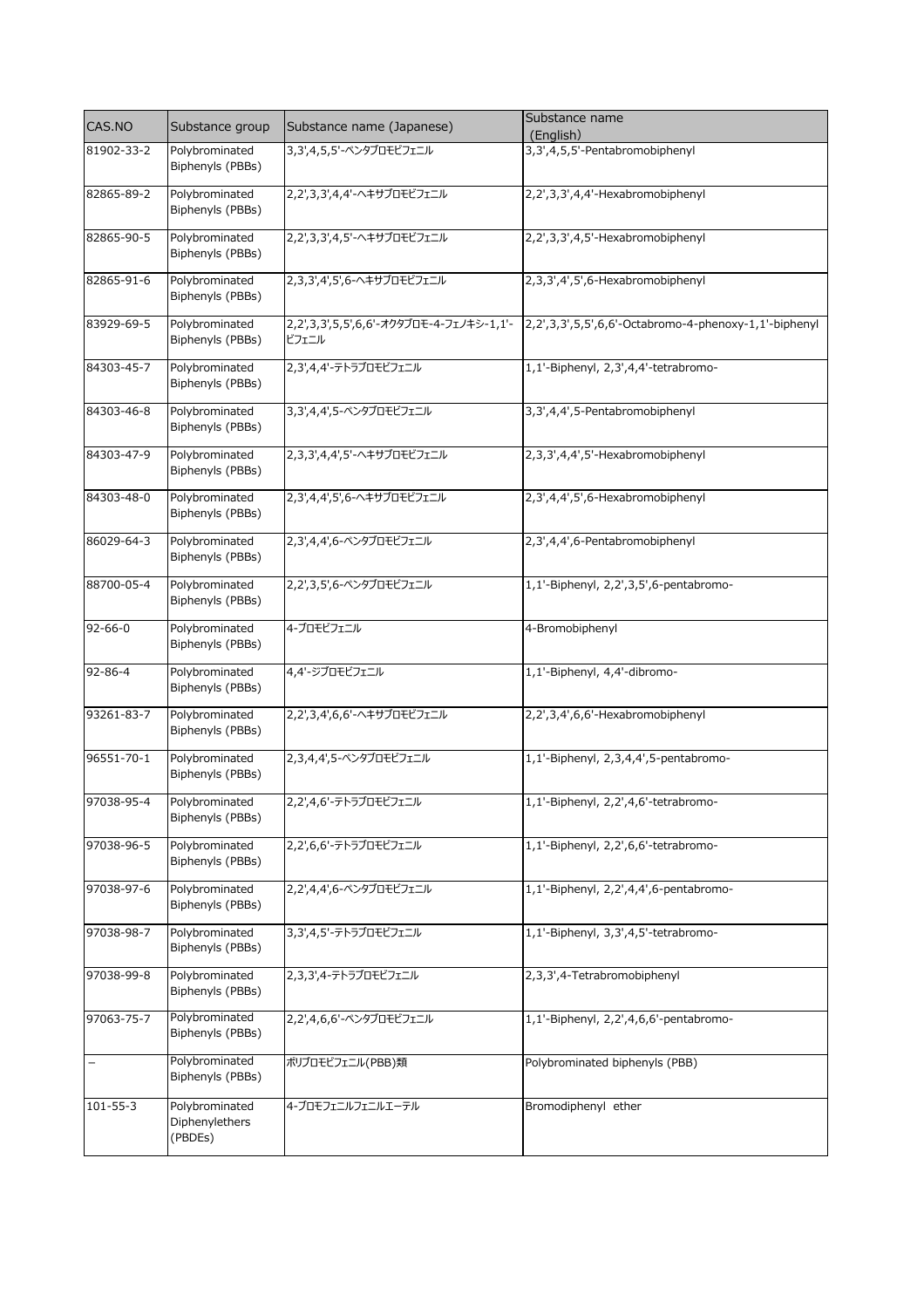| CAS.NO      | Substance group                             | Substance name (Japanese)                                                | Substance name<br>(English)                                                          |
|-------------|---------------------------------------------|--------------------------------------------------------------------------|--------------------------------------------------------------------------------------|
| 103173-66-6 | Polybrominated<br>Diphenylethers<br>(PBDEs) | 1,3-ジブロモ-5-(3,5-ジブロモフェノキシ)ベンゼン                                           | 1,3-Dibromo-5-(3,5-dibromophenoxy)benzene                                            |
| 1163-19-5   | Polybrominated<br>Diphenylethers<br>(PBDEs) | デカブロモ-1,1'-オキシビス(ベンゼン)                                                   | Bis(pentabromophenyl) ether (decabromodiphenyl<br>ether) (DecaBDE)                   |
| 116995-32-5 | Polybrominated<br>Diphenylethers<br>(PBDEs) | 1,2,4,5-テトラブロモ-3-(2,4,6-トリブロモフェノキシ)<br>ベンゼン                              | 1,2,4,5-Tetrabromo-3-(2,4,6-<br>tribromophenoxy) benzene                             |
| 116995-33-6 | Polybrominated<br>Diphenylethers<br>(PBDEs) | ゼン                                                                       | 1,2,4,5-テトラブロモ-3-(2,4-ジブロモフェノキシ)ベン  1,2,4,5-Tetrabromo-3-(2,4-dibromophenoxy)benzene |
| 117948-63-7 | Polybrominated<br>Diphenylethers<br>(PBDEs) | 1,2,3,5-テトラブロモ-4-(2,4,6-トリブロモフェノキシ)<br>ベンゼン                              | 1,2,3,5-Tetrabromo-4-(2,4,6-<br>tribromophenoxy)benzene                              |
| 189084-65-9 | Polybrominated<br>Diphenylethers<br>(PBDEs) | 1,2,3,4,5-ペンタブロモ-6-フェノキシベンゼン                                             | 1,2,3,4,5-Pentabromo-6-phenoxybenzene                                                |
| 2050-47-7   | Polybrominated<br>Diphenylethers<br>(PBDEs) | 4,4'-ジブロモジフェニルエーテル(PBDE#15)                                              | Dibromodiphenyl ethers                                                               |
| 207122-15-4 | Polybrominated<br>Diphenylethers<br>(PBDEs) | 1,3,5-トリブロモ-2-(2,4,5-トリブロモフェノキシ)ベン<br>ゼン                                 | 1,3,5-Tribromo-2-(2,4,5-tribromophenoxy)benzene                                      |
| 207122-16-5 | Polybrominated<br>Diphenylethers<br>(PBDEs) | 1,2,3,5-テトラブロモ-4-(2,4,5-トリブロモフェニル)ベ  1,2,3,5-Tetrabromo-4-(2,4,5-<br>ンゼン | tribromophenoxy) benzene                                                             |
| 31153-30-7  | Polybrominated<br>Diphenylethers<br>(PBDEs) | トリブロモ(トリブロモフェノキシ)ベンゼン                                                    | Tribromo(tribromophenoxy)benzene                                                     |
| 32534-81-9  | Polybrominated<br>Diphenylethers<br>(PBDEs) | ペンタブロモ(フェノキシベンゼン)                                                        | Pentabromodiphenyl ether ('Penta') (Benzene, 1,1'-<br>oxybis-, pentabromo deriv.)    |
| 32536-52-0  | Polybrominated<br>Diphenylethers<br>(PBDEs) | オクタブロモジフェニルエーテル                                                          | Diphenylether, octabromo derivative C12H2Br8O                                        |
| 35854-94-5  | Polybrominated<br>Diphenylethers<br>(PBDEs) | 1,3,5-トリブロモ-2-(2,4,6-トリブロモフェノキシ)ベン<br>ゼン                                 | 1,3,5-Tribromo-2-(2,4,6-tribromophenoxy)benzene                                      |
| 36483-60-0  | Polybrominated<br>Diphenylethers<br>(PBDEs) | ヘキサブロモ(フェノキシベンゼン)                                                        | Hexabromodiphenyl ether                                                              |
| 40088-47-9  | Polybrominated<br>Diphenylethers<br>(PBDEs) | テトラブロモ(フェノキシベンゼン)                                                        | Tetrabromodiphenylether                                                              |
| 446255-22-7 | Polybrominated<br>Diphenylethers<br>(PBDEs) | 1,2,3,5-テトラブロモ-4-(2,3,5-トリブロモフェニル)ベ<br>ンゼン                               | 1,2,3,5-Tetrabromo-4-(2,3,5-<br>tribromophenoxy) benzene                             |
| 49690-94-0  | Polybrominated<br>Diphenylethers<br>(PBDEs) | トリブロモジフェニル エーテル                                                          | Tribromodiphenyl ether                                                               |
| 5436-43-1   | Polybrominated<br>Diphenylethers<br>(PBDEs) | 2,4-ジブロモ-1-(2,4-ジブロモフェノキシ)ベンゼン                                           | 2,4-Dibromo-1-(2,4-dibromophenoxy)benzene                                            |